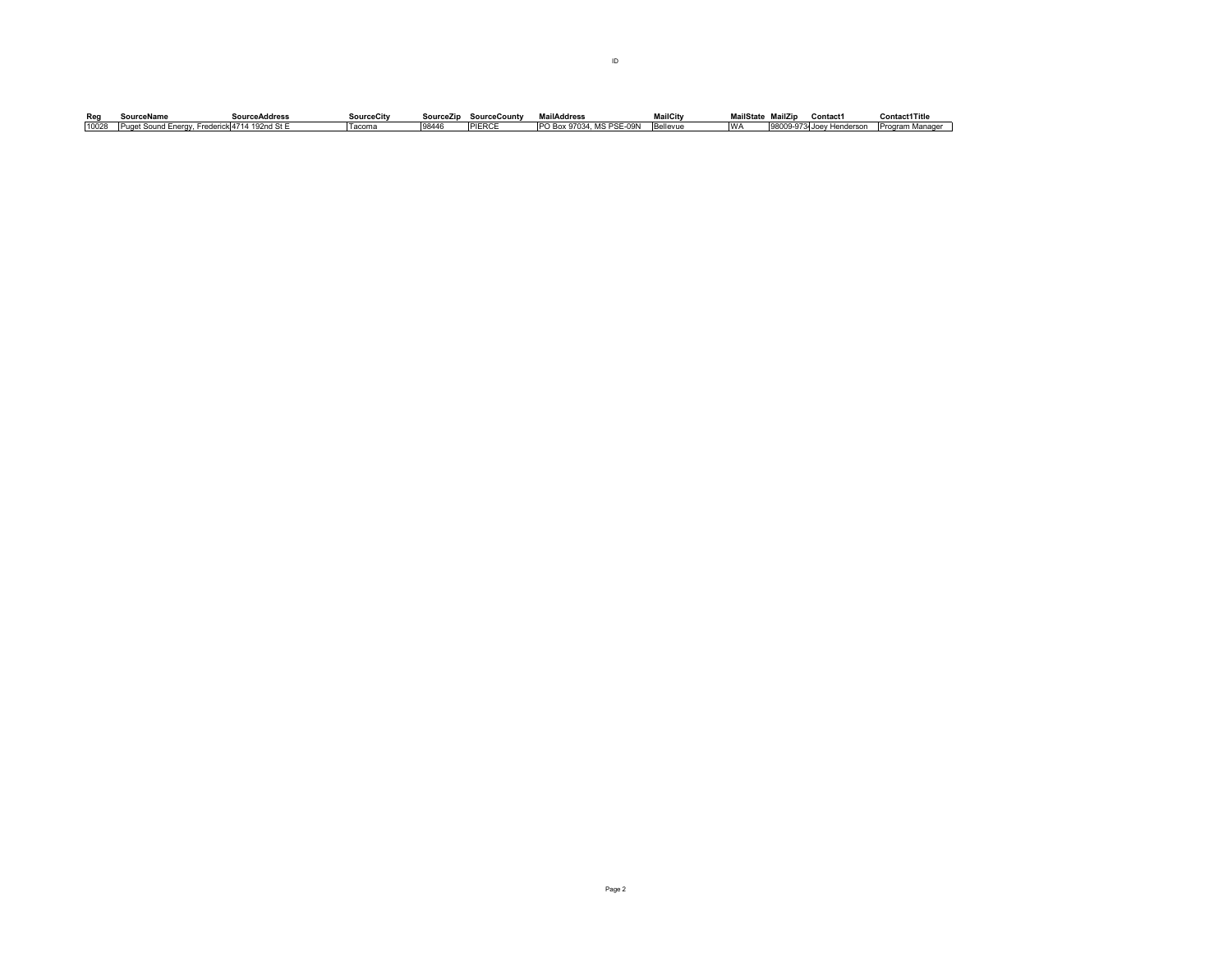| Contact1AreaCode | <b>Contact1Phone</b> | Contact1Email                    | Contact2 | Contact2Title                 | Contact2AreaCode Contact2Phone |          | Contact2Email                | <b>NAICSCode</b> | SIC Code | Latitude | Longitude              | х итм | Y UTM  |
|------------------|----------------------|----------------------------------|----------|-------------------------------|--------------------------------|----------|------------------------------|------------------|----------|----------|------------------------|-------|--------|
|                  | 457-5835             | lioev henderson@pse Steve Feller |          | Sr. Environmental Scienti 425 |                                | 462-3362 | ⊾Steven.Feller@pse.com 22111 |                  | 4911     |          | 47.081972 - 122.367684 | 548   | 5214.3 |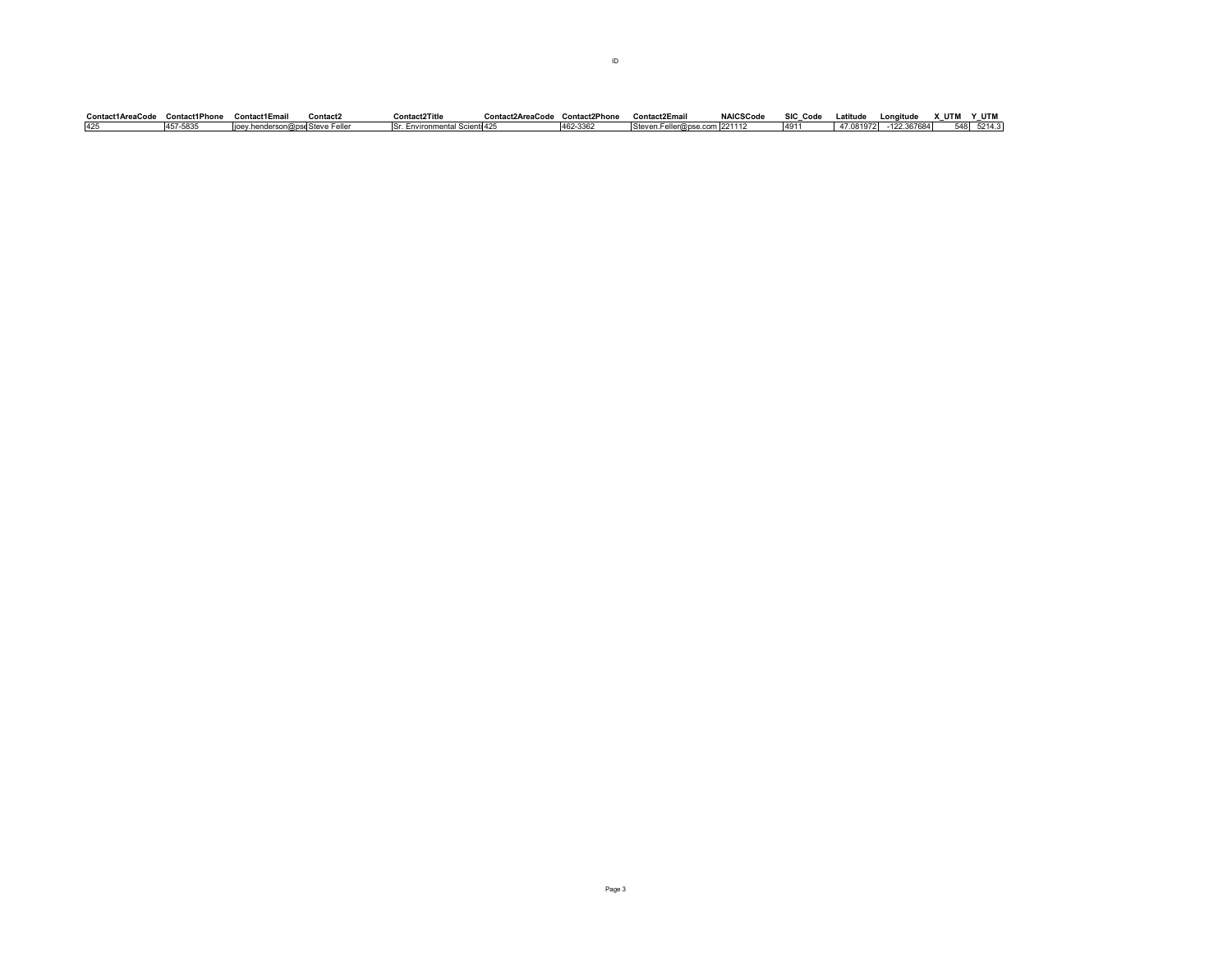$\mathbf{I}$ 

Operation DaysPerWeek Operation WeeksPerYear Operation StartTime Throughput%ForDecFeb Throughput%ForMarMay Throughput%ForJunAug Throughput%ForSepNov<br>24 24 7 19 20 19 20 19 20 19 20 20 21 24 24 24 24 24 25 26 27 27 29 29 2

17 27 12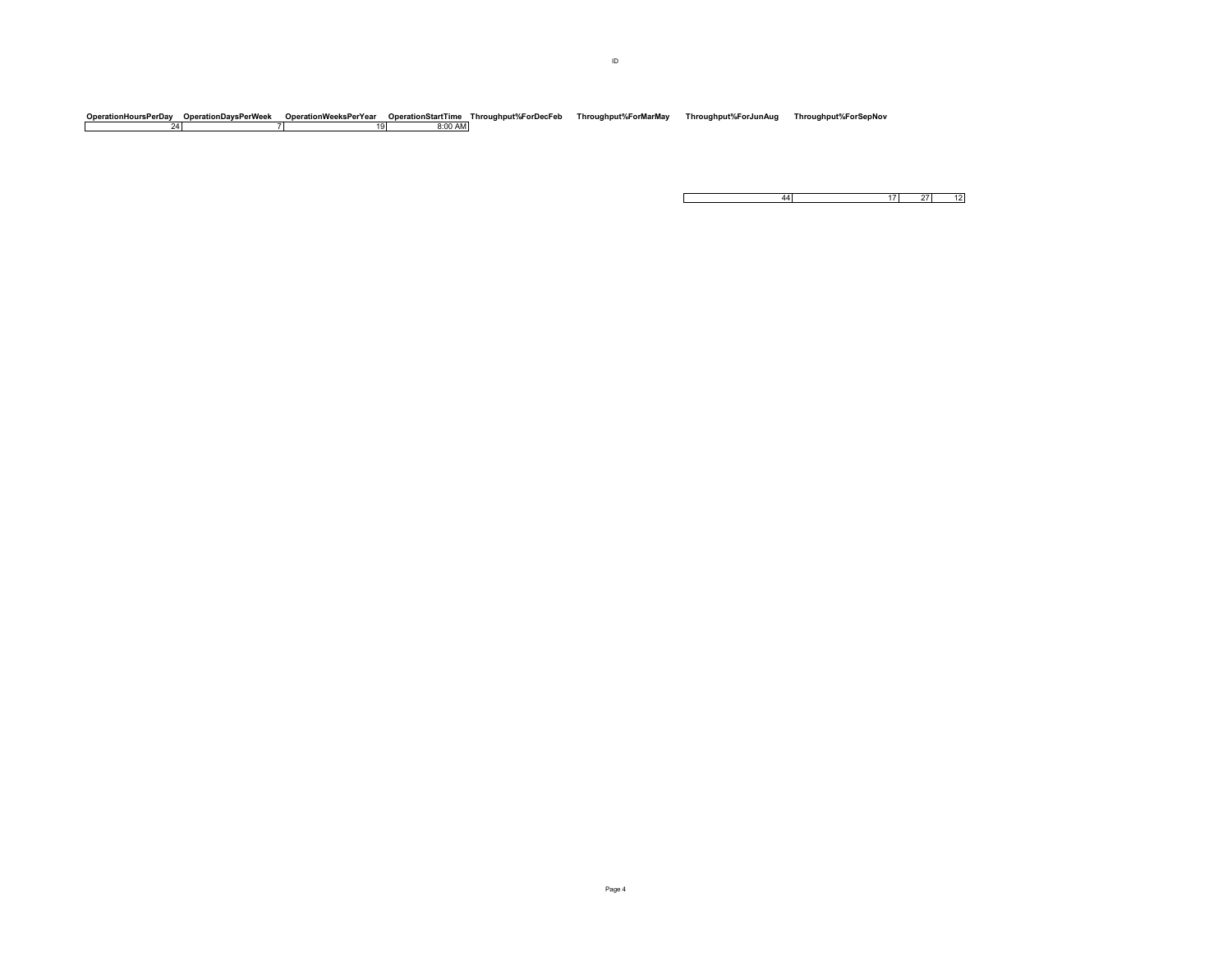| Reg   | Point | Description              | <b>StackHeightInFeet</b> | <b>StackDiameterInFeet</b> | ExitGas <sup>7</sup><br>™emperatureInF | ExitGasFlowRateInCFM | <b>InstalledYear</b> | InactiveYear | <b>EmissionUnitTvpe</b> |
|-------|-------|--------------------------|--------------------------|----------------------------|----------------------------------------|----------------------|----------------------|--------------|-------------------------|
| 10028 |       | Turbines<br>'Natural Gas |                          |                            | 800                                    | 476948               | 1981                 |              | 120                     |
| 10028 |       | Natural Gas<br>Turbine   |                          |                            | $\sim$<br>ouc                          | 480989               | 198                  |              | 120                     |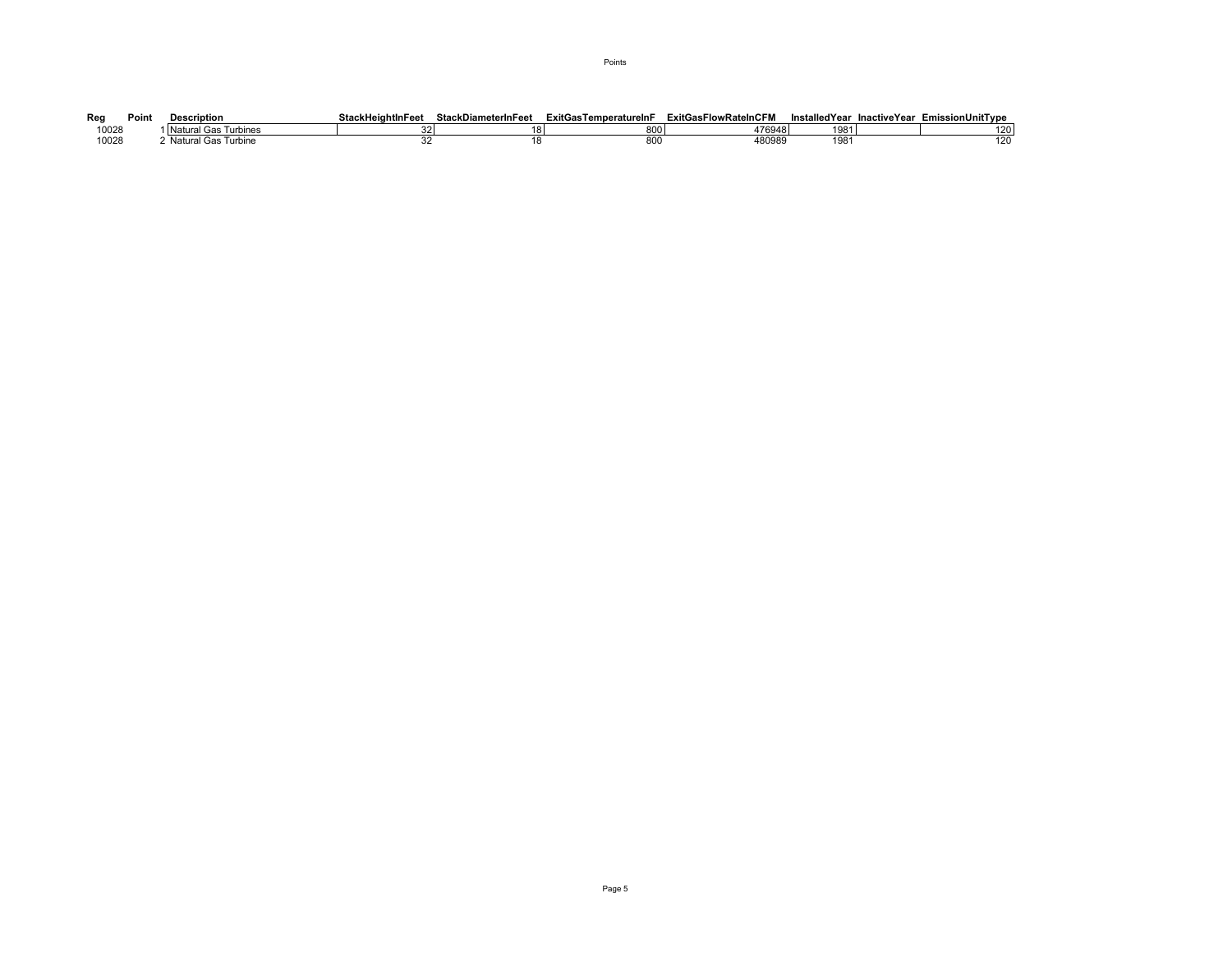| Rea   | Point | Segment | <b>Description</b> | <b>SCC Code</b>  | ProcessQuantitv2009 | ProcessQuantitv2008 ProcessUnits |             | EPAPrimaryControlDevice | EPASecondaryControlDevice | HeatContentInMillionBTUs | HeatContentFuelTvpeBurned SulfurContent% AshContent% |        |  |
|-------|-------|---------|--------------------|------------------|---------------------|----------------------------------|-------------|-------------------------|---------------------------|--------------------------|------------------------------------------------------|--------|--|
| 10028 |       |         | Natural Gas        | $-01 - 006 - 0'$ |                     |                                  |             |                         |                           |                          |                                                      | 0.0064 |  |
| 10028 |       |         | Distillate Oil     | 1-01-005-01      | 228909              | ?02956 Gar                       |             |                         |                           |                          |                                                      | 0.0015 |  |
| 10028 |       |         | Natural Gas        | 1-01-006-01      |                     |                                  | 3 SCF *10E6 |                         |                           | 1032 gas                 |                                                      | 0.0064 |  |
| 10028 |       |         | Distillate Oil     | $-01 - 005 - 01$ | 59174               | 509744 Ga                        |             |                         |                           |                          |                                                      | 0.0015 |  |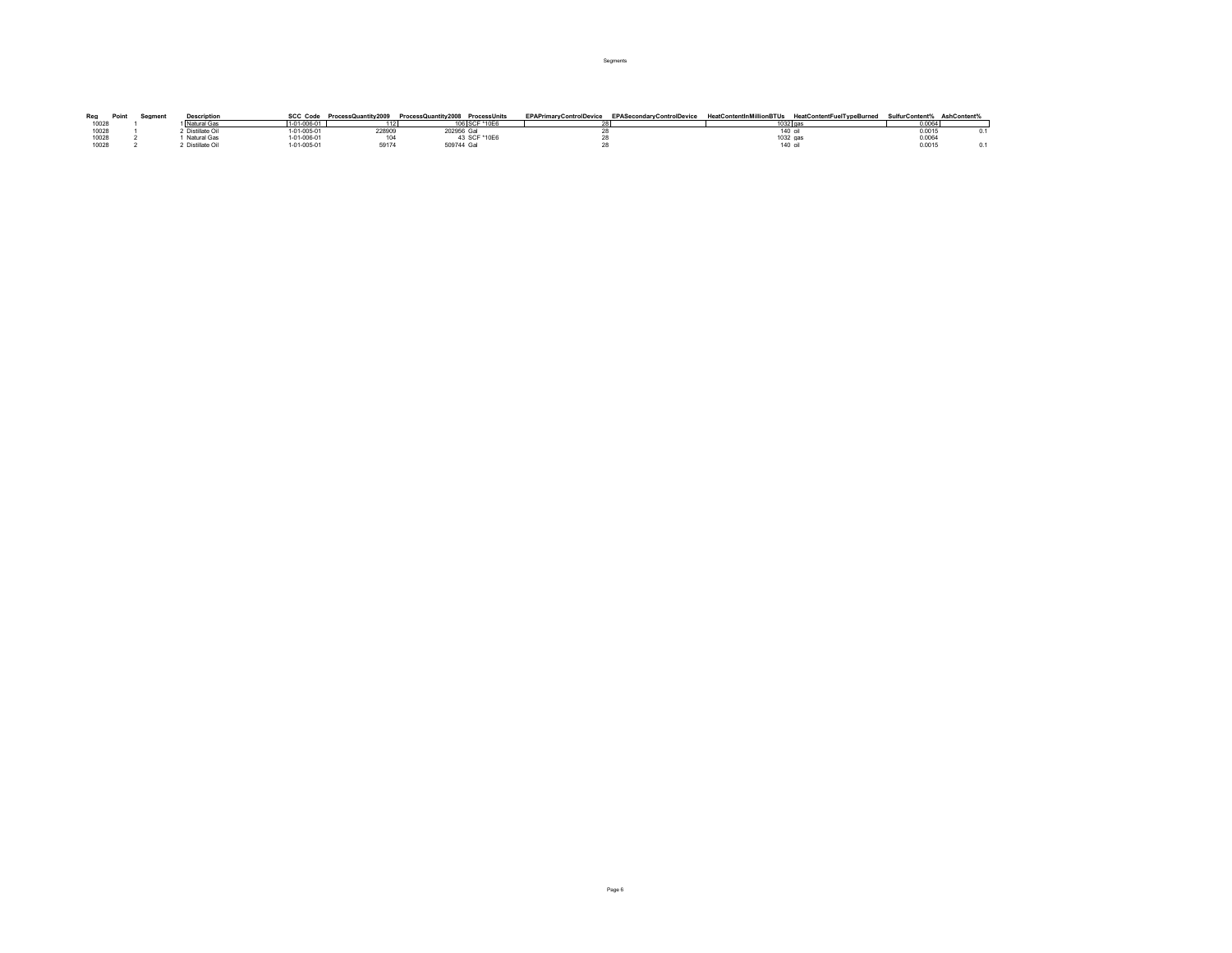| <b>Chemical Name</b>                                                         | <b>CAS</b>               | HAP?                 | VOC?                   | TAC?                  |  |
|------------------------------------------------------------------------------|--------------------------|----------------------|------------------------|-----------------------|--|
| 1,1,1,2-Tetrachloro-2,2-difluoroethane                                       | 76-11-9                  | No                   | Yes                    | <b>No</b>             |  |
| 1,1,1,2-Tetrachloroethane                                                    | 630-20-6                 | <b>No</b>            | <b>No</b>              | Yes                   |  |
| 1,1,1,2-Tetrafluoroethane                                                    | 811-97-2                 | <b>No</b>            | <b>No</b>              | Yes                   |  |
| 1,1,1-Trichloroethane (Methyl chloroform)                                    | $71 - 55 - 6$            | Yes                  | $\overline{N}$         | Yes                   |  |
| 1,1,1-Trifluoroethane (HFC-143a)                                             | 420-46-2                 | $\overline{N}$       | $\overline{N}$         | <b>No</b>             |  |
| 1,1,2,-Trichloroethane                                                       | 79-00-5                  | Yes                  | Yes                    | Yes                   |  |
| 1,1,2,2-Tetrachloro-1,2-difluoroethane                                       | 76-12-0                  | No                   | Yes                    | No                    |  |
| 1,1,2,2-Tetrachloroethane                                                    | 79-34-5                  | Yes                  | Yes                    | Yes                   |  |
| 1,1,2,2-Tetrafluoroethane (HFC-134)<br>1,1,2-Trichloro-1,2,2-trifluoroethane | 359-35-3<br>$76-13-1$    | $\overline{N}$<br>No | $\overline{N}$<br>No   | $\overline{N}$<br>No  |  |
| 1,1-Dichloro-1-nitroethane                                                   | 594-72-9                 | $\overline{N}$       | Yes                    | $\overline{N}$        |  |
| 1,1-Difluoroethane                                                           | 75-37-6                  | $\overline{N}$       | $\overline{N}$         | Yes                   |  |
| 1,1-Dimethylhydrazine                                                        | $57-14-7$                | Yes                  | Yes                    | Yes                   |  |
| 1,2,3,4,6,7,8,9-Octachlorodibenzo-p-Dioxin                                   | 3268-87-9                | No                   | <b>No</b>              | Yes                   |  |
| 1,2,3,4,6,7,8,9-Octachlorodibenzofuran                                       | 39001-02-0               | <b>No</b>            | $\overline{N}$         | Yes                   |  |
| 1,2,3,4,6,7,8-Heptachlorodibenzo-p-dioxin                                    | 35822-46-9               | No                   | No                     | Yes                   |  |
| 1,2,3,4,6,7,8-Heptachlorodibenzofuran                                        | 67562-39-4               | <b>No</b>            | <b>No</b>              | Yes                   |  |
| 1,2,3,4,7,8,9-Heptachlorodibenzofuran                                        | 55673-89-7               | $\overline{N}$       | $\overline{N}$         | Yes                   |  |
| 1,2,3,4,7,8-Hexachlorodibenzo-p-dioxin                                       | 39227-28-6               | $\overline{N}$       | $\overline{N}$         | Yes                   |  |
| 1,2,3,4,7,8-Hexachlorodibenzofuran                                           | 70648-26-9               | No                   | <b>No</b>              | Yes                   |  |
| 1,2,3,6,7,8-Hexachloro-dibenzo-o-dioxin (1:2 mixture)                        | 34465-46-8               | No                   | Yes                    | Yes                   |  |
| 1,2,3,6,7,8-Hexachlorodibenzo-p-dioxin                                       | 57653-85-7               | No                   | No                     | Yes                   |  |
| 1.2.3.6.7.8-Hexachlorodibenzofuran                                           | 57117-44-9               | $\overline{N}$       | <b>No</b>              | Yes                   |  |
| 1,2,3,7,8,9-Hexachloro-dibenzo-o-dioxin (1:2 mixture)                        | 19408-74-3               | No                   | Yes                    | Yes                   |  |
| 1,2,3,7,8,9-Hexachlorodibenzofuran                                           | 72918-21-9               | No                   | No                     | Yes                   |  |
| 1,2,3,7,8-Pentachlorodibenzo-p-dioxin                                        | 40321-76-4               | No                   | $\overline{N}$         | Yes                   |  |
| 1,2,3,7,8-Pentachlorodibenzofuran                                            | 57117-41-6               | <b>No</b>            | <b>No</b>              | Yes                   |  |
| 1,2,3-Trichloropropane                                                       | 96-18-4                  | No                   | Yes                    | Yes                   |  |
| 1,2,4-Trichlorobenzene                                                       | 120-82-1                 | Yes                  | $\overline{N}$         | $\overline{N}$        |  |
| 1,2,4-Trimethyl benzene                                                      | 95-63-6<br>$96 - 12 - 8$ | No<br>Yes            | Yes<br>Yes             | $\overline{N}$<br>Yes |  |
| 1,2-Dibromo-3-chloropropane<br>1,2-Dichloroethylene                          | 540-59-0                 | $\overline{N}$       | Yes                    | $\overline{N}$        |  |
| 1,2-Diethylhydrazine                                                         | 1615-80-1                | No                   | Yes                    | $\overline{N}$        |  |
| 1,2-Dimethylhydrazine                                                        | 540-73-8                 | <b>No</b>            | Yes                    | Yes                   |  |
| 1,2-Diphenyl hydrazine                                                       | 122-66-7                 | Yes                  | Yes                    | Yes                   |  |
| 1,2-Epoxybutane (1,2-Butylene oxide)                                         | 106-88-7                 | Yes                  | Yes                    | Yes                   |  |
| 1,2-Propylene imine (2-Methyl aziridine)                                     | 75-55-8                  | Yes                  | Yes                    | No                    |  |
| 1,2:7,8-Dibenzopyrene (dibenzo(a,i)pyrene)                                   | 189-55-9                 | No                   | Yes                    | Yes                   |  |
| 1,3-Butadiene                                                                | 106-99-0                 | Yes                  | Yes                    | Yes                   |  |
| 1,3-Dichloro-5,5-dimethyl hydantoin                                          | 118-52-5                 | $\overline{N}$       | Yes                    | No                    |  |
| 1,3-Dichloropropene                                                          | 542-75-6                 | Yes                  | Yes                    | Yes                   |  |
| 1,3-Diphenyl guanidine                                                       | 102-06-7                 | $\overline{N}$       | Yes                    | $\overline{N}$        |  |
| 1,3-Propane sultone                                                          | 1120-71-4                | Yes                  | Yes                    | Yes                   |  |
| 1,4-Dichloro-2-butene                                                        | 764-41-0                 | No                   | Yes                    | <b>No</b>             |  |
| 1,4-Dichlorobenzene(p-Dichlorobenzene)                                       | 106-46-7                 | Yes                  | Yes                    | Yes                   |  |
| 1,4-Dioxane (1,4-Diethylene oxide)                                           | 123-91-1                 | Yes                  | Yes                    | Yes                   |  |
| 1,6-Dinitropyrene<br>1,8-Dinitropyrene                                       | 42397-64-8<br>42397-65-9 | No.<br>No            | <b>No</b><br><b>No</b> | Yes<br>Yes            |  |
| 1-(5-Nitrofurfurylidene)amino)-2-imidazolidinone                             | 555-84-9                 | No                   | Yes                    | <b>No</b>             |  |
| 1-[(5-Nitrofurfurylidene)-amino]-2- imidazolidinone                          | 555-84-0                 | No                   | <b>No</b>              | Yes                   |  |
| 1-Amino-2-methylanthraquinone                                                | 82-28-0                  | No                   | No                     | Yes                   |  |
| 1-bromopropane (n-propyl bromide)                                            | 106-94-5                 | No                   | Yes                    | No                    |  |
| 1-Chloro-1-nitropropane                                                      | 600-25-9                 | No                   | Yes                    | No                    |  |
| 1-Napthylamine                                                               | 134-32-7                 | No                   | Yes                    | $\overline{N}$        |  |
| 1-Nitropropane                                                               | 108-03-2                 | <b>No</b>            | Yes                    | No                    |  |
| 1-Nitropyrene                                                                | 5522-43-0                | No                   | No                     | Yes                   |  |
| 2',3,4,4',5-Pentachlorobiphenyl                                              | 65510-44-3               | No                   | No                     | Yes                   |  |
| 2,2,4-Trimethylpentane                                                       | 540-84-1                 | Yes                  | Yes                    | No                    |  |
| 2,2-Dichloropropionic acid                                                   | 75-99-0                  | No                   | Yes                    | No                    |  |
| 2,3',4,4',5,5'-Hexachlorobiphenyl                                            | 52663-72-6               | No                   | $\overline{N}$         | Yes                   |  |
| 2,3',4,4',5-Pentachlorobiphenyl                                              | 31508-00-6               | No                   | No                     | Yes                   |  |
| 2,3,3',4,4',5'-Hexachlorobiphenyl                                            | 69782-90-7               | No                   | No                     | Yes                   |  |
| 2,3,3',4,4',5,5'-Heptachlorobiphenyl                                         | 39635-31-9               | No                   | <b>No</b>              | Yes                   |  |
| 2,3,3',4,4',5-Hexachlorobiphenyl                                             | 38380-08-4               | No                   | No                     | Yes                   |  |
| 2,3,3',4,4'-Pentachlorobiphenyl<br>2,3,4,4',5-Pentachlorobiphenyl            | 32598-14-4<br>74472-37-0 | No<br>No             | No<br>No               | Yes<br>Yes            |  |
| 2,3,4,6,7,8-Hexachlorodibenzofuran                                           | 60851-34-5               | No                   | No                     | Yes                   |  |
|                                                                              |                          |                      |                        |                       |  |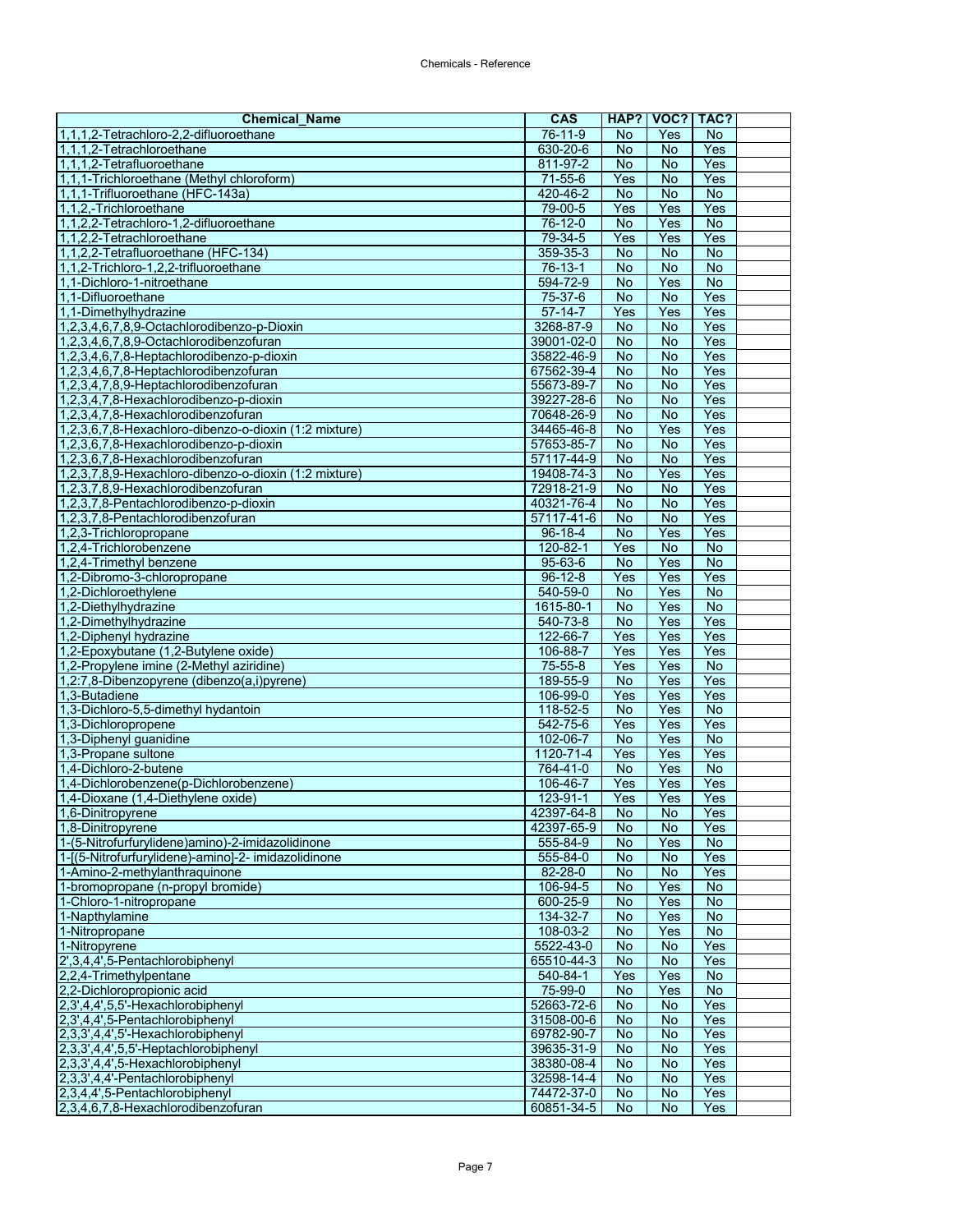| <b>Chemical Name</b>                                                               | <b>CAS</b>             |                 | HAP?   VOC?   TAC? |                             |  |
|------------------------------------------------------------------------------------|------------------------|-----------------|--------------------|-----------------------------|--|
| 2,3,4,7,8-Pentachlorodibenzofuran                                                  | 57117-31-4             | No              | No                 | Yes                         |  |
| 2,3,7,8-Tetrachlorodibenzi-p-dioxin (2,3,7,8-TCDD)                                 | 1746-01-6              | Yes             | <b>No</b>          | Yes                         |  |
| 2,3,7,8-Tetrachlorodibenzo-p-dioxin & Related Compounds, NOS                       | <b>DIOXNS</b>          | <b>No</b>       | No                 | Yes                         |  |
| 2,3,7,8-Tetrachlorodibenzofuran                                                    | 51207-31-9             | <b>No</b>       | <b>No</b>          | Yes                         |  |
| $2,4,5 - T$                                                                        | 93-76-5                | $\overline{N}$  | Yes                | $\overline{N}$              |  |
| 2,4,5-Trichlorophenol                                                              | 95-95-4                | Yes             | Yes                | No                          |  |
| 2,4,6-Trichloroaniline hydrochloride                                               | 634-93-5               | <b>No</b>       | Yes                | No                          |  |
| 2,4,6-Trichlorophenol                                                              | 88-06-2                | Yes             | Yes                | Yes                         |  |
| 2,4,6-Trinitrotoluene                                                              | 118-96-7               | No<br>Yes       | Yes<br>Yes         | <b>No</b><br>$\overline{N}$ |  |
| 2,4-D, salts and esters (2,4 Dichlorophey acetic acid)<br>2.4-Diaminoanisole       | 94-75-7<br>615-05-4    | <b>No</b>       | <b>No</b>          | Yes                         |  |
| 2.4-Diaminoanisole Sulfate                                                         | 39156-41-7             | $\overline{N}$  | $\overline{N}$     | Yes                         |  |
| 2,4-Dinitrophenol                                                                  | $51 - 28 - 5$          | Yes             | Yes                | <b>No</b>                   |  |
| 2,4-Dinitrotoluene                                                                 | 121-14-2               | Yes             | Yes                | Yes                         |  |
| 2,4-Toluene diamine (2,4-Diamino toluene)                                          | $95 - 80 - 7$          | Yes             | Yes                | Yes                         |  |
| 2,6-Ditert.butyl-p-cresol                                                          | 128-37-0               | No              | Yes                | No                          |  |
| 2-Acetylaminofluorene                                                              | 53-96-3                | Yes             | <b>Yes</b>         | Yes                         |  |
| 2-Amino-2-methyl-1-propanol                                                        | 124-68-5               | <b>No</b>       | Yes                | $\overline{N}$              |  |
| 2-Amino-3-methyl-9H pyrido[2,3-b]indole                                            | 68006-83-7             | No              | $\overline{N}$     | Yes                         |  |
| 2-Amino-3-methylimidazo-[4,5-f]quinoline                                           | 76180-96-6             | No              | <b>No</b>          | Yes                         |  |
| 2-Amino-5-(5-Nitro-2-Furyl)-1,3,4-Thiadiazol                                       | 712-68-5               | No              | <b>No</b>          | Yes                         |  |
| 2-Aminoanthraquinone                                                               | 117-79-3               | <b>No</b>       | Yes                | Yes                         |  |
| 2-Aminopyridine                                                                    | 504-29-0               | <b>No</b>       | Yes                | <b>No</b>                   |  |
| 2-bromopropane (iso-propyl bromide)                                                | 75-26-3                | <b>No</b>       | Yes                | No                          |  |
| 2-Butanone (MEK; Methyl ethyl ketone)                                              | 78-93-3                | <b>No</b>       | Yes                | Yes                         |  |
| 2-BUTENAL, (E) (TRANS-CROTONALDEHYDE)                                              | 123-73-9               | No              | Yes                | $\overline{N}$              |  |
| 2-BUTENE, 1,4-DICHLORO-, (E)- (1,4-DICHLOO-TRANS-BUTENE)                           | 110-57-6               | <b>No</b>       | Yes                | <b>No</b>                   |  |
| 2-Butoxy Ethyl Acetate                                                             | 112-07-2               | <b>No</b>       | Yes                | $\overline{N}$              |  |
| 2-Butoxyethanol (Butyl cellosolve; Ethylene glycol monobutyl ether) [glycol ether] | 111-76-2               | <b>No</b>       | Yes                | Yes                         |  |
| 2-Chloro-1,1,1,2-tetrafluoroethane (HCFC-124)                                      | 2837-89-0              | No              | <b>No</b>          | $\overline{N}$              |  |
| 2-Ethoxyethanol (Cellosolve) [glycol ether]                                        | 110-80-5<br>111-15-9   | Yes<br>Yes      | Yes<br>Yes         | Yes<br>Yes                  |  |
| 2-Ethoxyethyl acetate [glycol ether]<br>2-Ethyl-1-hexanol                          | 104-76-7               | No              | Yes                | $\overline{N}$              |  |
| 2-Hexanone (MBK) (Methyl n-butyl ketone)                                           | 591-78-6               | <b>No</b>       | Yes                | <b>No</b>                   |  |
| 2-Hydroxypropyl acrylate                                                           | 999-61-1               | <b>No</b>       | Yes                | $\overline{N}$              |  |
| 2-Methoxyethyl acetate [glycol ether]                                              | 110-49-6               | Yes             | Yes                | Yes                         |  |
| 2-Methyl propane (isobutane)                                                       | 75-28-5                | <b>No</b>       | Yes                | No                          |  |
| 2-Methyl-1-nitroanthraquinone                                                      | 129-15-7               | <b>No</b>       | Yes                | Yes                         |  |
| 2-N-Dibutylaminoethanol                                                            | $102 - 81 - 8$         | $\overline{N}$  | Yes                | $\overline{N}$              |  |
| 2-Naphthylamine                                                                    | 91-59-8                | <b>No</b>       | <b>No</b>          | Yes                         |  |
| 2-Nitrofluorene                                                                    | 607-57-8               | <b>No</b>       | <b>No</b>          | Yes                         |  |
| 2-Nitropropane                                                                     | 79-46-9                | Yes             | Yes                | Yes                         |  |
| 2-Pentanone (Methyl propyl ketone)                                                 | 107-87-9               | $\overline{N}$  | Yes                | $\overline{N}$              |  |
| 2-Propoxy-ethanol                                                                  | 2807-30-9              | Yes             | Yes                | <b>No</b>                   |  |
| 3,3',4,4',5,5'-Hexachlorobiphenyl                                                  | 32774-16-6             | No              | No                 | Yes                         |  |
| 3,3',4,4',5-Pentachlorobiphenyl                                                    | 57465-28-8             | <b>No</b>       | No                 | Yes                         |  |
| 3,3',4,4'-Tetrachlorobiphenyl                                                      | 32598-13-3             | No              | No                 | Yes                         |  |
| 3,3'-dichloro-4,4'-diaminodiphenyl ether<br>3,3'-Dimethyl benzidine                | 28434-86-8<br>119-93-7 | No<br>Yes       | Yes<br>Yes         | <b>No</b><br>No             |  |
| 3,3-Dichlorobenzidine                                                              | 91-94-1                | Yes             | Yes                | Yes                         |  |
| 3,3-Dimethoxybenzidine (ortol-dianisidine)                                         | 119-90-4               | Yes             | Yes                | No                          |  |
| 3,4,4',5-Tetrachlorobiphenyl                                                       | 70362-50-4             | No              | No                 | Yes                         |  |
| 3-Amino-9-ethylcarbazole hydrochloride                                             | 6109-97-3              | <b>No</b>       | No                 | Yes                         |  |
| 3-Chloro-2-methyl-propene                                                          | 563-47-3               | <b>No</b>       | No                 | Yes                         |  |
| 3-Ethyl ethoxypropionate                                                           | 763-69-9               | <b>No</b>       | Yes                | No                          |  |
| 3-Methylcholanthrene                                                               | $56-49-5$              | No              | No                 | Yes                         |  |
| 4,4'-Diaminodiphenyl ether                                                         | $101 - 80 - 4$         | No              | Yes                | Yes                         |  |
| 4,4'-Isopropylidendiphenol                                                         | 80-05-7                | <b>No</b>       | Yes                | <b>No</b>                   |  |
| 4.4'-Methylene bis(n.n'-dimethyl)aniline                                           | 101-61-1               | No              | No                 | Yes                         |  |
| 4,4'-Methylene dianiline                                                           | 101-77-9               | Yes             | Yes                | Yes                         |  |
| 4,4'-Methylenebis(2-Methylaniline)                                                 | 838-88-0               | <b>No</b>       | Yes                | Yes                         |  |
| 4,4'-Thiodianiline                                                                 | 139-65-1               | No              | Yes                | Yes                         |  |
| 4,4-Methylene bis(2-chloroaniline)                                                 | 101-14-4               | Yes             | Yes                | Yes                         |  |
| 4,4-Methylenedianiline dihydrochloride                                             | 13552-44-8             | No              | Yes                | Yes                         |  |
| 4,4-Thiobis(6-tert, butyl-m-cresol)<br>4-(diglycidylamino) phenyl glycol           | 96-69-5<br>5026-74-4   | <b>No</b><br>No | Yes<br>Yes         | No<br><b>No</b>             |  |
| 4-(Methylnitrosamino)-1-(3-pyridyl)-1-butanone                                     | 64091-91-4             | No              | Yes                | <b>No</b>                   |  |
|                                                                                    |                        |                 |                    |                             |  |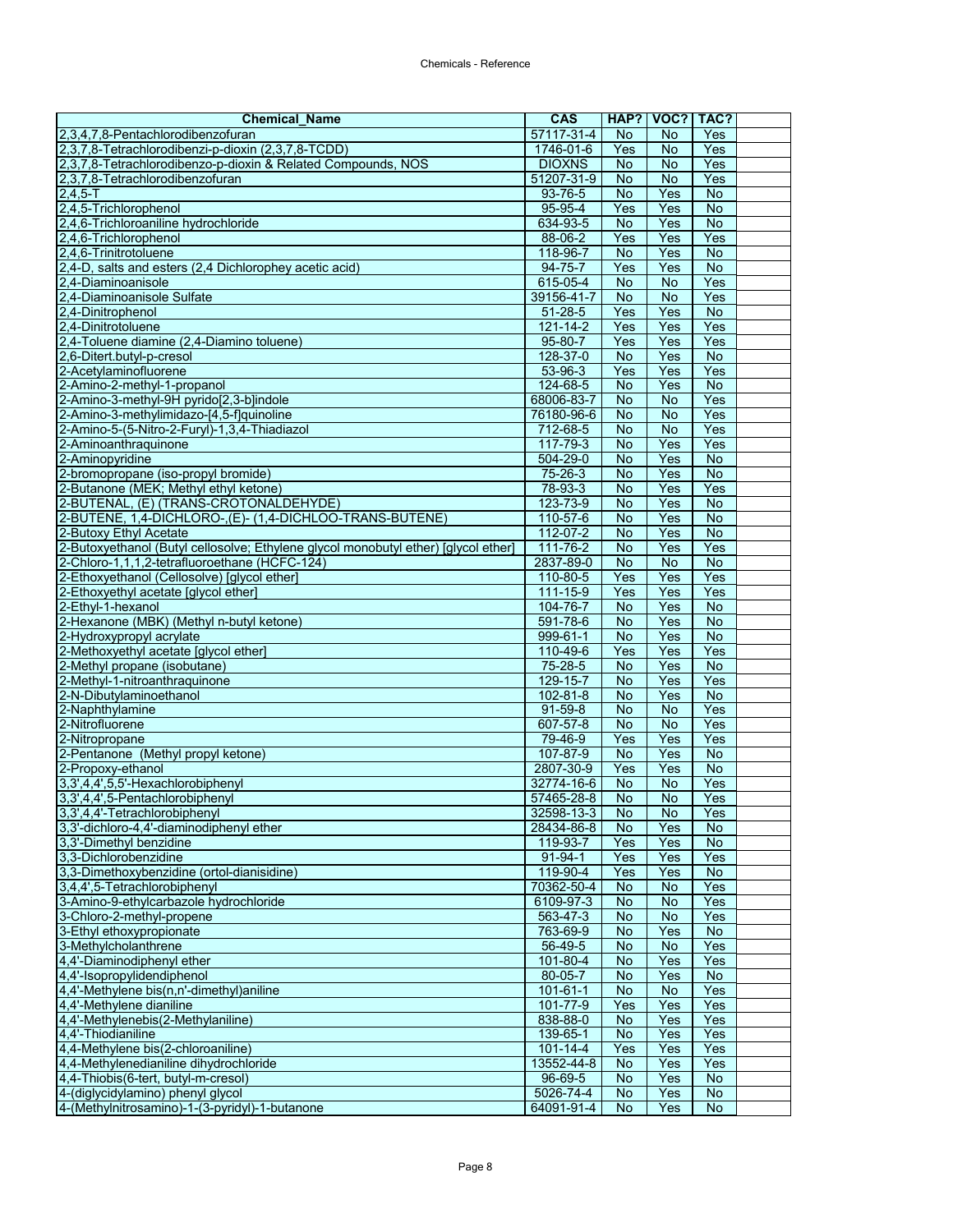| <b>Chemical Name</b>                                                         | <b>CAS</b>                | HAP?             | VOC?             | TAC?                        |  |
|------------------------------------------------------------------------------|---------------------------|------------------|------------------|-----------------------------|--|
| 4-Aminobiphenyl                                                              | $92 - 67 - 1$             | Yes              | Yes              | Yes                         |  |
| 4-Chloro-o-phenylenediamine                                                  | $95 - 83 - 0$             | No               | No               | Yes                         |  |
| 4-Chloroaniline                                                              | 106-47-8                  | <b>No</b>        | Yes              | No                          |  |
| 4-Methoxyphenol                                                              | 150-76-5                  | <b>No</b>        | Yes              | $\overline{N}$              |  |
| 4-Nitrobiphenyl                                                              | $92 - 93 - 3$             | Yes              | Yes              | <b>No</b>                   |  |
| 4-Nitrophenol                                                                | 100-02-7                  | Yes              | Yes              | No                          |  |
| 4-Nitropyrene                                                                | 57835-92-4                | No               | <b>No</b>        | Yes                         |  |
| 5-(Morpholinomethyl)-3-(amino)-2-oxazolidinone(furaltudone)                  | 139-91-3                  | No               | Yes              | $\overline{N}$              |  |
| 5-Methylchrysene<br>5-Nitro-o-Anisidine                                      | 3697-24-3<br>99-59-2      | No<br><b>No</b>  | Yes<br>No        | Yes<br>Yes                  |  |
| 5-Nitroacenaphthene                                                          | 602-87-9                  | <b>No</b>        | Yes              | Yes                         |  |
| 6-Nitrochrysene                                                              | 2/8/7496                  | $\overline{N}$   | <b>No</b>        | Yes                         |  |
| 7,12-Dimethylbenz[a]anthracene                                               | 57-97-6                   | <b>No</b>        | No               | Yes                         |  |
| 7h-Dibenzo[c,g]carbazole                                                     | 194-59-2                  | No               | <b>No</b>        | Yes                         |  |
| A-alpha-c(2-amino-9h-pyrido[2,3-b]indole)                                    | 26148-68-5                | $\overline{N}$   | <b>No</b>        | Yes                         |  |
| a-Chloroacetophenone                                                         | 532-27-4                  | Yes              | Yes              | Yes                         |  |
| a-Methyl styrene                                                             | 98-83-9                   | <b>No</b>        | Yes              | <b>No</b>                   |  |
| Acetaldehyde                                                                 | 75-07-0                   | Yes              | Yes              | Yes                         |  |
| Acetamide                                                                    | $60 - 35 - 5$             | Yes              | Yes              | Yes                         |  |
| Acetate                                                                      | 9004-35-7                 | No               | Yes              | <b>No</b>                   |  |
| <b>Acetic Acid</b>                                                           | 64-19-7                   | No               | Yes              | <b>No</b>                   |  |
| Acetic anhydride                                                             | 108-24-7                  | <b>No</b>        | Yes              | $\overline{N}$              |  |
| Acetone                                                                      | 67-64-1                   | <b>No</b>        | <b>No</b>        | No                          |  |
| ACETONE CYANOHYDRIN (2-HYDROXY-2-METHYL-PROPANENITRILE)                      | 75-86-5                   | <b>No</b>        | Yes              | $\overline{N}$              |  |
| Acetonitrile                                                                 | 75-05-8                   | Yes              | Yes              | Yes                         |  |
| Acetophenone                                                                 | $98 - 86 - 2$             | Yes              | Yes              | $\overline{N}$              |  |
| Acetvl acetone                                                               | 123-54-6                  | <b>No</b>        | Yes              | No                          |  |
| Acetylene tetrabromide<br>Acrolein                                           | 79-27-6<br>$107 - 02 - 8$ | <b>No</b><br>Yes | Yes<br>Yes       | No<br>Yes                   |  |
| Acrylamide                                                                   | 79-06-1                   | Yes              | Yes              | Yes                         |  |
| Acrylic acid                                                                 | 79-10-7                   | Yes              | Yes              | Yes                         |  |
| ACRYLIC ACID CHLORIDE (2-PROPENOYL CHLORIDE)                                 | 814-68-6                  | No               | Yes              | $\overline{N}$              |  |
| Acrylic polymer                                                              | 96591-17-2                | No               | Yes              | $\overline{N}$              |  |
| Acrylonitrile                                                                | $107 - 13 - 1$            | Yes              | Yes              | Yes                         |  |
| Acrylonitrile/Butadiene copolymer                                            | 9003-18-3                 | <b>No</b>        | Yes              | $\overline{N}$              |  |
| Actinomycin D                                                                | $50 - 76 - 0$             | <b>No</b>        | No               | Yes                         |  |
| Adipic acids                                                                 | 124-04-9                  | No               | Yes              | No                          |  |
| Alar                                                                         | 1596-84-5                 | No               | <b>No</b>        | Yes                         |  |
| <b>Aldrin</b>                                                                | 309-00-2                  | No               | Yes              | Yes                         |  |
| Aliphatic compounds                                                          | 67254-79-9                | No               | Yes              | $\overline{N}$              |  |
| Aliphatic hydrocarbon solvent                                                | 64742-48-9                | No               | Yes              | <b>No</b>                   |  |
| Aliphatic hydrocarbon, sulfurized                                            | 64742-55-8                | <b>No</b>        | Yes              | $\overline{N}$              |  |
| Aliphatic polyglycidyl ether                                                 | 26142-30-3                | <b>No</b>        | Yes              | <b>No</b>                   |  |
| Aliphatic secondary naphalene amine (1)                                      | 6364-17-6                 | <b>No</b>        | Yes              | No                          |  |
| Aliphatic secondary naphalene amine(2)<br>Alkanol amide                      | 43057-68-7<br>7332-18-5   | No<br><b>No</b>  | Yes<br><b>No</b> | No<br>$\overline{N}$        |  |
|                                                                              |                           |                  |                  |                             |  |
| Alkenes, c15-20 alpha-,polymers with cottonseed oil and s<br>Alkyd resin (1) | 68603-33-8<br>68072-13-9  | No.<br>No        | Yes<br>Yes       | No.<br><b>No</b>            |  |
| Alkyl glycidyl ethers                                                        | 68609-96-1                | No               | Yes              | <b>No</b>                   |  |
| Allyl alchohol                                                               | 107-18-6                  | No               | Yes              | <b>No</b>                   |  |
| <b>Allyl chloride</b>                                                        | $107 - 05 - 1$            | Yes              | Yes              | Yes                         |  |
| Allyl glycidyl ether (AGE)                                                   | 106-92-3                  | No               | Yes              | No                          |  |
| Allyl propyl disulfide                                                       | 2179-59-1                 | No               | Yes              | <b>No</b>                   |  |
| ALLYLAMINE (2-PROPEN-1-AMINE)                                                | $107 - 11 - 9$            | No               | Yes              | No                          |  |
| Alpha-pinene polymer                                                         | 25766-18-1                | No               | Yes              | $\overline{N}$              |  |
| Aluminum (alkyls and soluble salts)                                          | 7429-90-5                 | No               | No               | <b>No</b>                   |  |
| Aluminum silicate                                                            | 1302-76-7                 | No               | No               | <b>No</b>                   |  |
| Aluminum sulfate                                                             | 10043-01-3                | No               | Yes              | No                          |  |
| Amide, Cyclic                                                                | 872-50-4                  | No               | Yes              | No                          |  |
| Amidosulfonic acid                                                           | 5329-14-6                 | No               | Yes              | <b>No</b>                   |  |
| Amine hardener                                                               | 68334-60-1                | <b>No</b>        | Yes              | <b>No</b>                   |  |
| Amine terminated butadiene acrylonitrile copolymer                           | 67988-99-2                | No               | Yes              | $\overline{N}$<br><b>No</b> |  |
| Amine, aryl<br>Amino propyl triethoxysilane                                  | 68526-77-2<br>919-30-2    | No<br>No         | Yes<br>Yes       | No                          |  |
| Amino propyl trimethoxysilane                                                | 1760-24-3                 | No               | Yes              | No                          |  |
| Aminoethy aminoethyl imidazoline, n-                                         | 20565-76-8                | No               | Yes              | <b>No</b>                   |  |
| Aminoethyl piperazine, N-                                                    | 140-31-8                  | <b>No</b>        | Yes              | $\overline{N}$              |  |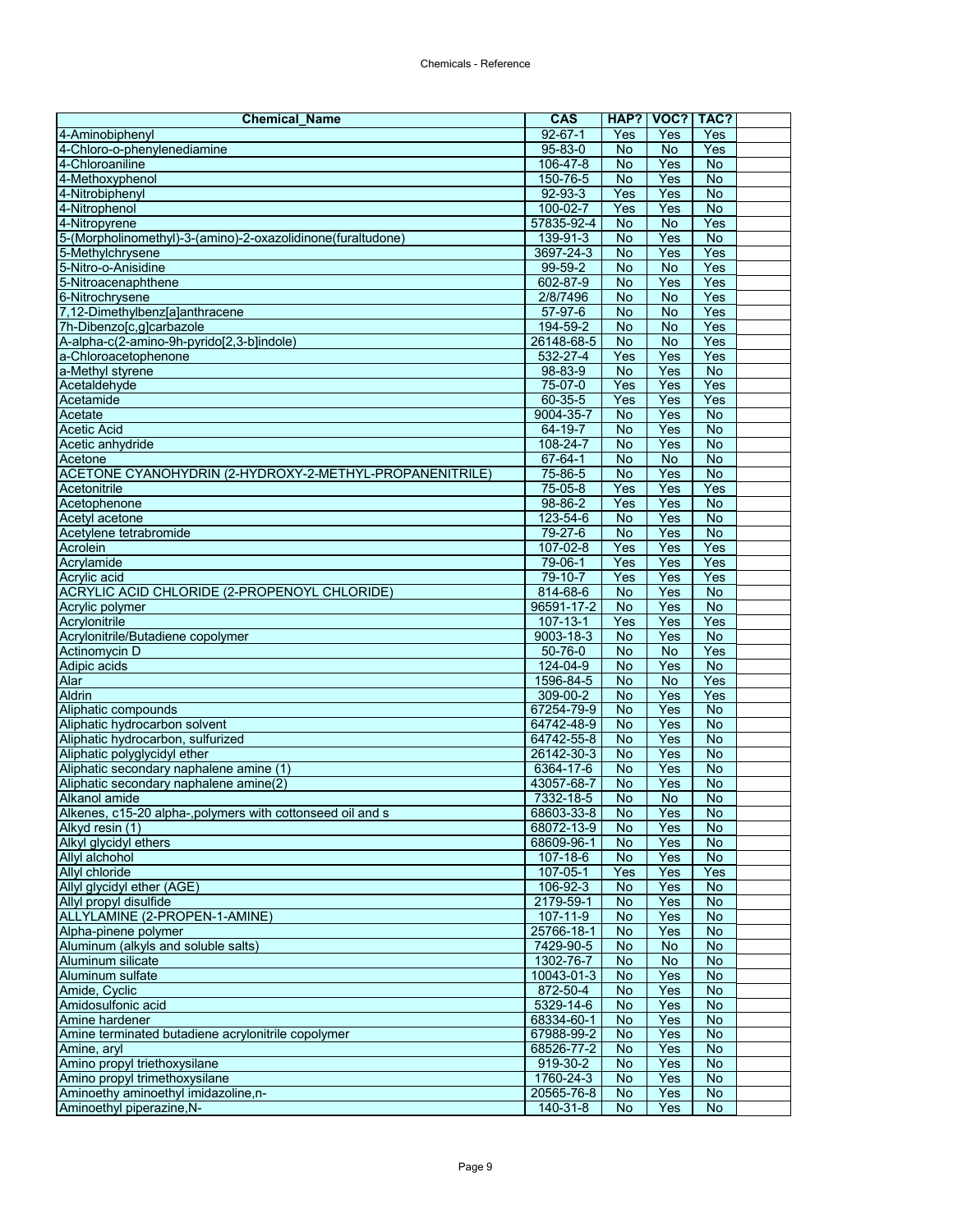| <b>Chemical Name</b>                                        | <b>CAS</b>              | HAP?                        | VOC?                 | TAC?                  |  |
|-------------------------------------------------------------|-------------------------|-----------------------------|----------------------|-----------------------|--|
| Amitrole                                                    | $61 - 82 - 5$           | <b>No</b>                   | Yes                  | Yes                   |  |
| Ammonia (NH3)                                               | 7664-41-7               | No                          | <b>No</b>            | Yes                   |  |
| Ammonium bifluoride                                         | 1341-49-7               | <b>No</b>                   | No                   | <b>No</b>             |  |
| Ammonium bisulfate                                          | 7803-63-6               | <b>No</b>                   | $\overline{N}$       | Yes                   |  |
| Ammonium chloride fumes                                     | 12125-02-9              | $\overline{N}$              | $\overline{N}$       | <b>No</b>             |  |
| Ammonium fluoride                                           | 12125-01-8              | No                          | No                   | <b>No</b>             |  |
| Ammonium hydroxide                                          | 1336-21-6               | <b>No</b>                   | <b>No</b>            | No                    |  |
| Ammonium perfluorooctanoate                                 | 3825-26-1               | <b>No</b>                   | $\overline{N}$       | $\overline{N}$        |  |
| Ammonium sulfamate                                          | 7773-06-0               | No                          | <b>No</b>            | $\overline{N}$        |  |
| Ammonium sulfate                                            | 7783-20-2               | <b>No</b>                   | No<br>$\overline{N}$ | Yes<br>$\overline{N}$ |  |
| Ammonium thiosulfate                                        | 7783-18-8<br>22708-90-3 | <b>No</b><br>$\overline{N}$ | $\overline{N}$       | <b>No</b>             |  |
| Anhydrous aluminum silicate<br>Aniline and compounds        | 62-53-3                 | Yes                         | Yes                  | Yes                   |  |
| Anisidine (o-,p-isomers)                                    | 29191-52-4              | No                          | Yes                  | <b>No</b>             |  |
| Anisole                                                     | $100 - 66 - 3$          | $\overline{N}$              | Yes                  | $\overline{N}$        |  |
| Antimony and compounds                                      | 7440-36-0               | Yes                         | No                   | <b>No</b>             |  |
| <b>ANTIMONY PENTAFLUORIDE</b>                               | 7783-70-2               | <b>No</b>                   | <b>No</b>            | <b>No</b>             |  |
| Antimony trioxide, as Sb [antimony compound]                | 1309-64-4               | Yes                         | $\overline{N}$       | Yes                   |  |
| <b>ANTU</b>                                                 | 86-88-4                 | $\overline{N}$              | Yes                  | $\overline{N}$        |  |
| Aramid                                                      | 26125-61-1              | No                          | Yes                  | <b>No</b>             |  |
| Aramite                                                     | 140-57-8                | No                          | No                   | Yes                   |  |
| Aromatic hydrocarbons                                       | 68551-16-6              | <b>No</b>                   | Yes                  | $\overline{N}$        |  |
| Aromatic hydrocarbons                                       | 6742-89-8               | No                          | Yes                  | No                    |  |
| Aromatic Petroleum 100                                      | 6742-95-6               | <b>No</b>                   | Yes                  | <b>No</b>             |  |
| Aromatics(c8+)                                              | 68650-36-2              | <b>No</b>                   | Yes                  | $\overline{N}$        |  |
| Arsenic & Inorganic Arsenic Compounds                       | <b>ASCOMP</b>           | <b>No</b>                   | $\overline{N}$       | Yes                   |  |
| Arsenic and inorganic arsenic compounds                     | 7440-38-2               | Yes                         | <b>No</b>            | <b>No</b>             |  |
| <b>ARSENOUS TRICHLORIDE</b>                                 | 7784-34-1               | No                          | <b>No</b>            | $\overline{N}$        |  |
| Arsine                                                      | 7784-42-1               | Yes                         | $\overline{N}$       | Yes                   |  |
| Arylide diarylide yellow disp. (lead free yellow)           | 5567-15-7               | <b>No</b>                   | <b>No</b>            | <b>No</b>             |  |
| Asbestos                                                    | 1332-21-4               | Yes                         | <b>No</b>            | Yes                   |  |
| Asphalt (petroleum) fumes                                   | 8052-42-4               | $\overline{N}$              | Yes                  | $\overline{N}$        |  |
| Atrazine                                                    | 1912-24-9               | No                          | Yes                  | $\overline{N}$        |  |
| Auramine                                                    | 492-80-8                | No                          | No                   | Yes                   |  |
| Auramine (technical grade)                                  | 2465-27-2               | <b>No</b>                   | Yes                  | $\overline{N}$        |  |
| Azaserine                                                   | 115-02-6                | $\overline{N}$              | $\overline{N}$       | Yes                   |  |
| Azathioprine                                                | 446-86-6                | No                          | No                   | Yes                   |  |
| Azinphos-methyl                                             | 86-50-0                 | No                          | Yes                  | No                    |  |
| Azobenzene                                                  | $103 - 33 - 3$          | <b>No</b>                   | $\overline{N}$       | Yes                   |  |
| <b>B-Butyrolactone</b>                                      | 3068-88-0               | No                          | Yes                  | Yes                   |  |
| b-Chloroprene<br>b-Propiolactone                            | 126-99-8<br>$57-57-8$   | Yes<br>Yes                  | Yes<br>Yes           | No<br>Yes             |  |
| <b>Barium Chromate</b>                                      | 10294-40-3              | $\overline{N}$              | $\overline{N}$       | Yes                   |  |
| Barium, soluble compounds Ba                                | 7440-39-3               | No                          | No                   | No                    |  |
| Benomyl                                                     | 17804-35-2              | <b>No</b>                   | Yes                  | No                    |  |
| BENYL CYANIDE (BENZENEACETONITRILE)                         | 140-29-4                | <b>No</b>                   | Yes                  | $\overline{N}$        |  |
| BENZAL CHLORIDE (BENZENE, DICHLOROMETHYL)                   | 98-87-3                 | No.                         | Yes                  | No.                   |  |
| BENZENAMINE, 3-(TRIFLUOROMETHYL)-M-(TRIFLUOROMETHYL)ANILINE | $98 - 16 - 8$           | <b>No</b>                   | Yes                  | No.                   |  |
| Benzene                                                     | 71-43-2                 | Yes                         | Yes                  | Yes                   |  |
| Benzene sulfonyl hydrazide, p,p-oxybis                      | 80-51-3                 | No                          | Yes                  | No                    |  |
| Benzene, 1,1'-(1,2-ethanediylbis(oxy))bis(2,4,6-tribromo    | 37853-59-1              | No                          | Yes                  | No                    |  |
| Benzene, 1, 1'-oxybis penabromo                             | 32534-81-9              | No                          | Yes                  | Yes                   |  |
| Benzidine and compounds                                     | $92 - 87 - 5$           | Yes                         | Yes                  | Yes                   |  |
| Benzo(a)anthracene [POM]                                    | 56-55-3                 | Yes                         | Yes                  | Yes                   |  |
| Benzo(a)pyrene [POM]                                        | $50 - 32 - 8$           | Yes                         | Yes                  | Yes                   |  |
| Benzo(b)fluoranthene [POM]                                  | 205-99-2                | Yes                         | Yes                  | Yes                   |  |
| Benzo(j)fluoranthene                                        | 205-82-3                | No                          | Yes                  | Yes                   |  |
| Benzo(k)fluoranthene [POM]                                  | 207-08-9                | Yes                         | Yes                  | Yes                   |  |
| Benzotrichloride                                            | 98-07-7                 | Yes                         | Yes                  | No                    |  |
| Benzoyl peroxide                                            | $94 - 36 - 0$           | No                          | Yes                  | No                    |  |
| Benzyl alcohol                                              | 100-51-6                | <b>No</b>                   | Yes                  | <b>No</b>             |  |
| Benzyl chloride                                             | 100-44-7                | Yes                         | Yes                  | Yes                   |  |
| Benzyl violet 4b                                            | 1694-09-3               | No                          | Yes                  | Yes                   |  |
| Beryllium & Compounds (NOS)                                 | <b>BECOMP</b>           | <b>No</b>                   | <b>No</b>            | Yes                   |  |
| Beryllium and compounds                                     | 7440-41-7               | Yes                         | <b>No</b>            | <b>No</b>             |  |
| <b>Beryllium Oxide</b>                                      | 1304-56-9               | No                          | No                   | Yes                   |  |
| <b>Beryllium Sulfate</b>                                    | 13510-49-1              | No                          | <b>No</b>            | Yes                   |  |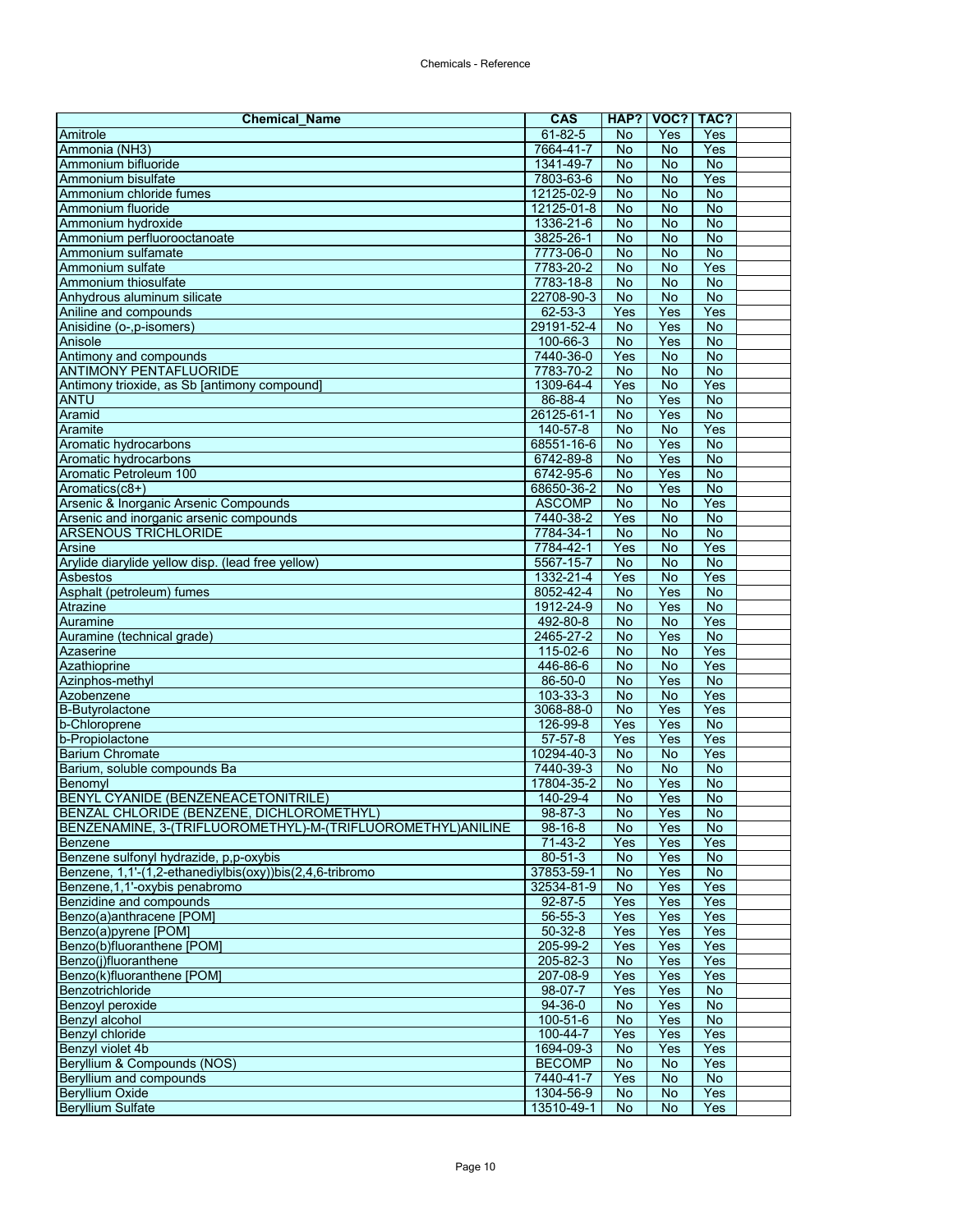| <b>Chemical_Name</b>                                      | <b>CAS</b>      |                             | HAP? VOC?       | TAC?                        |  |
|-----------------------------------------------------------|-----------------|-----------------------------|-----------------|-----------------------------|--|
| Biphenyl                                                  | $92 - 52 - 4$   | Yes                         | Yes             | <b>No</b>                   |  |
| Bis 1,2-Ethanediamine, N, N'                              | $112 - 24 - 3$  | $\overline{N}$              | Yes             | <b>No</b>                   |  |
| Bis dimethyl aminoethyl hydroxyphenyl                     | 71173-64-3      | <b>No</b>                   | Yes             | <b>No</b>                   |  |
| Bis(2-chloro-1-methyl-ethyl)ether                         | 108-60-1        | $\overline{N}$              | Yes             | $\overline{N}$              |  |
| Bis(2-ethylhexyl)phthalate (DEHP)                         | $117 - 81 - 7$  | Yes                         | Yes             | Yes                         |  |
| Bis(chloromethyl)ether and tech chloromethyl methyl ether | $542 - 88 - 1$  | Yes                         | Yes             | Yes                         |  |
| Bis-(1,2,2,6,6-pentamethyl-4-piperidinyl)secacate         | 41556-26-7      | No                          | Yes             | $\overline{N}$              |  |
| <b>Bismuth</b>                                            | 7440-69-9       | <b>No</b>                   | $\overline{N}$  | $\overline{N}$              |  |
| <b>Bismuth telluride</b>                                  | 1304-82-1       | No                          | <b>No</b>       | $\overline{N}$              |  |
| Bisphenol A diglycidyl ether resin                        | 68259-26-7      | No                          | Yes             | <b>No</b>                   |  |
| Bisphenol a/novolak blend                                 | 28906-96-9      | <b>No</b>                   | Yes             | $\overline{N}$              |  |
| Bisphenol a/polyglycidyl ether                            | 1675-54-3       | <b>No</b>                   | Yes             | <b>No</b>                   |  |
| <b>Blend stock</b>                                        | 80317-78-3      | No                          | Yes             | No                          |  |
| Borate (anhydrous and pentahydrate)                       | 1303-96-4       | No                          | No              | No                          |  |
| Boron oxide                                               | 1303-86-2       | No                          | $\overline{N}$  | <b>No</b>                   |  |
| Boron tribromide                                          | 10294-33-4      | No                          | No              | <b>No</b>                   |  |
| <b>BORON TRICHLORIDE</b>                                  | 10294-34-5      | <b>No</b>                   | <b>No</b>       | $\overline{N}$              |  |
| BORON TRIFLUORO[OXYBIS[METHANE]], (T-40)-                 | 353-42-4        | <b>No</b>                   | Yes             | $\overline{N}$              |  |
| <b>Bromacil</b>                                           | 314-40-9        | $\overline{N}$              | Yes             | No                          |  |
| Brominated glycidyl ether bisphenol a resin-1             | 40039-93-8      | No                          | Yes             | <b>No</b>                   |  |
| <b>Bromine</b>                                            | 7726-95-6       | <b>No</b>                   | <b>No</b>       | $\overline{N}$              |  |
| Bromine pentafluoride                                     | 7789-30-2       | No                          | $\overline{N}$  | $\overline{N}$              |  |
| Bromodichloromethane                                      | 75-27-4         | No                          | <b>No</b>       | Yes                         |  |
| <b>Bromoform</b>                                          | $75 - 25 - 2$   | Yes                         | Yes             | Yes                         |  |
| <b>Butadiene Polymer</b>                                  | $9003 - 17 - 2$ | No                          | Yes             | $\overline{N}$              |  |
| <b>Butane</b>                                             | 106-97-8        | No                          | Yes             | <b>No</b>                   |  |
| Butanediol diglycidyl ether                               | 2425-79-8       | <b>No</b>                   | Yes             | No                          |  |
| <b>Butyl acrylate</b>                                     | 141-32-2        | <b>No</b>                   | Yes             | No                          |  |
| Butyl acrylate, polymer with styrene & acrylonitril       | 26299-47-8      | No                          | Yes             | $\overline{N}$              |  |
| <b>Butyl Benzyl Phthalate</b>                             |                 | <b>No</b>                   | Yes             | <b>No</b>                   |  |
|                                                           | 85-68-7         | <b>No</b>                   |                 |                             |  |
| <b>Butyl ether</b>                                        | 142-96-1        |                             | Yes             | No                          |  |
| Butyl glycidyl ether mod. epoxy resin                     | 7665-72-7       | $\overline{N}$              | Yes             | $\overline{N}$              |  |
| Butyl mercaptan                                           | 109-79-5        | <b>No</b>                   | Yes             | $\overline{N}$              |  |
| <b>Butylated hydroxyanisole</b>                           | 25013-16-5      | <b>No</b>                   | $\overline{No}$ | Yes                         |  |
| Butylphenylglycidylether, p-tert                          | 3101-60-8       | <b>No</b><br>$\overline{N}$ | Yes<br>Yes      | $\overline{N}$<br><b>No</b> |  |
| Butyraldehyde - analine                                   | 34562-31-7      |                             |                 |                             |  |
| C.I. Basic Red 9 Monohydrochloride                        | 569-61-9        | No                          | No              | Yes                         |  |
| Cadmium - Selenium                                        | 12656-57-4      | No                          | No              | $\overline{N}$              |  |
| Cadmium and compounds                                     | 7440-43-9       | Yes                         | $\overline{N}$  | Yes                         |  |
| Cadmium oxide                                             | 1306-19-0       | <b>No</b>                   | <b>No</b>       | $\overline{N}$              |  |
| Cadmium sulfoselenide                                     | 58339-34-7      | <b>No</b>                   | No              | <b>No</b>                   |  |
| Calcium carbonate                                         | 1317-65-3       | <b>No</b>                   | No              | $\overline{N}$              |  |
| Calcium chromate, anhydrous                               | 13765-19-0      | Yes                         | $\overline{N}$  | <b>No</b>                   |  |
| Calcium cyanamide                                         | 156-62-7        | Yes                         | No              | No                          |  |
| Calcium hydroxide                                         | 1305-62-0       | <b>No</b>                   | No              | No                          |  |
| Calcium oxide                                             | 1305-78-8       | <b>No</b>                   | No              | $\overline{N}$              |  |
| Calcium sulfonate                                         | 68783-96-0      | No.                         | Yes             | No.                         |  |
| Camphor, synthetic                                        | 76-22-2         | <b>No</b>                   | Yes             | <b>No</b>                   |  |
| Caprolactum, dusts                                        | 105-60-2        | No                          | Yes             | <b>No</b>                   |  |
| Captafol                                                  | 6/1/2425        | <b>No</b>                   | Yes             | Yes                         |  |
| Captan                                                    | 133-06-2        | Yes                         | Yes             | Yes                         |  |
| Carbaryl                                                  | 63-25-2         | Yes                         | Yes             | No                          |  |
| Carbitol (Diethylene glycol monoethyl ether)              | 111-90-0        | <b>No</b>                   | Yes             | No                          |  |
| Carbofuran                                                | 1563-66-2       | <b>No</b>                   | Yes             | No                          |  |
| Carbon black                                              | 1333-86-4       | <b>No</b>                   | <b>No</b>       | No                          |  |
| Carbon dioxide                                            | 124-38-9        | <b>No</b>                   | No              | No                          |  |
| Carbon disulfide                                          | 75-15-0         | Yes                         | No              | Yes                         |  |
| Carbon Monoxide                                           | $\overline{c}$  | <b>No</b>                   | No              | <b>No</b>                   |  |
| Carbon monoxide                                           | 630-08-0        | No                          | No              | Yes                         |  |
| Carbon tetrabromide                                       | 558-13-4        | <b>No</b>                   | Yes             | $\overline{N}$              |  |
| Carbon tetrachloride                                      | 56-23-5         | Yes                         | Yes             | Yes                         |  |
| Carbonyl fluoride                                         | 353-50-4        | No                          | Yes             | <b>No</b>                   |  |
| Carbonyl sulfide                                          | 463-58-1        | Yes                         | Yes             | <b>No</b>                   |  |
| Castor oil                                                | 8001-79-4       | <b>No</b>                   | Yes             | No                          |  |
| Catechol                                                  | 120-80-9        | Yes                         | Yes             | <b>No</b>                   |  |
| Cellulose acetate butyrate                                | 9004-36-8       | No                          | Yes             | No                          |  |
| Cesium hydroxide                                          | 21351-79-1      | No                          | <b>No</b>       | <b>No</b>                   |  |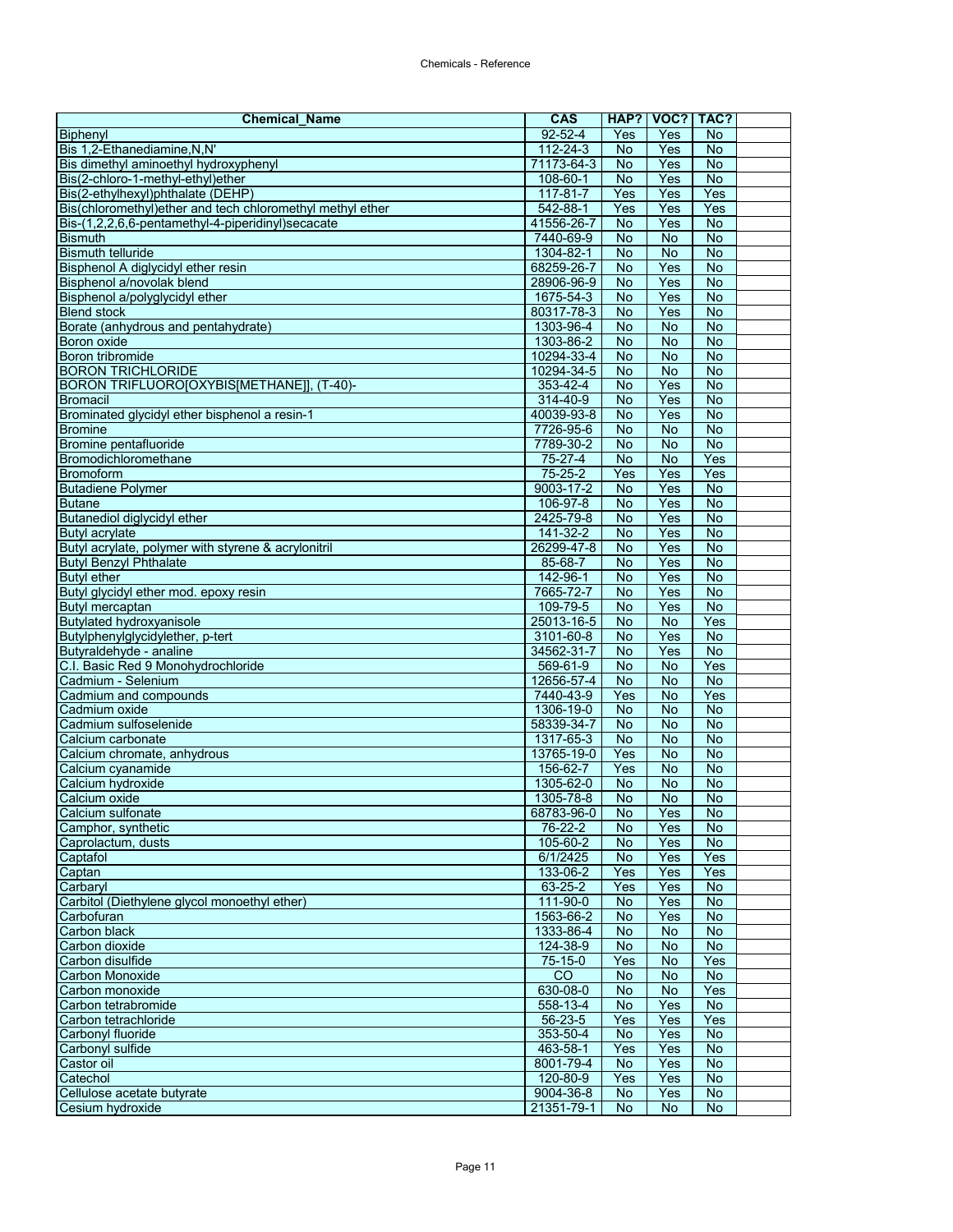| <b>Chemical Name</b>                                                 | <b>CAS</b>         | HAP?                 | VOC?                  | TAC?           |  |
|----------------------------------------------------------------------|--------------------|----------------------|-----------------------|----------------|--|
| Chloramben                                                           | 133-90-4           | Yes                  | Yes                   | <b>No</b>      |  |
| Chlorambucil                                                         | $305 - 03 - 3$     | $\overline{N}$       | <b>No</b>             | Yes            |  |
| Chlordane                                                            | 57-74-9            | Yes                  | Yes                   | Yes            |  |
| Chlordecone                                                          | 143-50-0           | <b>No</b>            | <b>No</b>             | Yes            |  |
| <b>Chlorendic Acid</b>                                               | 115-28-6           | $\overline{N}$       | $\overline{N}$        | Yes            |  |
| Chlorinated alkene polymer                                           | 68410-99-1         | <b>No</b>            | Yes                   | <b>No</b>      |  |
| chlorinated dioxin and furans 2,3,7,8 congeners                      | CLD&F              | <b>No</b>            | No                    | <b>No</b>      |  |
| Chlorinated diphenyl oxide (Hexachlorophenyl ether)                  | 55720-99-5         | <b>No</b>            | Yes                   | $\overline{N}$ |  |
| Chlorinated hydrocarbons                                             | 68476-48-2         | No                   | Yes                   | $\overline{N}$ |  |
| Chlorinated paraffin                                                 | 63449-39-8         | <b>No</b>            | Yes                   | $\overline{N}$ |  |
| <b>Chlorinated Paraffins</b>                                         | 108171-26-         | <b>No</b>            | $\overline{N}$        | Yes            |  |
| Chlorine                                                             | 7782-50-5          | Yes                  | $\overline{N}$        | Yes            |  |
| Chlorine dioxide                                                     | 10049-04-4         | No                   | <b>No</b>             | Yes            |  |
| Chlorine trifluoride                                                 | 7790-91-2          | No                   | <b>No</b>             | No             |  |
| Chloro alkanes                                                       | 61788-76-9         | No                   | Yes                   | $\overline{N}$ |  |
| Chloroacetaldehyde                                                   | $107 - 20 - 0$     | <b>No</b>            | Yes                   | No             |  |
| Chloroacetic acid                                                    | $79 - 11 - 8$      | Yes                  | Yes                   | <b>No</b>      |  |
| Chloroacetyl chloride                                                | 79-04-9            | <b>No</b>            | Yes                   | $\overline{N}$ |  |
| Chlorobenzene                                                        | 108-90-7           | Yes                  | Yes                   | Yes            |  |
| Chlorobenzilate                                                      | 510-15-6           | Yes                  | Yes                   | Yes            |  |
|                                                                      |                    |                      |                       |                |  |
| Chlorobromomethane<br>Chlorodifluoroethane (HCFC-142b)               | 74-97-5<br>75-68-3 | No<br>$\overline{N}$ | Yes<br>$\overline{N}$ | No<br>Yes      |  |
|                                                                      |                    |                      |                       |                |  |
| Chlorodifluoromethane (Freon 22 propellant)                          | 75-45-6            | <b>No</b>            | <b>No</b>             | Yes            |  |
| Chloroform                                                           | 67-66-3            | Yes                  | Yes                   | Yes            |  |
| Chloromethyl methyl ether                                            | 107-30-2           | Yes                  | Yes                   | Yes            |  |
| Chloropentafluoroethane                                              | $76 - 15 - 3$      | $\overline{N}$       | $\overline{N}$        | $\overline{N}$ |  |
| Chlorophenols                                                        | 108-43-0           | <b>No</b>            | Yes                   | $\overline{N}$ |  |
| Chloropicrin                                                         | 76-06-2            | <b>No</b>            | Yes                   | Yes            |  |
| Chloropyrifos                                                        | 2921-88-2          | <b>No</b>            | Yes                   | $\overline{N}$ |  |
| Chlorosulfonated polyethylene                                        | 68037-39-8         | <b>No</b>            | Yes                   | No             |  |
| Chlorothalonil                                                       | 1897-45-6          | <b>No</b>            | <b>No</b>             | Yes            |  |
| Chlorozotocin                                                        | 54749-90-5         | <b>No</b>            | No                    | Yes            |  |
| Chrome orange, 58% Pb                                                | 14504-95-1         | <b>No</b>            | $\overline{N}$        | $\overline{N}$ |  |
| <b>Chromic Acid</b>                                                  | 11115-74-5         | <b>No</b>            | <b>No</b>             | Yes            |  |
| Chromic oxide                                                        | 1308-38-9          | <b>No</b>            | Yes                   | $\overline{N}$ |  |
| <b>Chromic Trioxide</b>                                              | 1333-82-0          | Yes                  | $\overline{N}$        | Yes            |  |
| Chromic(VI) Acid                                                     | 7738-94-5          | <b>No</b>            | No                    | Yes            |  |
| Chromium and compounds                                               | 7440-47-3          | Yes                  | <b>No</b>             | No             |  |
| Chromium Hexavalent: Soluble, except Chromic Trioxide                | CR6SOL             | <b>No</b>            | $\overline{N}$        | Yes            |  |
| Chromium(VI)                                                         | 18540-29-9         | No                   | <b>No</b>             | Yes            |  |
| Chromyl chloride [chromium compound]                                 | 14977-61-8         | Yes                  | <b>No</b>             | No             |  |
| Chrysene                                                             | 218-01-9           | <b>No</b>            | $\overline{N}$        | Yes            |  |
| <b>Cinnamyl Anthranilate</b>                                         | 87-29-6            | <b>No</b>            | $\overline{N}$        | Yes            |  |
| Clav. pumice                                                         | 1332-58-7          | No                   | No                    | $\overline{N}$ |  |
| Clopidol                                                             | 2971-90-6          | <b>No</b>            | Yes                   | <b>No</b>      |  |
| Cobalt carbonyl as Co [cobalt compound]                              | 10210-68-1         | Yes                  | Yes                   | $\overline{N}$ |  |
|                                                                      | 7440-48-4          |                      |                       | Yes            |  |
| Cobalt Compounds as Cobalt<br>Cobalt hydrocarbonyl [cobalt compound] | 16842-03-8         | Yes<br>Yes           | No.<br>Yes            | No             |  |
| <b>Coke Oven Emissions</b>                                           | 8007-45-2          | No                   | No                    | Yes            |  |
| Coke oven Emissions (CE)                                             | CE                 | Yes                  | Yes                   | $\overline{N}$ |  |
| Copper & Compounds                                                   | <b>CUCOMP</b>      | <b>No</b>            | No                    | Yes            |  |
|                                                                      |                    |                      |                       |                |  |
| Copper (dust, mist and fumes)                                        | 7440-50-8          | No                   | No                    | No             |  |
| Cotton dust, raw                                                     | 81106              | <b>No</b>            | $\overline{N}$        | $\overline{N}$ |  |
| Creosote                                                             | 8001-58-9          | No                   | Yes                   | No             |  |
| Cresols/cresylic acid and compounds                                  | 1319-77-3          | Yes                  | Yes                   | No             |  |
| Cresyl glycidyl ether(1)                                             | 26447-14-3         | No                   | Yes                   | $\overline{N}$ |  |
| Crotonaldehyde [POM]                                                 | 4170-30-3          | Yes                  | Yes                   | No             |  |
| Crufomate                                                            | 299-86-5           | No                   | Yes                   | No             |  |
| Cumene (Isopropylbenzene)                                            | $98 - 82 - 8$      | Yes                  | Yes                   | Yes            |  |
| Cumene hydroperoxide                                                 | $80 - 15 - 9$      | No                   | Yes                   | $\overline{N}$ |  |
| Cupferron                                                            | 135-20-6           | No                   | <b>No</b>             | Yes            |  |
| Cyanamide                                                            | 420-04-2           | <b>No</b>            | Yes                   | <b>No</b>      |  |
| Cyanide and compounds                                                | $57-12-5$          | Yes                  | Yes                   | <b>No</b>      |  |
| Cyanogen                                                             | 460-19-5           | No                   | Yes                   | No             |  |
| Cyanogen chloride                                                    | 506-77-4           | <b>No</b>            | Yes                   | <b>No</b>      |  |
| Cyclo-hexylpyrrolidone(n)                                            | 6837-24-7          | No                   | Yes                   | No             |  |
| Cyclohexane                                                          | 110-82-7           | <b>No</b>            | Yes                   | Yes            |  |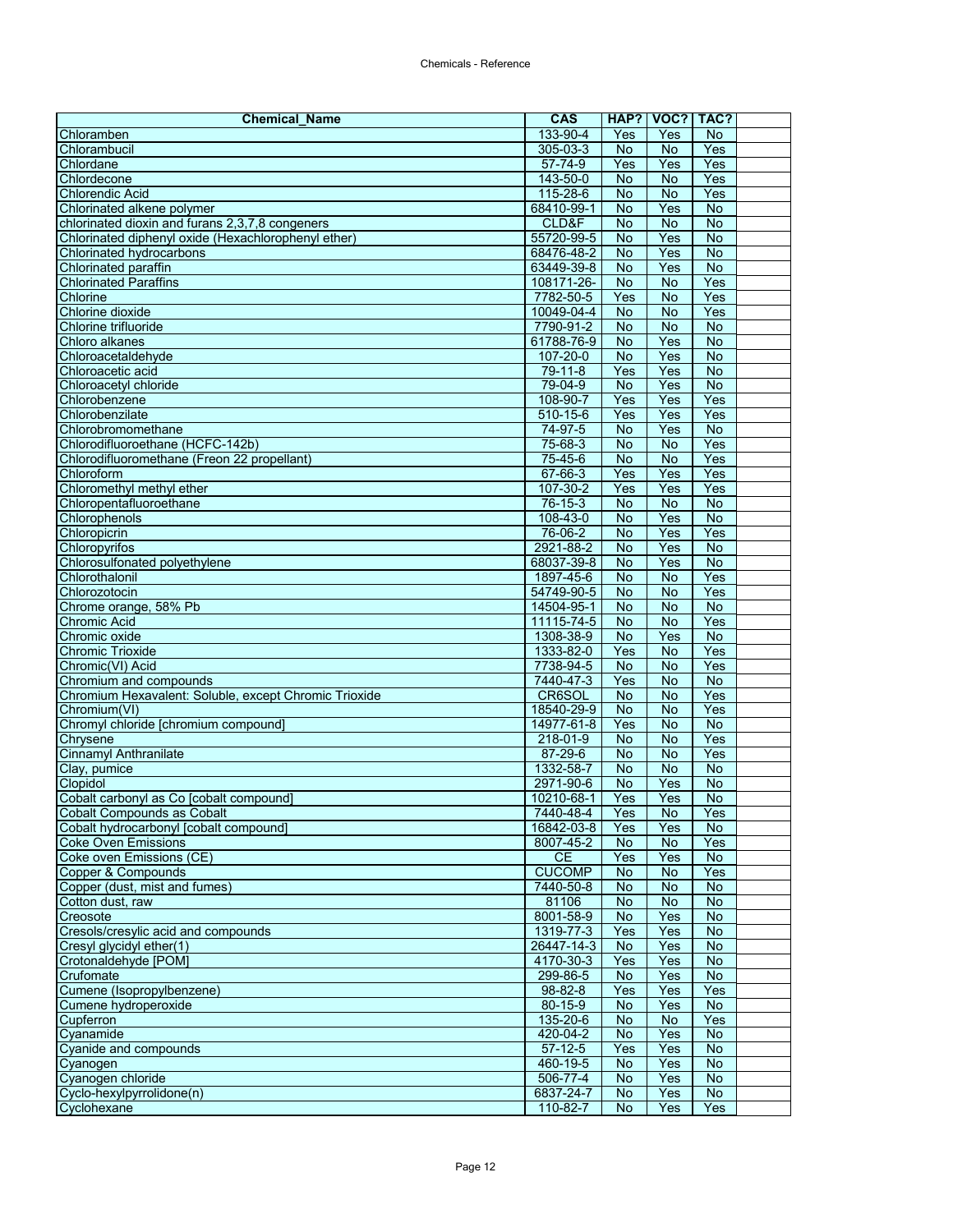| <b>Chemical Name</b>                                 | <b>CAS</b>                 |                        | HAP?   VOC?   TAC? |                       |  |
|------------------------------------------------------|----------------------------|------------------------|--------------------|-----------------------|--|
| Cyclohexanol                                         | 108-93-0                   | No                     | Yes                | <b>No</b>             |  |
| Cyclohexanone                                        | 108-94-1                   | No                     | Yes                | <b>No</b>             |  |
| Cyclohexene                                          | 110-83-8                   | <b>No</b>              | Yes                | <b>No</b>             |  |
| Cyclohexylamine                                      | $108 - 91 - 8$             | <b>No</b>              | Yes                | $\overline{N}$        |  |
| Cyclonite                                            | 121-82-4                   | $\overline{N}$         | Yes                | $\overline{N}$        |  |
| Cycloocetene (C18H12CL12)                            | 13560-89-9                 | No                     | Yes                | <b>No</b>             |  |
| Cyclopentadiene                                      | 542-92-7                   | No                     | Yes                | No                    |  |
| Cyclopentane                                         | 287-92-3                   | <b>No</b>              | Yes                | $\overline{N}$        |  |
| Cyclophosphamide (anhydrous)                         | $50 - 18 - 0$<br>6055-19-2 | <b>No</b>              | No                 | Yes                   |  |
| Cyclophosphamide (Hydrated)                          | 13121-70-5                 | <b>No</b><br><b>No</b> | <b>No</b><br>Yes   | Yes<br>$\overline{N}$ |  |
| Cyhexatin<br>D & C Red No. 9                         | 2/1/5160                   | $\overline{N}$         | $\overline{N}$     | Yes                   |  |
| Dacarbazine                                          | 3/4/4342                   | No                     | <b>No</b>          | Yes                   |  |
| Dantron                                              | 117-10-2                   | <b>No</b>              | No                 | Yes                   |  |
| <b>DDD</b>                                           | $72 - 54 - 8$              | <b>No</b>              | $\overline{N}$     | Yes                   |  |
| <b>DDE</b>                                           | 72-55-9                    | No                     | <b>No</b>          | Yes                   |  |
| DDE (p,p'-Dichlorodiphenyldichloroethylene)          | 4/4/3547                   | Yes                    | Yes                | <b>No</b>             |  |
| DDT (1,1,1 Trichloro-2,2-Bis-(p-chlorophenyl)ethane) | $50 - 29 - 3$              | <b>No</b>              | Yes                | Yes                   |  |
| Decaborane                                           | 17702-41-9                 | No                     | Yes                | No                    |  |
| Decabromodiphenyl oxide (DBDPE)                      | 1163-19-5                  | <b>No</b>              | Yes                | <b>No</b>             |  |
| Demeton                                              | 8065-48-3                  | No                     | Yes                | <b>No</b>             |  |
| Diacetone alcohol                                    | 123-42-2                   | No                     | Yes                | No                    |  |
| Diatomaceous earth                                   | 68855-54-9                 | <b>No</b>              | <b>No</b>          | <b>No</b>             |  |
| Diazinon                                             | 333-41-5                   | No                     | Yes                | Yes                   |  |
| Diazomethane                                         | 334-88-3                   | Yes                    | Yes                | $\overline{N}$        |  |
| Dibenz(a,h)acridine                                  | 226-36-8                   | No                     | Yes                | Yes                   |  |
| Dibenz(a,h)anthracene [POM]                          | 53-70-3                    | Yes                    | Yes                | Yes                   |  |
| Dibenz(a,j)acridine                                  | $224 - 42 - 0$             | <b>No</b>              | Yes                | Yes                   |  |
| Dibenzo(a,e)pyrene                                   | 192-65-4                   | $\overline{N}$         | Yes                | Yes                   |  |
| Dibenzo(a,h)pyrene                                   | 189-64-0                   | No                     | Yes                | Yes                   |  |
| Dibenzo(a,l)pyrene                                   | 191-30-0                   | No                     | Yes                | Yes                   |  |
| Dibenzofurans                                        | 132-64-9                   | Yes                    | Yes                | $\overline{N}$        |  |
| <b>Diborane</b>                                      | 19287-45-7                 | No                     | Yes                | $\overline{N}$        |  |
| Dibromochloromethane                                 | 124-48-1                   | <b>No</b>              | No                 | Yes                   |  |
| Dibutyl phosphate                                    | 107-66-4                   | <b>No</b>              | Yes                | $\overline{N}$        |  |
| Dibutyl phthalate                                    | 84-74-2                    | Yes                    | Yes                | $\overline{N}$        |  |
| Dibutylnitrosoamine                                  | 43109                      | No                     | Yes                | No                    |  |
| Dibutyltin dilurate                                  | 77-58-7<br>818-08-6        | <b>No</b><br><b>No</b> | Yes<br>Yes         | No<br>$\overline{N}$  |  |
| Dibutyltin oxide<br>Dichloroacetylene                | 7572-29-4                  | <b>No</b>              | Yes                | <b>No</b>             |  |
| Dichlorodifluoromethane                              | $75 - 71 - 8$              | <b>No</b>              | <b>No</b>          | $\overline{N}$        |  |
| Dichloroethyl ether (Bis(2-chloroethyl)ether)        | $111 - 44 - 4$             | Yes                    | Yes                | Yes                   |  |
| Dichlorofluoromethane                                | 75-43-4                    | $\overline{N}$         | Yes                | No                    |  |
| Dichloromethane (Methylene chloride)                 | 75-09-2                    | Yes                    | No                 | Yes                   |  |
| Dichlorophenylarsine (arsenic group)                 | 696-28-6                   | <b>No</b>              | Yes                | No                    |  |
| Dichlorotetrafluoroethane (CFC-114)                  | 76-14-2                    | <b>No</b>              | No                 | <b>No</b>             |  |
| Dichlorotrifluoroethane (HCFC-123)                   | 306-83-2                   | No                     | No.                | No                    |  |
| <b>Dichlorvos</b>                                    | 62-73-7                    | Yes                    | Yes                | Yes                   |  |
| Dicrotophos                                          | 141-66-2                   | No                     | Yes                | No                    |  |
| Dicyandiamide                                        | 504-66-5                   | No                     | Yes                | $\overline{N}$        |  |
| Dicyandiamide (cyano guanidine)                      | 461-58-5                   | <b>No</b>              | Yes                | <b>No</b>             |  |
| Dicyclopentadiene                                    | 77-73-6                    | No                     | Yes                | No                    |  |
| Dicyclopentadienyl iron                              | 102-54-5                   | <b>No</b>              | Yes                | No                    |  |
| <b>Dieldrin</b>                                      | $60 - 57 - 1$              | <b>No</b>              | Yes                | Yes                   |  |
| Diesel Engine Exhaust, Particulate                   | <b>DSLPM</b>               | No                     | <b>No</b>          | Yes                   |  |
| Diethanolamine                                       | 111-42-2                   | Yes                    | Yes                | Yes                   |  |
| Diethyl ketone                                       | $96 - 22 - 0$              | No                     | Yes                | No                    |  |
| Diethyl mercury                                      | 627-44-1                   | No                     | <b>No</b>          | Yes                   |  |
| Diethyl phthalate                                    | 84-66-2                    | <b>No</b>              | Yes                | No                    |  |
| Diethyl sulfate                                      | 64-67-5                    | Yes                    | Yes                | $\overline{N}$        |  |
| Diethyl toluene diamine                              | 68479-98-1                 | <b>No</b>              | Yes                | No                    |  |
| Diethylamine                                         | 109-89-7                   | No                     | Yes                | $\overline{N}$        |  |
| Diethylamino propylamine                             | 104-78-9                   | No                     | Yes                | No                    |  |
| Diethylaminoethanol, 2-<br>Diethylbisaniline, 0-     | 100-37-8                   | No<br><b>No</b>        | Yes<br>Yes         | No<br>$\overline{N}$  |  |
| Diethylene glycol bis 3-aminopropyl ether            | 13680-35-8<br>4246-51-9    | No                     | Yes                | No                    |  |
| Diethylene glycol dibutyl ether                      | 112-73-2                   | No                     | Yes                | $\overline{N}$        |  |
|                                                      |                            |                        |                    |                       |  |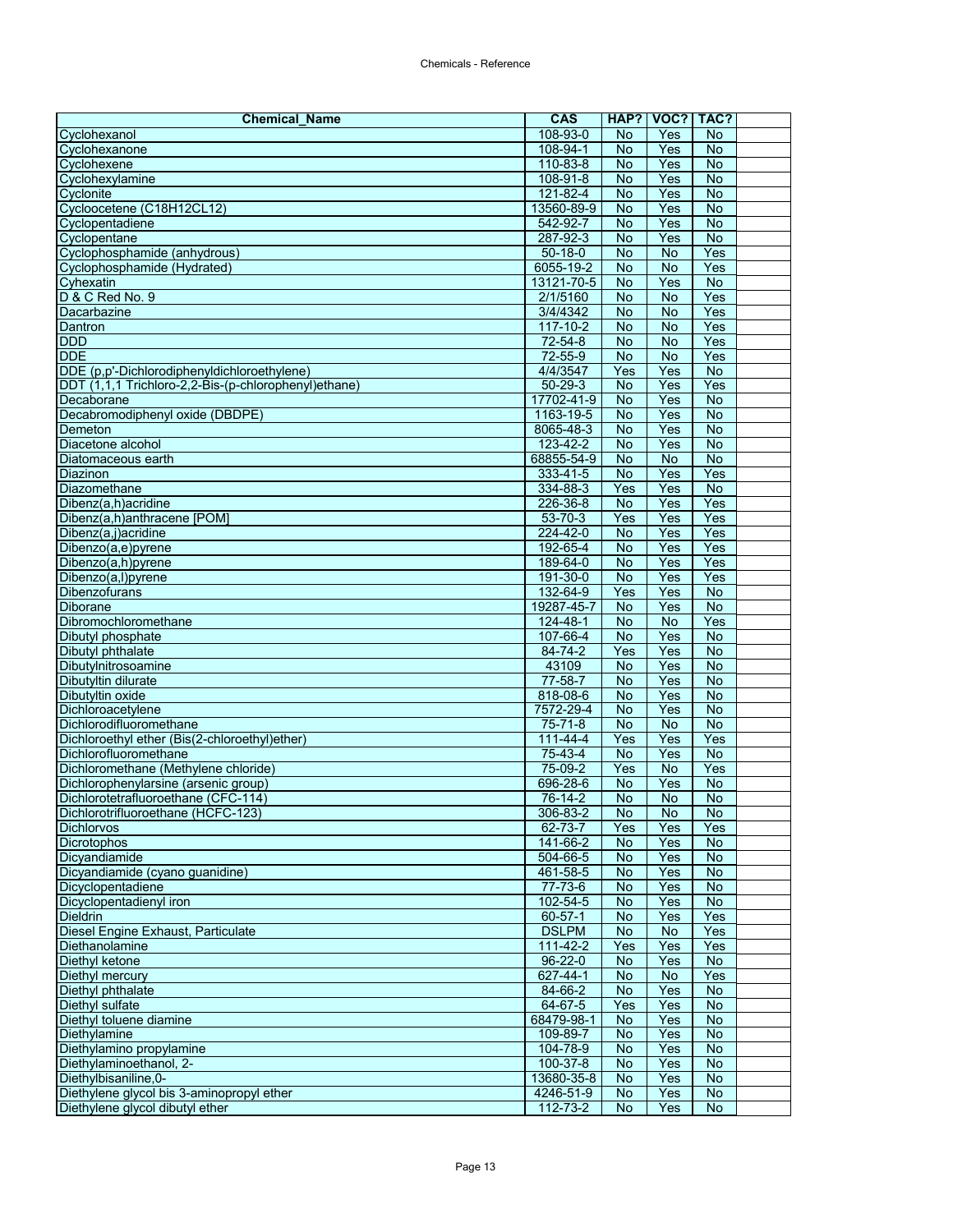| <b>Chemical Name</b>                                  | <b>CAS</b>     | HAP?           | VOC?           | TAC?           |  |
|-------------------------------------------------------|----------------|----------------|----------------|----------------|--|
| Diethylene glycol dimethyl ether                      | 111-96-6       | No             | Yes            | No             |  |
| Diethylene glycol monbutyl ether [glycol ether]       | $112 - 34 - 5$ | Yes            | Yes            | <b>No</b>      |  |
| Diethylenetriamine (DETA)                             | 111-40-0       | <b>No</b>      | Yes            | <b>No</b>      |  |
| Diethylstilbestrol                                    | $56 - 53 - 1$  | <b>No</b>      | No             | Yes            |  |
| Diflourodibromomethane                                | 75-61-6        | $\overline{N}$ | Yes            | $\overline{N}$ |  |
| Difluoroethane, 1 1-                                  | 25497-28-3     | No             | Yes            | No             |  |
| Diglyceride ether of bisphenol A, mixed               | 25085-99-8     | No             | Yes            | No             |  |
| Diglycidal amiline                                    | 6/9/2095       | <b>No</b>      | Yes            | $\overline{N}$ |  |
| Diglycidyl ether                                      | 7/5/2238       | No             | Yes            | $\overline{N}$ |  |
| Diglycidyl resorcinol ether                           | 101-90-6       | <b>No</b>      | Yes            | Yes            |  |
| Dihydrosafrole                                        | $94 - 58 - 6$  | <b>No</b>      | No             | Yes            |  |
| Diisobutyl ketone                                     | 108-83-8       | $\overline{N}$ | Yes            | $\overline{N}$ |  |
| Diisocyanatemethyl benzene, 1,3                       | 26471-62-5     | <b>No</b>      | Yes            | Yes            |  |
| Diisocyanatomethyl-Benzene pmer w/diisocyanathohexane | 633689-59-     | No             | Yes            | No             |  |
| Diisononyl phthalate                                  | 68515-48-0     | <b>No</b>      | Yes            | <b>No</b>      |  |
| Diisopropylamine                                      | 108-18-9       | No             | Yes            | No             |  |
| Dimethloxaolidine                                     | 51200-87-4     | <b>No</b>      | Yes            | $\overline{N}$ |  |
| Dimethyl adipate                                      | 627-93-0       | <b>No</b>      | Yes            | $\overline{N}$ |  |
| Dimethyl aminoazobenzene                              | 60-11-7        | Yes            | Yes            | Yes            |  |
| Dimethyl carbamoyl chloride                           | 79-44-7        | Yes            | Yes            | Yes            |  |
| Dimethyl dioctadecyl ammonium bentonit                | 73138-28-0     | No             | Yes            | No             |  |
| Dimethyl ethanolamine                                 | 108-01-0       | No             | Yes            | $\overline{N}$ |  |
| Dimethyl ether propellant                             | 115-10-6       | <b>No</b>      | Yes            | No             |  |
| Dimethyl glycol mono n-hexyl ether                    | 112-59-4       | <b>No</b>      | Yes            | <b>No</b>      |  |
| <b>Dimethyl Mercury</b>                               | 593-74-8       | <b>No</b>      | No             | Yes            |  |
| Dimethyl methylhydrogen polysiloxane                  | 68037-59-2     | No             | Yes            | $\overline{N}$ |  |
| Dimethyl P-chlorophenyl urea, 1,1-                    | 150-68-5       | <b>No</b>      | Yes            | No             |  |
| Dimethyl phthalate                                    | $131 - 11 - 3$ | Yes            | Yes            | No             |  |
| Dimethyl siloxane                                     | 63148-62-9     | <b>No</b>      | Yes            | <b>No</b>      |  |
| Dimethyl succinate                                    | 106-65-0       | <b>No</b>      | Yes            | <b>No</b>      |  |
| Dimethyl sulfate                                      | $77 - 78 - 1$  | Yes            | Yes            | No             |  |
| Dimethyl-4,4 -Diaminodicyclo-Hexylmethnae, 3, 3'-     | 6864-37-5      | No             | Yes            | $\overline{N}$ |  |
| Dimethylacetamide                                     | 127-19-5       | No             | Yes            | $\overline{N}$ |  |
| Dimethylamine                                         | 124-40-3       | <b>No</b>      | Yes            | <b>No</b>      |  |
| Dimethylformamide                                     | $68 - 12 - 2$  | Yes            | Yes            | Yes            |  |
| Dimethylhydantoin, 5-, 1-BR-3-Cl-5                    | 126-06-7       | $\overline{N}$ | Yes            | $\overline{N}$ |  |
| Dimethyll glutarate                                   | 1119-40-0      | No             | Yes            | No             |  |
| <b>DIMETHYLPHOSPHOROCHLORIDOTHIOATE</b>               | 2524-03-0      | No             | Yes            | No             |  |
| Dimethylvinylchloride                                 | $513 - 37 - 1$ | No             | $\overline{N}$ | Yes            |  |
| Dinitolmide                                           | 148-01-6       | No             | Yes            | $\overline{N}$ |  |
| Dinitro-o-cresol and compounds                        | 534-52-1       | Yes            | Yes            | <b>No</b>      |  |
| Dinitrobenzene                                        | 528-29-0       | <b>No</b>      | Yes            | $\overline{N}$ |  |
| Dinitrotoluenes (mixed)                               | 25321-14-6     | $\overline{N}$ | <b>No</b>      | <b>No</b>      |  |
| Dioxathion                                            | 78-34-2        | <b>No</b>      | Yes            | No             |  |
| Dioxins and furans                                    | 43110          | No             | Yes            | No             |  |
| Dipentene                                             | 138-86-3       | <b>No</b>      | Yes            | $\overline{N}$ |  |
| Diphenylamine                                         | 122-39-4       | No.            | Yes            | No.            |  |
| Diphenylmethane diisocyanate                          | 26447-40-5     | <b>No</b>      | Yes            | <b>No</b>      |  |
| Dipropyl ketone                                       | 123-19-3       | <b>No</b>      | Yes            | <b>No</b>      |  |
| Dipropylene glycol methyl ether                       | 34590-94-8     | No             | Yes            | No             |  |
| <b>Diquat</b>                                         | 85-00-7        | No             | Yes            | No             |  |
| Direct Black 38                                       | 1937-37-7      | No             | No             | Yes            |  |
| Direct Blue 6                                         | 2602-46-2      | <b>No</b>      | No             | Yes            |  |
| Direct Brown 95                                       | 16071-86-6     | <b>No</b>      | <b>No</b>      | Yes            |  |
| Disperse Blue 1                                       | 2475-45-8      | <b>No</b>      | <b>No</b>      | Yes            |  |
| Distillate, sweetened middle                          | 64741-86-2     | No             | Yes            | $\overline{N}$ |  |
| Distillates (petroleum) hydrofvld                     | 64742-54-7     | No             | Yes            | No             |  |
| <b>Disulfiram</b>                                     | 97-77-8        | No             | Yes            | No             |  |
| <b>Disulfuton</b>                                     | 298-04-4       | No             | Yes            | Yes            |  |
| Diuron                                                | 330-54-1       | No             | Yes            | $\overline{N}$ |  |
| Divinyl benzene                                       | 1321-74-0      | <b>No</b>      | Yes            | <b>No</b>      |  |
| Endosulfan                                            | 115-29-7       | No             | Yes            | No             |  |
| Endrin                                                | $72 - 20 - 8$  | No             | Yes            | $\overline{N}$ |  |
| Enflurane                                             | 13838-16-9     | <b>No</b>      | Yes            | No             |  |
| Epichlorohydrin (1-Chloro-2,3-epoxypropane)           | 106-89-8       | Yes            | Yes            | Yes            |  |
| <b>EPN</b>                                            | 2104-64-5      | No             | Yes            | No             |  |
| Epoxy resin                                           | 25068-38-6     | <b>No</b>      | Yes            | $\overline{N}$ |  |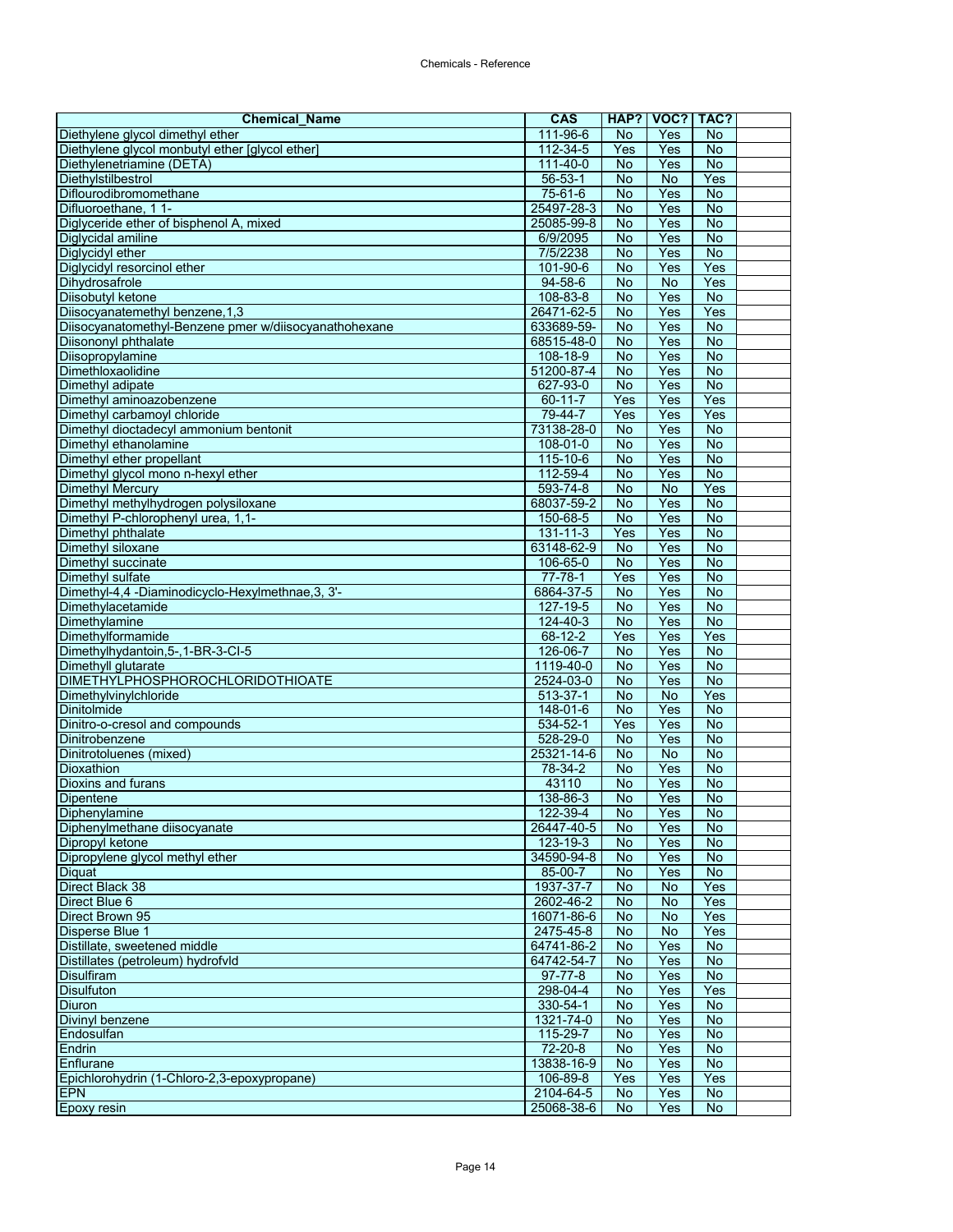| <b>Chemical Name</b>                                                              | <b>CAS</b>               |                        | HAP?   VOC?   TAC? |                                  |  |
|-----------------------------------------------------------------------------------|--------------------------|------------------------|--------------------|----------------------------------|--|
| Epoxy resin (1)                                                                   | 25036-25-3               | No                     | Yes                | No                               |  |
| Epoxy resin(1)                                                                    | 37312-33-7               | No                     | Yes                | <b>No</b>                        |  |
| Epoxy resin $(4)$                                                                 | 28390-91-2               | No                     | Yes                | <b>No</b>                        |  |
| <b>Epoxy resins</b>                                                               | 64020-73-1               | No                     | Yes                | <b>No</b>                        |  |
| Epoxy soy oil                                                                     | 7/8/8013                 | <b>No</b>              | Yes                | $\overline{N}$                   |  |
| <b>Estradiol 17b</b>                                                              | $50 - 28 - 2$            | No                     | No                 | Yes                              |  |
| Ethanediamine,n-(2-aminoethyl)-,polymer w/(butoxymethyl)oxir                      | 68318-41-2               | No                     | Yes                | <b>No</b>                        |  |
| Ethanolamine (Monethanol amine)                                                   | $141 - 43 - 5$           | <b>No</b>              | Yes                | $\overline{N}$                   |  |
| Ethene, homopolymer<br>Ethion                                                     | 9002-88-4<br>563-12-2    | <b>No</b><br><b>No</b> | Yes<br>Yes         | No<br>$\overline{N}$             |  |
| Ethoxylated bisphenol dimethylacrylate(1)                                         | 24448-20-2               | <b>No</b>              | Yes                | $\overline{N}$                   |  |
| Ethyl 2-methyl imidazole-4-                                                       | 931-36-2                 | No                     | Yes                | $\overline{N}$                   |  |
| Ethyl acetate                                                                     | 141-78-6                 | No                     | Yes                | <b>No</b>                        |  |
| Ethyl acrylate                                                                    | 140-88-5                 | Yes                    | Yes                | <b>No</b>                        |  |
| Ethyl alcohol (Ethanol)                                                           | $64 - 17 - 5$            | No                     | Yes                | $\overline{N}$                   |  |
| Ethyl amyl ketone                                                                 | 541-85-5                 | No                     | Yes                | No                               |  |
| Ethyl benzene                                                                     | 100-41-4                 | Yes                    | Yes                | Yes                              |  |
| Ethyl bromide                                                                     | 74-96-4                  | <b>No</b>              | Yes                | <b>No</b>                        |  |
| Ethyl butyl ketone                                                                | 106-35-4                 | No                     | Yes                | No                               |  |
| Ethyl cellulose                                                                   | 9004-57-3                | <b>No</b>              | Yes                | <b>No</b>                        |  |
| Ethyl chloride (Chloroethane)                                                     | 75-00-3                  | Yes                    | Yes                | Yes                              |  |
| Ethyl cyanoacrylate                                                               | 7085-85-0                | No                     | Yes                | $\overline{N}$                   |  |
| Ethyl ether                                                                       | $60 - 29 - 7$            | <b>No</b>              | Yes                | <b>No</b>                        |  |
| Ethyl formate                                                                     | 109-94-4                 | <b>No</b>              | Yes                | No                               |  |
| Ethyl mercaptan                                                                   | $75-08-1$                | No                     | Yes                | $\overline{N}$                   |  |
| Ethyl silicate                                                                    | $78 - 10 - 4$            | No                     | Yes                | <b>No</b>                        |  |
| Ethyl-1-hexanol phosphate, 2-                                                     | 78-42-2                  | <b>No</b>              | Yes                | No                               |  |
| Ethyl-2-(Hydroxymethyl)-1, 3-Propanediol<br>Ethyl-5-methylhydantoin, 1, 2-DI-CI-4 | 77-99-6<br>89415-87-2    | <b>No</b><br><b>No</b> | Yes<br>Yes         | $\overline{N}$<br>$\overline{N}$ |  |
| Ethylamine                                                                        | 75-04-7                  | <b>No</b>              | Yes                | <b>No</b>                        |  |
| Ethylene chlorohydrin                                                             | 107-07-3                 | No                     | Yes                | No                               |  |
| Ethylene diamine                                                                  | 107-15-3                 | <b>No</b>              | Yes                | $\overline{N}$                   |  |
| Ethylene dibromide (1,2-dibromoethane)                                            | 106-93-4                 | Yes                    | Yes                | Yes                              |  |
| Ethylene dichloride (1,2-Dichloroethane)                                          | 107-06-2                 | Yes                    | Yes                | Yes                              |  |
| Ethylene glycol                                                                   | $107 - 21 - 1$           | Yes                    | Yes                | Yes                              |  |
| Ethylene glycol dinitrate                                                         | 628-96-6                 | <b>No</b>              | Yes                | $\overline{N}$                   |  |
| Ethylene imine (Aziridine)                                                        | 151-56-4                 | Yes                    | Yes                | Yes                              |  |
| Ethylene oxide                                                                    | 75-21-8                  | Yes                    | Yes                | Yes                              |  |
| Ethylene thiourea                                                                 | $96 - 45 - 7$            | Yes                    | Yes                | Yes                              |  |
| Ethylidene dichloride (1,1-Dichloroethane)                                        | 75-34-3                  | Yes                    | Yes                | Yes                              |  |
| Ethylidene norbornene                                                             | 16219-75-3               | <b>No</b>              | Yes                | <b>No</b>                        |  |
| Fatty acids, C16-22, lithium salts                                                | 68783-36-8               | <b>No</b>              | Yes                | $\overline{N}$                   |  |
| Fatty acids, C18-unsat, dimers, rxn prdts w/p'ethylene amines                     | 68410-23-1               | No                     | Yes                | <b>No</b>                        |  |
| Fenamiphos                                                                        | 22224-92-6               | No                     | Yes                | <b>No</b>                        |  |
| Fensulfothion<br>Fenthion                                                         | 115-90-2<br>55-38-9      | No<br><b>No</b>        | Yes<br>Yes         | <b>No</b><br><b>No</b>           |  |
|                                                                                   |                          |                        |                    |                                  |  |
| Ferbam<br><b>Ferric Sulfate</b>                                                   | 14484-64-1<br>10028-22-5 | No<br><b>No</b>        | Yes<br><b>No</b>   | No.<br>Yes                       |  |
| Ferrovanadium dust                                                                | 12604-58-9               | No                     | No                 | <b>No</b>                        |  |
| Fiberglass and ceramic                                                            | 65997-17-3               | No                     | No                 | <b>No</b>                        |  |
| Fibrous glass dust                                                                | 81111                    | <b>No</b>              | No                 | <b>No</b>                        |  |
| Fine Mineral Fibers (FMF)                                                         | <b>FMF</b>               | Yes                    | No                 | <b>No</b>                        |  |
| Fluoride containing chemicals, NOS                                                | <b>FCOMP</b>             | No                     | No                 | Yes                              |  |
| Fluorides, as F                                                                   | 16984-48-8               | <b>No</b>              | <b>No</b>          | <b>No</b>                        |  |
| Fluorine                                                                          | 7782-41-4                | No                     | No                 | Yes                              |  |
| Fluoroelastomer                                                                   | 25190-89-0               | No                     | Yes                | No                               |  |
| Fonofos                                                                           | 944-22-9                 | No                     | Yes                | <b>No</b>                        |  |
| Formaldehyde                                                                      | $50 - 00 - 0$            | Yes                    | Yes                | Yes                              |  |
| FORMALDEHYDE CYANOHYDRIN (GLYCONITRILE, HYDROXY-                                  | $107 - 16 - 4$           | No                     | Yes                | $\overline{N}$                   |  |
| Formamide                                                                         | 75-12-7                  | <b>No</b>              | Yes                | $\overline{N}$                   |  |
| Formic acid (methanoic acid)                                                      | 64-18-6                  | <b>No</b>              | Yes                | No                               |  |
| FURAN (OXACYCLOPENTADIENE)<br>Furazolidone                                        | 110-00-9<br>67-45-8      | <b>No</b><br>No        | Yes<br><b>No</b>   | $\overline{N}$<br><b>No</b>      |  |
| Furfural                                                                          | $98 - 01 - 1$            | No                     | Yes                | <b>No</b>                        |  |
| Furfuryl alcohol                                                                  | 98-00-0                  | <b>No</b>              | Yes                | No                               |  |
| Furium (nitrofuran group)                                                         | 43111                    | <b>No</b>              | Yes                | <b>No</b>                        |  |
| Furmecyclox                                                                       | 60568-05-0               | <b>No</b>              | <b>No</b>          | Yes                              |  |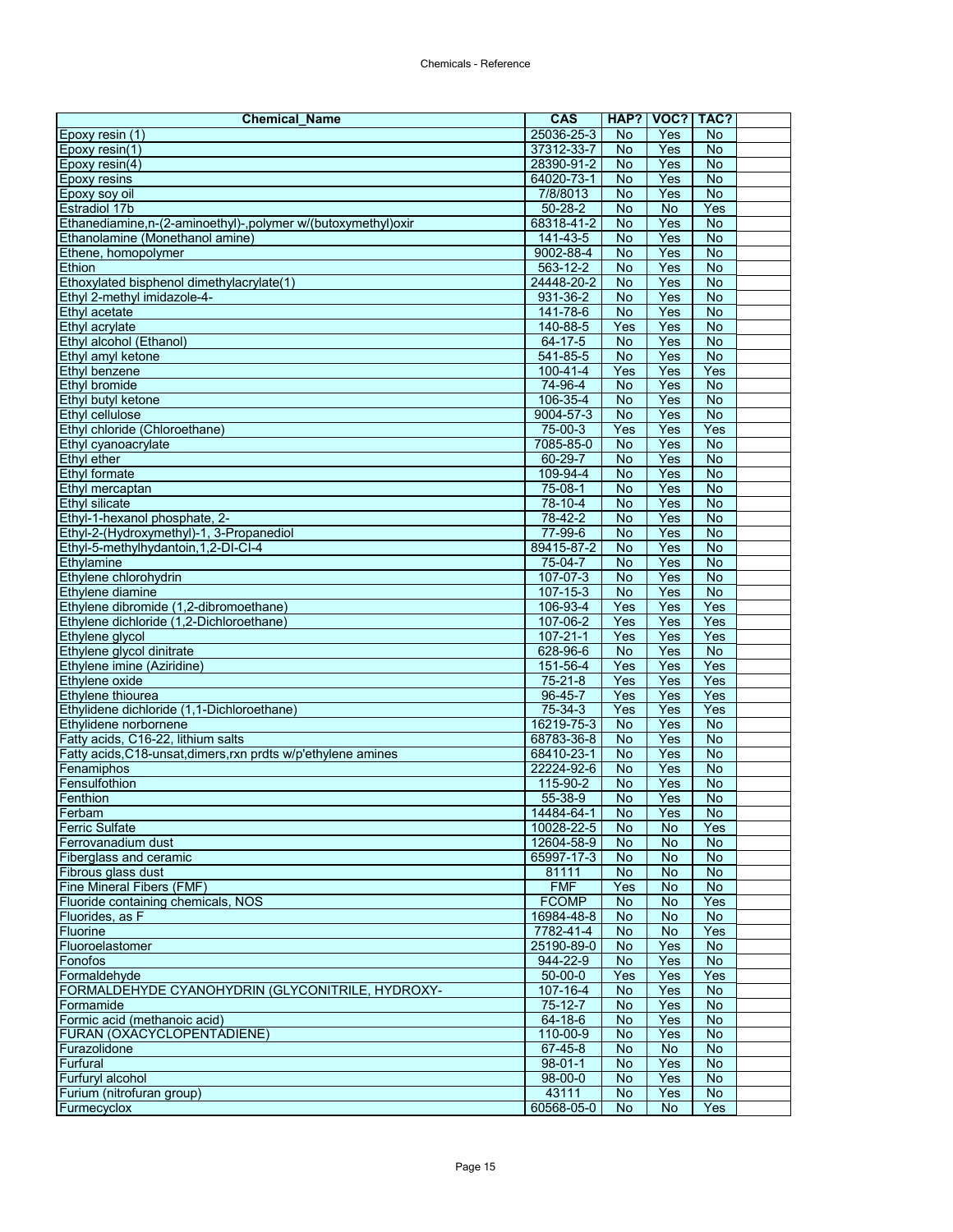| <b>Chemical Name</b>                                            | <b>CAS</b>                | HAP?             | VOC?           | TAC?                  |  |
|-----------------------------------------------------------------|---------------------------|------------------|----------------|-----------------------|--|
| Furylfuramide                                                   | 3688-53-7                 | No               | No             | Yes                   |  |
| Gamma-Butyrolactone                                             | $96 - 48 - 0$             | <b>No</b>        | Yes            | $\overline{N}$        |  |
| Gasoline                                                        | 8006-61-9                 | <b>No</b>        | Yes            | No                    |  |
| Gasoline, aviation                                              | 68425-29-6                | No               | Yes            | $\overline{N}$        |  |
| Germanium tetrahydride                                          | 7782-65-2                 | $\overline{N}$   | <b>No</b>      | $\overline{N}$        |  |
| Glu-P-1                                                         | 67730-11-4                | No               | No             | Yes                   |  |
| $Glu-P-2$                                                       | 67730-10-3                | No               | No             | Yes                   |  |
| Gluconic acid                                                   | 526-95-4                  | <b>No</b>        | Yes            | $\overline{N}$        |  |
| Glutaraldehyde<br>Glycerol                                      | 111-30-8<br>$56 - 81 - 5$ | No<br>No         | Yes<br>Yes     | Yes<br><b>No</b>      |  |
| Glyciadaldehyde                                                 | 765-34-4                  | <b>No</b>        | Yes            | $\overline{N}$        |  |
| Glycidol                                                        | 556-52-5                  | $\overline{N}$   | Yes            | $\overline{N}$        |  |
| <b>Glycol ethers</b>                                            | <b>GLYET</b>              | Yes              | Yes            | <b>No</b>             |  |
| Glycol methylene ether                                          | 646-06-0                  | No               | Yes            | <b>No</b>             |  |
| Glycolic acid                                                   | $79 - 14 - 1$             | $\overline{N}$   | Yes            | <b>No</b>             |  |
| Gold                                                            | 7440-57-5                 | No               | No             | <b>No</b>             |  |
| Graphite powder                                                 | 7782-42-5                 | <b>No</b>        | <b>No</b>      | $\overline{N}$        |  |
| Gylcerides                                                      | 68132-29-6                | $\overline{N}$   | Yes            | $\overline{N}$        |  |
| Gyromitrin                                                      | 16568-02-8                | $\overline{N}$   | $\overline{N}$ | Yes                   |  |
| Hafnium                                                         | 7440-58-6                 | No               | No             | <b>No</b>             |  |
| Halothane                                                       | 151-67-7                  | No               | Yes            | No                    |  |
| HC Blue 1                                                       | 2784-94-3                 | <b>No</b>        | No             | Yes                   |  |
| Heavy aromatic naphtha (petrol)                                 | 64742-94-5                | No               | Yes            | <b>No</b>             |  |
| Heptachlor                                                      | 76-44-8                   | Yes              | Yes            | Yes                   |  |
| Heptachlor epoxide                                              | 1024-57-3                 | No               | No             | Yes                   |  |
| Heptachlorodibenzo-p-dioxins, NOS                               | 37871-00-4                | No               | $\overline{N}$ | Yes                   |  |
| Heptane (n-Heptane)<br>Hexachlorobenzene                        | 142-82-5                  | <b>No</b>        | Yes            | No                    |  |
| Hexachlorobutadiene                                             | 118-74-1<br>87-68-3       | Yes<br>Yes       | Yes<br>Yes     | Yes<br>Yes            |  |
| Hexachlorocyclohexane                                           | 608-73-1                  | <b>No</b>        | <b>No</b>      | Yes                   |  |
| Hexachlorocyclohexane (Lindane) Alpha (BHC)                     | 319-84-6                  | <b>No</b>        | Yes            | Yes                   |  |
| Hexachlorocyclohexane (Lindane) Beta (BHC)                      | 319-85-7                  | No               | Yes            | Yes                   |  |
| Hexachlorocyclohexane (Lindane) Gamma(BHC)                      | 58-89-9                   | Yes              | Yes            | Yes                   |  |
| Hexachlorocyclopentadiene                                       | $77-47-4$                 | Yes              | Yes            | Yes                   |  |
| Hexachloroethane                                                | $67 - 72 - 1$             | Yes              | Yes            | Yes                   |  |
| Hexachloronaphthalene                                           | 1335-87-1                 | <b>No</b>        | Yes            | $\overline{N}$        |  |
| Hexafluoroacetone                                               | $684 - 16 - 2$            | No               | Yes            | No                    |  |
| Hexahydro-1,3,5,-tris-(2-Hydro XYL-S-Triazin)                   | 4/4/4719                  | No               | Yes            | $\overline{N}$        |  |
| Hexahydrophthalic Anhydride                                     | $85 - 42 - 7$             | <b>No</b>        | Yes            | $\overline{N}$        |  |
| Hexahydrophthalimide                                            | 7506-66-3                 | <b>No</b>        | Yes            | $\overline{N}$        |  |
| Hexamethyldisilazane                                            | 999-97-3                  | <b>No</b>        | Yes            | <b>No</b>             |  |
| Hexamethylene diisocyanate                                      | 822-06-0                  | Yes              | Yes            | Yes                   |  |
| Hexamethylphosphoramide                                         | 680-31-9                  | Yes              | Yes            | <b>No</b>             |  |
| Hexandeiol, 1, 6                                                | $629 - 11 - 8$            | No               | Yes            | No                    |  |
| Hexane (n-Hexane)<br>Hexane, other isomers                      | 110-54-3<br>43103         | Yes<br><b>No</b> | Yes<br>Yes     | Yes<br>$\overline{N}$ |  |
|                                                                 |                           |                  |                |                       |  |
| Hexylene glycol<br>Homopolymer of HDI                           | 107-41-5<br>28182-81-2    | No.<br>No        | Yes<br>Yes     | No.<br><b>No</b>      |  |
| Hydrazine                                                       | 302-01-2                  | Yes              | No             | Yes                   |  |
| <b>Hydrazine Sulfate</b>                                        | 10034-93-2                | <b>No</b>        | No             | Yes                   |  |
| Hydrocarbon resin                                               | 68240-01-7                | No               | Yes            | No                    |  |
| Hydrocarbon resin/petroleum resins                              | 64742-16-1                | No               | Yes            | <b>No</b>             |  |
| <b>Hydrocarbon solvent</b>                                      | 64742-96-7                | No               | Yes            | No                    |  |
| Hydrochloric acid (Hydrogen chloride)                           | 7647-01-0                 | Yes              | No             | Yes                   |  |
| Hydrodesulfurized kerosene                                      | 64742-81-0                | No               | Yes            | No                    |  |
| Hydrogen bromide                                                | 10035-10-6                | No               | No             | No                    |  |
| Hydrogen cyanide [cyanide compound]                             | 74-90-8                   | Yes              | No             | Yes                   |  |
| Hydrogen fluoride (Hydrofluoric acid)                           | 7664-39-3                 | Yes              | No             | Yes                   |  |
| Hydrogen peroxide                                               | 7722-84-1                 | No               | No             | No                    |  |
| Hydrogen selenide, as Se                                        | 7/5/7783                  | <b>No</b>        | No             | Yes                   |  |
| Hydrogen sulfide                                                | 6/4/7783                  | Yes              | No             | Yes                   |  |
| Hydroquinone<br>Hydroquinone mono benzyl ether                  | 123-31-9<br>103-16-2      | Yes<br>No        | Yes<br>Yes     | $\overline{N}$<br>No  |  |
| Hydrotreated light oil, aliphatic                               | 64741-96-4                | No               | Yes            | <b>No</b>             |  |
| Hydrotreated light petroleum distillate                         | 64742-52-5                | <b>No</b>        | Yes            | $\overline{N}$        |  |
| Imidazolidinedione, 1, 3-bis(2-hydroxyethyl)-5, 5-Dimethyl, 2-4 | 26850-24-8                | No               | Yes            | No                    |  |
| Indene                                                          | $95 - 13 - 6$             | No               | Yes            | <b>No</b>             |  |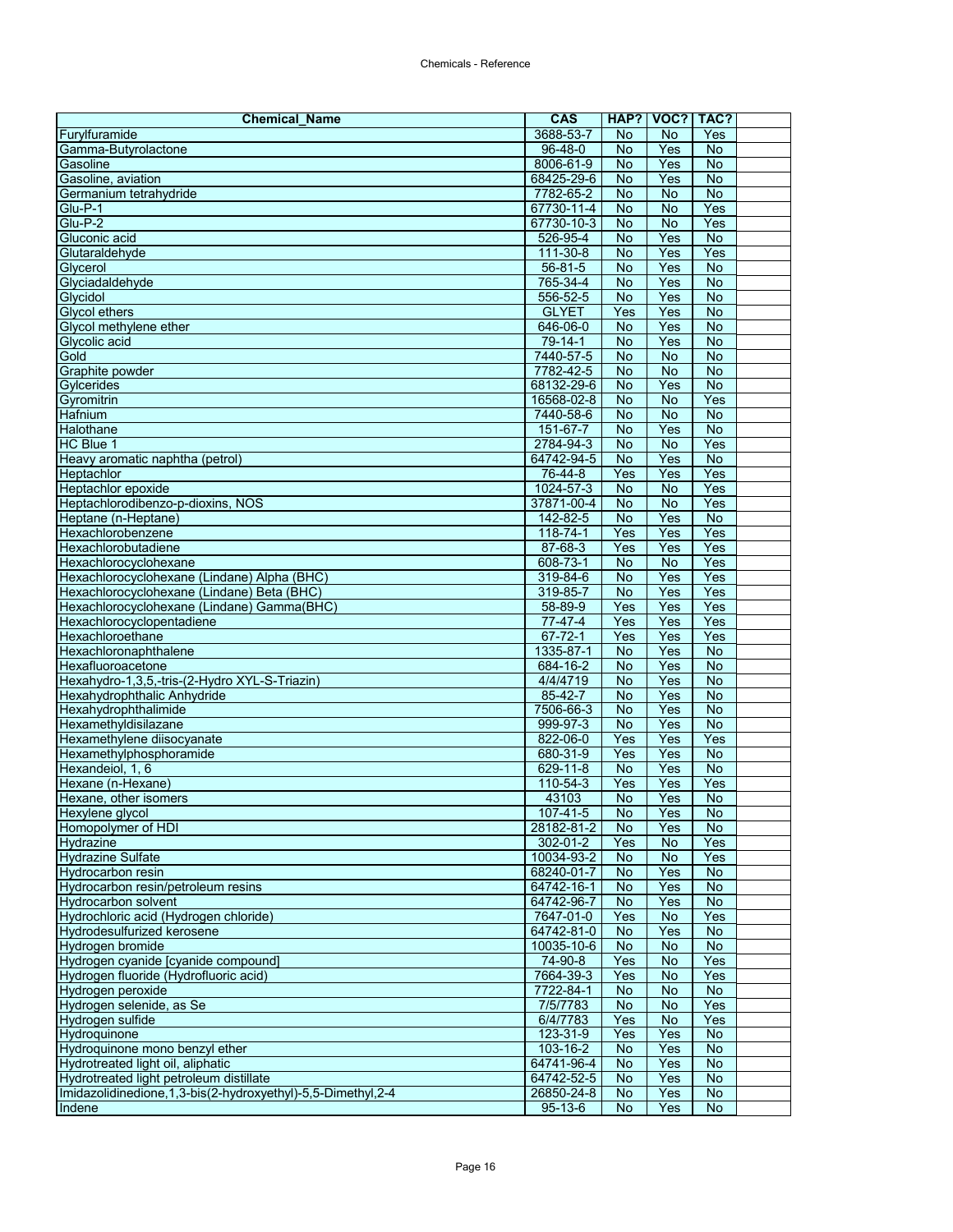| <b>Chemical Name</b>                                                             | <b>CAS</b>             | HAP?                   | VOC?             | TAC?                        |  |
|----------------------------------------------------------------------------------|------------------------|------------------------|------------------|-----------------------------|--|
| Indeno (1,2,3-cd)pyrene [POM]                                                    | 193-39-5               | Yes                    | Yes              | Yes                         |  |
| Indium, & compounds as In                                                        | 7440-74-6              | No                     | No               | $\overline{N}$              |  |
| lodine                                                                           | 7553-56-2              | <b>No</b>              | No               | No                          |  |
| lodoform                                                                         | 75-47-8                | <b>No</b>              | Yes              | $\overline{N}$              |  |
| Iron oxide fumes, Fe2O3 as Fe                                                    | 1309-37-1              | $\overline{N}$         | No               | <b>No</b>                   |  |
| Iron pentacarbonyl, as Fe                                                        | 13463-40-6             | <b>No</b>              | <b>No</b>        | <b>No</b>                   |  |
| Iron powder                                                                      | 65997-19-5             | No                     | <b>No</b>        | No                          |  |
| Iron salts, soluble as Fe                                                        | 81101                  | <b>No</b>              | <b>No</b>        | $\overline{N}$              |  |
| Isoamyl acetate                                                                  | 123-92-2               | <b>No</b>              | Yes              | $\overline{N}$              |  |
| <b>Isoamyl alcohol</b><br>Isobenzofurandione/2,5-Furandione,2,2-Oxybis           | 123-51-3<br>26098-37-3 | <b>No</b><br><b>No</b> | <b>No</b><br>Yes | <b>No</b><br>$\overline{N}$ |  |
| Isobutyl acetate                                                                 | 110-19-0               | $\overline{N}$         | Yes              | <b>No</b>                   |  |
| <b>Isobutyl alcohol</b>                                                          | 78-83-1                | <b>No</b>              | Yes              | No                          |  |
| <b>Isobutyl butyrate</b>                                                         | 539-90-2               | No                     | Yes              | No                          |  |
| Isobutyl Isobutyrate                                                             | $97 - 85 - 8$          | $\overline{N}$         | Yes              | $\overline{N}$              |  |
| ISOBUTYRONITRILE (2-METHYL-PROPANENITRILE)                                       | 78-82-0                | No                     | Yes              | No                          |  |
| Isocyanate terminated polyester prepolmer                                        | 54954-83-5             | <b>No</b>              | Yes              | $\overline{N}$              |  |
| Isocytl alcohol                                                                  | 26952-21-6             | <b>No</b>              | Yes              | $\overline{N}$              |  |
| Isoparaffinic hydrocarbon                                                        | 64742-96-1             | No                     | Yes              | $\overline{N}$              |  |
| Isophorone                                                                       | 78-59-1                | Yes                    | Yes              | Yes                         |  |
| Isophorone diisocyanate                                                          | 4098-71-9              | No                     | Yes              | No                          |  |
| Isopropoxyethanol                                                                | 109-59-1               | <b>No</b>              | Yes              | $\overline{N}$              |  |
| Isopropyl acetate                                                                | 108-21-4               | <b>No</b>              | Yes              | No                          |  |
| Isopropyl alcohol (Isopropanol)                                                  | 67-63-0                | <b>No</b>              | Yes              | Yes                         |  |
| ISOPROPYL CHLOROFORMATE (CARBONOCHLORIDIC ACID, 1-                               | 108-23-6               | <b>No</b>              | Yes              | $\overline{N}$              |  |
| Isopropyl ether                                                                  | $108 - 20 - 3$         | No                     | Yes              | $\overline{N}$              |  |
| Isopropyl glycidyl ether (IGE)                                                   | 4016-14-2              | <b>No</b>              | Yes              | No                          |  |
| <b>Isopropyl oils</b>                                                            | 43112                  | <b>No</b>              | Yes              | No                          |  |
| Isopropylamine                                                                   | $75 - 31 - 0$          | <b>No</b>              | Yes              | <b>No</b>                   |  |
| Kerosene                                                                         | 8008-20-6              | <b>No</b>              | Yes              | <b>No</b>                   |  |
| Ketene                                                                           | 463-51-4<br>70776-86-2 | No<br>No               | Yes<br>Yes       | No<br>$\overline{N}$        |  |
| Keto-amine (substituted)<br>LACTONITRILE (2-HYDROXY-PROPANENITRILE, CYANOHYDRIN- | 78-97-7                | No                     | Yes              | $\overline{N}$              |  |
| Lard oil                                                                         | 8016-28-2              | <b>No</b>              | Yes              | <b>No</b>                   |  |
| Lasiocarpine                                                                     | 303-34-4               | <b>No</b>              | <b>No</b>        | Yes                         |  |
| Lead acetate [lead compound]                                                     | $301 - 04 - 2$         | Yes                    | Yes              | Yes                         |  |
| Lead and compounds                                                               | 7439-92-1              | Yes                    | <b>No</b>        | No                          |  |
| Lead and compounds (NOS)                                                         | <b>PBCOMP</b>          | No                     | <b>No</b>        | Yes                         |  |
| Lead arsenate, as Pb2(AsO4)2 [lead and arsenic compound]                         | 3687-31-8              | Yes                    | <b>No</b>        | $\overline{N}$              |  |
| <b>Lead Chromate Oxide</b>                                                       | $18454 - 12 - 1$       | No                     | <b>No</b>        | Yes                         |  |
| Lead chromate, as Cr [lead and chromium compound]                                | 7758-97-6              | Yes                    | No               | Yes                         |  |
| Lead compounds (PBC)                                                             | <b>PBC</b>             | Yes                    | No               | $\overline{N}$              |  |
| Lead phosphate [lead compound]                                                   | 7446-27-7              | Yes                    | <b>No</b>        | <b>No</b>                   |  |
| <b>Lead Subacetate</b>                                                           | 1335-32-6              | <b>No</b>              | No               | Yes                         |  |
| Liquified petroleum gas                                                          | 68476-85-7             | No                     | Yes              | No                          |  |
| Lithium                                                                          | 7439-93-2              | <b>No</b>              | No               | $\overline{N}$              |  |
| Lithium hydride                                                                  | 7580-67-8              | No.                    | No               | No.                         |  |
| m-Cresol<br>m-Phtalodinitrile                                                    | 108-39-4<br>626-17-5   | Yes                    | Yes<br>Yes       | Yes<br><b>No</b>            |  |
| m-Toluidine                                                                      | 108-44-1               | No<br>No               | Yes              | No                          |  |
| m-Xylene a,a'-diamine (Benzenedimethanamine)                                     | 1477-55-0              | No                     | Yes              | <b>No</b>                   |  |
| m-Xylenes                                                                        | 108-38-3               | Yes                    | Yes              | Yes                         |  |
| Magnesium chromate                                                               | 13423-61-5             | No                     | No               | <b>No</b>                   |  |
| Magnesium oxide fumes                                                            | 1309-48-4              | <b>No</b>              | <b>No</b>        | No                          |  |
| Magnesium resinate(1)                                                            | 68611-24-5             | <b>No</b>              | Yes              | No                          |  |
| Malathion                                                                        | 121-75-5               | No                     | Yes              | No                          |  |
| Maleic anhydride                                                                 | 108-31-6               | Yes                    | Yes              | Yes                         |  |
| Manganese & Compounds                                                            | <b>MNCOMP</b>          | No                     | No               | Yes                         |  |
| Manganese and compounds                                                          | 7439-96-5              | Yes                    | No               | No                          |  |
| Manganese cyclopentadienyl tricarbonyl [manganese compound]                      | 12079-65-1             | Yes                    | Yes              | <b>No</b>                   |  |
| Manganese dioxide                                                                | 1313-13-9              | No                     | No               | No                          |  |
| Melphalan                                                                        | 148-82-3               | No                     | No               | Yes                         |  |
| Melphalan HCI                                                                    | 7/2/3223               | No                     | Yes              | Yes                         |  |
| Mercaptan terminated polymer                                                     | 119147-89-             | No                     | Yes              | $\overline{N}$              |  |
| Mercaptobenzothiazole (mtb)                                                      | 149-30-4               | No                     | Yes              | No                          |  |
| Mercury and compounds<br>Mesityl oxide                                           | 7439-97-6<br>141-79-7  | Yes<br><b>No</b>       | No<br>Yes        | Yes<br><b>No</b>            |  |
|                                                                                  |                        |                        |                  |                             |  |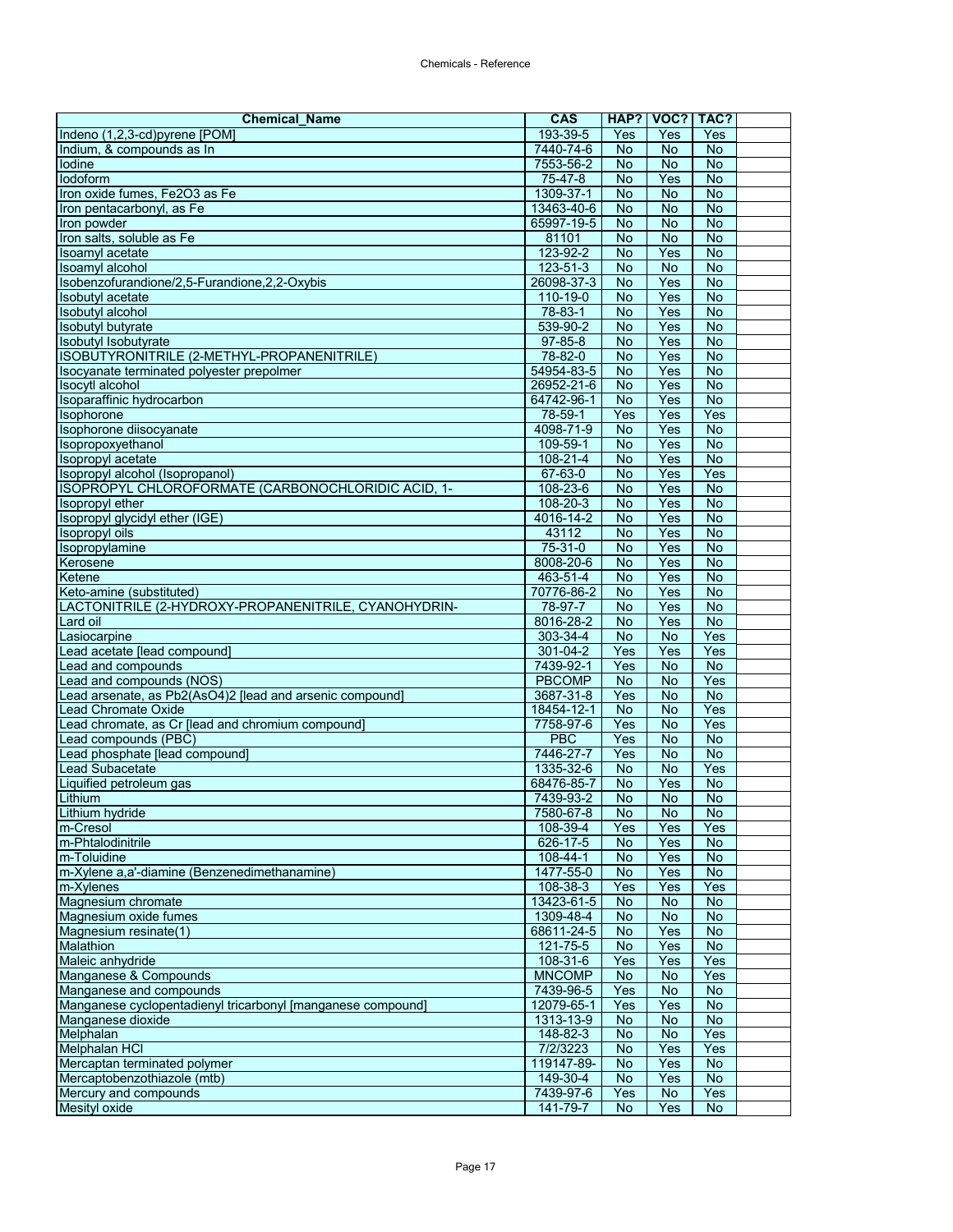| <b>Chemical Name</b>                                                    | <b>CAS</b>            | HAP?            | VOC?           | TAC?                 |  |
|-------------------------------------------------------------------------|-----------------------|-----------------|----------------|----------------------|--|
| Mesitylene (1,3,5-Trimethylbenzene)                                     | 108-67-8              | No              | Yes            | <b>No</b>            |  |
| Methacrylic acid                                                        | $79 - 41 - 4$         | <b>No</b>       | Yes            | $\overline{N}$       |  |
| Methane                                                                 | 74-82-8               | <b>No</b>       | <b>No</b>      | <b>No</b>            |  |
| Methomyl                                                                | 16752-77-5            | No              | Yes            | <b>No</b>            |  |
| Methoxychlor                                                            | $72 - 43 - 5$         | Yes             | Yes            | $\overline{N}$       |  |
| Methyl 2-cyanoacrylate                                                  | 137-05-3              | No              | Yes            | No                   |  |
| Methyl acetate                                                          | 79-20-9               | <b>No</b>       | <b>No</b>      | <b>No</b>            |  |
| Methyl acetylene                                                        | 74-99-7               | No              | Yes            | $\overline{N}$       |  |
| Methyl acetylene-propadiene mixture (MAPP)                              | 59355-75-8            | No              | Yes            | $\overline{N}$       |  |
| Methyl acrylate                                                         | 96-33-3               | <b>No</b>       | Yes            | <b>No</b>            |  |
| Methyl alcohol (Methanol)                                               | 67-56-1               | Yes             | Yes            | Yes                  |  |
| Methyl azoxymethyl acetate                                              | 592-62-1              | No              | Yes            | $\overline{N}$       |  |
| Methyl bromide (Bromomethane)                                           | 74-83-9               | Yes             | Yes            | Yes                  |  |
| Methyl cellosolve (2-Methoxyethanol)<br>Methyl chloride (Chloromethane) | 109-86-4              | No              | Yes            | Yes                  |  |
|                                                                         | 74-87-3               | Yes             | Yes            | Yes                  |  |
| METHYL CHLOROCARBOMATE (METHYL ESTER CARBONCHORIDIC ACID)               | 79-22-1               | No              | Yes            | <b>No</b>            |  |
| Methyl demeton<br>Methyl ethyl ketone peroxide                          | 8022-00-2             | <b>No</b><br>No | Yes<br>Yes     | No<br>$\overline{N}$ |  |
| Methyl formate                                                          | 1338-23-4<br>107-31-3 | <b>No</b>       | Yes            | $\overline{N}$       |  |
| <b>Methyl hydrazine</b>                                                 | 60-34-4               | Yes             | Yes            | No                   |  |
| Methyl iodide (Iodomethane)                                             | 74-88-4               | Yes             | Yes            | No                   |  |
| Methyl isoamyl ketone                                                   | $110 - 12 - 3$        | <b>No</b>       | Yes            | <b>No</b>            |  |
| Methyl isobutyl carbinol                                                | $108 - 11 - 2$        | <b>No</b>       | Yes            | <b>No</b>            |  |
| Methyl isobutyl ketone (MIBK; Hexone)                                   | 108-10-1              | Yes             | Yes            | Yes                  |  |
| Methyl isocyanate                                                       | 624-83-9              | Yes             | Yes            | Yes                  |  |
| Methyl isopropyl ketone                                                 | 563-80-4              | <b>No</b>       | Yes            | $\overline{N}$       |  |
| Methyl mercaptan                                                        | 74-93-1               | No              | Yes            | No                   |  |
| Methyl methacrylate                                                     | $80 - 62 - 6$         | Yes             | Yes            | Yes                  |  |
| Methyl Methanesulfonate                                                 | $66 - 27 - 3$         | <b>No</b>       | <b>No</b>      | Yes                  |  |
| Methyl n-amyl ketone                                                    | 110-43-0              | No              | Yes            | <b>No</b>            |  |
| Methyl oleate                                                           | 112-62-9              | <b>No</b>       | Yes            | $\overline{N}$       |  |
| Methyl parathion                                                        | 298-00-0              | <b>No</b>       | Yes            | $\overline{N}$       |  |
| <b>Methyl silicate</b>                                                  | 681-84-5              | <b>No</b>       | Yes            | $\overline{N}$       |  |
| Methyl tert butyl ether                                                 | 1634-04-4             | Yes             | Yes            | Yes                  |  |
| METHYL THIOCYANATE (THIOCYANIC ACID, METHYL ESTER)                      | 556-64-9              | <b>No</b>       | Yes            | $\overline{N}$       |  |
| Methyl violet 2B                                                        | 8004-87-3             | <b>No</b>       | Yes            | $\overline{N}$       |  |
| Methyl-3 (3-phenylene)bis(n,n-dimethylurea), n'n                        | 26604-41-1            | No              | Yes            | No                   |  |
| Methylacrylonitrile                                                     | 126-98-7              | <b>No</b>       | Yes            | <b>No</b>            |  |
| Methylal                                                                | 109-87-5              | No              | Yes            | $\overline{N}$       |  |
| Methylamine                                                             | 74-89-5               | No              | Yes            | No                   |  |
| Methylcyclohexane                                                       | 108-87-2              | <b>No</b>       | Yes            | No                   |  |
| Methylcyclohexanol                                                      | 25639-42-3            | No              | Yes            | No                   |  |
| Methylcyclopentadienyl manganese tricarbonyl [manganese compound]       | 12108-13-3            | Yes             | Yes            | $\overline{N}$       |  |
| Methylene bis(4-cyclo-hexylisocyanate; cyclohexane)                     | $5124 - 30 - 1$       | No              | Yes            | No                   |  |
| Methylene bis(phenyl isocyanate)(Methylene diphenyl diisocyanate MDI)   | 101-68-8              | Yes             | Yes            | Yes                  |  |
| Methylene diphenyl diisocyanate (MDI)                                   | 100-68-8              | No              | Yes            | $\overline{N}$       |  |
| Methyloxy-2-propanol acetate                                            | $108 - 65 - 6$        | No              | Yes            | NO.                  |  |
| Methylthiouracil                                                        | 56-04-2               | <b>No</b>       | No             | Yes                  |  |
| Methyltriacetroxysilane                                                 | 4253-34-3             | No              | Yes            | <b>No</b>            |  |
| Methyltrimethoxysilane                                                  | 1185-55-3             | No              | Yes            | $\overline{N}$       |  |
| Metribuzine                                                             | 21087-64-9            | No              | Yes            | No                   |  |
| <b>Mevinphos</b>                                                        | 7786-34-7             | No              | Yes            | No                   |  |
| Michler's ketone                                                        | $90 - 94 - 8$         | No              | <b>No</b>      | Yes                  |  |
| Mineral seal oil                                                        | 64741-44-2            | No              | Yes            | $\overline{N}$       |  |
| <b>Mineral spirits</b>                                                  | 64742-88-7            | No              | Yes            | <b>No</b>            |  |
| <b>Mineral spirits</b>                                                  | 64475-85-0            | No              | Yes            | $\overline{N}$       |  |
| <b>Mirex</b>                                                            | 2385-85-5             | No              | Yes            | Yes                  |  |
| Mitomycin C                                                             | $50-07-7$             | <b>No</b>       | No             | Yes                  |  |
| Molybdenum and compounds                                                | 7439-98-7             | $\overline{No}$ | No             | No                   |  |
| Molybdenum disulfide                                                    | 1317-33-5             | No              | $\overline{N}$ | $\overline{N}$       |  |
| Molybdenum, bis(O,O-bis(2-ethylhexyl)phosphorodithioate-                | 68958-92-9            | No              | No             | No                   |  |
| Monocrotaline                                                           | 315-22-0              | No              | <b>No</b>      | Yes                  |  |
| Monocrotophos                                                           | 6923-22-4             | <b>No</b>       | Yes            | $\overline{N}$       |  |
| Monododecyl ester of sulfuric                                           | $151 - 41 - 7$        | No              | Yes            | No                   |  |
| Morpholine                                                              | 110-91-8              | No              | Yes            | <b>No</b>            |  |
| N,N-Diacetylbenzidine                                                   | 613-35-4              | No              | Yes            | No                   |  |
| N,N-Dimethylaniline (N-N-Diethyl aniline)                               | 121-69-7              | Yes             | Yes            | <b>No</b>            |  |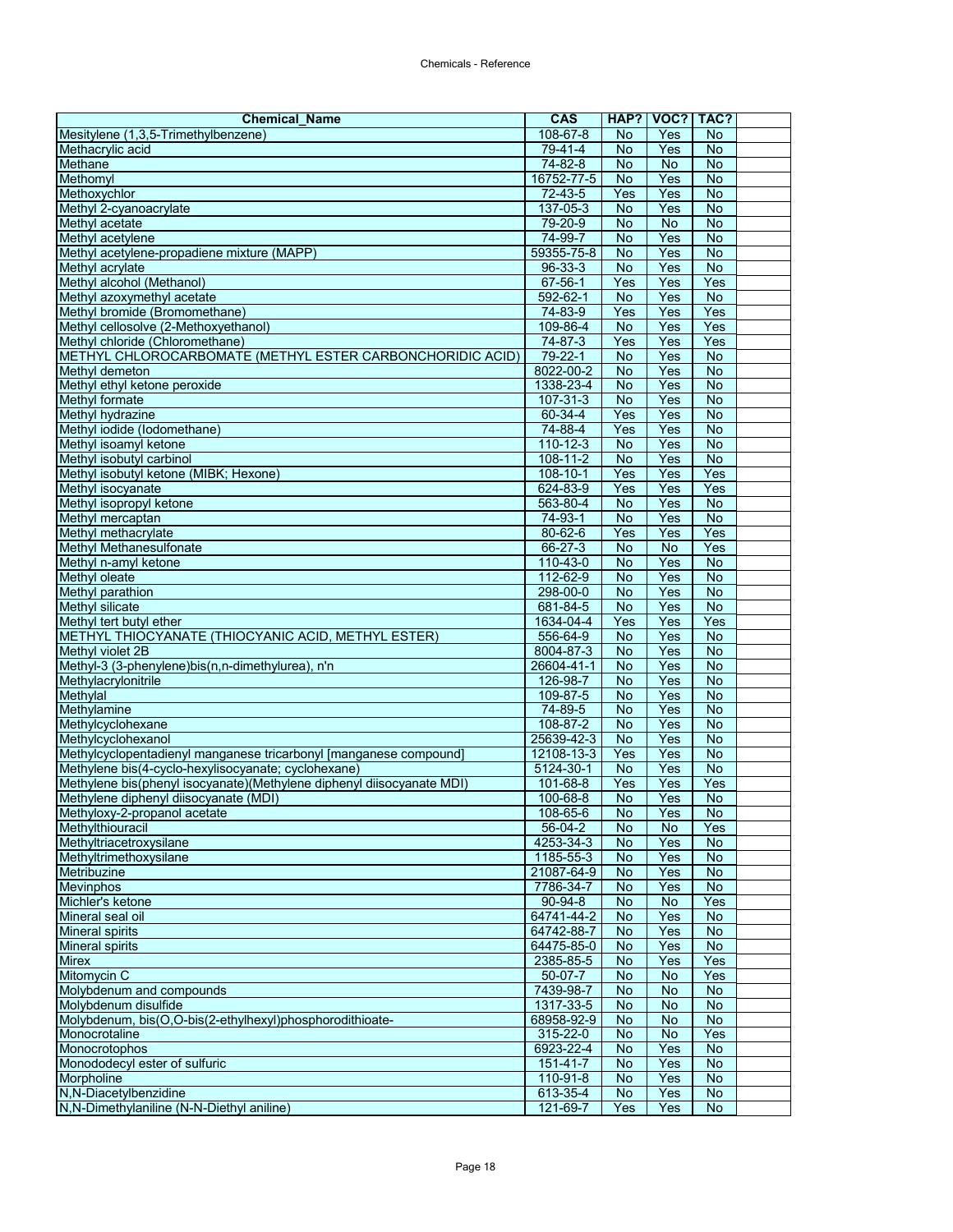| <b>Chemical Name</b>                                          | <b>CAS</b>           | HAP?            | VOC?             | TAC?           |  |
|---------------------------------------------------------------|----------------------|-----------------|------------------|----------------|--|
| N-(4-(5-Nitro-2-furyl)-2-thiazolyl)acetamide                  | 531-82-8             | No              | No               | Yes            |  |
| n-Amyl acetate                                                | 628-63-7             | No              | Yes              | $\overline{N}$ |  |
| n-Amyl alcohol (1-Pentanol, Pentyl alcohol, n-Butyl carbinol) | $71 - 41 - 0$        | <b>No</b>       | Yes              | <b>No</b>      |  |
| n-Butyl acetate                                               | 123-86-4             | No              | Yes              | <b>No</b>      |  |
| n-Butvl alcohol                                               | $71 - 36 - 3$        | $\overline{N}$  | Yes              | $\overline{N}$ |  |
| n-Butyl glycidyl ether (BGE)                                  | 8/6/2426             | No              | Yes              | <b>No</b>      |  |
| n-Butyl lactate                                               | 138-22-7             | No              | Yes              | No             |  |
| n-Butylamine                                                  | 109-73-9             | $\overline{N}$  | Yes              | $\overline{N}$ |  |
| N-Ethylmorpholine                                             | 100-74-3             | No              | Yes              | $\overline{N}$ |  |
| N-Isopropylaniline                                            | 768-52-5             | <b>No</b>       | Yes              | $\overline{N}$ |  |
| N-Methyl aniline                                              | $100 - 61 - 8$       | No              | Yes              | $\overline{N}$ |  |
| n-Methyl-n-nitro-n-nitrosoguanidine                           | $70 - 25 - 7$        | $\overline{N}$  | $\overline{N}$   | Yes            |  |
| N-Nitroso-n-ethylurea (NEU)                                   | 759-73-9             | No              | Yes              | Yes            |  |
| N-Nitroso-N-methylurea (NMU)                                  | 684-93-5             | Yes             | Yes              | Yes            |  |
| N-Nitroso-n-methylurethane                                    | 615-53-2             | <b>No</b>       | Yes              | Yes            |  |
| N-Nitrosodi-n-butylamine                                      | $924 - 16 - 3$       | No              | Yes              | Yes            |  |
| N-Nitrosodi-n-propylamine                                     | 621-64-1<br>621-64-7 | No<br><b>No</b> | Yes<br><b>No</b> | No<br>Yes      |  |
| n-Nitrosodi-n-propylamine<br>n-Nitrosodiethanolamine          | 1116-54-7            | $\overline{N}$  | $\overline{N}$   | Yes            |  |
| N-Nitrosodiethylamine(diethylnitrosoamine)(DEN)               |                      | No              | Yes              | Yes            |  |
|                                                               | 55-18-5              | Yes             | Yes              | Yes            |  |
| N-Nitrosodimethylamine<br>N-Nitrosodiphenylamine              | 62-75-9<br>86-30-6   | <b>No</b>       | Yes              | Yes            |  |
| N-Nitrosomethylethylamine                                     | 10595-95-6           | No              | No               | Yes            |  |
| N-Nitrosomorpholine                                           | 59-89-2              | Yes             | Yes              | Yes            |  |
| n-Nitrosonornicotine                                          | 16543-55-8           | <b>No</b>       | $\overline{N}$   | Yes            |  |
| n-Nitrosopiperidine                                           | 100-75-4             | $\overline{N}$  | $\overline{N}$   | Yes            |  |
| N-Nitrosopyrrolidine                                          | 930-55-2             | <b>No</b>       | Yes              | Yes            |  |
| N-Phenyl-2-napthylamine                                       | 135-88-6             | No              | Yes              | $\overline{N}$ |  |
| n-Propyl acetate                                              | 109-60-4             | No              | Yes              | $\overline{N}$ |  |
| n-Propyl alcohol                                              | $71 - 23 - 8$        | No              | Yes              | No             |  |
| n-Propyl nitrate                                              | 627-13-4             | <b>No</b>       | Yes              | <b>No</b>      |  |
| n-Valeraldehyde                                               | 110-62-3             | <b>No</b>       | Yes              | <b>No</b>      |  |
| Naled                                                         | 300-76-5             | No              | Yes              | $\overline{N}$ |  |
| Naphtha (petroleum) heavy alkylated (isopar)                  | 64741-65-7           | <b>No</b>       | Yes              | $\overline{N}$ |  |
| Naphtha (Rubber solvents)                                     | 8030-30-6            | No              | Yes              | <b>No</b>      |  |
| Naphthalene                                                   | $91 - 20 - 3$        | Yes             | Yes              | Yes            |  |
| Naphthenic distillate chemically neutralized, hvy             | 64742-34-3           | No              | Yes              | <b>No</b>      |  |
| Napthenic distillate                                          | 64742-53-6           | No              | Yes              | <b>No</b>      |  |
| Nateral earth minerals                                        | 61790-53-2           | No              | $\overline{N}$   | $\overline{N}$ |  |
| Neopentyl glycol diglycidyl ether                             | 17557-23-2           | No              | Yes              | No             |  |
| <b>Nickel</b>                                                 | 2/2/7440             | <b>No</b>       | <b>No</b>        | No             |  |
| Nickel and compounds                                          | 7440-02-0            | Yes             | No               | $\overline{N}$ |  |
| Nickel carbonyl, as Ni                                        | 13463-39-3           | $\overline{N}$  | $\overline{N}$   | $\overline{N}$ |  |
| Nickel oxide                                                  | 1313-99-1            | <b>No</b>       | No               | <b>No</b>      |  |
| <b>Nickel Refinery Dust</b>                                   | <b>NIDUST</b>        | No              | No               | Yes            |  |
| Nickel sulfate                                                | 7786-81-4            | <b>No</b>       | <b>No</b>        | $\overline{N}$ |  |
| Nickel-refinery dust subsulfide                               | 12035-72-2           | No.             | No.              | Yes            |  |
| <b>Nicotine</b>                                               | $54 - 11 - 5$        | No              | Yes              | No             |  |
| Nifurthiazole                                                 | 3570-75-0            | No              | No               | Yes            |  |
| Nitrapyrin                                                    | 1929-82-4            | No              | Yes              | $\overline{N}$ |  |
| Nitric acid                                                   | 7697-37-2            | No              | No               | Yes            |  |
| Nitric oxide                                                  | 10102-43-9           | No              | No               | $\overline{N}$ |  |
| Nitrilotriacetic acid                                         | 139-13-9             | No              | <b>No</b>        | Yes            |  |
| Nitrilotriacetic acid, trisodium salt monohydrate             | 18662-53-8           | No              | No               | Yes            |  |
| Nitrobenzene                                                  | 98-95-3              | Yes             | Yes              | <b>No</b>      |  |
| Nitrobenzene sulfonic acid, M-, sodium salt                   | 127-68-4             | No              | Yes              | <b>No</b>      |  |
| Nitroethane                                                   | $79 - 24 - 3$        | No              | Yes              | No             |  |
| Nitrofen                                                      | 1836-75-5            | No              | Yes              | Yes            |  |
| Nitrofurans furazolidone                                      | 43114                | No              | Yes              | <b>No</b>      |  |
| Nitrofurazone                                                 | 59-87-0              | No              | Yes              | Yes            |  |
| Nitrogen dioxide                                              | 10102-44-0           | No              | <b>No</b>        | Yes            |  |
| Nitrogen mustard N-oxide                                      | 126-85-2             | <b>No</b>       | Yes              | <b>No</b>      |  |
| Nitrogen mustard N-oxide hydro-chloride                       | 302-70-5             | No              | Yes              | No             |  |
| Nitrogen Oxides                                               | NO2                  | No              | <b>No</b>        | $\overline{N}$ |  |
| Nitrogen trifluoride                                          | 7783-54-2            | No              | <b>No</b>        | No             |  |
| Nitroglycerin                                                 | 55-63-0              | No              | Yes              | No             |  |
| Nitromethane                                                  | $75 - 52 - 5$        | No              | Yes              | <b>No</b>      |  |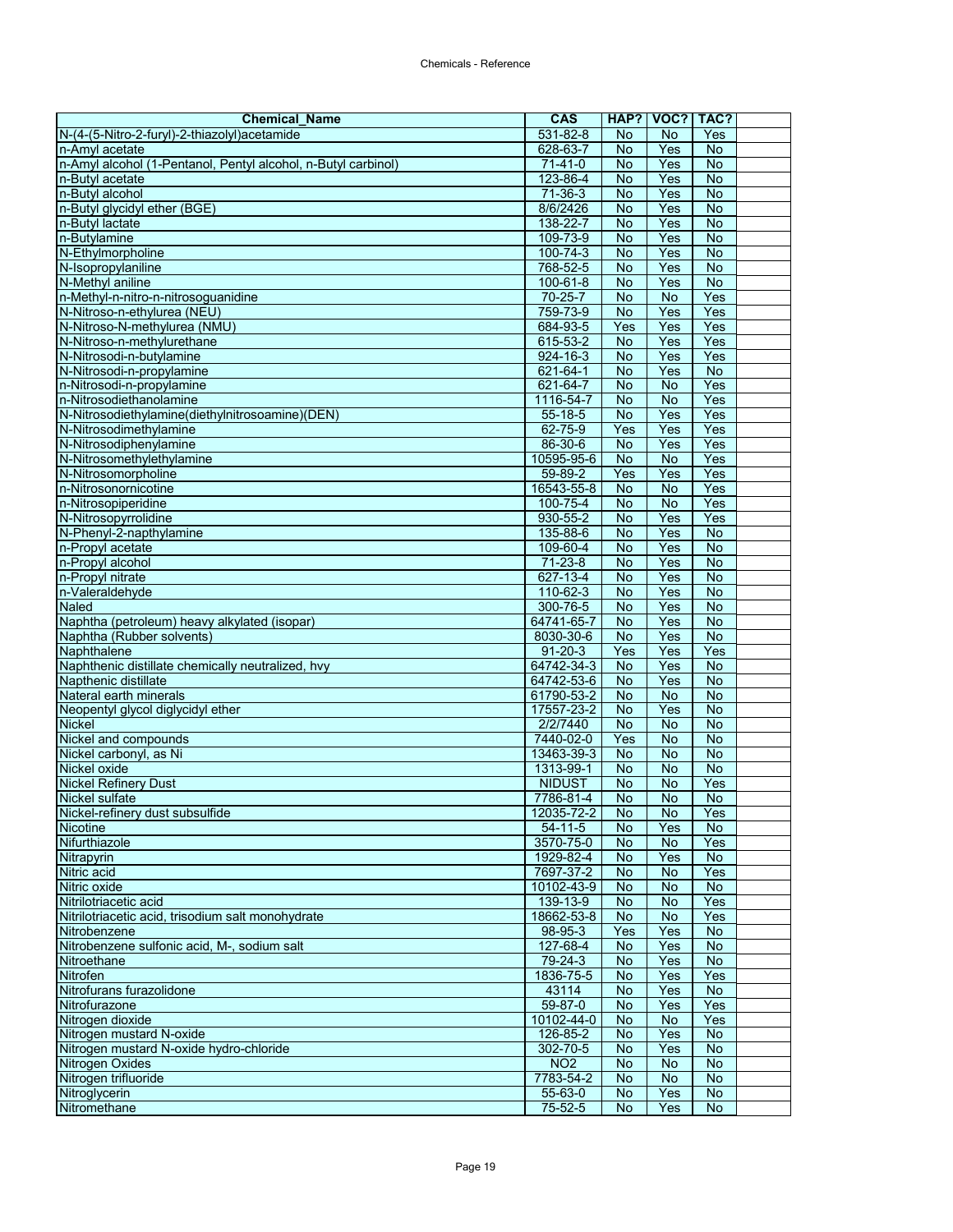| $88 - 72 - 2$<br>Yes<br><b>No</b><br>No<br>111-84-2<br>No<br>Yes<br>No<br>Nonane<br>$\overline{N}$<br>25154-52-3<br><b>No</b><br>Yes<br>$\overline{N}$<br>Yes<br>$\overline{N}$<br>Nonylphenoxy-poly(Ethyleneoxy) Ethanol<br>9016-45-9<br>$97-56-3$<br>$\overline{N}$<br>Yes<br>Yes<br>o-Aminoazotoluene<br>o-Anisidine<br>Yes<br>Yes<br>$90 - 04 - 0$<br>Yes<br>134-29-2<br>No<br>Yes<br>o-Anisidine Hydrochloride<br><b>No</b><br>2698-41-1<br>$\overline{N}$<br>o-Chlorobenzylidene malononitrile<br><b>No</b><br>Yes<br>o-Chlorostyrene<br>Yes<br>$\overline{N}$<br>2039-87-4<br>No<br>$\overline{N}$<br>95-49-8<br><b>No</b><br>Yes<br>o-Chlorotoluene<br>$95 - 48 - 7$<br>Yes<br>Yes<br>Yes<br>o-Cresol<br>$\overline{N}$<br>Yes<br>No<br>o-Dichlorobenzene<br>$95 - 50 - 1$<br>o-Methylcyclohexanone<br>Yes<br>583-60-8<br>No<br><b>No</b><br>132-27-4<br><b>No</b><br><b>No</b><br>Yes<br>o-Phenylphenate, Sodium<br>89-72-5<br><b>No</b><br>$\overline{N}$<br>Yes<br>o-sec-Butylphenol<br>Yes<br>$95 - 53 - 4$<br>Yes<br>Yes<br>o-Toluidine<br>Yes<br>o-Toluidine hydrochloride<br>636-21-5<br>No<br>Yes<br>o-Xylenes<br>$95 - 47 - 6$<br>Yes<br>Yes<br>Yes<br>Octachloronaphthalene<br>2234-13-1<br>Yes<br>No<br><b>No</b><br>111-65-9<br>Yes<br><b>No</b><br>Octane<br><b>No</b><br>Octylphenoxy Polyethoxyethanol<br><b>No</b><br>9036-19-5<br>No<br>Yes<br><b>No</b><br>Octylphenoxypolyethanolnonionics urfact<br>9002-93-1<br>$\overline{N}$<br>Yes<br><b>No</b><br>Oil orange SS<br>2646-17-5<br>No<br>Yes<br>70321-87-8<br>No<br>Yes<br><b>No</b><br>Oleic acid, tetraethylene pentamine polymer<br>Organophilic clay (1)<br>68953-58-2<br>$\overline{N}$<br>$\overline{N}$<br><b>No</b><br>Yes<br>$\overline{N}$<br>Organophosphate ester<br>3658-48-8<br><b>No</b><br>Yes<br><b>No</b><br>Osmium tetroxide as Os<br>20816-12-0<br>No<br>Other Hazardous Air Pollutant (HAP)<br>Yes<br>Yes<br>No<br>43208<br><b>No</b><br>43218<br>Yes<br>$\overline{N}$<br>Other non-VOC HAP<br>Other non-VOC, non-HAP TAC<br>43219<br>No<br><b>No</b><br><b>No</b><br>43209<br>Yes<br><b>No</b><br>Other Toxic Air Contaminant (TAC)<br>No<br>43207<br><b>No</b><br>$\overline{N}$<br>Yes<br>Other Volatile Organic Compounds (VOC)<br>2386-87-0<br>Yes<br>Oxabicyclo (4.1.0) heptane-3-carboxylic acid -<br>No<br>No<br>Yes<br>$\overline{N}$<br>144-62-7<br><b>No</b><br>Oxalic acid<br><b>No</b><br>Oxirane,((2,4-dibromo-6-methyl-phenoxy)methyl)<br>$\overline{N}$<br>Yes<br>75150-13-9<br>7783-41-7<br>$\overline{N}$<br>Yes<br>$\overline{N}$<br>Oxygen difluoride<br>Ozone<br>Yes<br>No<br><b>No</b><br>10028-15-6<br>5216-25-1<br>Yes<br>$\overline{N}$<br>P(p)(alpha, alpha, alpha) Tetra-chlorotoluene<br>No<br>$95 - 69 - 2$<br>Yes<br>No<br>No<br>p-Chloro-o-toluidine<br>Yes<br>p-Cresol<br>106-44-5<br>Yes<br>Yes<br>$100 - 01 - 6$<br><b>No</b><br>Yes<br>No<br>p-Nitroaniline<br>Yes<br>$\overline{N}$<br>100-00-5<br>No<br>$156 - 10 - 5$<br>$\overline{N}$<br>$\overline{N}$<br>Yes<br>p-Nitrosodiphenylamine<br>Yes<br>Yes<br><b>No</b><br>106-50-3<br>$\overline{N}$<br>$98 - 51 - 1$<br>No<br>Yes<br>106-49-0<br>$\overline{N}$<br>$\overline{N}$<br>p-Toluidine<br>Yes<br>106-42-3<br>Yes<br>Yes<br>Yes<br>Palladium<br>5/3/7440<br><b>No</b><br><b>No</b><br><b>No</b><br>Panfuran S (dihydroxymethyl-furatrizine)<br>794-93-4<br><b>No</b><br>No<br>Yes<br>120-71-8<br>No<br><b>No</b><br>Yes<br>para-Cresidine<br>No<br>Paraffin oil (Oil mist, mineral)<br>8012-95-1<br>Yes<br><b>No</b><br>Paraffin, chlorinated<br>No<br>108171-27-<br>No<br>Yes<br>$\overline{N}$<br>Paraffinic distillate, solvent refined<br>64741-88-4<br>No<br>Yes<br>64742-65-0<br>No<br>Paraffinic petroleum distillates<br>No<br>Yes<br>Yes<br>$\overline{N}$<br>Paraffins<br>210-12-0<br>No<br>8002-74-2<br>Parafin wax fumes<br>Yes<br>$\overline{N}$<br>No<br>4685-14-7<br>No<br>Yes<br>No<br>Paraquat<br>$\overline{N}$<br>Parathion<br>56-38-2<br>Yes<br>Yes<br><b>Particulate Matter</b><br><b>PM10</b><br><b>No</b><br>No<br>No<br><b>PM2.5</b><br>$\overline{N}$<br>$\overline{N}$<br><b>Particulate Matter</b><br>No<br>Pentaborane<br>19624-22-7<br>No<br><b>No</b><br>Yes<br>Yes<br>Pentachloronaphthalene<br>1321-64-8<br>No<br>No<br>Yes<br>Yes<br>$\overline{N}$<br>Pentachloronitrobenzene (quintobenzene)<br>82-68-8<br>Pentachlorophenol<br>87-86-5<br>Yes<br>Yes<br>Yes<br>Pentafluoroethane (HFC-125)<br>354-33-6<br>No<br>No<br>No<br>$\overline{N}$<br>Pentane<br>109-66-0<br>No<br>Yes | <b>Chemical Name</b>                    | CAS      | HAP? | VOC? | TAC? |  |
|-----------------------------------------------------------------------------------------------------------------------------------------------------------------------------------------------------------------------------------------------------------------------------------------------------------------------------------------------------------------------------------------------------------------------------------------------------------------------------------------------------------------------------------------------------------------------------------------------------------------------------------------------------------------------------------------------------------------------------------------------------------------------------------------------------------------------------------------------------------------------------------------------------------------------------------------------------------------------------------------------------------------------------------------------------------------------------------------------------------------------------------------------------------------------------------------------------------------------------------------------------------------------------------------------------------------------------------------------------------------------------------------------------------------------------------------------------------------------------------------------------------------------------------------------------------------------------------------------------------------------------------------------------------------------------------------------------------------------------------------------------------------------------------------------------------------------------------------------------------------------------------------------------------------------------------------------------------------------------------------------------------------------------------------------------------------------------------------------------------------------------------------------------------------------------------------------------------------------------------------------------------------------------------------------------------------------------------------------------------------------------------------------------------------------------------------------------------------------------------------------------------------------------------------------------------------------------------------------------------------------------------------------------------------------------------------------------------------------------------------------------------------------------------------------------------------------------------------------------------------------------------------------------------------------------------------------------------------------------------------------------------------------------------------------------------------------------------------------------------------------------------------------------------------------------------------------------------------------------------------------------------------------------------------------------------------------------------------------------------------------------------------------------------------------------------------------------------------------------------------------------------------------------------------------------------------------------------------------------------------------------------------------------------------------------------------------------------------------------------------------------------------------------------------------------------------------------------------------------------------------------------------------------------------------------------------------------------------------------------------------------------------------------------------------------------------------------------------------------------------------------------------------------------------------------------------------------------------------------------------------------------------------------------------------------------------------------------------------------------------------------------------------------------------------------------------------------------------------------------------------------------------------|-----------------------------------------|----------|------|------|------|--|
|                                                                                                                                                                                                                                                                                                                                                                                                                                                                                                                                                                                                                                                                                                                                                                                                                                                                                                                                                                                                                                                                                                                                                                                                                                                                                                                                                                                                                                                                                                                                                                                                                                                                                                                                                                                                                                                                                                                                                                                                                                                                                                                                                                                                                                                                                                                                                                                                                                                                                                                                                                                                                                                                                                                                                                                                                                                                                                                                                                                                                                                                                                                                                                                                                                                                                                                                                                                                                                                                                                                                                                                                                                                                                                                                                                                                                                                                                                                                                                                                                                                                                                                                                                                                                                                                                                                                                                                                                                                                                                                       | Nitrotoluene                            |          |      |      |      |  |
|                                                                                                                                                                                                                                                                                                                                                                                                                                                                                                                                                                                                                                                                                                                                                                                                                                                                                                                                                                                                                                                                                                                                                                                                                                                                                                                                                                                                                                                                                                                                                                                                                                                                                                                                                                                                                                                                                                                                                                                                                                                                                                                                                                                                                                                                                                                                                                                                                                                                                                                                                                                                                                                                                                                                                                                                                                                                                                                                                                                                                                                                                                                                                                                                                                                                                                                                                                                                                                                                                                                                                                                                                                                                                                                                                                                                                                                                                                                                                                                                                                                                                                                                                                                                                                                                                                                                                                                                                                                                                                                       |                                         |          |      |      |      |  |
|                                                                                                                                                                                                                                                                                                                                                                                                                                                                                                                                                                                                                                                                                                                                                                                                                                                                                                                                                                                                                                                                                                                                                                                                                                                                                                                                                                                                                                                                                                                                                                                                                                                                                                                                                                                                                                                                                                                                                                                                                                                                                                                                                                                                                                                                                                                                                                                                                                                                                                                                                                                                                                                                                                                                                                                                                                                                                                                                                                                                                                                                                                                                                                                                                                                                                                                                                                                                                                                                                                                                                                                                                                                                                                                                                                                                                                                                                                                                                                                                                                                                                                                                                                                                                                                                                                                                                                                                                                                                                                                       | Nonylphenol (2)                         |          |      |      |      |  |
|                                                                                                                                                                                                                                                                                                                                                                                                                                                                                                                                                                                                                                                                                                                                                                                                                                                                                                                                                                                                                                                                                                                                                                                                                                                                                                                                                                                                                                                                                                                                                                                                                                                                                                                                                                                                                                                                                                                                                                                                                                                                                                                                                                                                                                                                                                                                                                                                                                                                                                                                                                                                                                                                                                                                                                                                                                                                                                                                                                                                                                                                                                                                                                                                                                                                                                                                                                                                                                                                                                                                                                                                                                                                                                                                                                                                                                                                                                                                                                                                                                                                                                                                                                                                                                                                                                                                                                                                                                                                                                                       |                                         |          |      |      |      |  |
|                                                                                                                                                                                                                                                                                                                                                                                                                                                                                                                                                                                                                                                                                                                                                                                                                                                                                                                                                                                                                                                                                                                                                                                                                                                                                                                                                                                                                                                                                                                                                                                                                                                                                                                                                                                                                                                                                                                                                                                                                                                                                                                                                                                                                                                                                                                                                                                                                                                                                                                                                                                                                                                                                                                                                                                                                                                                                                                                                                                                                                                                                                                                                                                                                                                                                                                                                                                                                                                                                                                                                                                                                                                                                                                                                                                                                                                                                                                                                                                                                                                                                                                                                                                                                                                                                                                                                                                                                                                                                                                       |                                         |          |      |      |      |  |
|                                                                                                                                                                                                                                                                                                                                                                                                                                                                                                                                                                                                                                                                                                                                                                                                                                                                                                                                                                                                                                                                                                                                                                                                                                                                                                                                                                                                                                                                                                                                                                                                                                                                                                                                                                                                                                                                                                                                                                                                                                                                                                                                                                                                                                                                                                                                                                                                                                                                                                                                                                                                                                                                                                                                                                                                                                                                                                                                                                                                                                                                                                                                                                                                                                                                                                                                                                                                                                                                                                                                                                                                                                                                                                                                                                                                                                                                                                                                                                                                                                                                                                                                                                                                                                                                                                                                                                                                                                                                                                                       |                                         |          |      |      |      |  |
|                                                                                                                                                                                                                                                                                                                                                                                                                                                                                                                                                                                                                                                                                                                                                                                                                                                                                                                                                                                                                                                                                                                                                                                                                                                                                                                                                                                                                                                                                                                                                                                                                                                                                                                                                                                                                                                                                                                                                                                                                                                                                                                                                                                                                                                                                                                                                                                                                                                                                                                                                                                                                                                                                                                                                                                                                                                                                                                                                                                                                                                                                                                                                                                                                                                                                                                                                                                                                                                                                                                                                                                                                                                                                                                                                                                                                                                                                                                                                                                                                                                                                                                                                                                                                                                                                                                                                                                                                                                                                                                       |                                         |          |      |      |      |  |
|                                                                                                                                                                                                                                                                                                                                                                                                                                                                                                                                                                                                                                                                                                                                                                                                                                                                                                                                                                                                                                                                                                                                                                                                                                                                                                                                                                                                                                                                                                                                                                                                                                                                                                                                                                                                                                                                                                                                                                                                                                                                                                                                                                                                                                                                                                                                                                                                                                                                                                                                                                                                                                                                                                                                                                                                                                                                                                                                                                                                                                                                                                                                                                                                                                                                                                                                                                                                                                                                                                                                                                                                                                                                                                                                                                                                                                                                                                                                                                                                                                                                                                                                                                                                                                                                                                                                                                                                                                                                                                                       |                                         |          |      |      |      |  |
|                                                                                                                                                                                                                                                                                                                                                                                                                                                                                                                                                                                                                                                                                                                                                                                                                                                                                                                                                                                                                                                                                                                                                                                                                                                                                                                                                                                                                                                                                                                                                                                                                                                                                                                                                                                                                                                                                                                                                                                                                                                                                                                                                                                                                                                                                                                                                                                                                                                                                                                                                                                                                                                                                                                                                                                                                                                                                                                                                                                                                                                                                                                                                                                                                                                                                                                                                                                                                                                                                                                                                                                                                                                                                                                                                                                                                                                                                                                                                                                                                                                                                                                                                                                                                                                                                                                                                                                                                                                                                                                       |                                         |          |      |      |      |  |
|                                                                                                                                                                                                                                                                                                                                                                                                                                                                                                                                                                                                                                                                                                                                                                                                                                                                                                                                                                                                                                                                                                                                                                                                                                                                                                                                                                                                                                                                                                                                                                                                                                                                                                                                                                                                                                                                                                                                                                                                                                                                                                                                                                                                                                                                                                                                                                                                                                                                                                                                                                                                                                                                                                                                                                                                                                                                                                                                                                                                                                                                                                                                                                                                                                                                                                                                                                                                                                                                                                                                                                                                                                                                                                                                                                                                                                                                                                                                                                                                                                                                                                                                                                                                                                                                                                                                                                                                                                                                                                                       |                                         |          |      |      |      |  |
|                                                                                                                                                                                                                                                                                                                                                                                                                                                                                                                                                                                                                                                                                                                                                                                                                                                                                                                                                                                                                                                                                                                                                                                                                                                                                                                                                                                                                                                                                                                                                                                                                                                                                                                                                                                                                                                                                                                                                                                                                                                                                                                                                                                                                                                                                                                                                                                                                                                                                                                                                                                                                                                                                                                                                                                                                                                                                                                                                                                                                                                                                                                                                                                                                                                                                                                                                                                                                                                                                                                                                                                                                                                                                                                                                                                                                                                                                                                                                                                                                                                                                                                                                                                                                                                                                                                                                                                                                                                                                                                       |                                         |          |      |      |      |  |
|                                                                                                                                                                                                                                                                                                                                                                                                                                                                                                                                                                                                                                                                                                                                                                                                                                                                                                                                                                                                                                                                                                                                                                                                                                                                                                                                                                                                                                                                                                                                                                                                                                                                                                                                                                                                                                                                                                                                                                                                                                                                                                                                                                                                                                                                                                                                                                                                                                                                                                                                                                                                                                                                                                                                                                                                                                                                                                                                                                                                                                                                                                                                                                                                                                                                                                                                                                                                                                                                                                                                                                                                                                                                                                                                                                                                                                                                                                                                                                                                                                                                                                                                                                                                                                                                                                                                                                                                                                                                                                                       |                                         |          |      |      |      |  |
|                                                                                                                                                                                                                                                                                                                                                                                                                                                                                                                                                                                                                                                                                                                                                                                                                                                                                                                                                                                                                                                                                                                                                                                                                                                                                                                                                                                                                                                                                                                                                                                                                                                                                                                                                                                                                                                                                                                                                                                                                                                                                                                                                                                                                                                                                                                                                                                                                                                                                                                                                                                                                                                                                                                                                                                                                                                                                                                                                                                                                                                                                                                                                                                                                                                                                                                                                                                                                                                                                                                                                                                                                                                                                                                                                                                                                                                                                                                                                                                                                                                                                                                                                                                                                                                                                                                                                                                                                                                                                                                       |                                         |          |      |      |      |  |
|                                                                                                                                                                                                                                                                                                                                                                                                                                                                                                                                                                                                                                                                                                                                                                                                                                                                                                                                                                                                                                                                                                                                                                                                                                                                                                                                                                                                                                                                                                                                                                                                                                                                                                                                                                                                                                                                                                                                                                                                                                                                                                                                                                                                                                                                                                                                                                                                                                                                                                                                                                                                                                                                                                                                                                                                                                                                                                                                                                                                                                                                                                                                                                                                                                                                                                                                                                                                                                                                                                                                                                                                                                                                                                                                                                                                                                                                                                                                                                                                                                                                                                                                                                                                                                                                                                                                                                                                                                                                                                                       |                                         |          |      |      |      |  |
|                                                                                                                                                                                                                                                                                                                                                                                                                                                                                                                                                                                                                                                                                                                                                                                                                                                                                                                                                                                                                                                                                                                                                                                                                                                                                                                                                                                                                                                                                                                                                                                                                                                                                                                                                                                                                                                                                                                                                                                                                                                                                                                                                                                                                                                                                                                                                                                                                                                                                                                                                                                                                                                                                                                                                                                                                                                                                                                                                                                                                                                                                                                                                                                                                                                                                                                                                                                                                                                                                                                                                                                                                                                                                                                                                                                                                                                                                                                                                                                                                                                                                                                                                                                                                                                                                                                                                                                                                                                                                                                       |                                         |          |      |      |      |  |
|                                                                                                                                                                                                                                                                                                                                                                                                                                                                                                                                                                                                                                                                                                                                                                                                                                                                                                                                                                                                                                                                                                                                                                                                                                                                                                                                                                                                                                                                                                                                                                                                                                                                                                                                                                                                                                                                                                                                                                                                                                                                                                                                                                                                                                                                                                                                                                                                                                                                                                                                                                                                                                                                                                                                                                                                                                                                                                                                                                                                                                                                                                                                                                                                                                                                                                                                                                                                                                                                                                                                                                                                                                                                                                                                                                                                                                                                                                                                                                                                                                                                                                                                                                                                                                                                                                                                                                                                                                                                                                                       |                                         |          |      |      |      |  |
|                                                                                                                                                                                                                                                                                                                                                                                                                                                                                                                                                                                                                                                                                                                                                                                                                                                                                                                                                                                                                                                                                                                                                                                                                                                                                                                                                                                                                                                                                                                                                                                                                                                                                                                                                                                                                                                                                                                                                                                                                                                                                                                                                                                                                                                                                                                                                                                                                                                                                                                                                                                                                                                                                                                                                                                                                                                                                                                                                                                                                                                                                                                                                                                                                                                                                                                                                                                                                                                                                                                                                                                                                                                                                                                                                                                                                                                                                                                                                                                                                                                                                                                                                                                                                                                                                                                                                                                                                                                                                                                       |                                         |          |      |      |      |  |
|                                                                                                                                                                                                                                                                                                                                                                                                                                                                                                                                                                                                                                                                                                                                                                                                                                                                                                                                                                                                                                                                                                                                                                                                                                                                                                                                                                                                                                                                                                                                                                                                                                                                                                                                                                                                                                                                                                                                                                                                                                                                                                                                                                                                                                                                                                                                                                                                                                                                                                                                                                                                                                                                                                                                                                                                                                                                                                                                                                                                                                                                                                                                                                                                                                                                                                                                                                                                                                                                                                                                                                                                                                                                                                                                                                                                                                                                                                                                                                                                                                                                                                                                                                                                                                                                                                                                                                                                                                                                                                                       |                                         |          |      |      |      |  |
|                                                                                                                                                                                                                                                                                                                                                                                                                                                                                                                                                                                                                                                                                                                                                                                                                                                                                                                                                                                                                                                                                                                                                                                                                                                                                                                                                                                                                                                                                                                                                                                                                                                                                                                                                                                                                                                                                                                                                                                                                                                                                                                                                                                                                                                                                                                                                                                                                                                                                                                                                                                                                                                                                                                                                                                                                                                                                                                                                                                                                                                                                                                                                                                                                                                                                                                                                                                                                                                                                                                                                                                                                                                                                                                                                                                                                                                                                                                                                                                                                                                                                                                                                                                                                                                                                                                                                                                                                                                                                                                       |                                         |          |      |      |      |  |
|                                                                                                                                                                                                                                                                                                                                                                                                                                                                                                                                                                                                                                                                                                                                                                                                                                                                                                                                                                                                                                                                                                                                                                                                                                                                                                                                                                                                                                                                                                                                                                                                                                                                                                                                                                                                                                                                                                                                                                                                                                                                                                                                                                                                                                                                                                                                                                                                                                                                                                                                                                                                                                                                                                                                                                                                                                                                                                                                                                                                                                                                                                                                                                                                                                                                                                                                                                                                                                                                                                                                                                                                                                                                                                                                                                                                                                                                                                                                                                                                                                                                                                                                                                                                                                                                                                                                                                                                                                                                                                                       |                                         |          |      |      |      |  |
|                                                                                                                                                                                                                                                                                                                                                                                                                                                                                                                                                                                                                                                                                                                                                                                                                                                                                                                                                                                                                                                                                                                                                                                                                                                                                                                                                                                                                                                                                                                                                                                                                                                                                                                                                                                                                                                                                                                                                                                                                                                                                                                                                                                                                                                                                                                                                                                                                                                                                                                                                                                                                                                                                                                                                                                                                                                                                                                                                                                                                                                                                                                                                                                                                                                                                                                                                                                                                                                                                                                                                                                                                                                                                                                                                                                                                                                                                                                                                                                                                                                                                                                                                                                                                                                                                                                                                                                                                                                                                                                       |                                         |          |      |      |      |  |
|                                                                                                                                                                                                                                                                                                                                                                                                                                                                                                                                                                                                                                                                                                                                                                                                                                                                                                                                                                                                                                                                                                                                                                                                                                                                                                                                                                                                                                                                                                                                                                                                                                                                                                                                                                                                                                                                                                                                                                                                                                                                                                                                                                                                                                                                                                                                                                                                                                                                                                                                                                                                                                                                                                                                                                                                                                                                                                                                                                                                                                                                                                                                                                                                                                                                                                                                                                                                                                                                                                                                                                                                                                                                                                                                                                                                                                                                                                                                                                                                                                                                                                                                                                                                                                                                                                                                                                                                                                                                                                                       |                                         |          |      |      |      |  |
|                                                                                                                                                                                                                                                                                                                                                                                                                                                                                                                                                                                                                                                                                                                                                                                                                                                                                                                                                                                                                                                                                                                                                                                                                                                                                                                                                                                                                                                                                                                                                                                                                                                                                                                                                                                                                                                                                                                                                                                                                                                                                                                                                                                                                                                                                                                                                                                                                                                                                                                                                                                                                                                                                                                                                                                                                                                                                                                                                                                                                                                                                                                                                                                                                                                                                                                                                                                                                                                                                                                                                                                                                                                                                                                                                                                                                                                                                                                                                                                                                                                                                                                                                                                                                                                                                                                                                                                                                                                                                                                       |                                         |          |      |      |      |  |
|                                                                                                                                                                                                                                                                                                                                                                                                                                                                                                                                                                                                                                                                                                                                                                                                                                                                                                                                                                                                                                                                                                                                                                                                                                                                                                                                                                                                                                                                                                                                                                                                                                                                                                                                                                                                                                                                                                                                                                                                                                                                                                                                                                                                                                                                                                                                                                                                                                                                                                                                                                                                                                                                                                                                                                                                                                                                                                                                                                                                                                                                                                                                                                                                                                                                                                                                                                                                                                                                                                                                                                                                                                                                                                                                                                                                                                                                                                                                                                                                                                                                                                                                                                                                                                                                                                                                                                                                                                                                                                                       |                                         |          |      |      |      |  |
|                                                                                                                                                                                                                                                                                                                                                                                                                                                                                                                                                                                                                                                                                                                                                                                                                                                                                                                                                                                                                                                                                                                                                                                                                                                                                                                                                                                                                                                                                                                                                                                                                                                                                                                                                                                                                                                                                                                                                                                                                                                                                                                                                                                                                                                                                                                                                                                                                                                                                                                                                                                                                                                                                                                                                                                                                                                                                                                                                                                                                                                                                                                                                                                                                                                                                                                                                                                                                                                                                                                                                                                                                                                                                                                                                                                                                                                                                                                                                                                                                                                                                                                                                                                                                                                                                                                                                                                                                                                                                                                       |                                         |          |      |      |      |  |
|                                                                                                                                                                                                                                                                                                                                                                                                                                                                                                                                                                                                                                                                                                                                                                                                                                                                                                                                                                                                                                                                                                                                                                                                                                                                                                                                                                                                                                                                                                                                                                                                                                                                                                                                                                                                                                                                                                                                                                                                                                                                                                                                                                                                                                                                                                                                                                                                                                                                                                                                                                                                                                                                                                                                                                                                                                                                                                                                                                                                                                                                                                                                                                                                                                                                                                                                                                                                                                                                                                                                                                                                                                                                                                                                                                                                                                                                                                                                                                                                                                                                                                                                                                                                                                                                                                                                                                                                                                                                                                                       |                                         |          |      |      |      |  |
|                                                                                                                                                                                                                                                                                                                                                                                                                                                                                                                                                                                                                                                                                                                                                                                                                                                                                                                                                                                                                                                                                                                                                                                                                                                                                                                                                                                                                                                                                                                                                                                                                                                                                                                                                                                                                                                                                                                                                                                                                                                                                                                                                                                                                                                                                                                                                                                                                                                                                                                                                                                                                                                                                                                                                                                                                                                                                                                                                                                                                                                                                                                                                                                                                                                                                                                                                                                                                                                                                                                                                                                                                                                                                                                                                                                                                                                                                                                                                                                                                                                                                                                                                                                                                                                                                                                                                                                                                                                                                                                       |                                         |          |      |      |      |  |
|                                                                                                                                                                                                                                                                                                                                                                                                                                                                                                                                                                                                                                                                                                                                                                                                                                                                                                                                                                                                                                                                                                                                                                                                                                                                                                                                                                                                                                                                                                                                                                                                                                                                                                                                                                                                                                                                                                                                                                                                                                                                                                                                                                                                                                                                                                                                                                                                                                                                                                                                                                                                                                                                                                                                                                                                                                                                                                                                                                                                                                                                                                                                                                                                                                                                                                                                                                                                                                                                                                                                                                                                                                                                                                                                                                                                                                                                                                                                                                                                                                                                                                                                                                                                                                                                                                                                                                                                                                                                                                                       |                                         |          |      |      |      |  |
|                                                                                                                                                                                                                                                                                                                                                                                                                                                                                                                                                                                                                                                                                                                                                                                                                                                                                                                                                                                                                                                                                                                                                                                                                                                                                                                                                                                                                                                                                                                                                                                                                                                                                                                                                                                                                                                                                                                                                                                                                                                                                                                                                                                                                                                                                                                                                                                                                                                                                                                                                                                                                                                                                                                                                                                                                                                                                                                                                                                                                                                                                                                                                                                                                                                                                                                                                                                                                                                                                                                                                                                                                                                                                                                                                                                                                                                                                                                                                                                                                                                                                                                                                                                                                                                                                                                                                                                                                                                                                                                       |                                         |          |      |      |      |  |
|                                                                                                                                                                                                                                                                                                                                                                                                                                                                                                                                                                                                                                                                                                                                                                                                                                                                                                                                                                                                                                                                                                                                                                                                                                                                                                                                                                                                                                                                                                                                                                                                                                                                                                                                                                                                                                                                                                                                                                                                                                                                                                                                                                                                                                                                                                                                                                                                                                                                                                                                                                                                                                                                                                                                                                                                                                                                                                                                                                                                                                                                                                                                                                                                                                                                                                                                                                                                                                                                                                                                                                                                                                                                                                                                                                                                                                                                                                                                                                                                                                                                                                                                                                                                                                                                                                                                                                                                                                                                                                                       |                                         |          |      |      |      |  |
|                                                                                                                                                                                                                                                                                                                                                                                                                                                                                                                                                                                                                                                                                                                                                                                                                                                                                                                                                                                                                                                                                                                                                                                                                                                                                                                                                                                                                                                                                                                                                                                                                                                                                                                                                                                                                                                                                                                                                                                                                                                                                                                                                                                                                                                                                                                                                                                                                                                                                                                                                                                                                                                                                                                                                                                                                                                                                                                                                                                                                                                                                                                                                                                                                                                                                                                                                                                                                                                                                                                                                                                                                                                                                                                                                                                                                                                                                                                                                                                                                                                                                                                                                                                                                                                                                                                                                                                                                                                                                                                       |                                         |          |      |      |      |  |
|                                                                                                                                                                                                                                                                                                                                                                                                                                                                                                                                                                                                                                                                                                                                                                                                                                                                                                                                                                                                                                                                                                                                                                                                                                                                                                                                                                                                                                                                                                                                                                                                                                                                                                                                                                                                                                                                                                                                                                                                                                                                                                                                                                                                                                                                                                                                                                                                                                                                                                                                                                                                                                                                                                                                                                                                                                                                                                                                                                                                                                                                                                                                                                                                                                                                                                                                                                                                                                                                                                                                                                                                                                                                                                                                                                                                                                                                                                                                                                                                                                                                                                                                                                                                                                                                                                                                                                                                                                                                                                                       |                                         |          |      |      |      |  |
|                                                                                                                                                                                                                                                                                                                                                                                                                                                                                                                                                                                                                                                                                                                                                                                                                                                                                                                                                                                                                                                                                                                                                                                                                                                                                                                                                                                                                                                                                                                                                                                                                                                                                                                                                                                                                                                                                                                                                                                                                                                                                                                                                                                                                                                                                                                                                                                                                                                                                                                                                                                                                                                                                                                                                                                                                                                                                                                                                                                                                                                                                                                                                                                                                                                                                                                                                                                                                                                                                                                                                                                                                                                                                                                                                                                                                                                                                                                                                                                                                                                                                                                                                                                                                                                                                                                                                                                                                                                                                                                       |                                         |          |      |      |      |  |
|                                                                                                                                                                                                                                                                                                                                                                                                                                                                                                                                                                                                                                                                                                                                                                                                                                                                                                                                                                                                                                                                                                                                                                                                                                                                                                                                                                                                                                                                                                                                                                                                                                                                                                                                                                                                                                                                                                                                                                                                                                                                                                                                                                                                                                                                                                                                                                                                                                                                                                                                                                                                                                                                                                                                                                                                                                                                                                                                                                                                                                                                                                                                                                                                                                                                                                                                                                                                                                                                                                                                                                                                                                                                                                                                                                                                                                                                                                                                                                                                                                                                                                                                                                                                                                                                                                                                                                                                                                                                                                                       |                                         |          |      |      |      |  |
|                                                                                                                                                                                                                                                                                                                                                                                                                                                                                                                                                                                                                                                                                                                                                                                                                                                                                                                                                                                                                                                                                                                                                                                                                                                                                                                                                                                                                                                                                                                                                                                                                                                                                                                                                                                                                                                                                                                                                                                                                                                                                                                                                                                                                                                                                                                                                                                                                                                                                                                                                                                                                                                                                                                                                                                                                                                                                                                                                                                                                                                                                                                                                                                                                                                                                                                                                                                                                                                                                                                                                                                                                                                                                                                                                                                                                                                                                                                                                                                                                                                                                                                                                                                                                                                                                                                                                                                                                                                                                                                       |                                         |          |      |      |      |  |
|                                                                                                                                                                                                                                                                                                                                                                                                                                                                                                                                                                                                                                                                                                                                                                                                                                                                                                                                                                                                                                                                                                                                                                                                                                                                                                                                                                                                                                                                                                                                                                                                                                                                                                                                                                                                                                                                                                                                                                                                                                                                                                                                                                                                                                                                                                                                                                                                                                                                                                                                                                                                                                                                                                                                                                                                                                                                                                                                                                                                                                                                                                                                                                                                                                                                                                                                                                                                                                                                                                                                                                                                                                                                                                                                                                                                                                                                                                                                                                                                                                                                                                                                                                                                                                                                                                                                                                                                                                                                                                                       |                                         |          |      |      |      |  |
|                                                                                                                                                                                                                                                                                                                                                                                                                                                                                                                                                                                                                                                                                                                                                                                                                                                                                                                                                                                                                                                                                                                                                                                                                                                                                                                                                                                                                                                                                                                                                                                                                                                                                                                                                                                                                                                                                                                                                                                                                                                                                                                                                                                                                                                                                                                                                                                                                                                                                                                                                                                                                                                                                                                                                                                                                                                                                                                                                                                                                                                                                                                                                                                                                                                                                                                                                                                                                                                                                                                                                                                                                                                                                                                                                                                                                                                                                                                                                                                                                                                                                                                                                                                                                                                                                                                                                                                                                                                                                                                       |                                         |          |      |      |      |  |
|                                                                                                                                                                                                                                                                                                                                                                                                                                                                                                                                                                                                                                                                                                                                                                                                                                                                                                                                                                                                                                                                                                                                                                                                                                                                                                                                                                                                                                                                                                                                                                                                                                                                                                                                                                                                                                                                                                                                                                                                                                                                                                                                                                                                                                                                                                                                                                                                                                                                                                                                                                                                                                                                                                                                                                                                                                                                                                                                                                                                                                                                                                                                                                                                                                                                                                                                                                                                                                                                                                                                                                                                                                                                                                                                                                                                                                                                                                                                                                                                                                                                                                                                                                                                                                                                                                                                                                                                                                                                                                                       |                                         |          |      |      |      |  |
|                                                                                                                                                                                                                                                                                                                                                                                                                                                                                                                                                                                                                                                                                                                                                                                                                                                                                                                                                                                                                                                                                                                                                                                                                                                                                                                                                                                                                                                                                                                                                                                                                                                                                                                                                                                                                                                                                                                                                                                                                                                                                                                                                                                                                                                                                                                                                                                                                                                                                                                                                                                                                                                                                                                                                                                                                                                                                                                                                                                                                                                                                                                                                                                                                                                                                                                                                                                                                                                                                                                                                                                                                                                                                                                                                                                                                                                                                                                                                                                                                                                                                                                                                                                                                                                                                                                                                                                                                                                                                                                       |                                         |          |      |      |      |  |
|                                                                                                                                                                                                                                                                                                                                                                                                                                                                                                                                                                                                                                                                                                                                                                                                                                                                                                                                                                                                                                                                                                                                                                                                                                                                                                                                                                                                                                                                                                                                                                                                                                                                                                                                                                                                                                                                                                                                                                                                                                                                                                                                                                                                                                                                                                                                                                                                                                                                                                                                                                                                                                                                                                                                                                                                                                                                                                                                                                                                                                                                                                                                                                                                                                                                                                                                                                                                                                                                                                                                                                                                                                                                                                                                                                                                                                                                                                                                                                                                                                                                                                                                                                                                                                                                                                                                                                                                                                                                                                                       |                                         |          |      |      |      |  |
|                                                                                                                                                                                                                                                                                                                                                                                                                                                                                                                                                                                                                                                                                                                                                                                                                                                                                                                                                                                                                                                                                                                                                                                                                                                                                                                                                                                                                                                                                                                                                                                                                                                                                                                                                                                                                                                                                                                                                                                                                                                                                                                                                                                                                                                                                                                                                                                                                                                                                                                                                                                                                                                                                                                                                                                                                                                                                                                                                                                                                                                                                                                                                                                                                                                                                                                                                                                                                                                                                                                                                                                                                                                                                                                                                                                                                                                                                                                                                                                                                                                                                                                                                                                                                                                                                                                                                                                                                                                                                                                       | p-Nitrochlorobenzene                    |          |      |      |      |  |
|                                                                                                                                                                                                                                                                                                                                                                                                                                                                                                                                                                                                                                                                                                                                                                                                                                                                                                                                                                                                                                                                                                                                                                                                                                                                                                                                                                                                                                                                                                                                                                                                                                                                                                                                                                                                                                                                                                                                                                                                                                                                                                                                                                                                                                                                                                                                                                                                                                                                                                                                                                                                                                                                                                                                                                                                                                                                                                                                                                                                                                                                                                                                                                                                                                                                                                                                                                                                                                                                                                                                                                                                                                                                                                                                                                                                                                                                                                                                                                                                                                                                                                                                                                                                                                                                                                                                                                                                                                                                                                                       |                                         |          |      |      |      |  |
|                                                                                                                                                                                                                                                                                                                                                                                                                                                                                                                                                                                                                                                                                                                                                                                                                                                                                                                                                                                                                                                                                                                                                                                                                                                                                                                                                                                                                                                                                                                                                                                                                                                                                                                                                                                                                                                                                                                                                                                                                                                                                                                                                                                                                                                                                                                                                                                                                                                                                                                                                                                                                                                                                                                                                                                                                                                                                                                                                                                                                                                                                                                                                                                                                                                                                                                                                                                                                                                                                                                                                                                                                                                                                                                                                                                                                                                                                                                                                                                                                                                                                                                                                                                                                                                                                                                                                                                                                                                                                                                       | p-Phenylenediamine                      |          |      |      |      |  |
|                                                                                                                                                                                                                                                                                                                                                                                                                                                                                                                                                                                                                                                                                                                                                                                                                                                                                                                                                                                                                                                                                                                                                                                                                                                                                                                                                                                                                                                                                                                                                                                                                                                                                                                                                                                                                                                                                                                                                                                                                                                                                                                                                                                                                                                                                                                                                                                                                                                                                                                                                                                                                                                                                                                                                                                                                                                                                                                                                                                                                                                                                                                                                                                                                                                                                                                                                                                                                                                                                                                                                                                                                                                                                                                                                                                                                                                                                                                                                                                                                                                                                                                                                                                                                                                                                                                                                                                                                                                                                                                       | p-tert-Butyltoluene                     |          |      |      |      |  |
|                                                                                                                                                                                                                                                                                                                                                                                                                                                                                                                                                                                                                                                                                                                                                                                                                                                                                                                                                                                                                                                                                                                                                                                                                                                                                                                                                                                                                                                                                                                                                                                                                                                                                                                                                                                                                                                                                                                                                                                                                                                                                                                                                                                                                                                                                                                                                                                                                                                                                                                                                                                                                                                                                                                                                                                                                                                                                                                                                                                                                                                                                                                                                                                                                                                                                                                                                                                                                                                                                                                                                                                                                                                                                                                                                                                                                                                                                                                                                                                                                                                                                                                                                                                                                                                                                                                                                                                                                                                                                                                       |                                         |          |      |      |      |  |
|                                                                                                                                                                                                                                                                                                                                                                                                                                                                                                                                                                                                                                                                                                                                                                                                                                                                                                                                                                                                                                                                                                                                                                                                                                                                                                                                                                                                                                                                                                                                                                                                                                                                                                                                                                                                                                                                                                                                                                                                                                                                                                                                                                                                                                                                                                                                                                                                                                                                                                                                                                                                                                                                                                                                                                                                                                                                                                                                                                                                                                                                                                                                                                                                                                                                                                                                                                                                                                                                                                                                                                                                                                                                                                                                                                                                                                                                                                                                                                                                                                                                                                                                                                                                                                                                                                                                                                                                                                                                                                                       | p-Xylenes                               |          |      |      |      |  |
|                                                                                                                                                                                                                                                                                                                                                                                                                                                                                                                                                                                                                                                                                                                                                                                                                                                                                                                                                                                                                                                                                                                                                                                                                                                                                                                                                                                                                                                                                                                                                                                                                                                                                                                                                                                                                                                                                                                                                                                                                                                                                                                                                                                                                                                                                                                                                                                                                                                                                                                                                                                                                                                                                                                                                                                                                                                                                                                                                                                                                                                                                                                                                                                                                                                                                                                                                                                                                                                                                                                                                                                                                                                                                                                                                                                                                                                                                                                                                                                                                                                                                                                                                                                                                                                                                                                                                                                                                                                                                                                       |                                         |          |      |      |      |  |
|                                                                                                                                                                                                                                                                                                                                                                                                                                                                                                                                                                                                                                                                                                                                                                                                                                                                                                                                                                                                                                                                                                                                                                                                                                                                                                                                                                                                                                                                                                                                                                                                                                                                                                                                                                                                                                                                                                                                                                                                                                                                                                                                                                                                                                                                                                                                                                                                                                                                                                                                                                                                                                                                                                                                                                                                                                                                                                                                                                                                                                                                                                                                                                                                                                                                                                                                                                                                                                                                                                                                                                                                                                                                                                                                                                                                                                                                                                                                                                                                                                                                                                                                                                                                                                                                                                                                                                                                                                                                                                                       |                                         |          |      |      |      |  |
|                                                                                                                                                                                                                                                                                                                                                                                                                                                                                                                                                                                                                                                                                                                                                                                                                                                                                                                                                                                                                                                                                                                                                                                                                                                                                                                                                                                                                                                                                                                                                                                                                                                                                                                                                                                                                                                                                                                                                                                                                                                                                                                                                                                                                                                                                                                                                                                                                                                                                                                                                                                                                                                                                                                                                                                                                                                                                                                                                                                                                                                                                                                                                                                                                                                                                                                                                                                                                                                                                                                                                                                                                                                                                                                                                                                                                                                                                                                                                                                                                                                                                                                                                                                                                                                                                                                                                                                                                                                                                                                       |                                         |          |      |      |      |  |
|                                                                                                                                                                                                                                                                                                                                                                                                                                                                                                                                                                                                                                                                                                                                                                                                                                                                                                                                                                                                                                                                                                                                                                                                                                                                                                                                                                                                                                                                                                                                                                                                                                                                                                                                                                                                                                                                                                                                                                                                                                                                                                                                                                                                                                                                                                                                                                                                                                                                                                                                                                                                                                                                                                                                                                                                                                                                                                                                                                                                                                                                                                                                                                                                                                                                                                                                                                                                                                                                                                                                                                                                                                                                                                                                                                                                                                                                                                                                                                                                                                                                                                                                                                                                                                                                                                                                                                                                                                                                                                                       |                                         |          |      |      |      |  |
|                                                                                                                                                                                                                                                                                                                                                                                                                                                                                                                                                                                                                                                                                                                                                                                                                                                                                                                                                                                                                                                                                                                                                                                                                                                                                                                                                                                                                                                                                                                                                                                                                                                                                                                                                                                                                                                                                                                                                                                                                                                                                                                                                                                                                                                                                                                                                                                                                                                                                                                                                                                                                                                                                                                                                                                                                                                                                                                                                                                                                                                                                                                                                                                                                                                                                                                                                                                                                                                                                                                                                                                                                                                                                                                                                                                                                                                                                                                                                                                                                                                                                                                                                                                                                                                                                                                                                                                                                                                                                                                       |                                         |          |      |      |      |  |
|                                                                                                                                                                                                                                                                                                                                                                                                                                                                                                                                                                                                                                                                                                                                                                                                                                                                                                                                                                                                                                                                                                                                                                                                                                                                                                                                                                                                                                                                                                                                                                                                                                                                                                                                                                                                                                                                                                                                                                                                                                                                                                                                                                                                                                                                                                                                                                                                                                                                                                                                                                                                                                                                                                                                                                                                                                                                                                                                                                                                                                                                                                                                                                                                                                                                                                                                                                                                                                                                                                                                                                                                                                                                                                                                                                                                                                                                                                                                                                                                                                                                                                                                                                                                                                                                                                                                                                                                                                                                                                                       |                                         |          |      |      |      |  |
|                                                                                                                                                                                                                                                                                                                                                                                                                                                                                                                                                                                                                                                                                                                                                                                                                                                                                                                                                                                                                                                                                                                                                                                                                                                                                                                                                                                                                                                                                                                                                                                                                                                                                                                                                                                                                                                                                                                                                                                                                                                                                                                                                                                                                                                                                                                                                                                                                                                                                                                                                                                                                                                                                                                                                                                                                                                                                                                                                                                                                                                                                                                                                                                                                                                                                                                                                                                                                                                                                                                                                                                                                                                                                                                                                                                                                                                                                                                                                                                                                                                                                                                                                                                                                                                                                                                                                                                                                                                                                                                       |                                         |          |      |      |      |  |
|                                                                                                                                                                                                                                                                                                                                                                                                                                                                                                                                                                                                                                                                                                                                                                                                                                                                                                                                                                                                                                                                                                                                                                                                                                                                                                                                                                                                                                                                                                                                                                                                                                                                                                                                                                                                                                                                                                                                                                                                                                                                                                                                                                                                                                                                                                                                                                                                                                                                                                                                                                                                                                                                                                                                                                                                                                                                                                                                                                                                                                                                                                                                                                                                                                                                                                                                                                                                                                                                                                                                                                                                                                                                                                                                                                                                                                                                                                                                                                                                                                                                                                                                                                                                                                                                                                                                                                                                                                                                                                                       |                                         |          |      |      |      |  |
|                                                                                                                                                                                                                                                                                                                                                                                                                                                                                                                                                                                                                                                                                                                                                                                                                                                                                                                                                                                                                                                                                                                                                                                                                                                                                                                                                                                                                                                                                                                                                                                                                                                                                                                                                                                                                                                                                                                                                                                                                                                                                                                                                                                                                                                                                                                                                                                                                                                                                                                                                                                                                                                                                                                                                                                                                                                                                                                                                                                                                                                                                                                                                                                                                                                                                                                                                                                                                                                                                                                                                                                                                                                                                                                                                                                                                                                                                                                                                                                                                                                                                                                                                                                                                                                                                                                                                                                                                                                                                                                       |                                         |          |      |      |      |  |
|                                                                                                                                                                                                                                                                                                                                                                                                                                                                                                                                                                                                                                                                                                                                                                                                                                                                                                                                                                                                                                                                                                                                                                                                                                                                                                                                                                                                                                                                                                                                                                                                                                                                                                                                                                                                                                                                                                                                                                                                                                                                                                                                                                                                                                                                                                                                                                                                                                                                                                                                                                                                                                                                                                                                                                                                                                                                                                                                                                                                                                                                                                                                                                                                                                                                                                                                                                                                                                                                                                                                                                                                                                                                                                                                                                                                                                                                                                                                                                                                                                                                                                                                                                                                                                                                                                                                                                                                                                                                                                                       |                                         |          |      |      |      |  |
|                                                                                                                                                                                                                                                                                                                                                                                                                                                                                                                                                                                                                                                                                                                                                                                                                                                                                                                                                                                                                                                                                                                                                                                                                                                                                                                                                                                                                                                                                                                                                                                                                                                                                                                                                                                                                                                                                                                                                                                                                                                                                                                                                                                                                                                                                                                                                                                                                                                                                                                                                                                                                                                                                                                                                                                                                                                                                                                                                                                                                                                                                                                                                                                                                                                                                                                                                                                                                                                                                                                                                                                                                                                                                                                                                                                                                                                                                                                                                                                                                                                                                                                                                                                                                                                                                                                                                                                                                                                                                                                       |                                         |          |      |      |      |  |
|                                                                                                                                                                                                                                                                                                                                                                                                                                                                                                                                                                                                                                                                                                                                                                                                                                                                                                                                                                                                                                                                                                                                                                                                                                                                                                                                                                                                                                                                                                                                                                                                                                                                                                                                                                                                                                                                                                                                                                                                                                                                                                                                                                                                                                                                                                                                                                                                                                                                                                                                                                                                                                                                                                                                                                                                                                                                                                                                                                                                                                                                                                                                                                                                                                                                                                                                                                                                                                                                                                                                                                                                                                                                                                                                                                                                                                                                                                                                                                                                                                                                                                                                                                                                                                                                                                                                                                                                                                                                                                                       |                                         |          |      |      |      |  |
|                                                                                                                                                                                                                                                                                                                                                                                                                                                                                                                                                                                                                                                                                                                                                                                                                                                                                                                                                                                                                                                                                                                                                                                                                                                                                                                                                                                                                                                                                                                                                                                                                                                                                                                                                                                                                                                                                                                                                                                                                                                                                                                                                                                                                                                                                                                                                                                                                                                                                                                                                                                                                                                                                                                                                                                                                                                                                                                                                                                                                                                                                                                                                                                                                                                                                                                                                                                                                                                                                                                                                                                                                                                                                                                                                                                                                                                                                                                                                                                                                                                                                                                                                                                                                                                                                                                                                                                                                                                                                                                       |                                         |          |      |      |      |  |
|                                                                                                                                                                                                                                                                                                                                                                                                                                                                                                                                                                                                                                                                                                                                                                                                                                                                                                                                                                                                                                                                                                                                                                                                                                                                                                                                                                                                                                                                                                                                                                                                                                                                                                                                                                                                                                                                                                                                                                                                                                                                                                                                                                                                                                                                                                                                                                                                                                                                                                                                                                                                                                                                                                                                                                                                                                                                                                                                                                                                                                                                                                                                                                                                                                                                                                                                                                                                                                                                                                                                                                                                                                                                                                                                                                                                                                                                                                                                                                                                                                                                                                                                                                                                                                                                                                                                                                                                                                                                                                                       |                                         |          |      |      |      |  |
|                                                                                                                                                                                                                                                                                                                                                                                                                                                                                                                                                                                                                                                                                                                                                                                                                                                                                                                                                                                                                                                                                                                                                                                                                                                                                                                                                                                                                                                                                                                                                                                                                                                                                                                                                                                                                                                                                                                                                                                                                                                                                                                                                                                                                                                                                                                                                                                                                                                                                                                                                                                                                                                                                                                                                                                                                                                                                                                                                                                                                                                                                                                                                                                                                                                                                                                                                                                                                                                                                                                                                                                                                                                                                                                                                                                                                                                                                                                                                                                                                                                                                                                                                                                                                                                                                                                                                                                                                                                                                                                       |                                         |          |      |      |      |  |
|                                                                                                                                                                                                                                                                                                                                                                                                                                                                                                                                                                                                                                                                                                                                                                                                                                                                                                                                                                                                                                                                                                                                                                                                                                                                                                                                                                                                                                                                                                                                                                                                                                                                                                                                                                                                                                                                                                                                                                                                                                                                                                                                                                                                                                                                                                                                                                                                                                                                                                                                                                                                                                                                                                                                                                                                                                                                                                                                                                                                                                                                                                                                                                                                                                                                                                                                                                                                                                                                                                                                                                                                                                                                                                                                                                                                                                                                                                                                                                                                                                                                                                                                                                                                                                                                                                                                                                                                                                                                                                                       |                                         |          |      |      |      |  |
|                                                                                                                                                                                                                                                                                                                                                                                                                                                                                                                                                                                                                                                                                                                                                                                                                                                                                                                                                                                                                                                                                                                                                                                                                                                                                                                                                                                                                                                                                                                                                                                                                                                                                                                                                                                                                                                                                                                                                                                                                                                                                                                                                                                                                                                                                                                                                                                                                                                                                                                                                                                                                                                                                                                                                                                                                                                                                                                                                                                                                                                                                                                                                                                                                                                                                                                                                                                                                                                                                                                                                                                                                                                                                                                                                                                                                                                                                                                                                                                                                                                                                                                                                                                                                                                                                                                                                                                                                                                                                                                       |                                         |          |      |      |      |  |
|                                                                                                                                                                                                                                                                                                                                                                                                                                                                                                                                                                                                                                                                                                                                                                                                                                                                                                                                                                                                                                                                                                                                                                                                                                                                                                                                                                                                                                                                                                                                                                                                                                                                                                                                                                                                                                                                                                                                                                                                                                                                                                                                                                                                                                                                                                                                                                                                                                                                                                                                                                                                                                                                                                                                                                                                                                                                                                                                                                                                                                                                                                                                                                                                                                                                                                                                                                                                                                                                                                                                                                                                                                                                                                                                                                                                                                                                                                                                                                                                                                                                                                                                                                                                                                                                                                                                                                                                                                                                                                                       |                                         |          |      |      |      |  |
|                                                                                                                                                                                                                                                                                                                                                                                                                                                                                                                                                                                                                                                                                                                                                                                                                                                                                                                                                                                                                                                                                                                                                                                                                                                                                                                                                                                                                                                                                                                                                                                                                                                                                                                                                                                                                                                                                                                                                                                                                                                                                                                                                                                                                                                                                                                                                                                                                                                                                                                                                                                                                                                                                                                                                                                                                                                                                                                                                                                                                                                                                                                                                                                                                                                                                                                                                                                                                                                                                                                                                                                                                                                                                                                                                                                                                                                                                                                                                                                                                                                                                                                                                                                                                                                                                                                                                                                                                                                                                                                       | Perchloroethylene (tetrachloroethylene) | 127-18-4 | Yes  | No   | Yes  |  |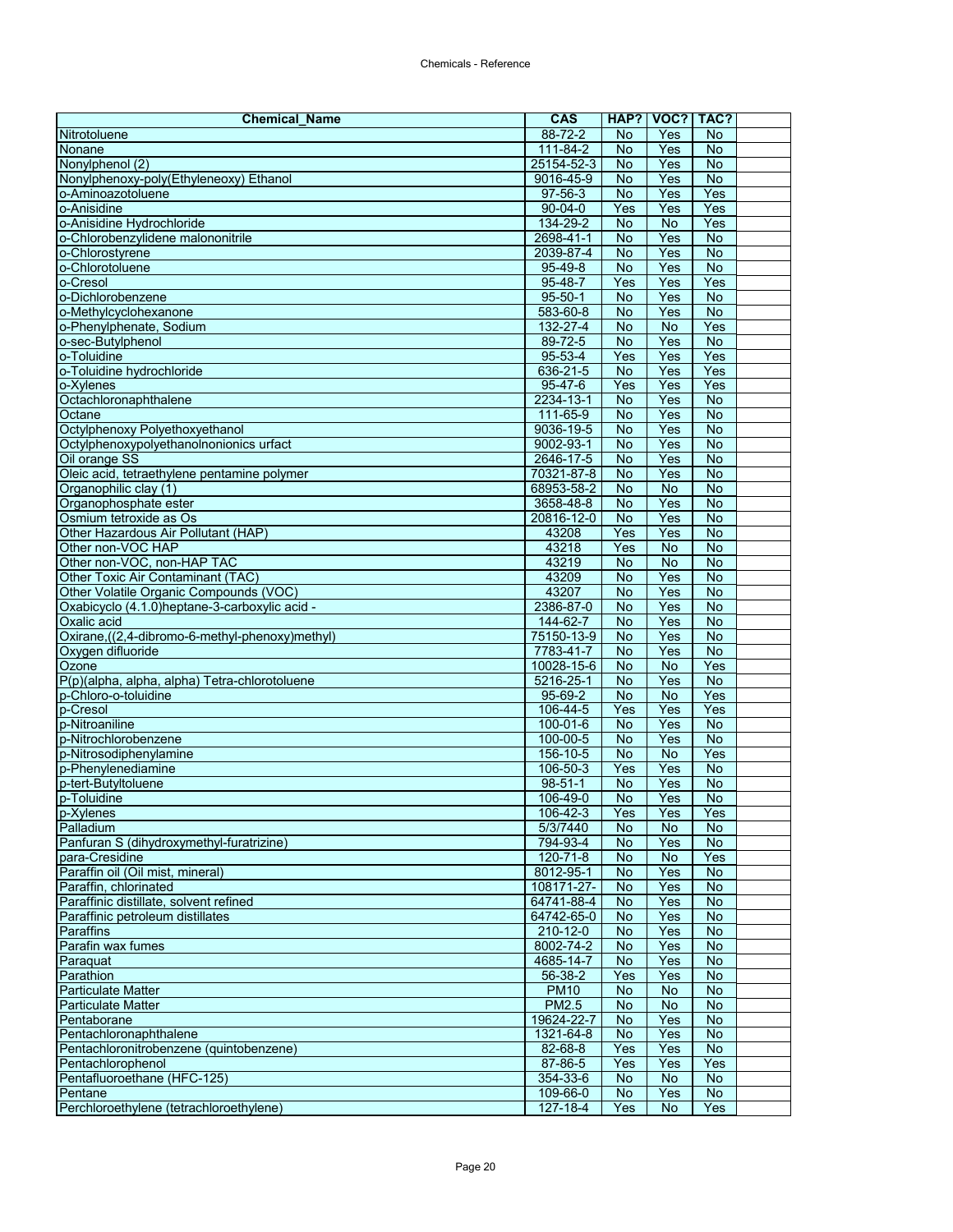| <b>Chemical Name</b>                                       | <b>CAS</b>           | HAP?            | VOC?           | TAC?                  |  |
|------------------------------------------------------------|----------------------|-----------------|----------------|-----------------------|--|
| Perchloromethyl mercaptan                                  | 594-42-3             | No              | <b>Yes</b>     | <b>No</b>             |  |
| Perchloryl fluoride                                        | 7616-94-6            | <b>No</b>       | Yes            | <b>No</b>             |  |
| PEROXYACETIC ACID (ETHANEPEROXOIC ACID)                    | 79-21-0              | <b>No</b>       | Yes            | <b>No</b>             |  |
| Petrolatum                                                 | 3/8/8009             | No              | Yes            | <b>No</b>             |  |
| Petroleum base oil                                         | 72623-83-7           | $\overline{N}$  | Yes            | $\overline{N}$        |  |
| Petroleum distillate (hydrocarbon oil)                     | 5/9/8002             | No              | Yes            | <b>No</b>             |  |
| Petroleum distillate, hydrotreated light                   | 64742-47-8           | No              | Yes            | <b>No</b>             |  |
| Petroleum distillates                                      | 64742-46-7           | <b>No</b>       | Yes            | $\overline{N}$        |  |
| Petroleum distillates                                      | 68477-31-6           | No              | Yes            | $\overline{N}$        |  |
| Petroleum naphtha, paraffins & naphthenes                  | 64742-89-8           | <b>No</b>       | Yes            | $\overline{N}$        |  |
| Petroleum oil (severely hydrated)                          | 70592-78-8           | No              | Yes            | $\overline{N}$        |  |
| Petroleum oil fraction, mineral seal oil                   | 64742-80-9           | <b>No</b>       | Yes            | $\overline{N}$        |  |
| Petroleum sulfonate                                        | 61789-83-3           | No              | Yes            | <b>No</b>             |  |
| Petroleum waxes                                            | 63231-60-7           | No              | Yes            | <b>No</b>             |  |
| Phenacetin                                                 | 62-44-2              | <b>No</b>       | $\overline{N}$ | Yes                   |  |
| Phenazopyridine                                            | 94-78-0              | No              | <b>No</b>      | Yes                   |  |
| Phenazopyridine hydrochloride                              | 136-40-3             | No              | No             | Yes                   |  |
| Phenesterin                                                | 10/9/3546            | <b>No</b>       | <b>No</b>      | Yes                   |  |
| Phenobarbital                                              | $50 - 06 - 6$        | $\overline{N}$  | $\overline{N}$ | Yes                   |  |
| Phenol                                                     | 108-95-2             | Yes             | Yes            | Yes                   |  |
| Phenol, polymer w/2,6,6-Trimethylbicyclo[3.1.1]H EPT-2-ENE | 25359-84-6           | No              | Yes<br>Yes     | No<br>$\overline{N}$  |  |
| Phenol-formaldehyde resin                                  | 9003-35-4            | <b>No</b>       |                |                       |  |
| Phenol/formaldehyde resin                                  | 9039-25-2            | No              | Yes            | <b>No</b>             |  |
| Phenolic novolak resin                                     | 28064-14-4           | <b>No</b>       | Yes            | $\overline{N}$        |  |
| Phenolic resin<br>Phenothiazine                            | 66554-75-4           | No              | Yes            | $\overline{N}$        |  |
|                                                            | $92 - 84 - 2$        | No              | Yes            | $\overline{N}$        |  |
| Phenoxybenzamine                                           | 59-96-1<br>63-92-3   | <b>No</b>       | <b>No</b>      | Yes                   |  |
| Phenoxybenzamine hydrochloride                             | 101-84-8             | No<br>No        | Yes<br>Yes     | Yes<br>$\overline{N}$ |  |
| Phenyl ether<br>Phenyl glycidyl ether                      |                      |                 |                |                       |  |
|                                                            | 122-60-1             | No              | Yes<br>Yes     | No<br><b>No</b>       |  |
| Phenyl mercaptan                                           | 108-98-5<br>100-63-0 | <b>No</b><br>No | Yes            | $\overline{N}$        |  |
| Phenylhydrazine<br>Phenylphosphine                         | 638-21-1             | $\overline{N}$  | Yes            | $\overline{N}$        |  |
| Phorate                                                    | 298-02-2             | <b>No</b>       | Yes            | $\overline{N}$        |  |
| Phosgene                                                   | 75-44-5              | Yes             | <b>No</b>      | Yes                   |  |
| Phosphine                                                  | 7803-51-2            | Yes             | Yes            | Yes                   |  |
| Phosphoric acid                                            | 7664-38-2            | No              | <b>No</b>      | Yes                   |  |
| Phosphorus                                                 | 7723-14-0            | Yes             | <b>No</b>      | Yes                   |  |
| Phosphorus oxychloride                                     | 10025-87-3           | <b>No</b>       | $\overline{N}$ | $\overline{N}$        |  |
| Phosphorus pentachloride                                   | $10026 - 13 - 8$     | No              | No             | No                    |  |
| Phosphorus pentasulfide                                    | 1314-80-3            | <b>No</b>       | No             | <b>No</b>             |  |
| Phosphorus trichloride                                     | 12/2/7719            | No              | $\overline{N}$ | $\overline{N}$        |  |
| Phthalic anhydride                                         | 85-44-9              | Yes             | Yes            | Yes                   |  |
| Picloram                                                   | 2/1/1918             | No              | Yes            | <b>No</b>             |  |
| Picric acid                                                | 88-89-1              | No              | Yes            | <b>No</b>             |  |
| Pindone                                                    | 83-26-1              | <b>No</b>       | Yes            | $\overline{N}$        |  |
| Piperazine dihydrochloride                                 | 142-64-3             | <b>No</b>       | Yes            | No.                   |  |
| PIPERIDINE (AZACYCLOHEXANE)                                | 110-89-4             | No              | Yes            | No                    |  |
| Platinum (metals, soluble salts as Pt)                     | 6/4/7440             | No              | No             | No                    |  |
| Poly (butadiene-styrene)                                   | 9003-55-8            | <b>No</b>       | Yes            | $\overline{N}$        |  |
| Poly(oxy-1,4-butanediyl)-alpha-hydroxy-om egs-hydro        | 9069-50-5            | No              | Yes            | <b>No</b>             |  |
| Polyalkalene glycol                                        | 25322-69-4           | No              | Yes            | No                    |  |
| Polyamide resin                                            | 68082-29-1           | No              | Yes            | <b>No</b>             |  |
| Polyaromatic hydrocarbons (PAH)                            | 43116                | No              | Yes            | <b>No</b>             |  |
| Polybrominated Biphenyls                                   | <b>BRBIPH</b>        | No              | <b>No</b>      | Yes                   |  |
| Polychlorinated biphenyls (arochlors) (PCBs)               | 1336-36-3            | Yes             | Yes            | Yes                   |  |
| Polychloroprene                                            | 9010-98-4            | No              | Yes            | No                    |  |
| Polycyclic Organic Matter (POM)                            | <b>POM</b>           | Yes             | Yes            | <b>No</b>             |  |
| Polydimethylsiloxane                                       | 70131-67-8           | No              | Yes            | No                    |  |
| Polyester polyols                                          | 5884-84-9            | No              | Yes            | <b>No</b>             |  |
| Polyester resin                                            | 99546-37-9           | No              | Yes            | <b>No</b>             |  |
| Polyester resin(1)                                         | 68797-54-6           | No              | Yes            | <b>No</b>             |  |
| Polyester resin(2)                                         | 85959-88-2           | No              | Yes            | <b>No</b>             |  |
| Polyester resin, unsaturated (2)                           | 25464-21-5           | No              | Yes            | No                    |  |
| Polyether polyol                                           | 29434-03-5           | No              | No             | <b>No</b>             |  |
| Polyethylene glycol, 400                                   | 25322-68-3           | No              | Yes            | No                    |  |
| Polyethylene polyamines                                    | 29320-38-5           | No              | Yes            | <b>No</b>             |  |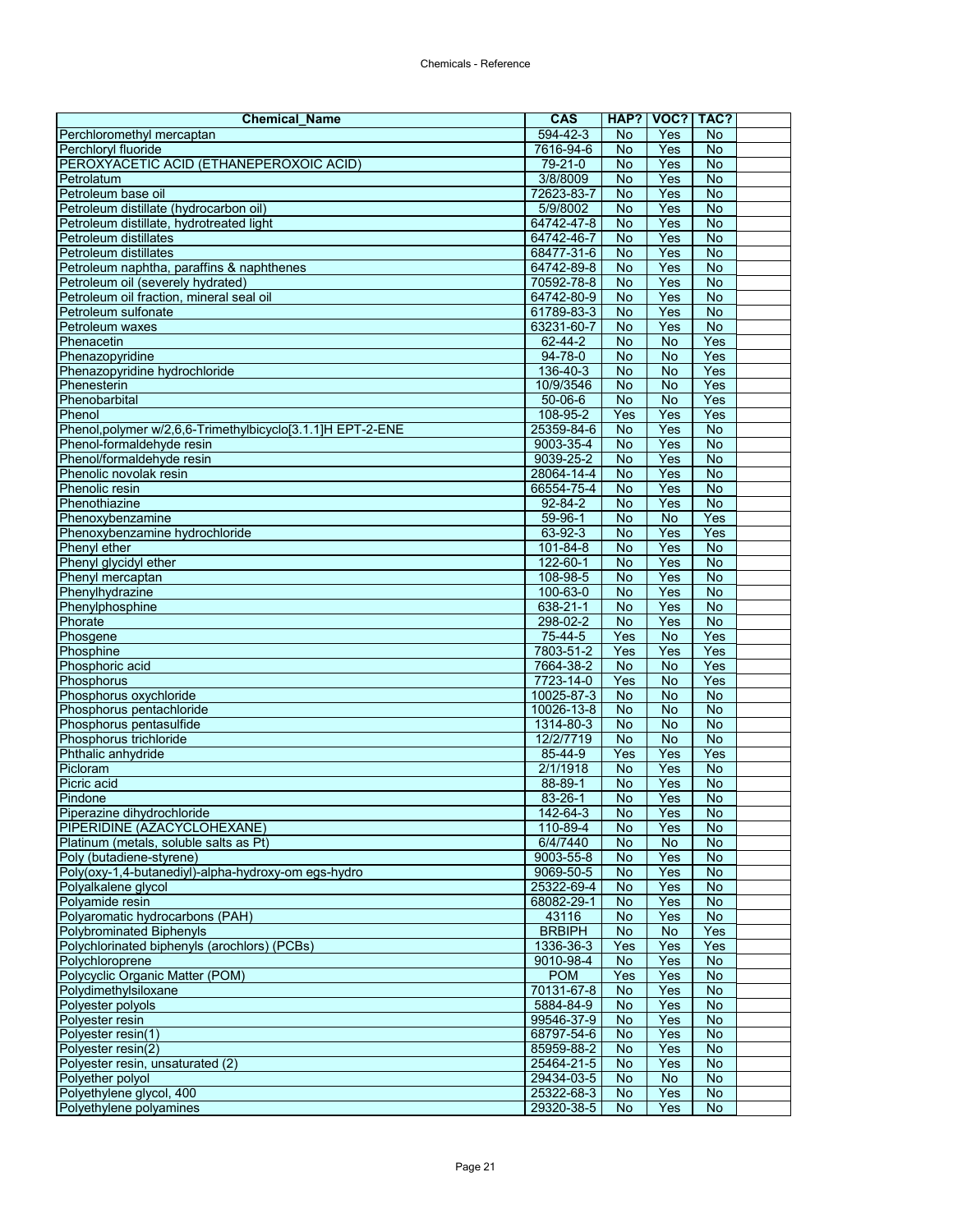| <b>Chemical Name</b>                                                                   | <b>CAS</b>                 | HAP?            | VOC?            | TAC?                             |  |
|----------------------------------------------------------------------------------------|----------------------------|-----------------|-----------------|----------------------------------|--|
| Polyisocyanate                                                                         | 3779-63-3                  | No              | <b>Yes</b>      | No                               |  |
| Polymeric MD1 type                                                                     | 9016-87-9                  | <b>No</b>       | Yes             | <b>No</b>                        |  |
| Polymerized resin                                                                      | 65997-05-9                 | <b>No</b>       | Yes             | <b>No</b>                        |  |
| Polymethylene polyphenyl                                                               | 25214-70-4                 | No              | Yes             | <b>No</b>                        |  |
| Polymethylene polyphenyl amine polyalkylphenyl amine                                   | 69178-40-1                 | $\overline{N}$  | Yes             | $\overline{N}$                   |  |
| Polymethylmethacrylate monopolymer                                                     | 9010-88-2                  | No              | Yes             | <b>No</b>                        |  |
| Polyoxypropylene triol                                                                 | 25723-16-4                 | No              | Yes             | <b>No</b>                        |  |
| Polypropylene                                                                          | 9003-07-0                  | $\overline{N}$  | Yes             | $\overline{N}$                   |  |
| Polypropylene polygycol                                                                | 68310-52-1                 | No              | Yes             | $\overline{N}$                   |  |
| Polysulfide liquid polmer                                                              | 68611-50-7                 | <b>No</b>       | Yes             | <b>No</b>                        |  |
| Polytetrafluoroethylene<br>Polytrimethylhydrosilylsilicate                             | 9002-84-0<br>68988-56-7    | No<br><b>No</b> | Yes<br>Yes      | $\overline{N}$<br>$\overline{N}$ |  |
| Polyurethane prepolymer                                                                | 66101-60-8                 | No              | No              | No                               |  |
| Ponceau 3R                                                                             | 9/8/3564                   | No              | No              | Yes                              |  |
| Ponceau MX                                                                             | 3761-53-3                  | <b>No</b>       | Yes             | Yes                              |  |
| Potassium Bromate                                                                      | 1/2/7758                   | No              | $\overline{N}$  | Yes                              |  |
| Potassium carbonate                                                                    | 584-08-7                   | No              | No              | No                               |  |
| Potassium dicyanoaurate                                                                | 13967-50-5                 | <b>No</b>       | <b>No</b>       | $\overline{N}$                   |  |
| Potassium ferricyanide                                                                 | 13746-66-2                 | $\overline{N}$  | $\overline{N}$  | <b>No</b>                        |  |
| Potassium fluoborate                                                                   | 14075-53-7                 | No              | No              | No                               |  |
| Potassium fluozirconate                                                                | 16923-95-8                 | No              | No              | No                               |  |
| Potassium hydroxide                                                                    | 1310-58-3                  | <b>No</b>       | $\overline{N}$  | <b>No</b>                        |  |
| Potassium sulfite                                                                      | 10117-38-1                 | No              | No              | No                               |  |
| Primary aluminum smelter uncontrolled roof vent PAH emissions                          | 81113                      | <b>No</b>       | <b>No</b>       | $\overline{N}$                   |  |
| Procarbazine                                                                           | 671-16-9                   | $\overline{N}$  | $\overline{N}$  | Yes                              |  |
| Procarbazine Hydrochloride                                                             | 366-70-1                   | $\overline{N}$  | $\overline{N}$  | Yes                              |  |
| Propane                                                                                | 74-98-6                    | <b>No</b>       | Yes             | <b>No</b>                        |  |
| Propane/isobutane(1)                                                                   | 68476-86-8                 | No              | Yes             | $\overline{N}$                   |  |
| <b>PROPANENITRILE (ETHYL CYANIDE)</b>                                                  | $107 - 12 - 0$             | No              | Yes             | $\overline{N}$                   |  |
| Propargyl alcohol                                                                      | 107-19-7                   | No              | Yes             | No                               |  |
| Propionaldehyde                                                                        | 123-38-6                   | Yes             | Yes             | <b>No</b>                        |  |
| Propoxur (Baygon)                                                                      | $114 - 26 - 1$             | Yes             | Yes             | $\overline{N}$                   |  |
| Proprionic acid                                                                        | 79-09-4                    | No              | Yes             | $\overline{N}$                   |  |
| PROPYL CHLOROCARBONATE (CARBONOCHOLRIDIC ACID, PROPYL                                  | 109-61-5                   | No              | Yes             | $\overline{N}$                   |  |
| Propylene                                                                              | $115 - 07 - 1$             | No              | No              | Yes                              |  |
| Propylene dichloride (1,2-Dichloropropane)                                             | 78-87-5                    | Yes             | Yes             | Yes                              |  |
| Propylene Glycol                                                                       | $57 - 55 - 6$              | No              | <b>No</b>       | Yes                              |  |
| Propylene glycol dinitrate                                                             | 6423-43-4                  | No              | Yes             | Yes                              |  |
| Propylene glycol methyl ether acetate                                                  | 88917-22-0<br>107-98-2     | No<br>No        | Yes<br>Yes      | $\overline{N}$<br>Yes            |  |
| Propylene glycol mono-methyl ether<br>Propylene oxide                                  | 75-56-9                    | Yes             | Yes             | Yes                              |  |
| Propylthiouracil                                                                       | $51 - 52 - 5$              | No              | $\overline{N}$  | Yes                              |  |
| Pyrethrum                                                                              | 8003-34-7                  | $\overline{N}$  | Yes             | $\overline{N}$                   |  |
| Pyridine                                                                               | 110-86-1                   | No              | Yes             | $\overline{N}$                   |  |
| PYRIDINE, 5-ETHENYL-2-METHYL (5-VINYL-2-PICOLINE)                                      | 140-76-1                   | No              | Yes             | No                               |  |
| Quinoline                                                                              | $91 - 22 - 5$              | Yes             | Yes             | $\overline{N}$                   |  |
| Quinone (1,4-Cyclohexadienedione)                                                      | 106-51-4                   | Yes             | Yes             | No.                              |  |
| Radionuclides, including RaDon (RD)                                                    | RD                         | Yes             | No              | No                               |  |
| Refined mineral oils                                                                   | 8020-83-5                  | No              | Yes             | No                               |  |
| Refractory Ceramic Fibers (fibers/cm3)                                                 | <b>CRMCFB</b>              | No              | <b>No</b>       | Yes                              |  |
| Reserpine                                                                              | $50 - 55 - 5$              | No              | No              | Yes                              |  |
| Residual oils (petroleum) solvent refined                                              | 64742-01-4                 | No              | Yes             | No                               |  |
| Resin [1]                                                                              | 25767-47-9                 | No              | $\overline{N}$  | $\overline{N}$                   |  |
| Resin ester                                                                            | 65997-13-9                 | No              | Yes             | <b>No</b>                        |  |
| Resorcinol                                                                             | 108-46-3                   | No              | Yes             | No                               |  |
| Rhodium and compounds                                                                  | 7440-16-6                  | No              | $\overline{No}$ | $\overline{N}$                   |  |
| Ronnel                                                                                 | 299-84-3                   | No              | Yes             | No                               |  |
| Rosin                                                                                  | 9/7/8050                   | No              | Yes             | No                               |  |
| Rotenone                                                                               | 83-79-4                    | No              | Yes             | No                               |  |
| Safrole                                                                                | $94 - 59 - 7$              | No              | No              | Yes                              |  |
| sec-Amyl acetate                                                                       | 626-38-0                   | No              | Yes             | <b>No</b>                        |  |
| sec-Butyl acetate                                                                      | 105-46-4                   | No              | Yes             | <b>No</b>                        |  |
| sec-Butyl alcohol                                                                      | 78-92-2                    | No              | Yes             | <b>No</b>                        |  |
| sec-Hexyl acetate                                                                      | 108-84-9                   | No              | Yes             | No                               |  |
| Selenium & Selenium Compounds (other than Hydrogen Selenide)<br>Selenium and compounds | <b>SECOMP</b><br>7782-49-2 | No<br>Yes       | No              | Yes<br>No                        |  |
| Selenium hexafluoride, as Se [selenium compound]                                       | 7783-79-1                  | Yes             | No<br>No        | <b>No</b>                        |  |
|                                                                                        |                            |                 |                 |                                  |  |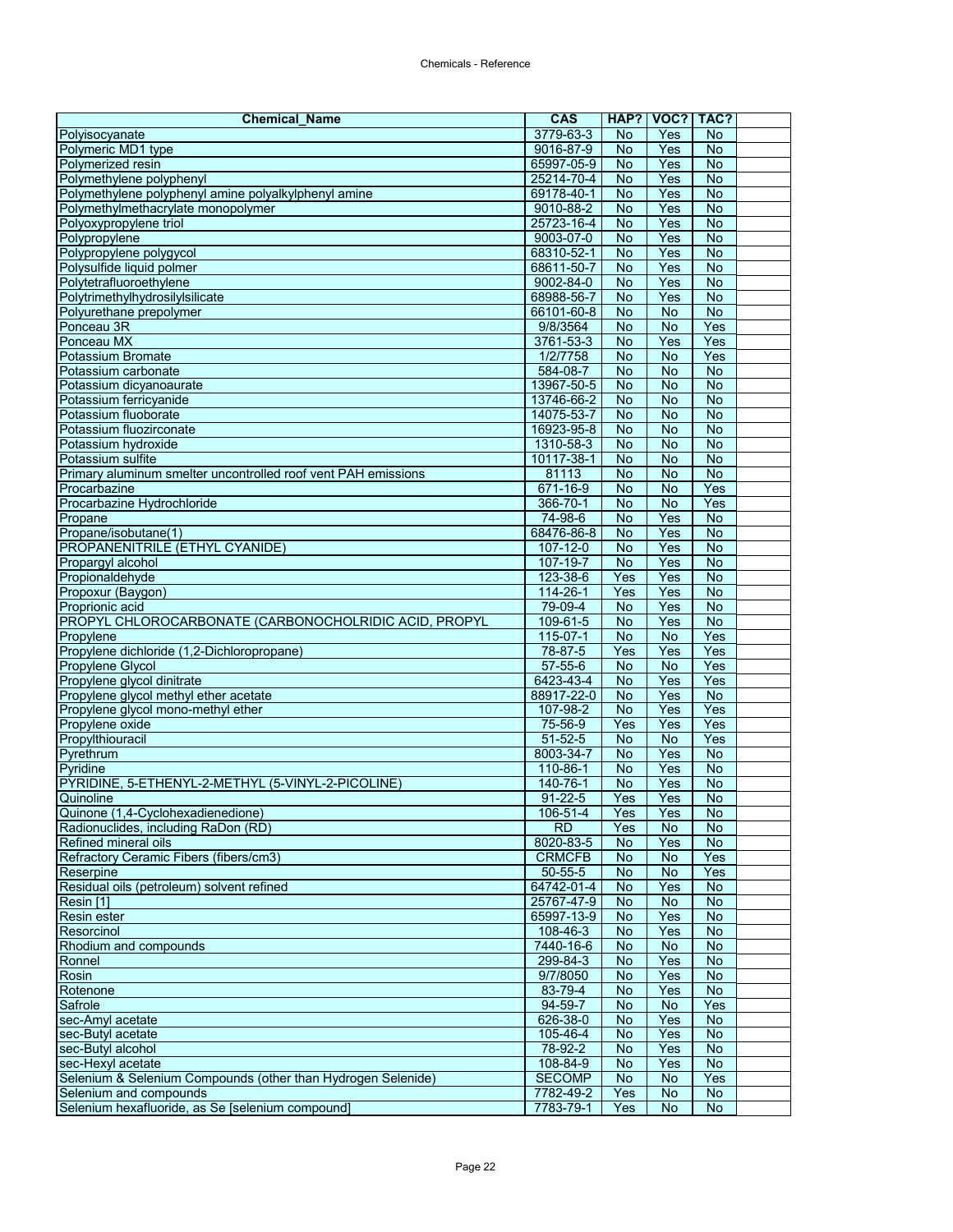| <b>Chemical Name</b>                                                   | CAS                     | HAP?                        | VOC?                        | TAC?                        |  |
|------------------------------------------------------------------------|-------------------------|-----------------------------|-----------------------------|-----------------------------|--|
| Selenium sulfide                                                       | 7446-34-6               | No                          | No                          | <b>No</b>                   |  |
| Sesone                                                                 | 136-78-7                | <b>No</b>                   | Yes                         | $\overline{N}$              |  |
| Short-chain (C10-13) chlorinated paraffins                             | 85535-84-8              | <b>No</b>                   | <b>No</b>                   | Yes                         |  |
| SILANE (DICHLORODIMETHYLSILANE)                                        | 75-78-5                 | No                          | Yes                         | $\overline{N}$              |  |
| SILANE (METHYLTRICHLOROSILANE)                                         | 75-79-6                 | $\overline{N}$              | Yes                         | <b>No</b>                   |  |
| SILANE (TRIMETHYLCHLOROSILANE)                                         | $75 - 77 - 4$           | No                          | Yes                         | $\overline{N}$              |  |
| SILANE, TRICHLOROETYL (ETHYLTRICHLOROSILANE)                           | 115-21-9                | No                          | Yes                         | No                          |  |
| Silica (crystalline, Respirable)                                       | 7631-86-9               | <b>No</b>                   | $\overline{N}$              | Yes                         |  |
| Silica, amorphous fused                                                | 60676-86-0              | No                          | $\overline{N}$              | <b>No</b>                   |  |
| Silica, Dimethylvinylated and Trimethylated                            | 68988-89-6              | No                          | Yes                         | <b>No</b><br>$\overline{N}$ |  |
| <b>Silicon Dioxide</b><br>Silicon oxide                                | 63231-67-4              | <b>No</b><br>$\overline{N}$ | <b>No</b><br>$\overline{N}$ | <b>No</b>                   |  |
| Silicon tetrahydride (Silane)                                          | 14808-60-7<br>7803-62-5 | No                          | No                          | No                          |  |
| Silver, metals and soluble compounds                                   | 7440-22-4               | No                          | No                          | No                          |  |
| Sodium Acetate                                                         | 127-09-3                | <b>No</b>                   | Yes                         | <b>No</b>                   |  |
| Sodium azide                                                           | 26628-22-8              | <b>No</b>                   | Yes                         | <b>No</b>                   |  |
| Sodium bisulfite                                                       | 7631-90-5               | <b>No</b>                   | <b>No</b>                   | <b>No</b>                   |  |
| Sodium Borohydride                                                     | 16940-66-2              | $\overline{N}$              | $\overline{N}$              | <b>No</b>                   |  |
| Sodium Carbonate                                                       | 11/6/5968               | No                          | $\overline{N}$              | $\overline{N}$              |  |
| Sodium Carbonate                                                       | 497-19-8                | No                          | No                          | <b>No</b>                   |  |
| Sodium Chromate                                                        | 11/3/7775               | No                          | No                          | No                          |  |
| Sodium cyanide                                                         | 143-33-9                | <b>No</b>                   | Yes                         | $\overline{N}$              |  |
| Sodium Dichromate                                                      | 10588-01-9              | No                          | <b>No</b>                   | No                          |  |
| Sodium Dichromate Dihydrate                                            | 7789-12-0               | <b>No</b>                   | <b>No</b>                   | <b>No</b>                   |  |
| Sodium diethyldithiocarbamate                                          | 148-18-5                | No                          | Yes                         | $\overline{N}$              |  |
| Sodium Dimethyldithiocarbamate                                         | $128 - 04 - 1$          | No                          | Yes                         | $\overline{N}$              |  |
| Sodium Dodecylbenzene Sulfonate                                        | 25155-30-0              | <b>No</b>                   | Yes                         | No                          |  |
| Sodium Fluoborate                                                      | 13755-29-8              | No                          | <b>No</b>                   | No                          |  |
| Sodium fluoroacetate                                                   | $62 - 74 - 8$           | No                          | Yes                         | $\overline{N}$              |  |
| Sodium Formaldehyde Bisulfite                                          | 870-72-4                | <b>No</b>                   | Yes                         | $\overline{N}$              |  |
| Sodium hydroxide                                                       | 1310-73-2               | No                          | No                          | Yes                         |  |
| Sodium metabisulfite                                                   | 7681-57-4               | No                          | $\overline{N}$              | $\overline{N}$              |  |
| Sodium Metaborate Octahydrate                                          | 7775-19-1               | No                          | No                          | $\overline{N}$              |  |
| Sodium Metasilicate                                                    | 6834-92-0               | <b>No</b>                   | <b>No</b>                   | <b>No</b>                   |  |
| Sodium Petroleum Sulfonate<br>Sodium Phosphate, Tribasic (H5010P3,5NA) | 68608-26-4              | No<br>$\overline{N}$        | Yes<br>$\overline{N}$       | $\overline{N}$<br><b>No</b> |  |
| Sodium Sulfate                                                         | 7758-29-4<br>7757-82-6  | No                          | No                          | Yes                         |  |
| Sodium Sulfite                                                         | 7757-83-7               | <b>No</b>                   | No                          | $\overline{N}$              |  |
| Sodium Tetraborate, Pentahydrate                                       | 1330-43-4               | <b>No</b>                   | $\overline{N}$              | <b>No</b>                   |  |
| Solvent black                                                          | 2/5/8005                | <b>No</b>                   | Yes                         | No                          |  |
| Solvent Blue 5                                                         | 1325-86-6               | No                          | Yes                         | <b>No</b>                   |  |
| Solvent refined, hydrotreated residual oil                             | 64742-57-0              | No                          | Yes                         | $\overline{N}$              |  |
| Solvent-Dewaxed Residual Oil                                           | 64742-62-7              | $\overline{N}$              | Yes                         | <b>No</b>                   |  |
| Soots, tars, and mineral oils                                          | 81107                   | <b>No</b>                   | Yes                         | No                          |  |
| <b>Stannous Chloride</b>                                               | 7772-99-8               | <b>No</b>                   | <b>No</b>                   | No                          |  |
| <b>Stannous Oxide</b>                                                  | 21651-19-4              | <b>No</b>                   | <b>No</b>                   | <b>No</b>                   |  |
| Sterigmatocystin                                                       | 10048-13-2              | <b>No</b>                   | No.                         | Yes                         |  |
| Stibine                                                                | 7803-52-3               | <b>No</b>                   | Yes                         | <b>No</b>                   |  |
| Stoddard solvent                                                       | 8052-41-3               | No                          | Yes                         | <b>No</b>                   |  |
| Streptozotocin                                                         | 18883-66-4              | No                          | No                          | Yes                         |  |
| <b>Strontium Chromate</b>                                              | 6/2/7789                | Yes                         | <b>No</b>                   | <b>No</b>                   |  |
| Strychnine                                                             | $57 - 24 - 9$           | No                          | Yes                         | $\overline{N}$              |  |
| Styrene                                                                | 100-42-5                | Yes                         | Yes                         | Yes                         |  |
| Styrene acrylic resin                                                  | 25213-39-2              | No                          | Yes                         | <b>No</b>                   |  |
| Styrene oxide                                                          | 96-09-3                 | Yes                         | Yes                         | Yes                         |  |
| Styrene polymer<br>Styrene-isoprene copolymer                          | 9003-53-6<br>25038-32-8 | No<br>No                    | Yes<br>Yes                  | <b>No</b><br><b>No</b>      |  |
| <b>Subtilisins</b>                                                     | 1395-21-7               |                             | Yes                         | <b>No</b>                   |  |
| Sulfallate                                                             | 95-06-7                 | No<br>No                    | No                          | Yes                         |  |
| Sulfotep                                                               | 3689-24-5               | No                          | Yes                         | $\overline{N}$              |  |
| Sulfur                                                                 | 7704-34-9               | <b>No</b>                   | No                          | <b>No</b>                   |  |
| Sulfur hexafluoride                                                    | 2551-62-4               | <b>No</b>                   | No                          | <b>No</b>                   |  |
| Sulfur monochloride                                                    | 10025-67-9              | No                          | No                          | <b>No</b>                   |  |
| <b>Sulfur Mustard</b>                                                  | 505-60-2                | No                          | No                          | Yes                         |  |
| Sulfur Oxides (including 7446-09-05)                                   | SO <sub>2</sub>         | <b>No</b>                   | No                          | Yes                         |  |
| Sulfur pentafluoride                                                   | 5714-22-7               | No                          | No                          | <b>No</b>                   |  |
| Sulfur tetrafluoride                                                   | 7783-60-0               | No                          | No                          | <b>No</b>                   |  |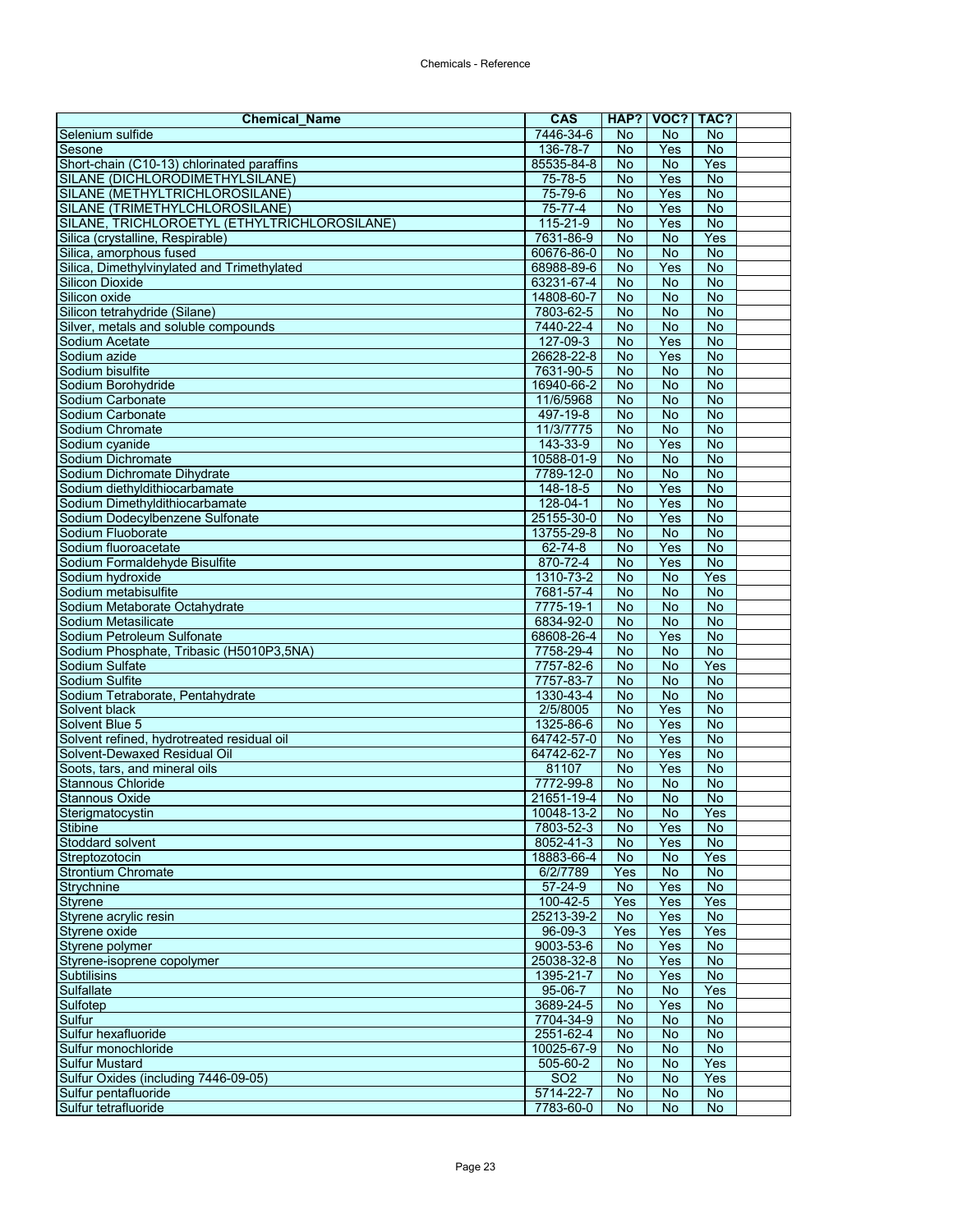| <b>Chemical_Name</b>                                                                          | <b>CAS</b>                |                        | HAP?   VOC?   TAC?     |                       |  |
|-----------------------------------------------------------------------------------------------|---------------------------|------------------------|------------------------|-----------------------|--|
| <b>Sulfur Trioxide</b>                                                                        | 11/9/7446                 | <b>No</b>              | No                     | <b>No</b>             |  |
| Sulfuric acid                                                                                 | 7664-93-9                 | <b>No</b>              | <b>No</b>              | Yes                   |  |
| Sulfurized fatty oil                                                                          | 68991-19-5                | <b>No</b>              | Yes                    | <b>No</b>             |  |
| Sulfuryl fluoride                                                                             | 2699-79-8                 | <b>No</b>              | $\overline{N}$         | $\overline{N}$        |  |
| Sulprofos                                                                                     | 35400-43-2                | $\overline{N}$         | Yes                    | $\overline{N}$        |  |
| Talc                                                                                          | 14807-96-6                | No                     | No                     | <b>No</b>             |  |
| <b>Tall-Oil Rosin</b>                                                                         | 10/6/8052                 | No                     | Yes                    | <b>No</b>             |  |
| Tall-Oil Rosin                                                                                | 8002-26-4                 | $\overline{N}$         | $\overline{N}$         | $\overline{N}$        |  |
| Tantalum, metals & oxide dusts<br>Tellurium & compounds as Te                                 | 7440-25-7<br>13494-80-9   | No<br><b>No</b>        | <b>No</b><br><b>No</b> | No<br>$\overline{N}$  |  |
| Tellurium hexafluoride, as Te                                                                 | 7783-80-4                 | <b>No</b>              | $\overline{N}$         | $\overline{N}$        |  |
| Temephos                                                                                      | 3383-96-8                 | No                     | Yes                    | $\overline{N}$        |  |
| <b>TEPP</b>                                                                                   | 107-49-3                  | No                     | Yes                    | <b>No</b>             |  |
| Tergitol NP9 (A Nonionic Surfactant)                                                          | 26027-38-3                | <b>No</b>              | Yes                    | <b>No</b>             |  |
| Terphenyls                                                                                    | 26140-60-3                | No                     | Yes                    | $\overline{N}$        |  |
| Terphenyls, hydrogenated                                                                      | 61788-32-7                | No                     | Yes                    | <b>No</b>             |  |
| Terpineol                                                                                     | 98-55-5                   | <b>No</b>              | Yes                    | <b>No</b>             |  |
| tert-Butyl acetate                                                                            | 540-88-5                  | No                     | Yes                    | $\overline{N}$        |  |
| tert-Butyl alcohol                                                                            | 75-65-0                   | $\overline{N}$         | Yes                    | $\overline{N}$        |  |
| tert-Butyl chromate, as CrO3 [chromium compound]                                              | 1189-85-1                 | Yes                    | Yes                    | <b>No</b>             |  |
| Tetrabromobisphenol A                                                                         | 79-94-7                   | No                     | Yes                    | <b>No</b>             |  |
| Tetrabromodiphenyl Ether                                                                      | 40088-47-9                | $\overline{N}$         | $\overline{N}$         | Yes                   |  |
| Tetrachloronaphthalene                                                                        | 1335-88-2                 | <b>No</b>              | Yes                    | <b>No</b>             |  |
| Tetraethyl lead, as Pb [lead compound]                                                        | 78-00-2                   | Yes                    | Yes                    | <b>No</b>             |  |
| Tetraethylene pentamine                                                                       | $112 - 57 - 2$            | $\overline{N}$         | Yes                    | $\overline{N}$        |  |
| Tetraethylsilicate                                                                            | 26352-16-9                | No                     | Yes                    | $\overline{N}$        |  |
| Tetrahydrofuran<br>Tetramethyl lead, as Pb [lead compound]                                    | 109-99-9<br>$75 - 74 - 1$ | No<br>Yes              | Yes<br>Yes             | No<br>$\overline{N}$  |  |
| Tetramethyl succinonitrile                                                                    | 3333-52-6                 | <b>No</b>              | Yes                    | $\overline{N}$        |  |
| Tetranitromethane                                                                             | 509-14-8                  | No                     | Yes                    | No                    |  |
| Tetraoctyl Titanate (2)                                                                       | 1070-10-6                 | No                     | Yes                    | No                    |  |
| Tetrasodium pyrophosphate                                                                     | 7722-88-5                 | <b>No</b>              | $\overline{N}$         | $\overline{N}$        |  |
| Tetryl                                                                                        | 479-45-8                  | <b>No</b>              | Yes                    | <b>No</b>             |  |
| Thallium, soluble compounds, TI                                                               | 7440-28-0                 | <b>No</b>              | <b>No</b>              | <b>No</b>             |  |
| Thioacetamide                                                                                 | $62 - 55 - 5$             | <b>No</b>              | <b>No</b>              | Yes                   |  |
| Thioglycolic acid                                                                             | $68 - 11 - 1$             | $\overline{N}$         | Yes                    | $\overline{N}$        |  |
| Thionyl chloride                                                                              | 9/7/7719                  | $\overline{No}$        | Yes                    | No                    |  |
| Thiourea                                                                                      | 62-56-6                   | No                     | No                     | Yes                   |  |
| <b>Thirum</b>                                                                                 | 137-26-8                  | $\overline{N}$         | Yes                    | $\overline{N}$        |  |
| Thorium dioxide                                                                               | 1314-20-1                 | No                     | No                     | No                    |  |
| Tin and compounds                                                                             | 7440-31-5                 | <b>No</b>              | <b>No</b>              | <b>No</b>             |  |
| Titanium                                                                                      | 7440-32-6                 | <b>No</b>              | $\overline{N}$         | $\overline{N}$        |  |
| Titanium tetrachloride                                                                        | 7550-45-0                 | Yes                    | $\overline{N}$         | Yes                   |  |
| <b>Toluene</b>                                                                                | 108-88-3                  | Yes                    | Yes                    | Yes                   |  |
| Toluene-2,4-diisocyanate (TDI)<br>TOLUENE-2,6-DIISOCYANATE (1,3-DIISOCYNATO-2-METHYL-BENZENE) | 584-84-9<br>$91 - 08 - 7$ | Yes<br>$\overline{N}$  | Yes<br>Yes             | Yes<br>Yes            |  |
| Total HAP Pollutant                                                                           | THAP                      | Yes                    | No                     | No                    |  |
| Total non-methane organic compounds                                                           | <b>TNMOC</b>              | <b>No</b>              | <b>No</b>              | <b>No</b>             |  |
| Toxaphene (Chlorinated camphene)                                                              | 8001-35-2                 | Yes                    | Yes                    | Yes                   |  |
| Trans-1,2-dichloroethene                                                                      | 156-60-5                  | No                     | No                     | Yes                   |  |
| Trans-2((Dimethylamino)methylimino)-5-(2-(5-nitro-2-furyl)vinyl-1,3,4-ox                      | 55738-54-0                | No                     | Yes                    | Yes                   |  |
| Tri (Dimethylaminomethyl) Phenol                                                              | $90 - 72 - 2$             | No                     | Yes                    | No                    |  |
| <b>Tributyl phosphate</b>                                                                     | 126-73-8                  | No                     | Yes                    | <b>No</b>             |  |
| Trichloroacetic acid                                                                          | 76-03-9                   | No                     | Yes                    | No                    |  |
| Trichloroethylene                                                                             | 79-01-6                   | Yes                    | Yes                    | Yes                   |  |
| Trichlorofluoromethane (CFC-11)                                                               | 75-69-4                   | No                     | No                     | No                    |  |
| Trichloronaphthalene                                                                          | 1321-65-9                 | No                     | Yes                    | No                    |  |
| Trichlorophenol (mixed)                                                                       | 25167-82-2                | No                     | Yes                    | $\overline{N}$        |  |
| Tricresyl phosphate (1)                                                                       | 1330-78-5                 | No                     | Yes                    | No                    |  |
| Triethanolamine                                                                               | $102 - 71 - 6$            | No                     | Yes                    | $\overline{N}$<br>Yes |  |
| Triethylamine<br><b>Triethylene Glycol</b>                                                    | 121-44-8<br>112-27-6      | $\overline{Yes}$<br>No | Yes<br>Yes             | $\overline{N}$        |  |
| Triethylene tetramine polymer with methyl oxirane                                             | 26950-63-0                | No                     | Yes                    | No                    |  |
| Trifluoroborane                                                                               | 7/2/7637                  | No                     | No                     | No                    |  |
| Trifluorobromomethane                                                                         | 75-63-8                   | No                     | Yes                    | No                    |  |
| Trifluralin                                                                                   | 1582-09-8                 | Yes                    | Yes                    | No                    |  |
| <b>Trihalogenated methanes</b>                                                                | 43117                     | No                     | Yes                    | <b>No</b>             |  |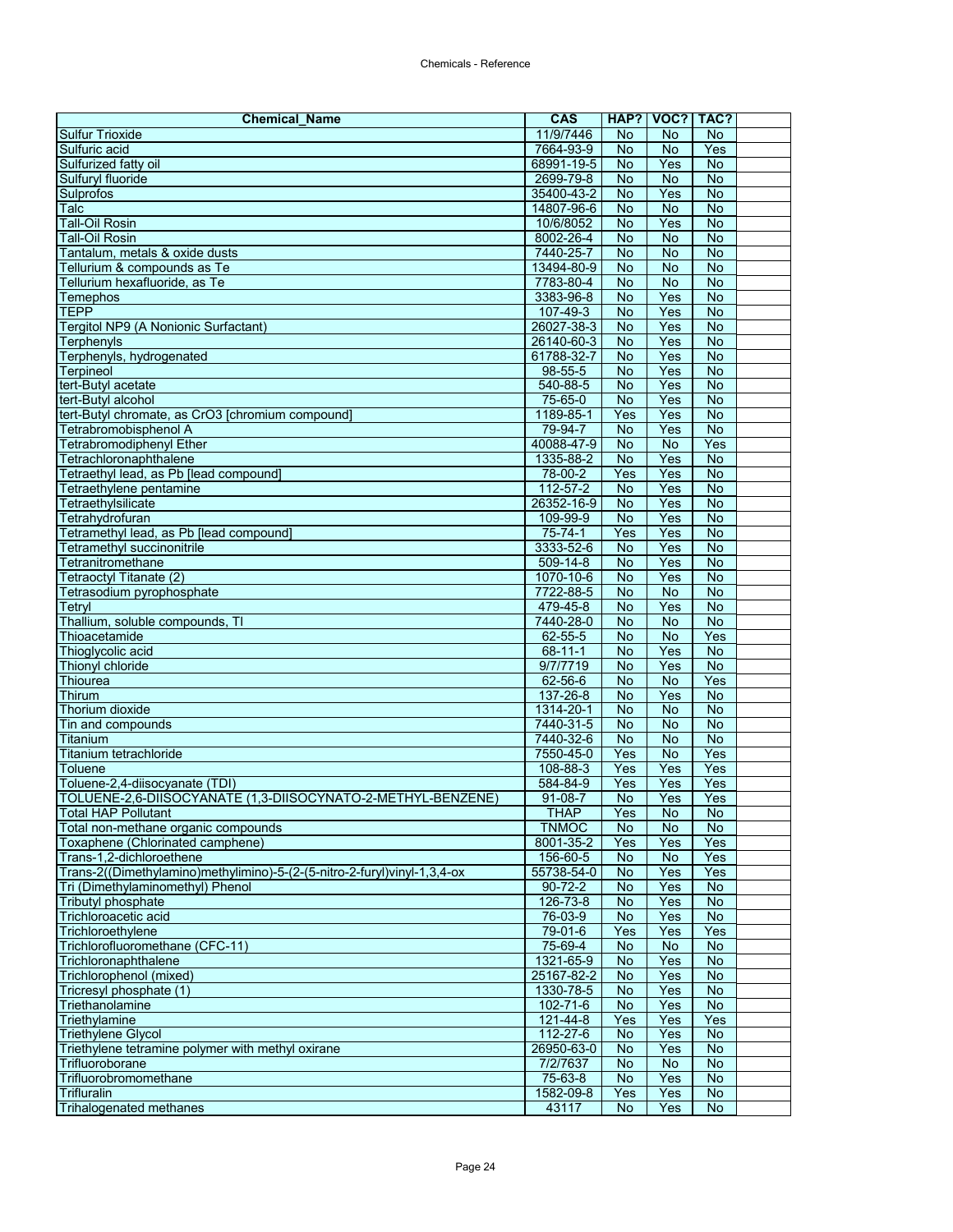| <b>Chemical Name</b>                       | <b>CAS</b>      |                | HAP?   VOC?   TAC? |                |  |
|--------------------------------------------|-----------------|----------------|--------------------|----------------|--|
| Trimellitic anhydride                      | 552-30-7        | <b>No</b>      | <b>Yes</b>         | <b>No</b>      |  |
| <b>Trimethyl benzene</b>                   | 25551-13-7      | $\overline{N}$ | Yes                | $\overline{N}$ |  |
| <b>Trimethyl phosphite</b>                 | $121 - 45 - 9$  | <b>No</b>      | Yes                | $\overline{N}$ |  |
| Trimethylamine                             | 75-50-3         | $\overline{N}$ | Yes                | $\overline{N}$ |  |
| Trimethylated silica                       | 68909-20-6      | $\overline{N}$ | Yes                | <b>No</b>      |  |
| Triorthocresyl phosphate                   | 78-30-8         | <b>No</b>      | Yes                | <b>No</b>      |  |
| <b>Triphenyl amine</b>                     | 603-34-9        | <b>No</b>      | Yes                | $\overline{N}$ |  |
| <b>Triphenyl phosphate</b>                 | 115-86-6        | $\overline{N}$ | Yes                | $\overline{N}$ |  |
| Tripropylene glycol methyl ether(1)        | 20324-33-8      | $\overline{N}$ | Yes                | $\overline{N}$ |  |
| Tris(2,3-dibromopropyl)phosphate           | 126-72-7        | <b>No</b>      | <b>No</b>          | Yes            |  |
| Tris-(1-Aziridinyl)phosphine sulfide       | $52 - 24 - 4$   | <b>No</b>      | $\overline{N}$     | Yes            |  |
| <b>Trixylenyl phosphate</b>                | 25155-23-1      | <b>No</b>      | Yes                | $\overline{N}$ |  |
| Tryptophan-P-1                             | 62450-06-0      | $\overline{N}$ | $\overline{N}$     | Yes            |  |
| Tryptophan-P-2                             | 62450-07-1      | <b>No</b>      | <b>No</b>          | Yes            |  |
| Tungsten and compounds                     | 7440-33-7       | No             | <b>No</b>          | $\overline{N}$ |  |
| Turpentine                                 | 8006-64-2       | <b>No</b>      | Yes                | <b>No</b>      |  |
| <b>Unsaturated Polyester Resin</b>         | 25037-66-5      | No             | Yes                | <b>No</b>      |  |
| Uranium and compounds                      | 7440-61-1       | $\overline{N}$ | $\overline{N}$     | <b>No</b>      |  |
| Urethan (Ethyl carbamate)                  | $51 - 79 - 6$   | Yes            | Yes                | Yes            |  |
| Vanadium                                   | 7440-62-2       | <b>No</b>      | <b>No</b>          | Yes            |  |
| Vanadium, as V2O5                          | 1314-62-1       | <b>No</b>      | <b>No</b>          | Yes            |  |
| Vinyl acetate                              | 108-05-4        | Yes            | Yes                | Yes            |  |
| Vinyl acetate copolymer                    | 24937-78-8      | <b>No</b>      | Yes                | <b>No</b>      |  |
| Vinyl bromide                              | 593-60-2        | Yes            | Yes                | Yes            |  |
| Vinyl chloride                             | $75-01-4$       | Yes            | Yes                | Yes            |  |
| Vinyl chloride/acetate polymer             | 9003-22-9       | $\overline{N}$ | Yes                | <b>No</b>      |  |
| Vinyl cyclohexene dioxide                  | 106-87-6        | <b>No</b>      | Yes                | $\overline{N}$ |  |
| Vinyl toluene                              | 25013-15-4      | <b>No</b>      | Yes                | $\overline{N}$ |  |
| Vinylidine chloride (1,1-Dichloroethylene) | 75-35-4         | Yes            | Yes                | Yes            |  |
| VM & P Naphtha                             | 8032-32-4       | <b>No</b>      | Yes                | $\overline{N}$ |  |
| Volatile Organic Compounds (VOC)           | <b>VOC</b>      | No             | Yes                | <b>No</b>      |  |
| Volatile Petroleum Distillate              | 64742-95-6      | $\overline{N}$ | Yes                | <b>No</b>      |  |
| Warfarin                                   | 81-81-2         | <b>No</b>      | Yes                | $\overline{N}$ |  |
| <b>Welding fumes</b>                       | 81108           | <b>No</b>      | <b>No</b>          | $\overline{N}$ |  |
| <b>Wet Nitrocellolose</b>                  | 9004-70-0       | $\overline{N}$ | Yes                | $\overline{N}$ |  |
| <b>White Mineral Oil</b>                   | 8042-47-5       | $\overline{N}$ | Yes                | $\overline{N}$ |  |
| <b>Xylenes</b>                             | $1330 - 20 - 7$ | Yes            | Yes                | No             |  |
| <b>Xylidine</b>                            | 1300-73-8       | <b>No</b>      | Yes                | $\overline{N}$ |  |
| Yttrium, metal and compounds as Y          | 7440-65-5       | <b>No</b>      | <b>No</b>          | $\overline{N}$ |  |
| Zinc chloride fumes                        | 7646-85-7       | <b>No</b>      | <b>No</b>          | $\overline{N}$ |  |
| Zinc chromates [chromium compound]         | 13530-65-9      | Yes            | <b>No</b>          | No             |  |
| Zinc Dithiophosphate                       | 19210-06-1      | <b>No</b>      | <b>No</b>          | $\overline{N}$ |  |
| Zinc oxide, fumes                          | 1314-13-2       | <b>No</b>      | <b>No</b>          | $\overline{N}$ |  |
| <b>Zinc Resinate</b>                       | 9010-69-9       | <b>No</b>      | Yes                | <b>No</b>      |  |
| Zirconium compounds. as Zr                 | 7440-67-7       | <b>No</b>      | <b>No</b>          | <b>No</b>      |  |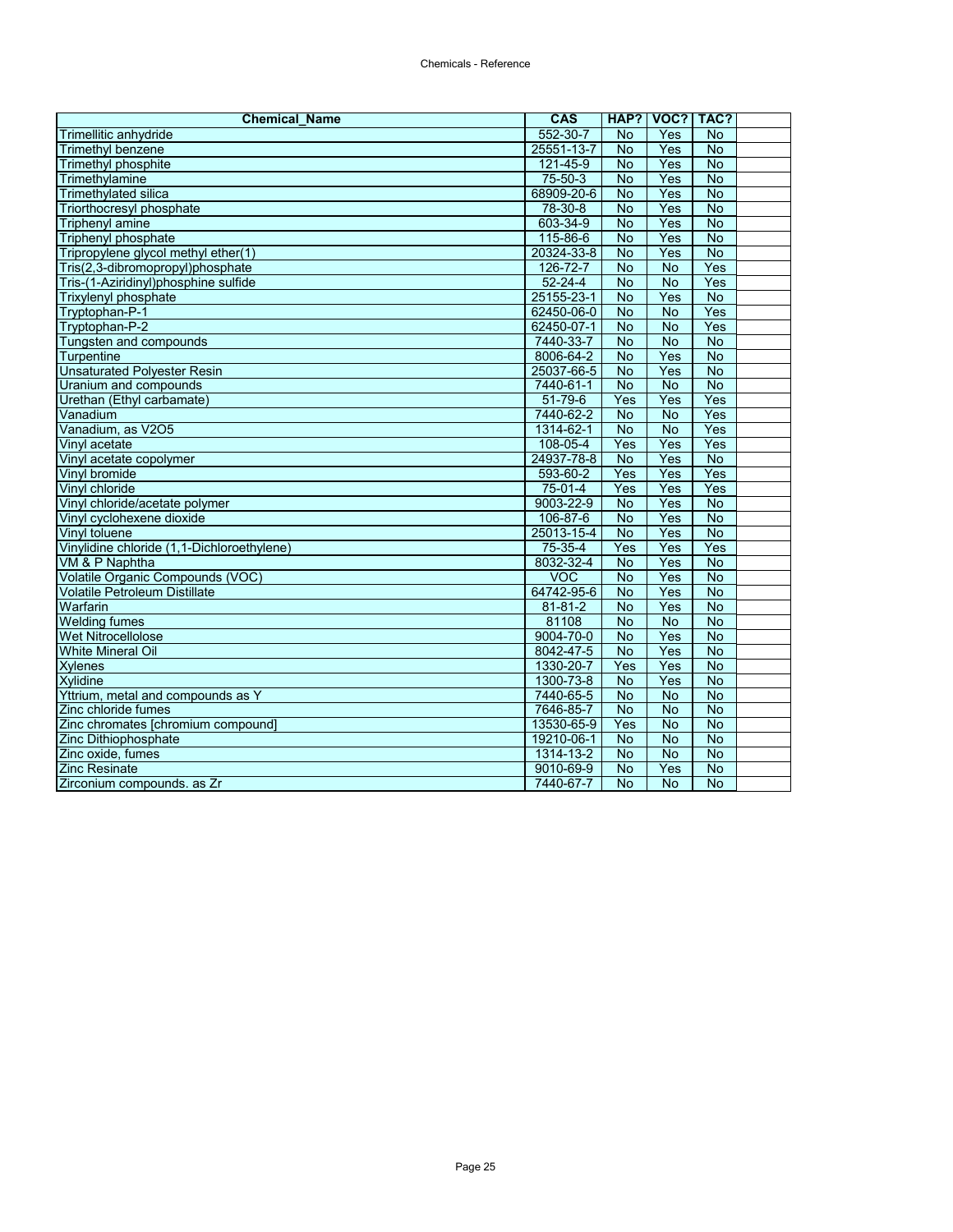| SCC_Code    | <b>SCC1Description</b>             | <b>SCC3Description</b>     | <b>SCC6Description</b>               |
|-------------|------------------------------------|----------------------------|--------------------------------------|
| 1-01-002-17 | <b>External Combustion Boilers</b> | <b>Electric Generation</b> | <b>Bituminous/Subbituminous Coal</b> |
| 1-01-005-01 | <b>External Combustion Boilers</b> | <b>Electric Generation</b> | <b>Distillate Oil</b>                |
| 1-01-005-04 | <b>External Combustion Boilers</b> | <b>Electric Generation</b> | <b>Distillate Oil</b>                |
| 1-01-006-01 | <b>External Combustion Boilers</b> | <b>Electric Generation</b> | <b>Natural Gas</b>                   |
| 1-01-009-03 | <b>External Combustion Boilers</b> | <b>Electric Generation</b> | <b>Wood/Bark Waste</b>               |
| 1-01-012-02 | <b>External Combustion Boilers</b> | <b>Electric Generation</b> | <b>Solid Waste</b>                   |
| 1-02-002-04 | <b>External Combustion Boilers</b> | <b>Industrial</b>          | <b>Bituminous/Subbituminous Coal</b> |
| 1-02-002-05 | <b>External Combustion Boilers</b> | Industrial                 | <b>Bituminous/Subbituminous Coal</b> |
| 1-02-002-17 | <b>External Combustion Boilers</b> | Industrial                 | <b>Bituminous/Subbituminous Coal</b> |
| 1-02-004-01 | <b>External Combustion Boilers</b> | Industrial                 | <b>Residual Oil</b>                  |
| 1-02-004-04 | <b>External Combustion Boilers</b> | Industrial                 | <b>Residual Oil</b>                  |
| 1-02-005-01 | <b>External Combustion Boilers</b> | Industrial                 | Distillate Oil                       |
| 1-02-005-04 | <b>External Combustion Boilers</b> | <b>Industrial</b>          | <b>Distillate Oil</b>                |
| 1-02-006-01 | <b>External Combustion Boilers</b> | Industrial                 | <b>Natural Gas</b>                   |
| 1-02-006-02 | <b>External Combustion Boilers</b> | Industrial                 | <b>Natural Gas</b>                   |
| 1-02-006-03 | <b>External Combustion Boilers</b> | Industrial                 | <b>Natural Gas</b>                   |
| 1-02-009-02 | <b>External Combustion Boilers</b> | Industrial                 | <b>Wood/Bark Waste</b>               |
| 1-02-009-03 | <b>External Combustion Boilers</b> | Industrial                 | <b>Wood/Bark Waste</b>               |
| 1-02-009-05 | <b>External Combustion Boilers</b> | Industrial                 | <b>Wood/Bark Waste</b>               |
| 1-02-009-06 | <b>External Combustion Boilers</b> | Industrial                 | <b>Wood/Bark Waste</b>               |
| 1-02-010-02 | <b>External Combustion Boilers</b> | <b>Industrial</b>          | Liquified Petroleum Gas (LPG)        |
| 1-03-004-01 | <b>External Combustion Boilers</b> | Commercial/Institutional   | <b>Residual Oil</b>                  |
| 1-03-004-02 | <b>External Combustion Boilers</b> | Commercial/Institutional   | <b>Residual Oil</b>                  |
| 1-03-005-01 | <b>External Combustion Boilers</b> | Commercial/Institutional   | <b>Distillate Oil</b>                |
| 1-03-006-01 | <b>External Combustion Boilers</b> | Commercial/Institutional   | <b>Natural Gas</b>                   |
| 1-03-006-02 | <b>External Combustion Boilers</b> | Commercial/Institutional   | <b>Natural Gas</b>                   |
| 1-03-006-03 | <b>External Combustion Boilers</b> | Commercial/Institutional   | <b>Natural Gas</b>                   |
| 1-03-007-01 | <b>External Combustion Boilers</b> | Commercial/Institutional   | <b>Process Gas</b>                   |
| 1-03-007-99 | <b>External Combustion Boilers</b> | Commercial/Institutional   | <b>Process Gas</b>                   |
| 1-03-013-01 | <b>External Combustion Boilers</b> | Commercial/Institutional   | <b>Liquid Waste</b>                  |
| 1-05-001-06 | <b>External Combustion Boilers</b> | <b>Space Heaters</b>       | Industrial                           |
| 2-01-001-02 | <b>Internal Combustion Engines</b> | <b>Electric Generation</b> | Distillate Oil (Diesel)              |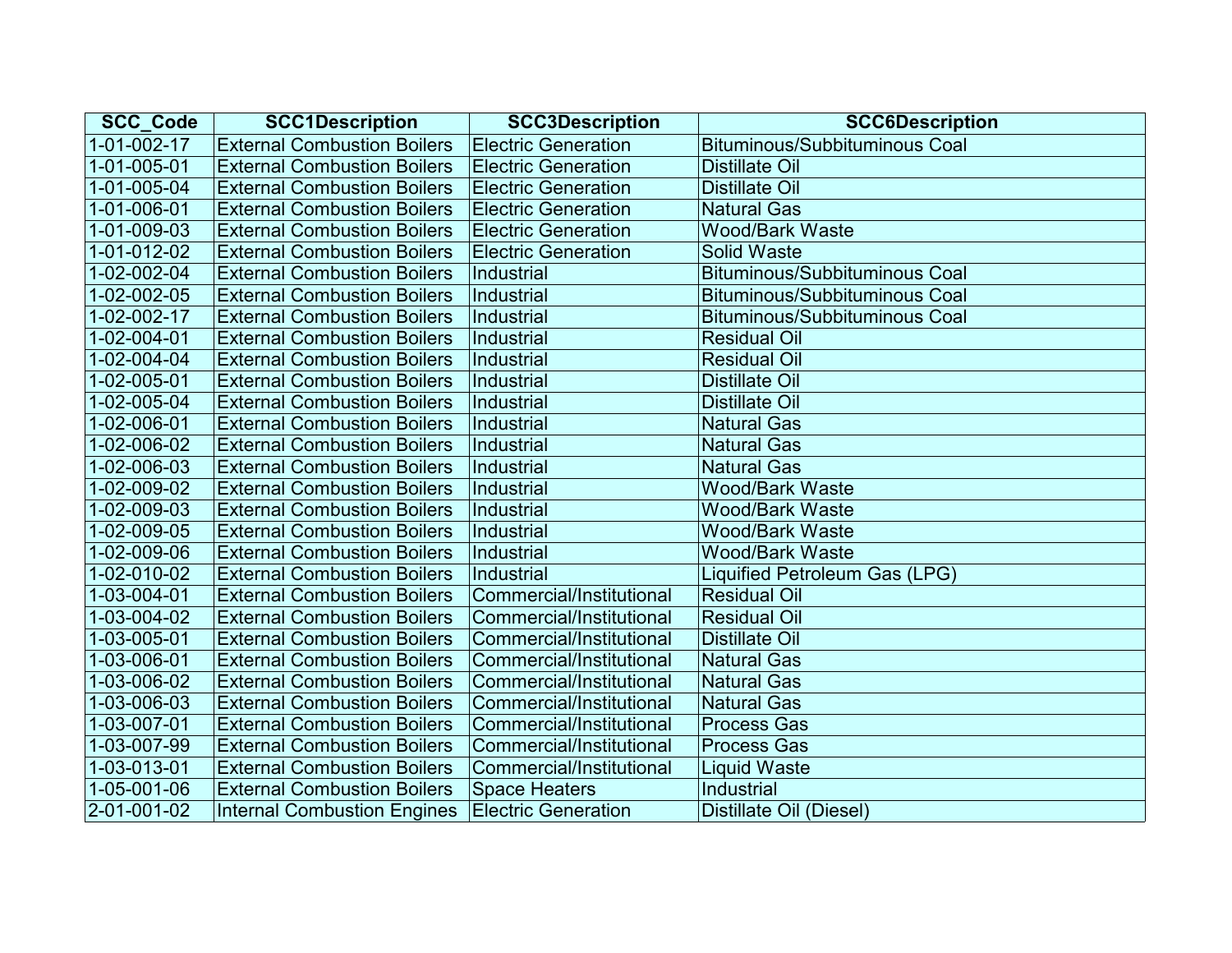| <b>SCC_Code</b> | <b>SCC1Description</b>             | <b>SCC3Description</b>        | <b>SCC6Description</b>                     |
|-----------------|------------------------------------|-------------------------------|--------------------------------------------|
| 2-01-002-02     | <b>Internal Combustion Engines</b> | <b>Electric Generation</b>    | <b>Natural Gas</b>                         |
| 2-01-007-02     | <b>Internal Combustion Engines</b> | <b>Electric Generation</b>    | <b>Process Gas</b>                         |
| 2-01-008-02     | <b>Internal Combustion Engines</b> | <b>Electric Generation</b>    | <b>Landfill Gas</b>                        |
| 2-01-900-99     | <b>Internal Combustion Engines</b> | <b>Electric Generation</b>    | <b>Flares</b>                              |
| 2-02-001-01     | <b>Internal Combustion Engines</b> | Industrial                    | Distillate Oil (Diesel)                    |
| 2-02-001-02     | <b>Internal Combustion Engines</b> | Industrial                    | Distillate Oil (Diesel)                    |
| 2-02-002-02     | <b>Internal Combustion Engines</b> | Industrial                    | <b>Natural Gas</b>                         |
| 2-02-003-01     | <b>Internal Combustion Engines</b> | Industrial                    | Gasoline                                   |
| 2-02-004-01     | <b>Internal Combustion Engines</b> | Industrial                    | Large Bore Engine                          |
| 2-02-009-01     | <b>Internal Combustion Engines</b> | Industrial                    | Kerosene/Naphtha (Jet Fuel)                |
| 2-02-010-01     | <b>Internal Combustion Engines</b> | <b>Industrial</b>             | Liquified Petroleum Gas (LPG)              |
| 2-03-001-01     | <b>Internal Combustion Engines</b> | Commercial/Institutional      | Distillate Oil (Diesel)                    |
| 2-03-001-02     | <b>Internal Combustion Engines</b> | Commercial/Institutional      | Distillate Oil (Diesel)                    |
| 2-03-002-01     | <b>Internal Combustion Engines</b> | Commercial/Institutional      | <b>Natural Gas</b>                         |
| 2-03-002-02     | <b>Internal Combustion Engines</b> | Commercial/Institutional      | <b>Natural Gas</b>                         |
| 2-03-008-01     | <b>Internal Combustion Engines</b> | Commercial/Institutional      | <b>Landfill Gas</b>                        |
| 2-04-001-12     | <b>Internal Combustion Engines</b> | <b>Engine Testing</b>         | <b>Aircraft Engine Testing</b>             |
| 3-01-008-01     | <b>Industrial Processes</b>        | <b>Chemical Manufacturing</b> | <b>Chloro-alkali Production</b>            |
| 3-01-008-99     | <b>Industrial Processes</b>        | <b>Chemical Manufacturing</b> | <b>Chloro-alkali Production</b>            |
| 3-01-011-99     | <b>Industrial Processes</b>        | <b>Chemical Manufacturing</b> | <b>Hydrochloric Acid</b>                   |
| 3-01-014-01     | <b>Industrial Processes</b>        | <b>Chemical Manufacturing</b> | <b>Paint Manufacture</b>                   |
| 3-01-018-82     | <b>Industrial Processes</b>        | <b>Chemical Manufacturing</b> | <b>Plastics Production</b>                 |
| 3-01-070-01     | <b>Industrial Processes</b>        | <b>Chemical Manufacturing</b> | Inorganic Chemical Manufacturing (General) |
| 3-01-120-01     | <b>Industrial Processes</b>        | <b>Chemical Manufacturing</b> | Formaldahyde, Acrolein, Acetaldehyde,      |
| 3-01-820-01     | <b>Industrial Processes</b>        | <b>Chemical Manufacturing</b> | <b>Wastewater Treatment</b>                |
| 3-01-830-01     | <b>Industrial Processes</b>        | <b>Chemical Manufacturing</b> | <b>General Processes</b>                   |
| 3-01-999-99     | <b>Industrial Processes</b>        | <b>Chemical Manufacturing</b> | <b>Other Not Classified</b>                |
| 3-02-007-33     | <b>Industrial Processes</b>        | <b>Food and Agriculture</b>   | <b>Grain Millings</b>                      |
| 3-02-007-34     | <b>Industrial Processes</b>        | <b>Food and Agriculture</b>   | <b>Grain Millings</b>                      |
| 3-02-008-99     | <b>Industrial Processes</b>        | <b>Food and Agriculture</b>   | <b>Feed Manufacture</b>                    |
| 3-02-009-01     | <b>Industrial Processes</b>        | <b>Food and Agriculture</b>   | <b>Beer Production</b>                     |
| 3-02-009-22     | <b>Industrial Processes</b>        | <b>Food and Agriculture</b>   | <b>Beer Production</b>                     |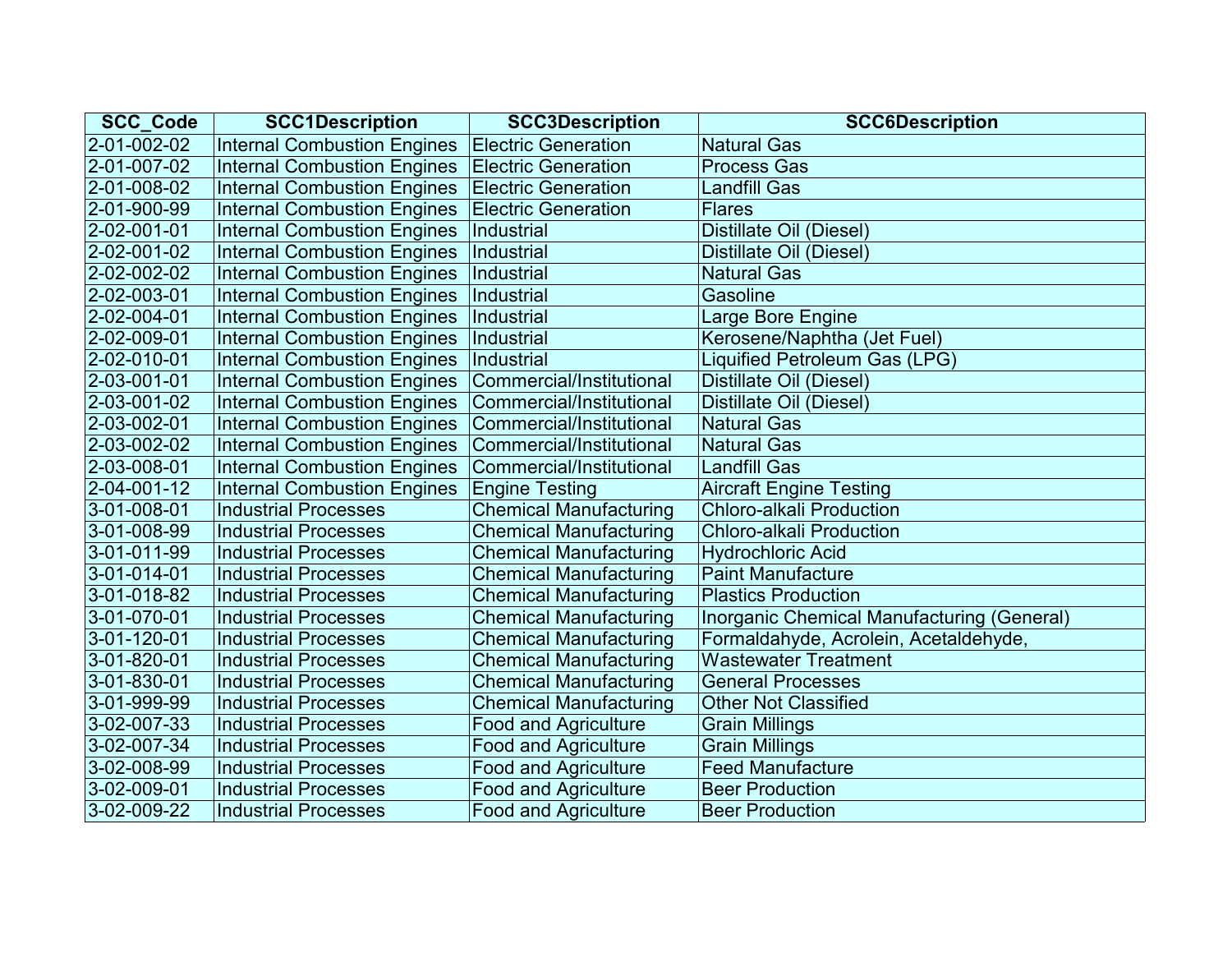| <b>SCC Code</b>     | <b>SCC1Description</b>      | <b>SCC3Description</b>          | <b>SCC6Description</b>                           |
|---------------------|-----------------------------|---------------------------------|--------------------------------------------------|
| 3-02-009-35         | <b>Industrial Processes</b> | <b>Food and Agriculture</b>     | <b>Beer Production</b>                           |
| 3-02-009-52         | <b>Industrial Processes</b> | <b>Food and Agriculture</b>     | <b>Beer Production</b>                           |
| 3-02-031-05         | <b>Industrial Processes</b> | <b>Food and Agriculture</b>     | <b>Export Grain Elevators</b>                    |
| 3-02-031-06         | <b>Industrial Processes</b> | <b>Food and Agriculture</b>     | <b>Export Grain Elevators</b>                    |
| 3-02-032-01         | <b>Industrial Processes</b> | <b>Food and Agriculture</b>     | <b>Bakeries</b>                                  |
| 3-02-032-02         | <b>Industrial Processes</b> | <b>Food and Agriculture</b>     | <b>Bakeries</b>                                  |
| 3-02-888-01         | <b>Industrial Processes</b> | <b>Food and Agriculture</b>     | <b>Fugitive Emissions</b>                        |
| 3-02-999-98         | <b>Industrial Processes</b> | <b>Food and Agriculture</b>     | <b>Other Not Specified</b>                       |
| 3-03-000-03         | <b>Industrial Processes</b> | <b>Primary Metal Production</b> | Aluminum Ore (Bauxite)                           |
| 3-03-001-04         | <b>Industrial Processes</b> | <b>Primary Metal Production</b> | Aluminum Ore (Electro-reduction)                 |
| 3-03-001-09         | <b>Industrial Processes</b> | <b>Primary Metal Production</b> | Aluminum Ore (Electro-reduction)                 |
| $3 - 03 - 001 - 10$ | <b>Industrial Processes</b> | <b>Primary Metal Production</b> | Aluminum Ore (Electro-reduction)                 |
| 3-03-001-99         | <b>Industrial Processes</b> | <b>Primary Metal Production</b> | Aluminum Ore (Electro-reduction)                 |
| 3-03-009-04         | <b>Industrial Processes</b> | <b>Primary Metal Production</b> | Steel Manufacturing (See 3-03-015 for Integrated |
| $3 - 03 - 009 - 10$ | <b>Industrial Processes</b> | <b>Primary Metal Production</b> | Steel Manufacturing (See 3-03-015 for Integrated |
| 3-03-900-03         | <b>Industrial Processes</b> | <b>Primary Metal Production</b> | <b>Fuel Fired Equipment</b>                      |
| $3 - 04 - 001 - 14$ | <b>Industrial Processes</b> | <b>Secondary Metal</b>          | Aluminum                                         |
| 3-04-004-99         | <b>Industrial Processes</b> | <b>Secondary Metal</b>          | Lead                                             |
| 3-04-007-01         | <b>Industrial Processes</b> | <b>Secondary Metal</b>          | <b>Steel Foundries</b>                           |
| 3-04-007-05         | <b>Industrial Processes</b> | <b>Secondary Metal</b>          | <b>Steel Foundries</b>                           |
| 3-04-007-08         | <b>Industrial Processes</b> | <b>Secondary Metal</b>          | <b>Steel Foundries</b>                           |
| 3-04-007-09         | <b>Industrial Processes</b> | <b>Secondary Metal</b>          | <b>Steel Foundries</b>                           |
| 3-04-007-11         | <b>Industrial Processes</b> | <b>Secondary Metal</b>          | <b>Steel Foundries</b>                           |
| 3-04-007-25         | <b>Industrial Processes</b> | <b>Secondary Metal</b>          | <b>Steel Foundries</b>                           |
| 3-04-022-11         | <b>Industrial Processes</b> | <b>Secondary Metal</b>          | <b>Metal Heat Treating</b>                       |
| 3-04-050-01         | <b>Industrial Processes</b> | <b>Secondary Metal</b>          | <b>Miscellaneous Casting Fabricating</b>         |
| 3-04-900-03         | <b>Industrial Processes</b> | <b>Secondary Metal</b>          | <b>Fuel Fired Equipment</b>                      |
| 3-05-002-05         | <b>Industrial Processes</b> | <b>Mineral Products</b>         | <b>Asphalt Concrete</b>                          |
| 3-05-002-08         | <b>Industrial Processes</b> | <b>Mineral Products</b>         | <b>Asphalt Concrete</b>                          |
| $3 - 05 - 003 - 11$ | <b>Industrial Processes</b> | <b>Mineral Products</b>         | <b>Brick Manufacture</b>                         |
| 3-05-006-06         | <b>Industrial Processes</b> | <b>Mineral Products</b>         | <b>Cement Manufacturing (Dry Process)</b>        |
| 3-05-006-12         | <b>Industrial Processes</b> | <b>Mineral Products</b>         | <b>Cement Manufacturing (Dry Process)</b>        |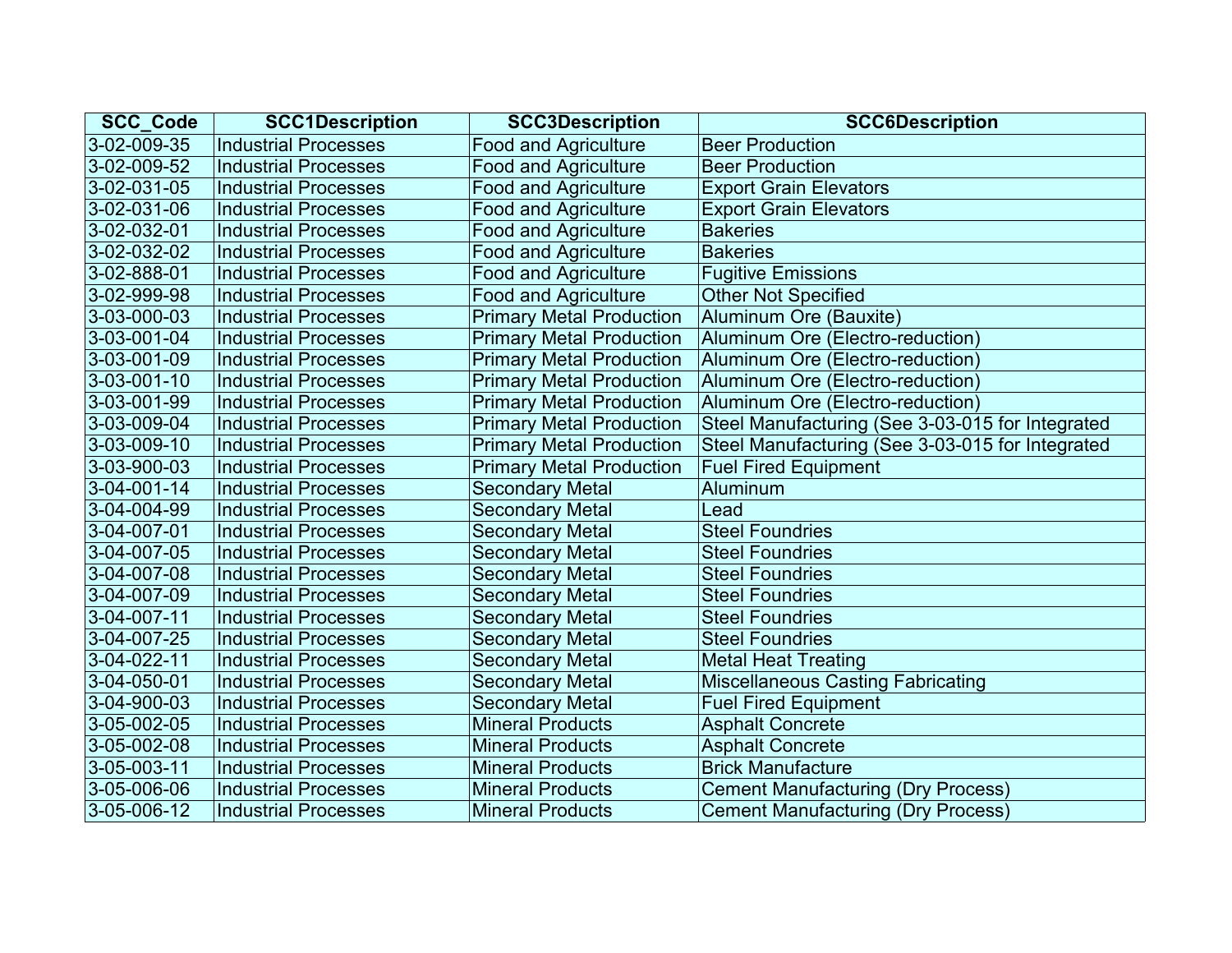| <b>SCC Code</b>     | <b>SCC1Description</b>      | <b>SCC3Description</b>    | <b>SCC6Description</b>                         |
|---------------------|-----------------------------|---------------------------|------------------------------------------------|
| 3-05-006-14         | <b>Industrial Processes</b> | <b>Mineral Products</b>   | <b>Cement Manufacturing (Dry Process)</b>      |
| 3-05-006-17         | <b>Industrial Processes</b> | <b>Mineral Products</b>   | <b>Cement Manufacturing (Dry Process)</b>      |
| 3-05-007-06         | <b>Industrial Processes</b> | <b>Mineral Products</b>   | <b>Cement Manufacturing (Wet Process)</b>      |
| 3-05-007-14         | <b>Industrial Processes</b> | <b>Mineral Products</b>   | <b>Cement Manufacturing (Wet Process)</b>      |
| 3-05-007-17         | <b>Industrial Processes</b> | <b>Mineral Products</b>   | <b>Cement Manufacturing (Wet Process)</b>      |
| 3-05-011-99         | <b>Industrial Processes</b> | <b>Mineral Products</b>   | <b>Concrete Batching</b>                       |
| 3-05-014-02         | <b>Industrial Processes</b> | <b>Mineral Products</b>   | <b>Glass Manufacture</b>                       |
| $3 - 05 - 014 - 03$ | <b>Industrial Processes</b> | <b>Mineral Products</b>   | <b>Glass Manufacture</b>                       |
| 3-05-014-04         | <b>Industrial Processes</b> | <b>Mineral Products</b>   | <b>Glass Manufacture</b>                       |
| 3-05-014-06         | <b>Industrial Processes</b> | <b>Mineral Products</b>   | <b>Glass Manufacture</b>                       |
| $3 - 05 - 015 - 19$ | <b>Industrial Processes</b> | <b>Mineral Products</b>   | <b>Gypsum Manufacture</b>                      |
| 3-05-015-20         | <b>Industrial Processes</b> | <b>Mineral Products</b>   | <b>Gypsum Manufacture</b>                      |
| 3-05-016-02         | <b>Industrial Processes</b> | <b>Mineral Products</b>   | Lime Manufacture                               |
| 3-05-016-04         | <b>Industrial Processes</b> | <b>Mineral Products</b>   | Lime Manufacture                               |
| 3-05-016-07         | <b>Industrial Processes</b> | <b>Mineral Products</b>   | Lime Manufacture                               |
| 3-05-016-09         | <b>Industrial Processes</b> | <b>Mineral Products</b>   | <b>Lime Manufacture</b>                        |
| $3 - 05 - 016 - 10$ | <b>Industrial Processes</b> | <b>Mineral Products</b>   | Lime Manufacture                               |
| 3-05-016-13         | <b>Industrial Processes</b> | <b>Mineral Products</b>   | Lime Manufacture                               |
| 3-05-016-14         | <b>Industrial Processes</b> | <b>Mineral Products</b>   | <b>Lime Manufacture</b>                        |
| 3-05-016-15         | <b>Industrial Processes</b> | <b>Mineral Products</b>   | Lime Manufacture                               |
| 3-05-016-16         | <b>Industrial Processes</b> | <b>Mineral Products</b>   | <b>Lime Manufacture</b>                        |
| 3-05-017-01         | <b>Industrial Processes</b> | <b>Mineral Products</b>   | <b>Mineral Wool</b>                            |
| 3-05-017-03         | <b>Industrial Processes</b> | <b>Mineral Products</b>   | <b>Mineral Wool</b>                            |
| 3-05-017-04         | <b>Industrial Processes</b> | <b>Mineral Products</b>   | <b>Mineral Wool</b>                            |
| 3-05-017-05         | <b>Industrial Processes</b> | <b>Mineral Products</b>   | <b>Mineral Wool</b>                            |
| 3-05-020-01         | <b>Industrial Processes</b> | <b>Mineral Products</b>   | Stone Quarrying - Processing (See also 305320) |
| 3-05-020-06         | <b>Industrial Processes</b> | <b>Mineral Products</b>   | Stone Quarrying - Processing (See also 305320) |
| 3-05-020-11         | <b>Industrial Processes</b> | <b>Mineral Products</b>   | Stone Quarrying - Processing (See also 305320) |
| 3-05-999-99         | <b>Industrial Processes</b> | <b>Mineral Products</b>   | <b>Other Not Defined</b>                       |
| 3-06-001-03         | <b>Industrial Processes</b> | Petroleum Industry        | <b>Process Heaters</b>                         |
| 3-06-001-05         | <b>Industrial Processes</b> | <b>Petroleum Industry</b> | <b>Process Heaters</b>                         |
| 3-06-005-03         | <b>Industrial Processes</b> | <b>Petroleum Industry</b> | <b>Wastewater Treatment</b>                    |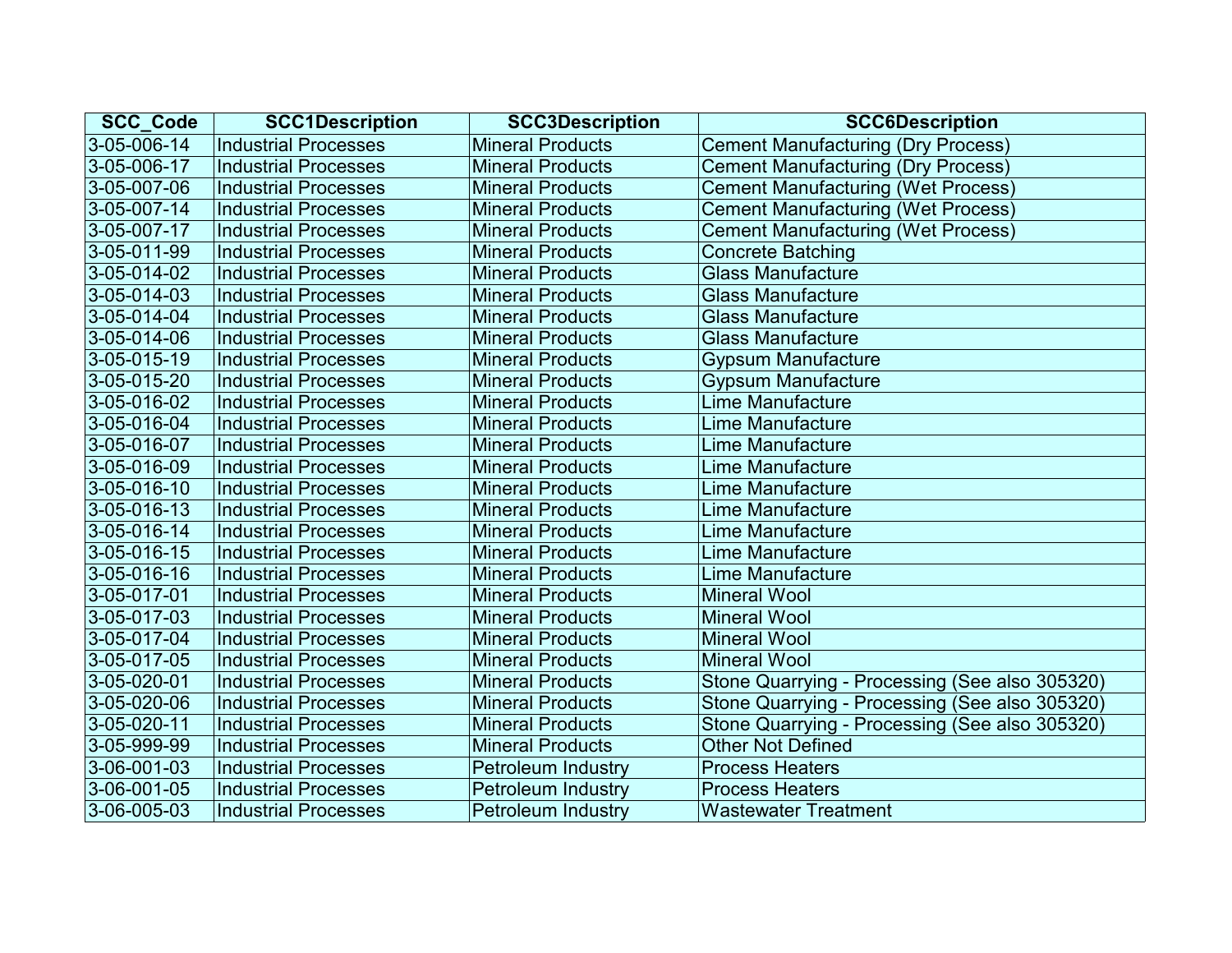| <b>SCC_Code</b>     | <b>SCC1Description</b>      | <b>SCC3Description</b>                          | <b>SCC6Description</b>                                        |
|---------------------|-----------------------------|-------------------------------------------------|---------------------------------------------------------------|
| 3-06-005-04         | <b>Industrial Processes</b> | <b>Petroleum Industry</b>                       | <b>Wastewater Treatment</b>                                   |
| 3-06-007-01         | <b>Industrial Processes</b> | <b>Petroleum Industry</b>                       | <b>Cooling Towers</b>                                         |
| 3-06-008-01         | <b>Industrial Processes</b> | <b>Petroleum Industry</b>                       | <b>Fugitive Emissions</b>                                     |
| 3-06-008-02         | <b>Industrial Processes</b> | <b>Petroleum Industry</b>                       | <b>Fugitive Emissions</b>                                     |
| 3-06-008-03         | <b>Industrial Processes</b> | <b>Petroleum Industry</b>                       | <b>Fugitive Emissions</b>                                     |
| 3-06-008-04         | <b>Industrial Processes</b> | <b>Petroleum Industry</b>                       | <b>Fugitive Emissions</b>                                     |
| $3 - 06 - 033 - 01$ | <b>Industrial Processes</b> | <b>Petroleum Industry</b>                       | <b>Desulfurization</b>                                        |
| 3-07-001-04         | <b>Industrial Processes</b> | Pulp and Paper and Wood Sulfate (Kraft) Pulping |                                                               |
| 3-07-001-05         | <b>Industrial Processes</b> | Pulp and Paper and Wood Sulfate (Kraft) Pulping |                                                               |
| 3-07-001-06         | <b>Industrial Processes</b> | Pulp and Paper and Wood Sulfate (Kraft) Pulping |                                                               |
| 3-07-001-10         | <b>Industrial Processes</b> | Pulp and Paper and Wood Sulfate (Kraft) Pulping |                                                               |
| 3-07-001-99         | <b>Industrial Processes</b> | Pulp and Paper and Wood Sulfate (Kraft) Pulping |                                                               |
| 3-07-002-22         | <b>Industrial Processes</b> | Pulp and Paper and Wood Sulfite Pulping         |                                                               |
| 3-07-005-01         | <b>Industrial Processes</b> | Pulp and Paper and Wood Wood Pressure Treating  |                                                               |
| 3-07-007-01         | <b>Industrial Processes</b> | Pulp and Paper and Wood Plywood Operations      |                                                               |
| 3-07-007-02         | <b>Industrial Processes</b> | Pulp and Paper and Wood Plywood Operations      |                                                               |
| $3 - 07 - 007 - 11$ | <b>Industrial Processes</b> | Pulp and Paper and Wood Plywood Operations      |                                                               |
| 3-07-007-25         | <b>Industrial Processes</b> | Pulp and Paper and Wood Plywood Operations      |                                                               |
| 3-07-007-62         | <b>Industrial Processes</b> | Pulp and Paper and Wood Plywood Operations      |                                                               |
| 3-07-007-63         | <b>Industrial Processes</b> | Pulp and Paper and Wood Plywood Operations      |                                                               |
| 3-07-007-80         | <b>Industrial Processes</b> | Pulp and Paper and Wood Plywood Operations      |                                                               |
| 3-07-007-89         | <b>Industrial Processes</b> | Pulp and Paper and Wood Plywood Operations      |                                                               |
| 3-07-008-01         | <b>Industrial Processes</b> | Pulp and Paper and Wood Sawmill Operations      |                                                               |
| 3-07-008-02         | <b>Industrial Processes</b> | Pulp and Paper and Wood Sawmill Operations      |                                                               |
| 3-07-008-07         | <b>Industrial Processes</b> | Pulp and Paper and Wood Sawmill Operations      |                                                               |
| 3-07-008-08         | <b>Industrial Processes</b> | Pulp and Paper and Wood Sawmill Operations      |                                                               |
| 3-07-008-98         | <b>Industrial Processes</b> | Pulp and Paper and Wood Sawmill Operations      |                                                               |
| 3-07-008-99         | <b>Industrial Processes</b> | Pulp and Paper and Wood Sawmill Operations      |                                                               |
| 3-07-030-01         | <b>Industrial Processes</b> |                                                 | Pulp and Paper and Wood Miscellaneous Wood Working Operations |
| 3-07-030-02         | <b>Industrial Processes</b> |                                                 | Pulp and Paper and Wood Miscellaneous Wood Working Operations |
| 3-07-030-96         | <b>Industrial Processes</b> |                                                 | Pulp and Paper and Wood Miscellaneous Wood Working Operations |
| 3-07-030-98         | <b>Industrial Processes</b> |                                                 | Pulp and Paper and Wood Miscellaneous Wood Working Operations |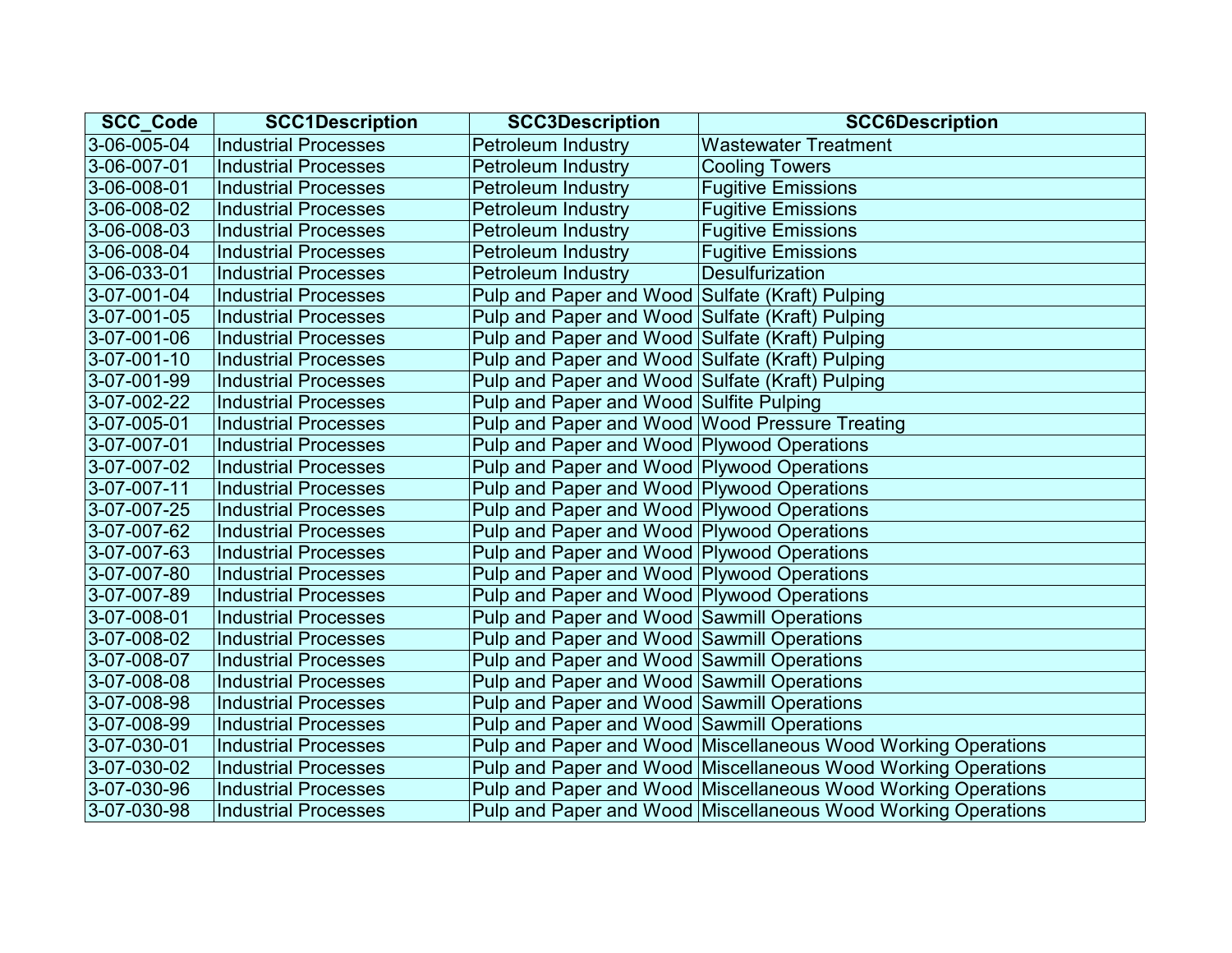| <b>SCC_Code</b> | <b>SCC1Description</b>      | <b>SCC3Description</b>                                | <b>SCC6Description</b>                                         |
|-----------------|-----------------------------|-------------------------------------------------------|----------------------------------------------------------------|
| 3-07-900-03     | <b>Industrial Processes</b> | Pulp and Paper and Wood Fuel Fired Equipment          |                                                                |
| 3-07-999-98     | <b>Industrial Processes</b> | Pulp and Paper and Wood Other Not Classified          |                                                                |
| 3-08-007-02     | <b>Industrial Processes</b> | Rubber and Miscellaneous Fiberglass Resin Products    |                                                                |
| 3-08-007-03     | <b>Industrial Processes</b> | Rubber and Miscellaneous Fiberglass Resin Products    |                                                                |
| 3-08-007-04     | <b>Industrial Processes</b> | Rubber and Miscellaneous Fiberglass Resin Products    |                                                                |
| 3-08-007-20     | <b>Industrial Processes</b> | Rubber and Miscellaneous Fiberglass Resin Products    |                                                                |
| 3-08-007-22     | <b>Industrial Processes</b> | Rubber and Miscellaneous Fiberglass Resin Products    |                                                                |
| 3-08-007-23     | <b>Industrial Processes</b> | Rubber and Miscellaneous Fiberglass Resin Products    |                                                                |
| 3-08-007-30     | <b>Industrial Processes</b> | Rubber and Miscellaneous Fiberglass Resin Products    |                                                                |
| 3-08-007-99     | <b>Industrial Processes</b> | Rubber and Miscellaneous Fiberglass Resin Products    |                                                                |
| 3-08-008-01     | <b>Industrial Processes</b> | <b>Rubber and Miscellaneous Plastic Foam Products</b> |                                                                |
| 3-08-008-02     | <b>Industrial Processes</b> | <b>Rubber and Miscellaneous Plastic Foam Products</b> |                                                                |
| 3-08-009-01     | <b>Industrial Processes</b> |                                                       | Rubber and Miscellaneous Plastic Miscellaneous Products        |
| 3-08-999-99     | <b>Industrial Processes</b> | Rubber and Miscellaneous Other Not Specified          |                                                                |
| 3-09-001-98     | <b>Industrial Processes</b> | <b>Fabricated Metal Products General Processes</b>    |                                                                |
| 3-09-002-01     | <b>Industrial Processes</b> |                                                       | Fabricated Metal Products Abrasive Blasting of Metal Parts     |
| 3-09-002-07     | <b>Industrial Processes</b> |                                                       | Fabricated Metal Products Abrasive Blasting of Metal Parts     |
| 3-09-005-01     | <b>Industrial Processes</b> | <b>Fabricated Metal Products Welding</b>              |                                                                |
| 3-09-010-04     | <b>Industrial Processes</b> | Fabricated Metal Products Electroplating Operations   |                                                                |
| 3-09-010-05     | <b>Industrial Processes</b> | Fabricated Metal Products Electroplating Operations   |                                                                |
| 3-09-010-06     | <b>Industrial Processes</b> | Fabricated Metal Products Electroplating Operations   |                                                                |
| 3-09-010-68     | <b>Industrial Processes</b> | Fabricated Metal Products Electroplating Operations   |                                                                |
| 3-09-010-98     | <b>Industrial Processes</b> | Fabricated Metal Products Electroplating Operations   |                                                                |
| 3-09-011-01     | <b>Industrial Processes</b> |                                                       | Fabricated Metal Products Conversion Coating of Metal Products |
| 3-09-011-02     | <b>Industrial Processes</b> |                                                       | Fabricated Metal Products Conversion Coating of Metal Products |
| 3-09-011-03     | <b>Industrial Processes</b> |                                                       | Fabricated Metal Products Conversion Coating of Metal Products |
| 3-09-011-04     | <b>Industrial Processes</b> |                                                       | Fabricated Metal Products Conversion Coating of Metal Products |
| 3-09-011-99     | <b>Industrial Processes</b> |                                                       | Fabricated Metal Products Conversion Coating of Metal Products |
| 3-09-015-01     | <b>Industrial Processes</b> |                                                       | Fabricated Metal Products Chemical Milling of Metal Products   |
| $3-09-040-01$   | <b>Industrial Processes</b> |                                                       | Fabricated Metal Products   Metal Deposition Processes         |
| 3-09-042-00     | <b>Industrial Processes</b> | Fabricated Metal Products Brazing                     |                                                                |
| 3-09-043-00     | <b>Industrial Processes</b> | <b>Fabricated Metal Products Soldering</b>            |                                                                |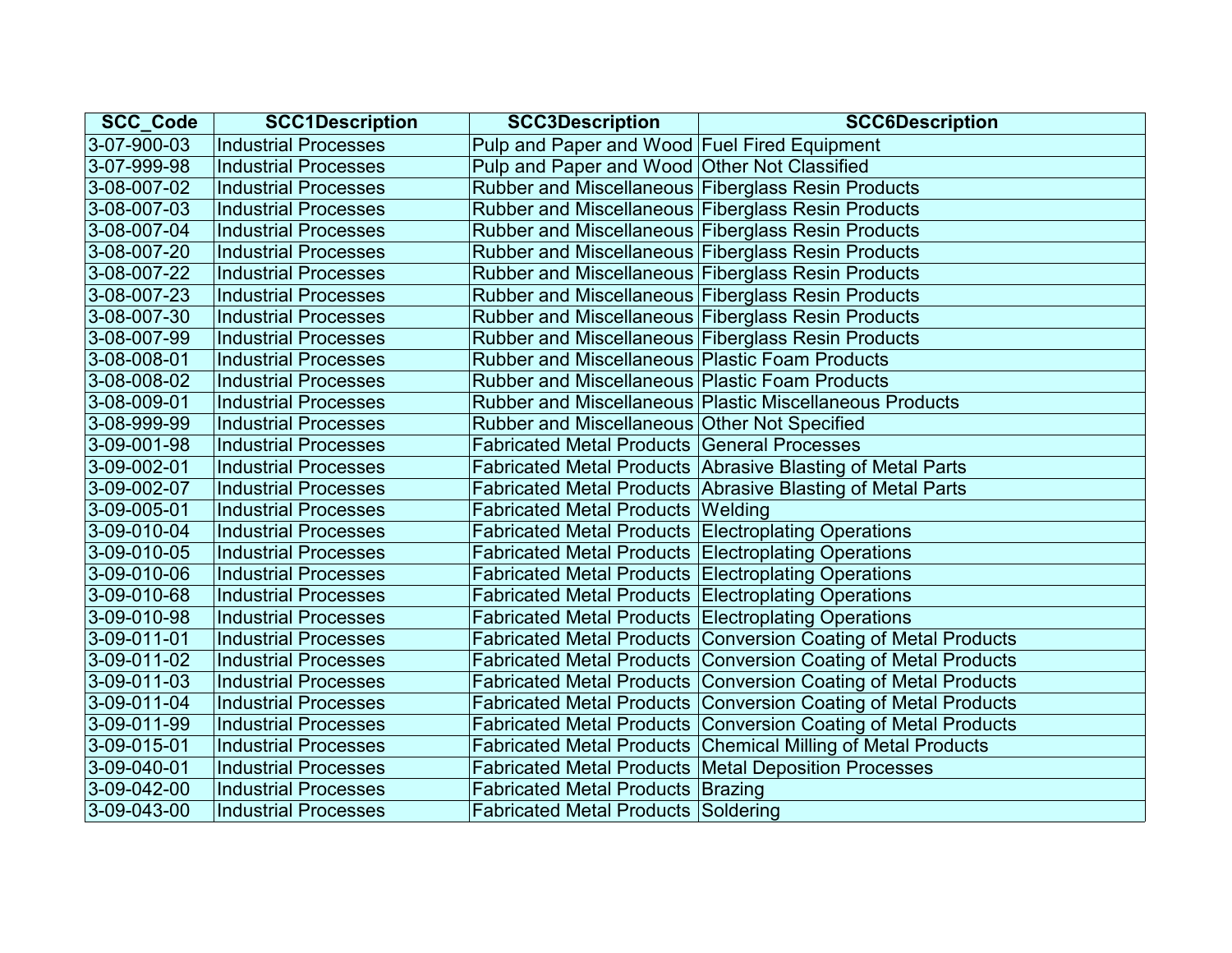| <b>SCC_Code</b>     | <b>SCC1Description</b>       | <b>SCC3Description</b>                              | <b>SCC6Description</b>                                      |
|---------------------|------------------------------|-----------------------------------------------------|-------------------------------------------------------------|
| 3-09-051-00         | <b>Industrial Processes</b>  |                                                     | Fabricated Metal Products Shielded Metal Arc Welding (SMAW) |
| 3-09-051-08         | <b>Industrial Processes</b>  |                                                     | Fabricated Metal Products Shielded Metal Arc Welding (SMAW) |
| 3-09-051-20         | <b>Industrial Processes</b>  |                                                     | Fabricated Metal Products Shielded Metal Arc Welding (SMAW) |
| 3-09-051-32         | <b>Industrial Processes</b>  |                                                     | Fabricated Metal Products Shielded Metal Arc Welding (SMAW) |
| 3-09-051-56         | <b>Industrial Processes</b>  |                                                     | Fabricated Metal Products Shielded Metal Arc Welding (SMAW) |
| 3-09-052-54         | <b>Industrial Processes</b>  |                                                     | Fabricated Metal Products Gas Metal Arc Welding (GMAW)      |
| 3-09-052-80         | <b>Industrial Processes</b>  |                                                     | Fabricated Metal Products Gas Metal Arc Welding (GMAW)      |
| $3 - 09 - 053 - 12$ | <b>Industrial Processes</b>  |                                                     | Fabricated Metal Products Flux Cored Arc Welding (FCAW)     |
| 3-09-053-55         | <b>Industrial Processes</b>  |                                                     | Fabricated Metal Products Flux Cored Arc Welding (FCAW)     |
| 3-09-054-00         | <b>Industrial Processes</b>  |                                                     | Fabricated Metal Products Submerged Arc Welding (SAW)       |
| 3-09-888-01         | <b>Industrial Processes</b>  | Fabricated Metal Products   Fugitive Emissions      |                                                             |
| 3-09-888-02         | <b>Industrial Processes</b>  | <b>Fabricated Metal Products Fugitive Emissions</b> |                                                             |
| 3-09-888-06         | <b>Industrial Processes</b>  | Fabricated Metal Products Fugitive Emissions        |                                                             |
| 3-09-999-99         | <b>Industrial Processes</b>  | Fabricated Metal Products Other Not Classified      |                                                             |
| 3-11-001-99         | <b>Industrial Processes</b>  | <b>Building Construction</b>                        | <b>Construction: Building Contractors</b>                   |
| 3-12-999-99         | <b>Industrial Processes</b>  | Machinery, Miscellaneous                            | <b>Miscellaneous Machinery</b>                              |
| 3-13-065-00         | <b>Industrial Processes</b>  | <b>Electrical Equipment</b>                         | <b>Semiconductor Manufacturing</b>                          |
| 3-13-999-99         | <b>Industrial Processes</b>  | <b>Electrical Equipment</b>                         | <b>Other Not Classified</b>                                 |
| 3-15-020-01         | <b>Industrial Processes</b>  | Photographic                                        | <b>Health Care - Hospitals</b>                              |
| $3 - 15 - 050 - 01$ | <b>Industrial Processes</b>  | Photographic                                        | Air-conditioning/Refrigeration - Freons                     |
| 3-90-005-02         | <b>Industrial Processes</b>  | In-process Fuel Use                                 | <b>Distillate Oil</b>                                       |
| 3-90-006-02         | <b>Industrial Processes</b>  | In-process Fuel Use                                 | <b>Natural Gas</b>                                          |
| 3-90-006-89         | <b>Industrial Processes</b>  | In-process Fuel Use                                 | <b>Natural Gas</b>                                          |
| 3-90-006-99         | <b>Industrial Processes</b>  | <b>In-process Fuel Use</b>                          | <b>Natural Gas</b>                                          |
| 3-99-999-94         | <b>Industrial Processes</b>  | <b>Miscellaneous</b>                                | <b>Miscellaneous Industrial Processes</b>                   |
| 3-99-999-95         | <b>Industrial Processes</b>  | <b>Miscellaneous</b>                                | <b>Miscellaneous Industrial Processes</b>                   |
| 4-01-001-03         | <b>Petroleum and Solvent</b> | <b>Organic Solvent</b>                              | <b>Dry Cleaning</b>                                         |
| 4-01-001-98         | <b>Petroleum and Solvent</b> | <b>Organic Solvent</b>                              | Dry Cleaning                                                |
| 4-01-002-02         | <b>Petroleum and Solvent</b> | <b>Organic Solvent</b>                              | Degreasing                                                  |
| 4-01-002-03         | <b>Petroleum and Solvent</b> | <b>Organic Solvent</b>                              | Degreasing                                                  |
| 4-01-002-04         | <b>Petroleum and Solvent</b> | <b>Organic Solvent</b>                              | Degreasing                                                  |
| 4-01-002-05         | <b>Petroleum and Solvent</b> | <b>Organic Solvent</b>                              | Degreasing                                                  |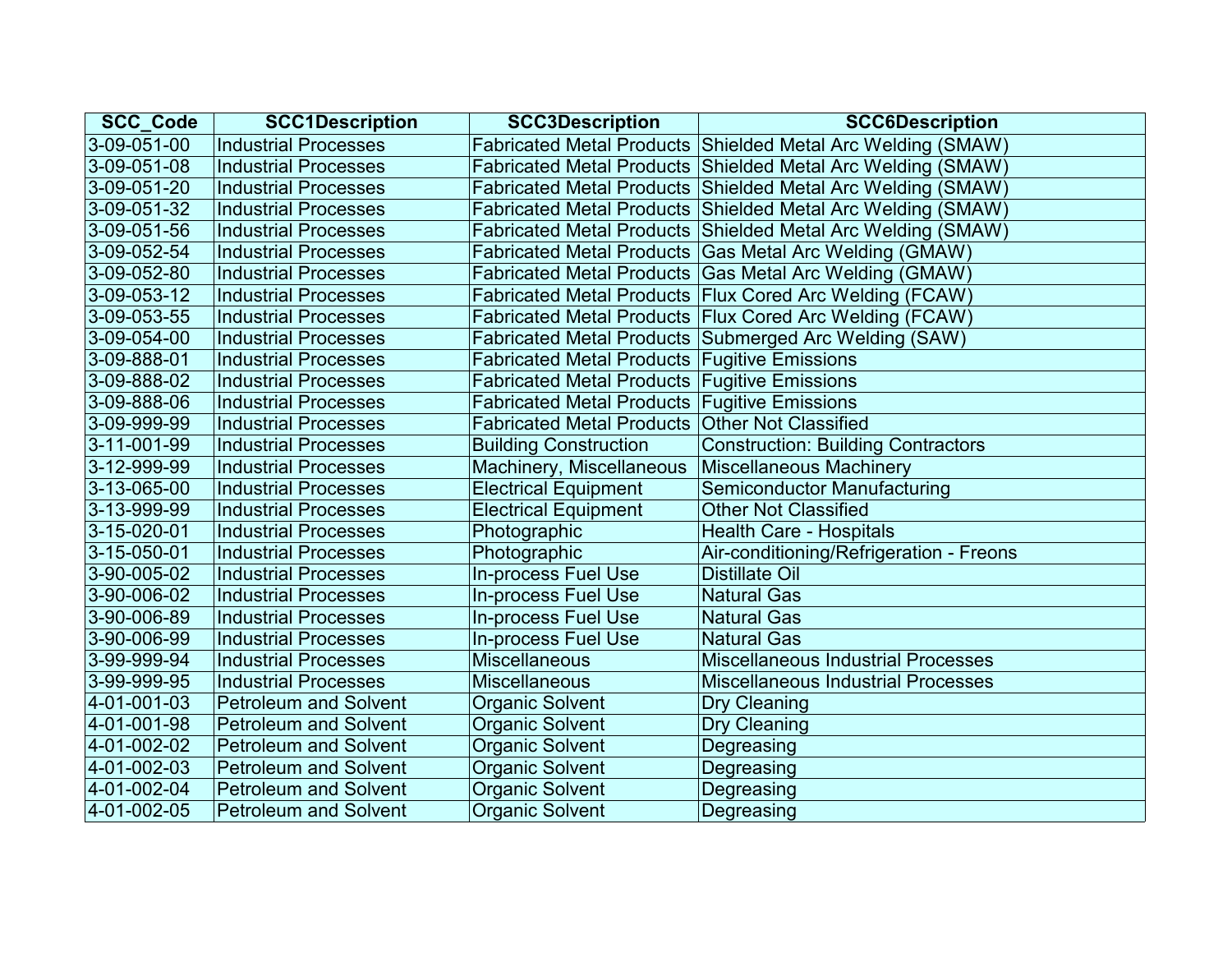| <b>SCC_Code</b> | <b>SCC1Description</b>       | <b>SCC3Description</b> | <b>SCC6Description</b>                       |
|-----------------|------------------------------|------------------------|----------------------------------------------|
| 4-01-002-07     | <b>Petroleum and Solvent</b> | <b>Organic Solvent</b> | Degreasing                                   |
| 4-01-002-22     | <b>Petroleum and Solvent</b> | <b>Organic Solvent</b> | Degreasing                                   |
| 4-01-002-52     | <b>Petroleum and Solvent</b> | <b>Organic Solvent</b> | Degreasing                                   |
| 4-01-002-54     | <b>Petroleum and Solvent</b> | <b>Organic Solvent</b> | Degreasing                                   |
| 4-01-002-55     | <b>Petroleum and Solvent</b> | <b>Organic Solvent</b> | Degreasing                                   |
| 4-01-002-57     | <b>Petroleum and Solvent</b> | Organic Solvent        | Degreasing                                   |
| 4-01-002-58     | <b>Petroleum and Solvent</b> | <b>Organic Solvent</b> | Degreasing                                   |
| 4-01-002-96     | <b>Petroleum and Solvent</b> | <b>Organic Solvent</b> | Degreasing                                   |
| 4-01-002-99     | <b>Petroleum and Solvent</b> | <b>Organic Solvent</b> | Degreasing                                   |
| 4-01-003-01     | <b>Petroleum and Solvent</b> | Organic Solvent        | <b>Cold Solvent Cleaning/Stripping</b>       |
| 4-01-003-02     | <b>Petroleum and Solvent</b> | <b>Organic Solvent</b> | <b>Cold Solvent Cleaning/Stripping</b>       |
| 4-01-003-03     | <b>Petroleum and Solvent</b> | <b>Organic Solvent</b> | <b>Cold Solvent Cleaning/Stripping</b>       |
| 4-01-003-05     | <b>Petroleum and Solvent</b> | <b>Organic Solvent</b> | <b>Cold Solvent Cleaning/Stripping</b>       |
| 4-01-003-06     | <b>Petroleum and Solvent</b> | <b>Organic Solvent</b> | <b>Cold Solvent Cleaning/Stripping</b>       |
| 4-01-003-07     | <b>Petroleum and Solvent</b> | <b>Organic Solvent</b> | <b>Cold Solvent Cleaning/Stripping</b>       |
| 4-01-003-08     | <b>Petroleum and Solvent</b> | <b>Organic Solvent</b> | <b>Cold Solvent Cleaning/Stripping</b>       |
| 4-01-003-09     | <b>Petroleum and Solvent</b> | <b>Organic Solvent</b> | <b>Cold Solvent Cleaning/Stripping</b>       |
| 4-01-003-10     | <b>Petroleum and Solvent</b> | <b>Organic Solvent</b> | <b>Cold Solvent Cleaning/Stripping</b>       |
| 4-01-003-99     | <b>Petroleum and Solvent</b> | <b>Organic Solvent</b> | <b>Cold Solvent Cleaning/Stripping</b>       |
| 4-01-888-01     | <b>Petroleum and Solvent</b> | <b>Organic Solvent</b> | <b>Fugitive Emissions</b>                    |
| 4-01-888-98     | <b>Petroleum and Solvent</b> | <b>Organic Solvent</b> | <b>Fugitive Emissions</b>                    |
| 4-02-001-01     | <b>Petroleum and Solvent</b> | <b>Surface Coating</b> | <b>Surface Coating Application - General</b> |
| 4-02-002-01     | <b>Petroleum and Solvent</b> | <b>Surface Coating</b> | <b>Surface Coating Application - General</b> |
| 4-02-003-01     | <b>Petroleum and Solvent</b> | <b>Surface Coating</b> | <b>Surface Coating Application - General</b> |
| 4-02-004-01     | <b>Petroleum and Solvent</b> | <b>Surface Coating</b> | <b>Surface Coating Application - General</b> |
| 4-02-004-10     | <b>Petroleum and Solvent</b> | <b>Surface Coating</b> | <b>Surface Coating Application - General</b> |
| 4-02-005-01     | <b>Petroleum and Solvent</b> | <b>Surface Coating</b> | <b>Surface Coating Application - General</b> |
| 4-02-005-10     | <b>Petroleum and Solvent</b> | <b>Surface Coating</b> | <b>Surface Coating Application - General</b> |
| 4-02-006-01     | <b>Petroleum and Solvent</b> | <b>Surface Coating</b> | <b>Surface Coating Application - General</b> |
| 4-02-007-01     | <b>Petroleum and Solvent</b> | <b>Surface Coating</b> | <b>Surface Coating Application - General</b> |
| 4-02-007-06     | <b>Petroleum and Solvent</b> | <b>Surface Coating</b> | <b>Surface Coating Application - General</b> |
| 4-02-007-10     | <b>Petroleum and Solvent</b> | <b>Surface Coating</b> | <b>Surface Coating Application - General</b> |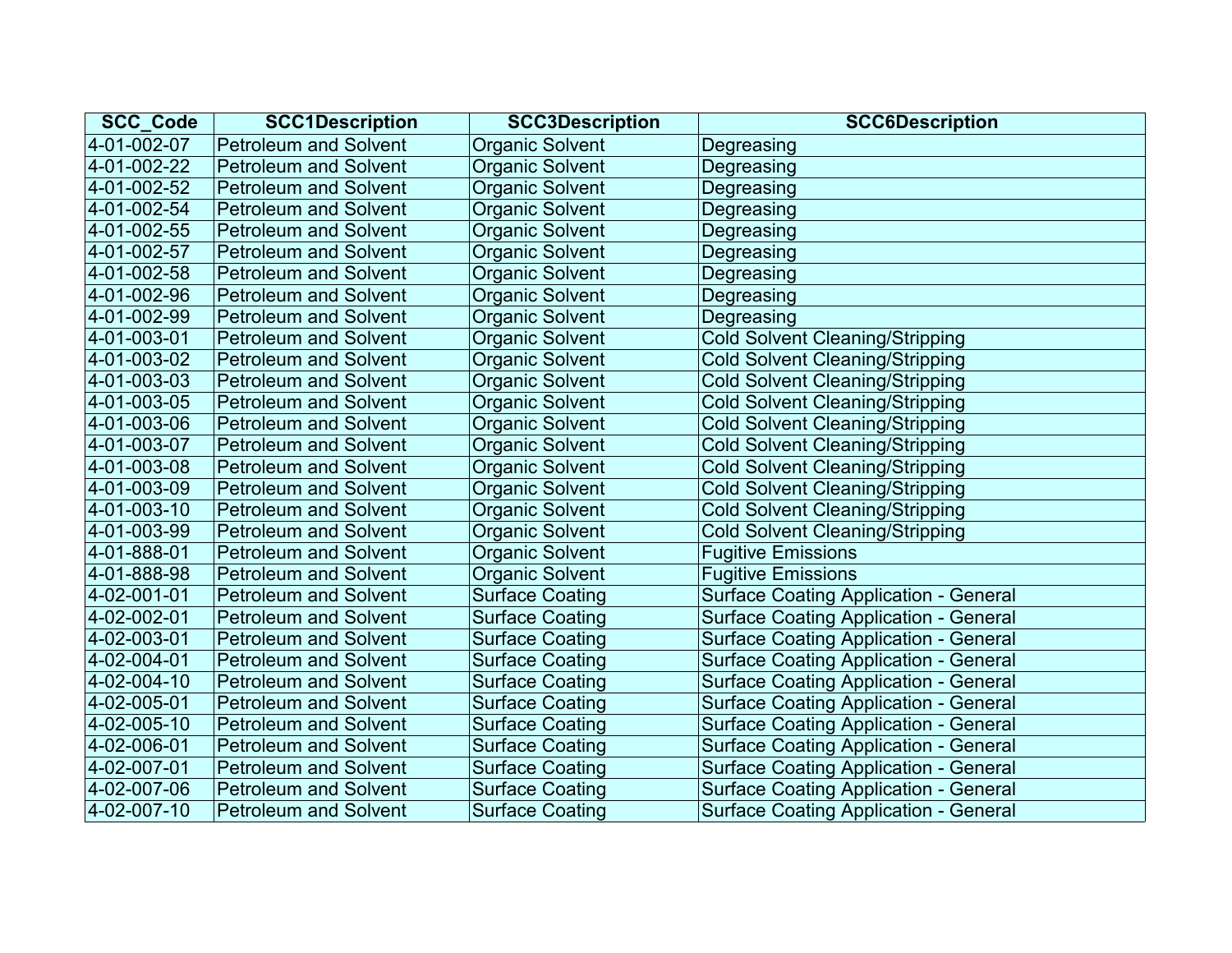| <b>SCC Code</b>       | <b>SCC1Description</b>       | <b>SCC3Description</b> | <b>SCC6Description</b>                |
|-----------------------|------------------------------|------------------------|---------------------------------------|
| 4-02-008-10           | <b>Petroleum and Solvent</b> | <b>Surface Coating</b> | <b>Coating Oven - General</b>         |
| 4-02-009-01           | <b>Petroleum and Solvent</b> | <b>Surface Coating</b> | <b>Thinning Solvents - General</b>    |
| 4-02-009-02           | <b>Petroleum and Solvent</b> | <b>Surface Coating</b> | <b>Thinning Solvents - General</b>    |
| 4-02-009-04           | <b>Petroleum and Solvent</b> | <b>Surface Coating</b> | <b>Thinning Solvents - General</b>    |
| 4-02-009-09           | <b>Petroleum and Solvent</b> | <b>Surface Coating</b> | <b>Thinning Solvents - General</b>    |
| 4-02-009-10           | <b>Petroleum and Solvent</b> | <b>Surface Coating</b> | <b>Thinning Solvents - General</b>    |
| 4-02-009-12           | <b>Petroleum and Solvent</b> | <b>Surface Coating</b> | <b>Thinning Solvents - General</b>    |
| $ 4 - 02 - 009 - 18 $ | <b>Petroleum and Solvent</b> | <b>Surface Coating</b> | <b>Thinning Solvents - General</b>    |
| 4-02-009-19           | <b>Petroleum and Solvent</b> | <b>Surface Coating</b> | <b>Thinning Solvents - General</b>    |
| 4-02-009-20           | <b>Petroleum and Solvent</b> | <b>Surface Coating</b> | <b>Thinning Solvents - General</b>    |
| 4-02-009-21           | <b>Petroleum and Solvent</b> | <b>Surface Coating</b> | <b>Thinning Solvents - General</b>    |
| 4-02-009-22           | <b>Petroleum and Solvent</b> | <b>Surface Coating</b> | <b>Thinning Solvents - General</b>    |
| 4-02-009-24           | <b>Petroleum and Solvent</b> | <b>Surface Coating</b> | <b>Thinning Solvents - General</b>    |
| 4-02-009-30           | <b>Petroleum and Solvent</b> | <b>Surface Coating</b> | <b>Thinning Solvents - General</b>    |
| 4-02-010-01           | <b>Petroleum and Solvent</b> | <b>Surface Coating</b> | <b>Coating Oven Heater</b>            |
| 4-02-013-01           | <b>Petroleum and Solvent</b> | <b>Surface Coating</b> | <b>Paper Coating</b>                  |
| 4-02-014-31           | <b>Petroleum and Solvent</b> | <b>Surface Coating</b> | Large Appliances                      |
| 4-02-016-02           | <b>Petroleum and Solvent</b> | <b>Surface Coating</b> | <b>Automobiles and Light Trucks</b>   |
| 4-02-016-06           | <b>Petroleum and Solvent</b> | <b>Surface Coating</b> | <b>Automobiles and Light Trucks</b>   |
| 4-02-016-19           | <b>Petroleum and Solvent</b> | <b>Surface Coating</b> | <b>Automobiles and Light Trucks</b>   |
| 4-02-016-20           | <b>Petroleum and Solvent</b> | <b>Surface Coating</b> | <b>Automobiles and Light Trucks</b>   |
| 4-02-016-99           | <b>Petroleum and Solvent</b> | <b>Surface Coating</b> | <b>Automobiles and Light Trucks</b>   |
| 4-02-017-02           | <b>Petroleum and Solvent</b> | <b>Surface Coating</b> | <b>Metal Can Coating</b>              |
| 4-02-017-05           | <b>Petroleum and Solvent</b> | <b>Surface Coating</b> | <b>Metal Can Coating</b>              |
| 4-02-017-21           | <b>Petroleum and Solvent</b> | <b>Surface Coating</b> | <b>Metal Can Coating</b>              |
| 4-02-017-22           | <b>Petroleum and Solvent</b> | <b>Surface Coating</b> | <b>Metal Can Coating</b>              |
| 4-02-017-24           | <b>Petroleum and Solvent</b> | <b>Surface Coating</b> | <b>Metal Can Coating</b>              |
| 4-02-017-26           | <b>Petroleum and Solvent</b> | <b>Surface Coating</b> | <b>Metal Can Coating</b>              |
| 4-02-017-27           | <b>Petroleum and Solvent</b> | <b>Surface Coating</b> | <b>Metal Can Coating</b>              |
| 4-02-017-28           | <b>Petroleum and Solvent</b> | <b>Surface Coating</b> | <b>Metal Can Coating</b>              |
| 4-02-017-99           | <b>Petroleum and Solvent</b> | <b>Surface Coating</b> | <b>Metal Can Coating</b>              |
| 4-02-019-01           | <b>Petroleum and Solvent</b> | <b>Surface Coating</b> | <b>Wood Furniture Surface Coating</b> |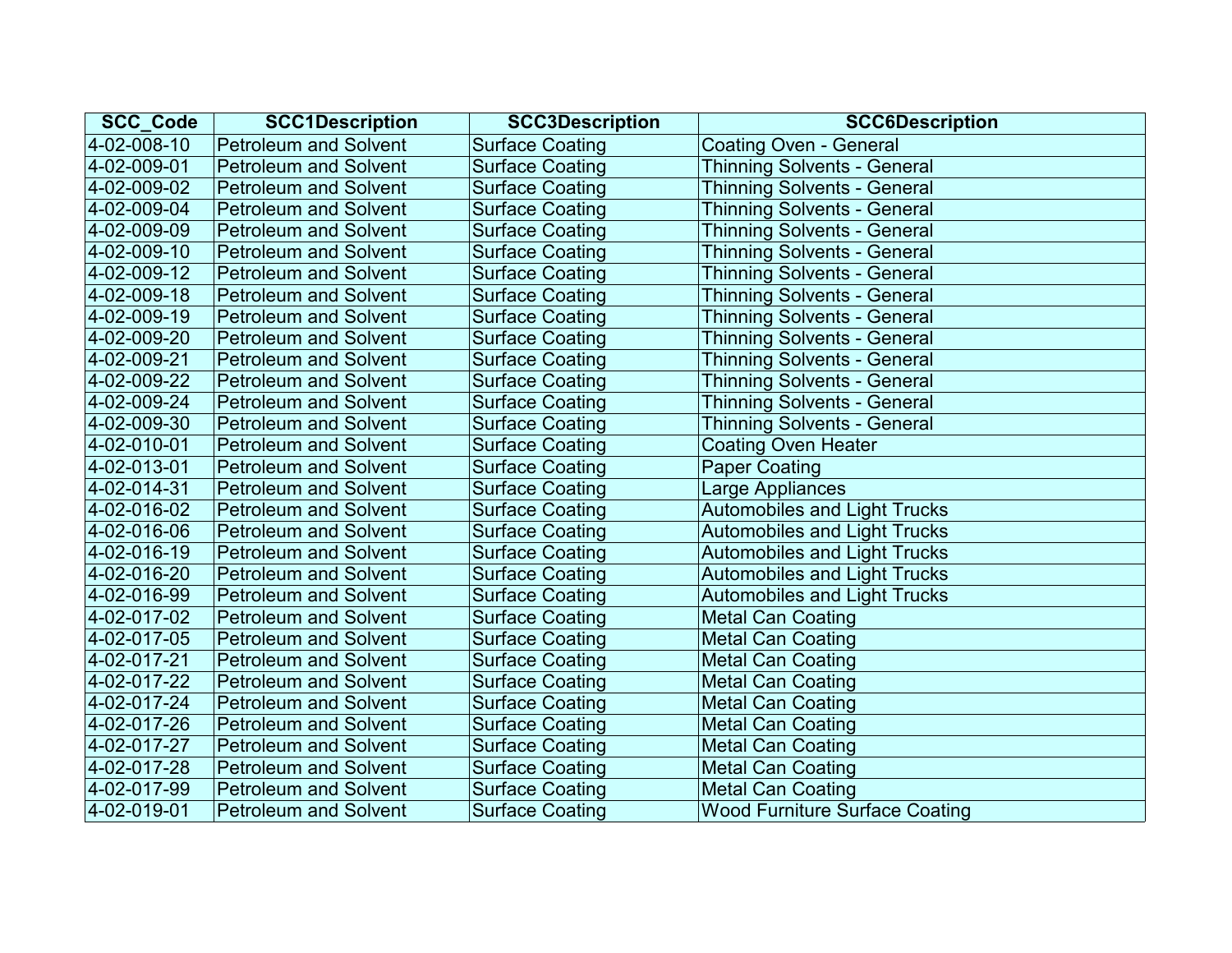| <b>SCC Code</b> | <b>SCC1Description</b>       | <b>SCC3Description</b>   | <b>SCC6Description</b>                  |
|-----------------|------------------------------|--------------------------|-----------------------------------------|
| 4-02-021-01     | <b>Petroleum and Solvent</b> | <b>Surface Coating</b>   | <b>Flatwood Products</b>                |
| 4-02-021-06     | <b>Petroleum and Solvent</b> | <b>Surface Coating</b>   | <b>Flatwood Products</b>                |
| 4-02-021-07     | <b>Petroleum and Solvent</b> | <b>Surface Coating</b>   | <b>Flatwood Products</b>                |
| 4-02-021-32     | <b>Petroleum and Solvent</b> | <b>Surface Coating</b>   | <b>Flatwood Products</b>                |
| 4-02-021-99     | <b>Petroleum and Solvent</b> | <b>Surface Coating</b>   | <b>Flatwood Products</b>                |
| 4-02-022-01     | <b>Petroleum and Solvent</b> | <b>Surface Coating</b>   | <b>Plastic Parts</b>                    |
| 4-02-022-02     | <b>Petroleum and Solvent</b> | <b>Surface Coating</b>   | <b>Plastic Parts</b>                    |
| 4-02-023-01     | <b>Petroleum and Solvent</b> | <b>Surface Coating</b>   | Large Ships                             |
| 4-02-023-05     | <b>Petroleum and Solvent</b> | <b>Surface Coating</b>   | <b>Large Ships</b>                      |
| 4-02-023-06     | <b>Petroleum and Solvent</b> | <b>Surface Coating</b>   | Large Ships                             |
| 4-02-023-99     | <b>Petroleum and Solvent</b> | <b>Surface Coating</b>   | Large Ships                             |
| 4-02-024-01     | <b>Petroleum and Solvent</b> | <b>Surface Coating</b>   | Large Aircraft                          |
| 4-02-024-02     | <b>Petroleum and Solvent</b> | <b>Surface Coating</b>   | Large Aircraft                          |
| 4-02-024-03     | <b>Petroleum and Solvent</b> | <b>Surface Coating</b>   | Large Aircraft                          |
| 4-02-024-06     | <b>Petroleum and Solvent</b> | <b>Surface Coating</b>   | Large Aircraft                          |
| 4-02-024-99     | <b>Petroleum and Solvent</b> | <b>Surface Coating</b>   | Large Aircraft                          |
| 4-02-025-01     | <b>Petroleum and Solvent</b> | <b>Surface Coating</b>   | <b>Miscellaneous Metal Parts</b>        |
| 4-02-025-02     | <b>Petroleum and Solvent</b> | <b>Surface Coating</b>   | <b>Miscellaneous Metal Parts</b>        |
| 4-02-025-03     | <b>Petroleum and Solvent</b> | <b>Surface Coating</b>   | <b>Miscellaneous Metal Parts</b>        |
| 4-02-025-99     | <b>Petroleum and Solvent</b> | <b>Surface Coating</b>   | <b>Miscellaneous Metal Parts</b>        |
| 4-02-026-01     | <b>Petroleum and Solvent</b> | <b>Surface Coating</b>   | <b>Steel Drums</b>                      |
| 4-02-026-05     | <b>Petroleum and Solvent</b> | <b>Surface Coating</b>   | <b>Steel Drums</b>                      |
| 4-02-026-06     | <b>Petroleum and Solvent</b> | <b>Surface Coating</b>   | <b>Steel Drums</b>                      |
| 4-02-888-01     | <b>Petroleum and Solvent</b> | <b>Surface Coating</b>   | <b>Fugitive Emissions</b>               |
| 4-02-999-95     | <b>Petroleum and Solvent</b> | <b>Surface Coating</b>   | <b>Miscellaneous</b>                    |
| 4-02-999-96     | <b>Petroleum and Solvent</b> | <b>Surface Coating</b>   | <b>Miscellaneous</b>                    |
| 4-02-999-98     | <b>Petroleum and Solvent</b> | <b>Surface Coating</b>   | <b>Miscellaneous</b>                    |
| 4-03-010-08     | <b>Petroleum and Solvent</b> | <b>Petroleum Product</b> | <b>Fixed Roof Tanks (Varying Sizes)</b> |
| 4-03-010-19     | <b>Petroleum and Solvent</b> | <b>Petroleum Product</b> | <b>Fixed Roof Tanks (Varying Sizes)</b> |
| 4-03-010-21     | <b>Petroleum and Solvent</b> | <b>Petroleum Product</b> | <b>Fixed Roof Tanks (Varying Sizes)</b> |
| 4-03-010-97     | <b>Petroleum and Solvent</b> | <b>Petroleum Product</b> | <b>Fixed Roof Tanks (Varying Sizes)</b> |
| 4-03-010-99     | <b>Petroleum and Solvent</b> | <b>Petroleum Product</b> | <b>Fixed Roof Tanks (Varying Sizes)</b> |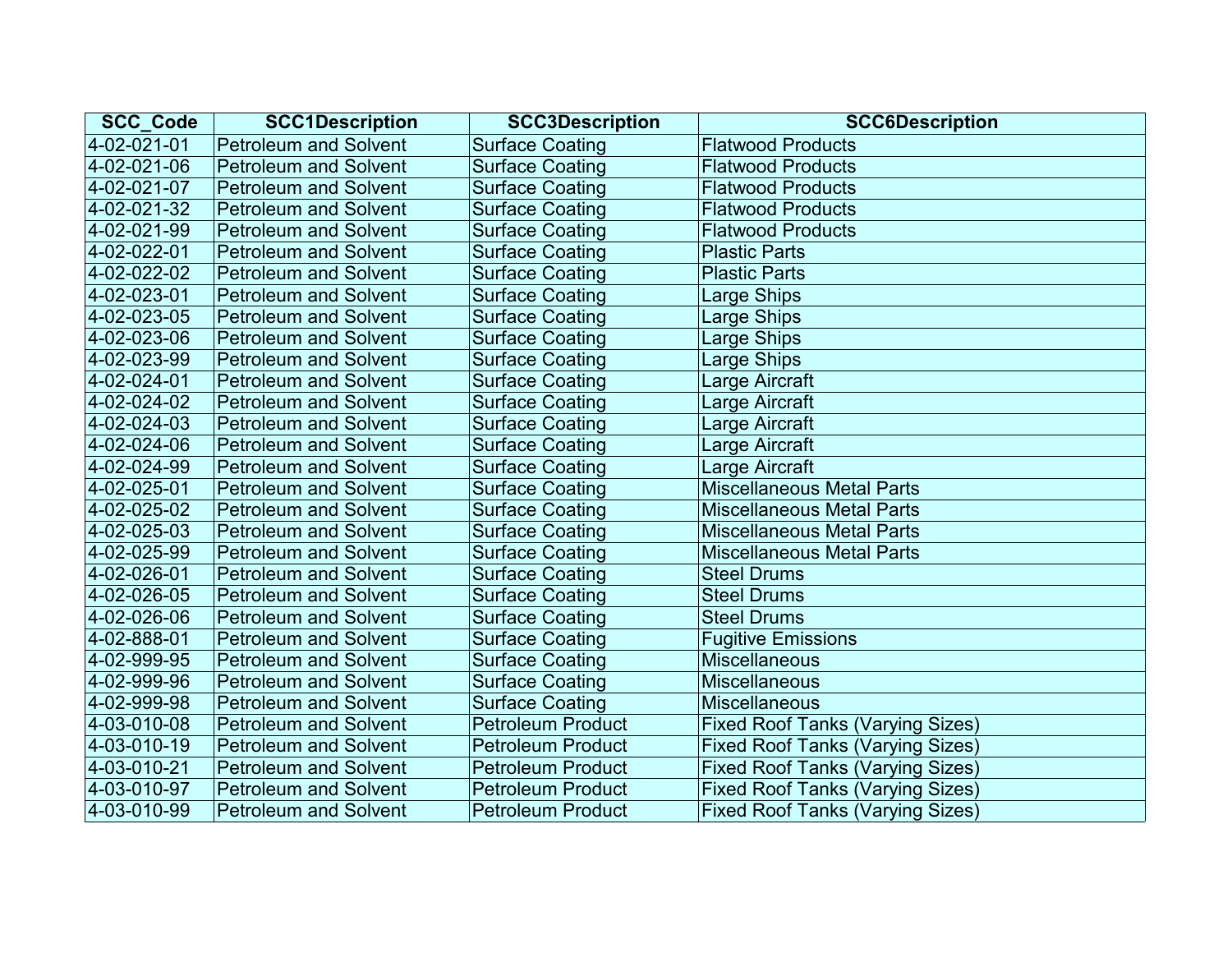| <b>SCC Code</b> | <b>SCC1Description</b>       | <b>SCC3Description</b>                   | <b>SCC6Description</b>                                           |
|-----------------|------------------------------|------------------------------------------|------------------------------------------------------------------|
| 4-03-011-02     | <b>Petroleum and Solvent</b> | <b>Petroleum Product</b>                 | <b>Floating Roof Tanks (Varying Sizes)</b>                       |
| 4-03-011-11     | <b>Petroleum and Solvent</b> | <b>Petroleum Product</b>                 | <b>Floating Roof Tanks (Varying Sizes)</b>                       |
| 4-03-011-18     | <b>Petroleum and Solvent</b> | <b>Petroleum Product</b>                 | <b>Floating Roof Tanks (Varying Sizes)</b>                       |
| 4-03-011-53     | <b>Petroleum and Solvent</b> | <b>Petroleum Product</b>                 | <b>Floating Roof Tanks (Varying Sizes)</b>                       |
| 4-03-888-01     | <b>Petroleum and Solvent</b> | <b>Petroleum Product</b>                 | <b>Fugitive Emissions</b>                                        |
| 4-04-001-07     | <b>Petroleum and Solvent</b> | Petroleum Liquids Storage Bulk Terminals |                                                                  |
| 4-04-001-11     | <b>Petroleum and Solvent</b> | Petroleum Liquids Storage Bulk Terminals |                                                                  |
| 4-04-001-16     | <b>Petroleum and Solvent</b> | Petroleum Liquids Storage Bulk Terminals |                                                                  |
| 4-04-001-53     | <b>Petroleum and Solvent</b> | Petroleum Liquids Storage Bulk Terminals |                                                                  |
| 4-04-001-99     | <b>Petroleum and Solvent</b> | Petroleum Liquids Storage Bulk Terminals |                                                                  |
| 4-04-002-02     | <b>Petroleum and Solvent</b> | Petroleum Liquids Storage Bulk Plants    |                                                                  |
| 4-04-002-06     | <b>Petroleum and Solvent</b> | Petroleum Liquids Storage Bulk Plants    |                                                                  |
| 4-04-002-51     | <b>Petroleum and Solvent</b> | Petroleum Liquids Storage Bulk Plants    |                                                                  |
| 4-04-004-01     | <b>Petroleum and Solvent</b> |                                          | Petroleum Liquids Storage Petroleum Products - Underground Tanks |
| 4-04-004-02     | <b>Petroleum and Solvent</b> |                                          | Petroleum Liquids Storage Petroleum Products - Underground Tanks |
| 4-04-004-06     | <b>Petroleum and Solvent</b> |                                          | Petroleum Liquids Storage Petroleum Products - Underground Tanks |
| 4-05-002-01     | <b>Petroleum and Solvent</b> | Printing/Publishing                      | General                                                          |
| 4-05-002-02     | <b>Petroleum and Solvent</b> | Printing/Publishing                      | General                                                          |
| 4-05-003-01     | <b>Petroleum and Solvent</b> | Printing/Publishing                      | General                                                          |
| 4-05-003-11     | <b>Petroleum and Solvent</b> | Printing/Publishing                      | General                                                          |
| 4-05-003-12     | <b>Petroleum and Solvent</b> | <b>Printing/Publishing</b>               | General                                                          |
| 4-05-003-14     | <b>Petroleum and Solvent</b> | Printing/Publishing                      | General                                                          |
| 4-05-004-01     | <b>Petroleum and Solvent</b> | <b>Printing/Publishing</b>               | General                                                          |
| 4-05-004-11     | <b>Petroleum and Solvent</b> | Printing/Publishing                      | General                                                          |
| 4-05-004-12     | <b>Petroleum and Solvent</b> | Printing/Publishing                      | General                                                          |
| 4-05-004-13     | <b>Petroleum and Solvent</b> | Printing/Publishing                      | General                                                          |
| 4-05-004-15     | <b>Petroleum and Solvent</b> | Printing/Publishing                      | General                                                          |
| 4-05-004-16     | <b>Petroleum and Solvent</b> | Printing/Publishing                      | General                                                          |
| 4-05-004-31     | <b>Petroleum and Solvent</b> | Printing/Publishing                      | General                                                          |
| 4-05-005-14     | <b>Petroleum and Solvent</b> | <b>Printing/Publishing</b>               | General                                                          |
| 4-05-005-97     | <b>Petroleum and Solvent</b> | Printing/Publishing                      | General                                                          |
| 4-05-005-98     | <b>Petroleum and Solvent</b> | <b>Printing/Publishing</b>               | General                                                          |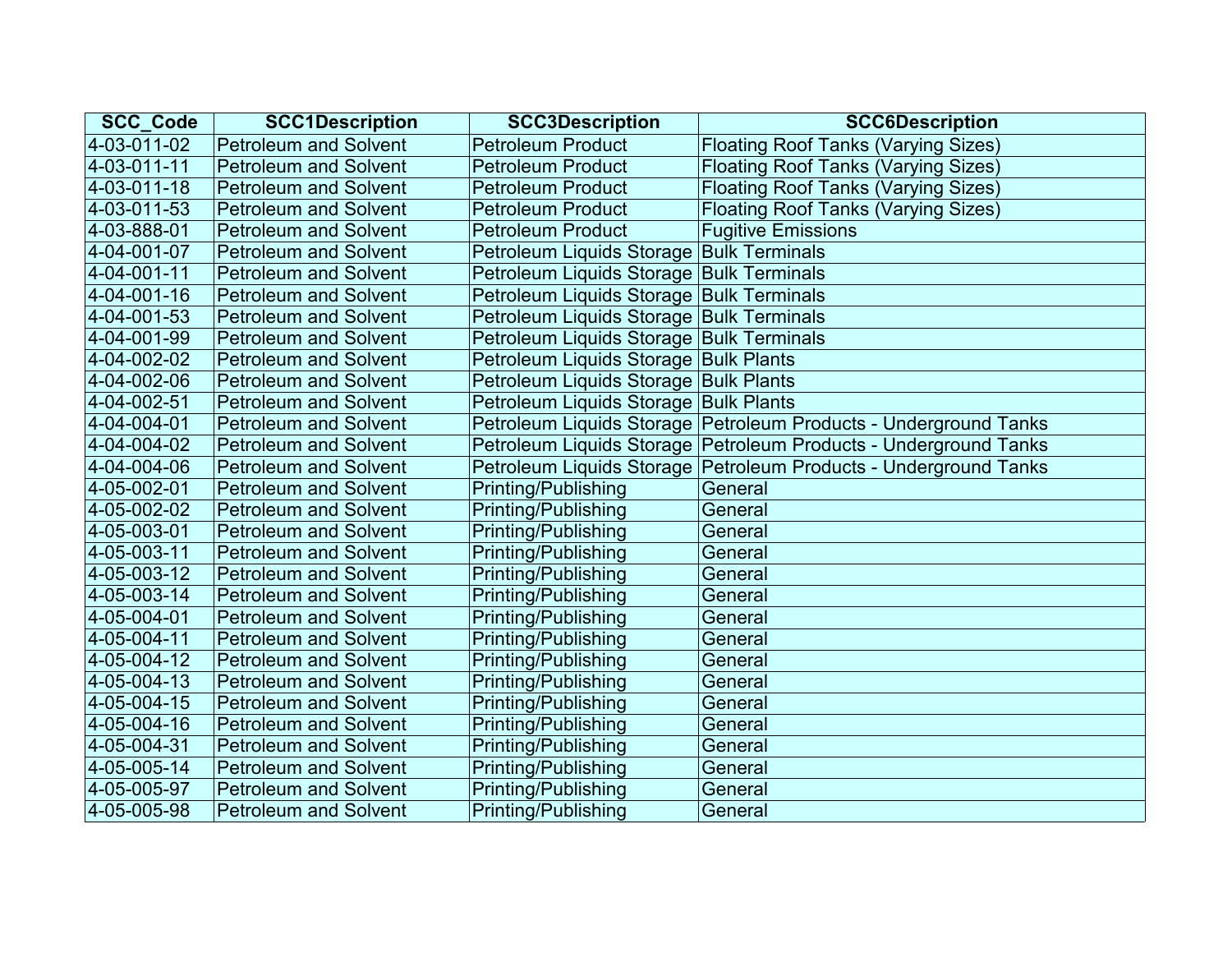| <b>SCC Code</b> | <b>SCC1Description</b>       | <b>SCC3Description</b>                            | <b>SCC6Description</b>                                   |
|-----------------|------------------------------|---------------------------------------------------|----------------------------------------------------------|
| 4-05-888-01     | <b>Petroleum and Solvent</b> | Printing/Publishing                               | <b>Fugitive Emissions</b>                                |
| 4-06-001-44     | <b>Petroleum and Solvent</b> | <b>Transportation and</b>                         | <b>Tank Cars and Trucks</b>                              |
| 4-06-001-49     | <b>Petroleum and Solvent</b> | <b>Transportation and</b>                         | <b>Tank Cars and Trucks</b>                              |
| 4-06-001-60     | <b>Petroleum and Solvent</b> | <b>Transportation and</b>                         | <b>Tank Cars and Trucks</b>                              |
| 4-06-001-61     | <b>Petroleum and Solvent</b> | <b>Transportation and</b>                         | <b>Tank Cars and Trucks</b>                              |
| 4-06-002-34     | <b>Petroleum and Solvent</b> | <b>Transportation and</b>                         | <b>Marine Vessels</b>                                    |
| 4-06-002-35     | <b>Petroleum and Solvent</b> | <b>Transportation and</b>                         | <b>Marine Vessels</b>                                    |
| 4-06-002-40     | <b>Petroleum and Solvent</b> | <b>Transportation and</b>                         | <b>Marine Vessels</b>                                    |
| 4-06-002-44     | <b>Petroleum and Solvent</b> | <b>Transportation and</b>                         | <b>Marine Vessels</b>                                    |
| 4-06-002-45     | <b>Petroleum and Solvent</b> | Transportation and                                | <b>Marine Vessels</b>                                    |
| 4-06-002-46     | <b>Petroleum and Solvent</b> | <b>Transportation and</b>                         | <b>Marine Vessels</b>                                    |
| 4-06-002-49     | <b>Petroleum and Solvent</b> | <b>Transportation and</b>                         | <b>Marine Vessels</b>                                    |
| 4-06-002-50     | <b>Petroleum and Solvent</b> | <b>Transportation and</b>                         | <b>Marine Vessels</b>                                    |
| 4-06-002-51     | <b>Petroleum and Solvent</b> | <b>Transportation and</b>                         | <b>Marine Vessels</b>                                    |
| 4-06-003-02     | <b>Petroleum and Solvent</b> | <b>Transportation and</b>                         | <b>Gasoline Retail Operations - Stage I</b>              |
| 4-06-003-06     | <b>Petroleum and Solvent</b> | <b>Transportation and</b>                         | <b>Gasoline Retail Operations - Stage I</b>              |
| 4-06-003-07     | <b>Petroleum and Solvent</b> | <b>Transportation and</b>                         | <b>Gasoline Retail Operations - Stage I</b>              |
| 4-06-004-01     | <b>Petroleum and Solvent</b> | Transportation and                                | Filling Vehicle Gas Tanks - Stage II                     |
| 4-06-004-99     | <b>Petroleum and Solvent</b> | <b>Transportation and</b>                         | Filling Vehicle Gas Tanks - Stage II                     |
| 4-06-888-01     | <b>Petroleum and Solvent</b> | <b>Transportation and</b>                         | <b>Fugitive Emissions</b>                                |
| 4-07-999-97     | <b>Petroleum and Solvent</b> | Organic Chemical Storage   Miscellaneous          |                                                          |
| 4-90-005-99     | <b>Petroleum and Solvent</b> | <b>Organic Solvent</b>                            | <b>Air Stripping Tower</b>                               |
| 4-90-999-98     | <b>Petroleum and Solvent</b> | <b>Organic Solvent</b>                            | Miscellaneous Volatile Organic Compound                  |
| 5-01-001-02     | <b>Waste Disposal</b>        | Solid Waste Disposal - Gov Municipal Incineration |                                                          |
| 5-01-007-01     | <b>Waste Disposal</b>        | Solid Waste Disposal - Gov Sewage Treatment       |                                                          |
| 5-01-007-02     | <b>Waste Disposal</b>        | Solid Waste Disposal - Gov Sewage Treatment       |                                                          |
| 5-01-007-89     | <b>Waste Disposal</b>        | Solid Waste Disposal - Gov Sewage Treatment       |                                                          |
| 5-02-001-03     | <b>Waste Disposal</b>        | Solid Waste Disposal - Con Incineration           |                                                          |
| 5-02-005-05     | <b>Waste Disposal</b>        |                                                   | Solid Waste Disposal - Con Incineration: Special Purpose |
| 5-02-005-07     | <b>Waste Disposal</b>        |                                                   | Solid Waste Disposal - Con Incineration: Special Purpose |
| 5-02-006-01     | <b>Waste Disposal</b>        | Solid Waste Disposal - Con Landfill Dump          |                                                          |
| 5-03-001-01     | <b>Waste Disposal</b>        | Solid Waste Disposal - Indulncineration           |                                                          |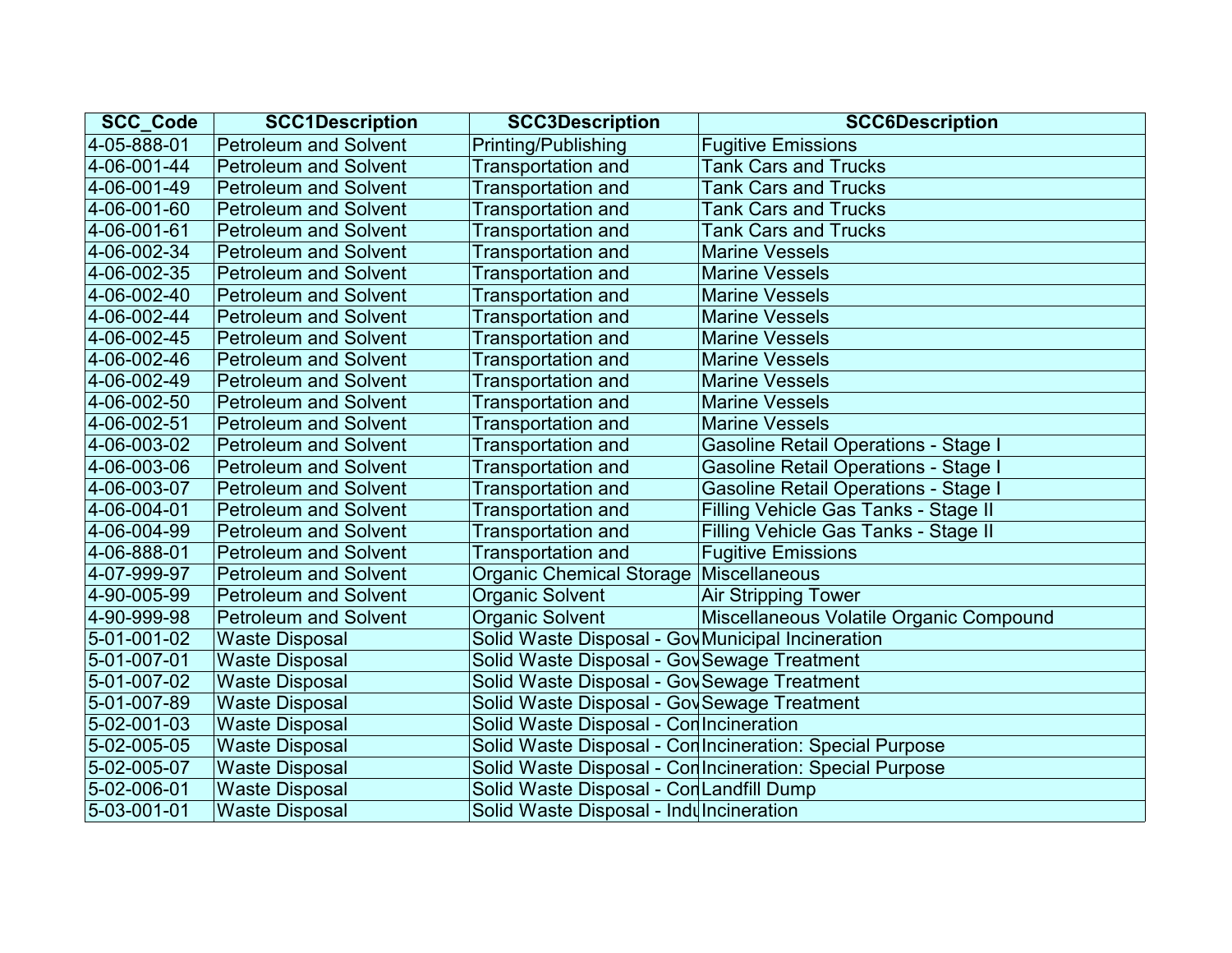| <b>SCC_Code</b> | <b>SCC1Description</b>         | <b>SCC3Description</b>                   | <b>SCC6Description</b> |
|-----------------|--------------------------------|------------------------------------------|------------------------|
|                 | $ 5-03-006-01 $ Waste Disposal | Solid Waste Disposal - InduLandfill Dump |                        |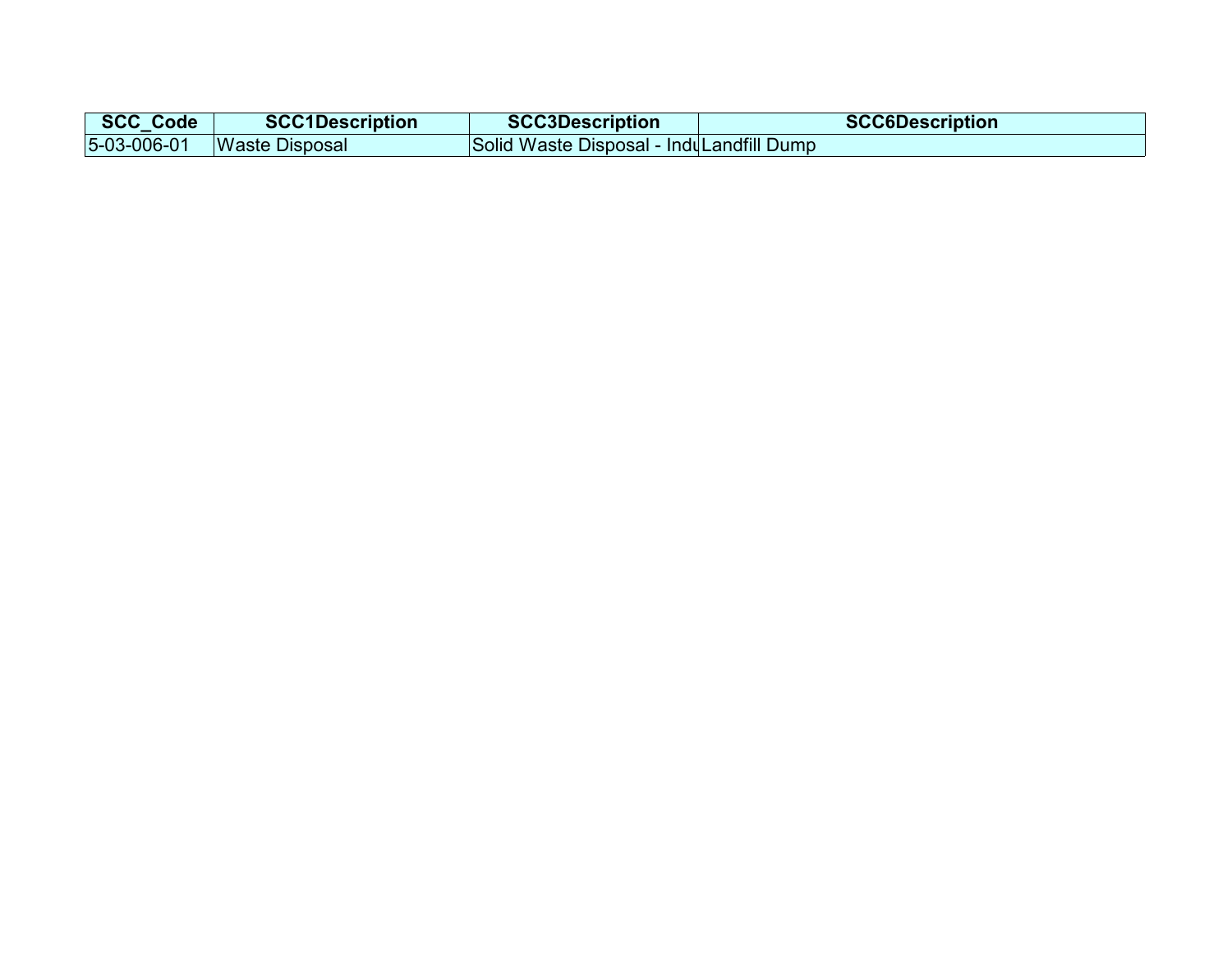| <b>SCC8Description</b>                       | <b>Measure</b>                        | <b>Material</b>            | <b>Actions</b> |
|----------------------------------------------|---------------------------------------|----------------------------|----------------|
| Atmospheric Fluidized Bed Combustion:        | <b>Tons</b>                           | <b>Bituminous Coal</b>     | <b>Burned</b>  |
| Grades 1 and 2 Oil                           | 1000 Gallons                          | Distillate Oil (No. 1 & 2) | <b>Burned</b>  |
| Grade 4 Oil: Normal Firing                   | 1000 Gallons                          | Distillate Oil (No. 4)     | <b>Burned</b>  |
| Boilers > 100 Million Btu/hr except          | <b>Million Cubic Feet Natural Gas</b> |                            | <b>Burned</b>  |
| Wood-fired Boiler - Wet Wood (>=20%          | Tons                                  | Wood                       | <b>Burned</b>  |
| <b>Refuse Derived Fuel</b>                   | Tons                                  | <b>Refuse Derived Fuel</b> | <b>Burned</b>  |
| <b>Spreader Stoker</b>                       | Tons                                  | <b>Bituminous Coal</b>     | <b>Burned</b>  |
| <b>Overfeed Stoker</b>                       | Tons                                  | <b>Bituminous Coal</b>     | <b>Burned</b>  |
| <b>Atmospheric Fluidized Bed Combustion:</b> | Tons                                  | <b>Bituminous Coal</b>     | <b>Burned</b>  |
| Grade 6 Oil                                  | 1000 Gallons                          | Residual Oil (No. 6)       | <b>Burned</b>  |
| Grade 5 Oil                                  | 1000 Gallons                          | Residual Oil (No. 5)       | <b>Burned</b>  |
| Grades 1 and 2 Oil                           | 1000 Gallons                          | Distillate Oil (No. 1 & 2) | <b>Burned</b>  |
| Grade 4 Oil                                  | 1000 Gallons                          | Distillate Oil (No. 4)     | <b>Burned</b>  |
| > 100 Million Btu/hr                         | Million Cubic Feet Natural Gas        |                            | <b>Burned</b>  |
| 10-100 Million Btu/hr                        | <b>Million Cubic Feet Natural Gas</b> |                            | <b>Burned</b>  |
| < 10 Million Btu/hr                          | Million Cubic Feet Natural Gas        |                            | <b>Burned</b>  |
| <b>Wood/Bark-fired Boiler</b>                | <b>Tons</b>                           | Wood/Bark                  | <b>Burned</b>  |
| Wood-fired Boiler - Wet Wood (>=20%          | Tons                                  | Wood                       | <b>Burned</b>  |
| Wood/Bark-fired Boiler (< 50,000 Lb          | Tons                                  | Wood/Bark                  | <b>Burned</b>  |
| Wood-fired Boiler (< 50,000 Lb Steam) **     | <b>Tons</b>                           | Wood                       | <b>Burned</b>  |
| Propane                                      | 1000 Gallons                          | Propane                    | <b>Burned</b>  |
| Grade 6 Oil                                  | 1000 Gallons                          | Residual Oil (No. 6)       | <b>Burned</b>  |
| 10-100 Million Btu/hr **                     | 1000 Gallons                          | <b>Residual Oil</b>        | <b>Burned</b>  |
| Grades 1 and 2 Oil                           | 1000 Gallons                          | Distillate Oil (No. 1 & 2) | <b>Burned</b>  |
| > 100 Million Btu/hr                         | <b>Million Cubic Feet Natural Gas</b> |                            | <b>Burned</b>  |
| 10-100 Million Btu/hr                        | <b>Million Cubic Feet Natural Gas</b> |                            | <b>Burned</b>  |
| < 10 Million Btu/hr                          | Million Cubic Feet Natural Gas        |                            | <b>Burned</b>  |
| <b>POTW Digester Gas-fired Boiler</b>        | Million Cubic Feet Process Gas        |                            | <b>Burned</b>  |
| <b>Other Not Classified</b>                  | Million Cubic Feet Process Gas        |                            | <b>Burned</b>  |
| <b>Specify Waste Material in Comments</b>    | 1000 Gallons                          | Liquid Waste               | <b>Burned</b>  |
| <b>Natural Gas</b>                           | Million Cubic Feet Natural Gas        |                            | <b>Burned</b>  |
| Reciprocating                                | 1000 Gallons                          | Distillate Oil (Diesel)    | <b>Burned</b>  |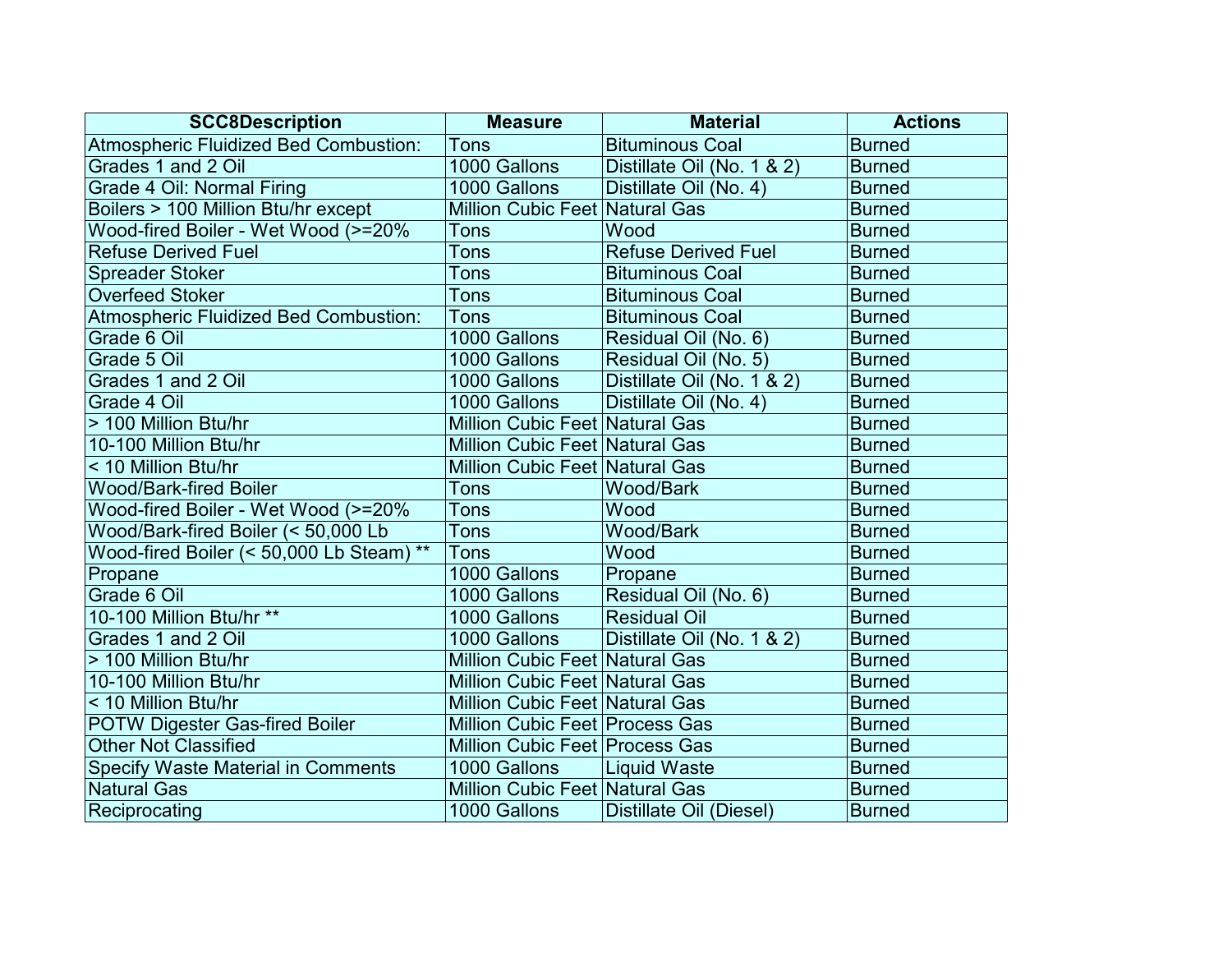| <b>SCC8Description</b>                   | <b>Measure</b>                        | <b>Material</b>                | <b>Actions</b>  |
|------------------------------------------|---------------------------------------|--------------------------------|-----------------|
| Reciprocating                            | Million Cubic Feet Natural Gas        |                                | <b>Burned</b>   |
| Reciprocating                            | Million Cubic Feet Process Gas        |                                | <b>Burned</b>   |
| Reciprocating                            | Million Cubic Feet Landfill Gas       |                                | <b>Burned</b>   |
| <b>Heavy Water</b>                       | 1000 Gallons                          | <b>Heavy Water</b>             | <b>Burned</b>   |
| <b>Turbine</b>                           | 1000 Gallons                          | Distillate Oil (Diesel)        | <b>Burned</b>   |
| Reciprocating                            | 1000 Gallons                          | Distillate Oil (Diesel)        | <b>Burned</b>   |
| Reciprocating                            | Million Cubic Feet Natural Gas        |                                | <b>Burned</b>   |
| Reciprocating                            | 1000 Gallons                          | Gasoline                       | <b>Burned</b>   |
| <b>Diesel</b>                            | 1000 Gallons                          | <b>Diesel</b>                  | <b>Burned</b>   |
| <b>Turbine</b>                           | 1000 Gallons                          | <b>Jet Fuel</b>                | <b>Burned</b>   |
| Propane: Reciprocating                   | 1000 Gallons                          | <b>Liquified Petroleum Gas</b> | <b>Burned</b>   |
| Reciprocating                            | 1000 Gallons                          | Distillate Oil (Diesel)        | <b>Burned</b>   |
| <b>Turbine</b>                           | 1000 Gallons                          | Distillate Oil (Diesel)        | <b>Burned</b>   |
| Reciprocating                            | Million Cubic Feet Natural Gas        |                                | <b>Burned</b>   |
| <b>Turbine</b>                           | <b>Million Cubic Feet Natural Gas</b> |                                | <b>Burned</b>   |
| <b>Turbine</b>                           | Million Cubic Feet Landfill Gas       |                                | <b>Burned</b>   |
| JP-4 Fuel                                | 1000 Gallons                          | <b>Jet Naphtha</b>             | <b>Burned</b>   |
| Liquefaction (Diaphragm Cell Process)    | 100 Tons                              | Chlorine                       | Liquified       |
| <b>Other Not Classified</b>              | 100 Tons                              | Chlorine                       | Liquified       |
| <b>Other Not Classified</b>              | <b>Tons</b>                           | <b>Final Acid</b>              | Produced        |
| <b>General Mixing and Handling</b>       | Tons                                  | Paint                          | Produced        |
| <b>Blowing Agent: Methylene Chloride</b> | Tons                                  | Agent                          | <b>Used</b>     |
| <b>Fugitive Leaks</b>                    | Tons                                  | Product                        | Produced        |
| Formaldehyde: Silver Catalyst            | Tons                                  | <b>Material</b>                | Produced        |
| <b>Wastewater Stripper</b>               | <b>Tons</b>                           | Product                        | Produced        |
| Storage/Transfer                         | Tons                                  | Product                        | Produced        |
| <b>Specify in Comments Field</b>         | Tons                                  | Product                        | Produced        |
| <b>Wheat: Cleaning House</b>             | Tons                                  | Grain                          | Received        |
| <b>Wheat: Millhouse</b>                  | <b>Tons</b>                           | Grain                          | <b>Received</b> |
| Not Classified **                        | Tons                                  | Grain                          | Processed       |
| Grain Handling (see also 3-02-005-xx)    | Tons                                  | Grain                          | Processed       |
| <b>Cerial Cooker</b>                     | 1000 Barrels                          | <b>Beer</b>                    | Packaged        |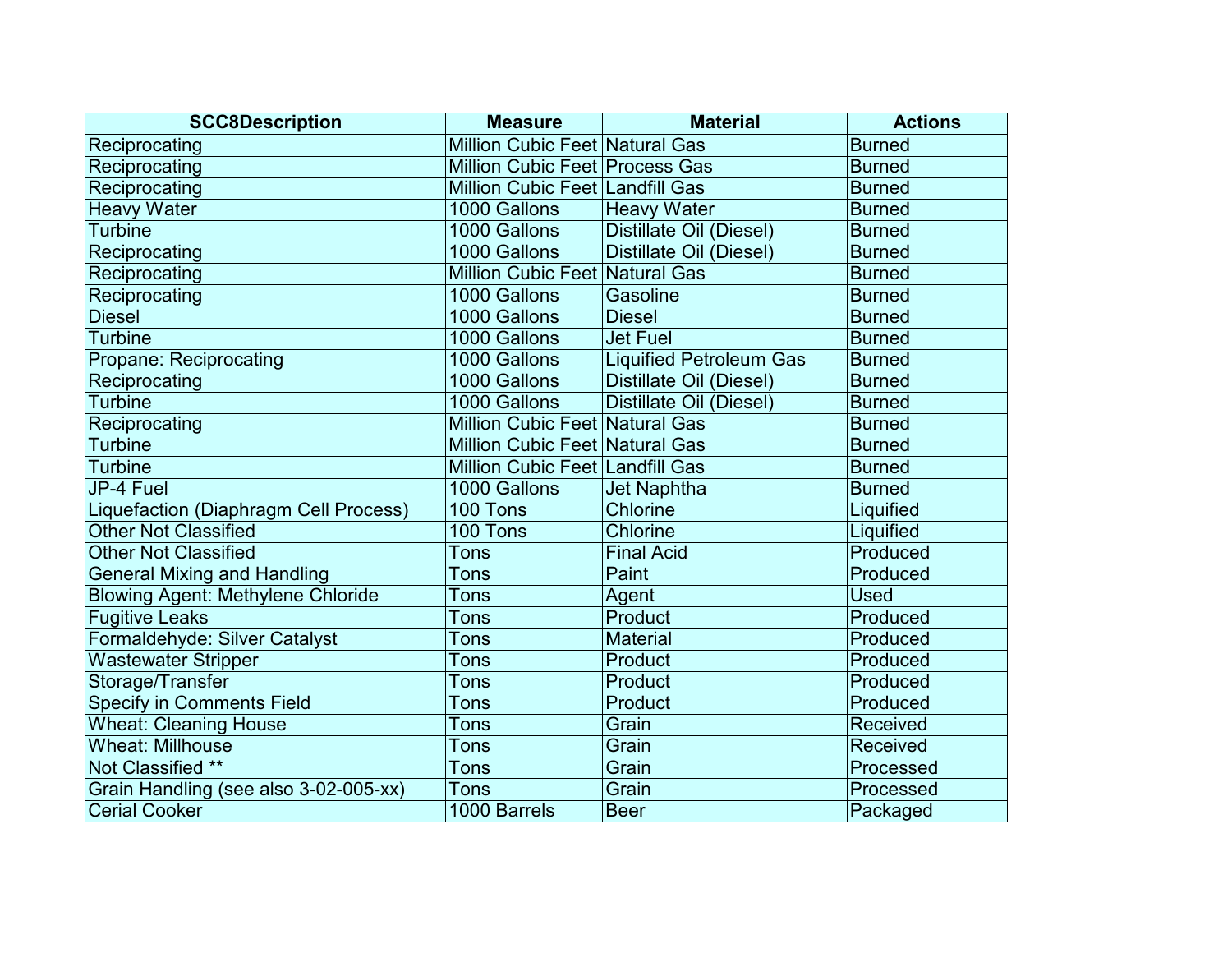| <b>SCC8Description</b>                           | <b>Measure</b>                 | <b>Material</b>        | <b>Actions</b> |
|--------------------------------------------------|--------------------------------|------------------------|----------------|
| <b>Fermenter Venting: Closed Fermenter</b>       | 1000 Barrels                   | <b>Beer</b>            | Packaged       |
| <b>Sterilized Can Filling Line</b>               | 1000 Barrels                   | <b>Beer</b>            | Canned         |
| Unloading                                        | Tons                           | Grain                  | Processed      |
| Loading                                          | Tons                           | Grain                  | Processed      |
| <b>Bread Baking: Sponge-Dough Process</b>        | <b>Tons</b>                    | <b>Bread</b>           | <b>Baked</b>   |
| <b>Bread Baking: Straight-Dough Process</b>      | <b>Tons</b>                    | <b>Bread</b>           | <b>Baked</b>   |
| <b>Specify in Comments Field</b>                 | Tons                           | Product                | Produced       |
| <b>Other Not Classified</b>                      | Tons                           | <b>Material</b>        | Input          |
| Fine Ore Storage                                 | Tons                           | <b>Material</b>        | <b>Handled</b> |
| <b>Materials Handling</b>                        | <b>Tons</b>                    | <b>Molten Aluminum</b> | Produced       |
| H.S.S.: Fugitive Emissions                       | Tons                           | <b>Molten Aluminum</b> | Produced       |
| V.S.S.: Fugitive Emissions                       | Tons                           | <b>Molten Aluminum</b> | Produced       |
| Not Classified **                                | <b>Tons</b>                    | <b>Molten Aluminum</b> | Produced       |
| Electric Arc Furnace: Alloy Steel (Stack)        | Tons                           | <b>Material</b>        | Produced       |
| Pickling                                         | Tons                           | <b>Material</b>        | Produced       |
| <b>Natural Gas: Process Heaters</b>              | Million Cubic Feet Natural Gas |                        | <b>Burned</b>  |
| Pouring/Casting                                  | Tons                           | <b>Metal</b>           | Charged        |
| <b>Other Not Classified</b>                      | Tons                           | <b>Material</b>        | Processed      |
| <b>Electric Arc Furnace</b>                      | Tons                           | <b>Metal</b>           | Processed      |
| <b>Electric Induction Furnace</b>                | Tons                           | <b>Metal</b>           | Processed      |
| Pouring/Casting                                  | Tons                           | <b>Metal</b>           | Processed      |
| <b>Casting Shakeout</b>                          | Tons                           | <b>Metal</b>           | Processed      |
| Cleaning                                         | Tons                           | <b>Metal</b>           | Processed      |
| <b>Casting Cleaning/Tumblers</b>                 | Tons                           | Castings               | Cleaned        |
| Quenching                                        | Gallons                        | <b>Material</b>        | <b>Used</b>    |
| <b>Other Not Classified</b>                      | Tons                           | <b>Material</b>        | Produced       |
| <b>Natural Gas: Process Heaters</b>              | Million Cubic Feet Natural Gas |                        | <b>Burned</b>  |
| Drum Dryer: Drum Mix Plant (see 3-05-            | <b>Tons</b>                    | <b>Hot Mix Asphalt</b> | Produced       |
| Asphalt Heater: Distillate Oil                   | 1000 Gallons                   | <b>Distillate Oil</b>  | <b>Burned</b>  |
| <b>Curing and Firing: Gas-fired Tunnel Kilns</b> | Tons                           | <b>Brick</b>           | Produced       |
| <b>Kilns</b>                                     | <b>Tons</b>                    | Cement                 | Produced       |
| <b>Raw Material Transfer</b>                     | <b>Tons</b>                    | <b>Material</b>        | <b>Handled</b> |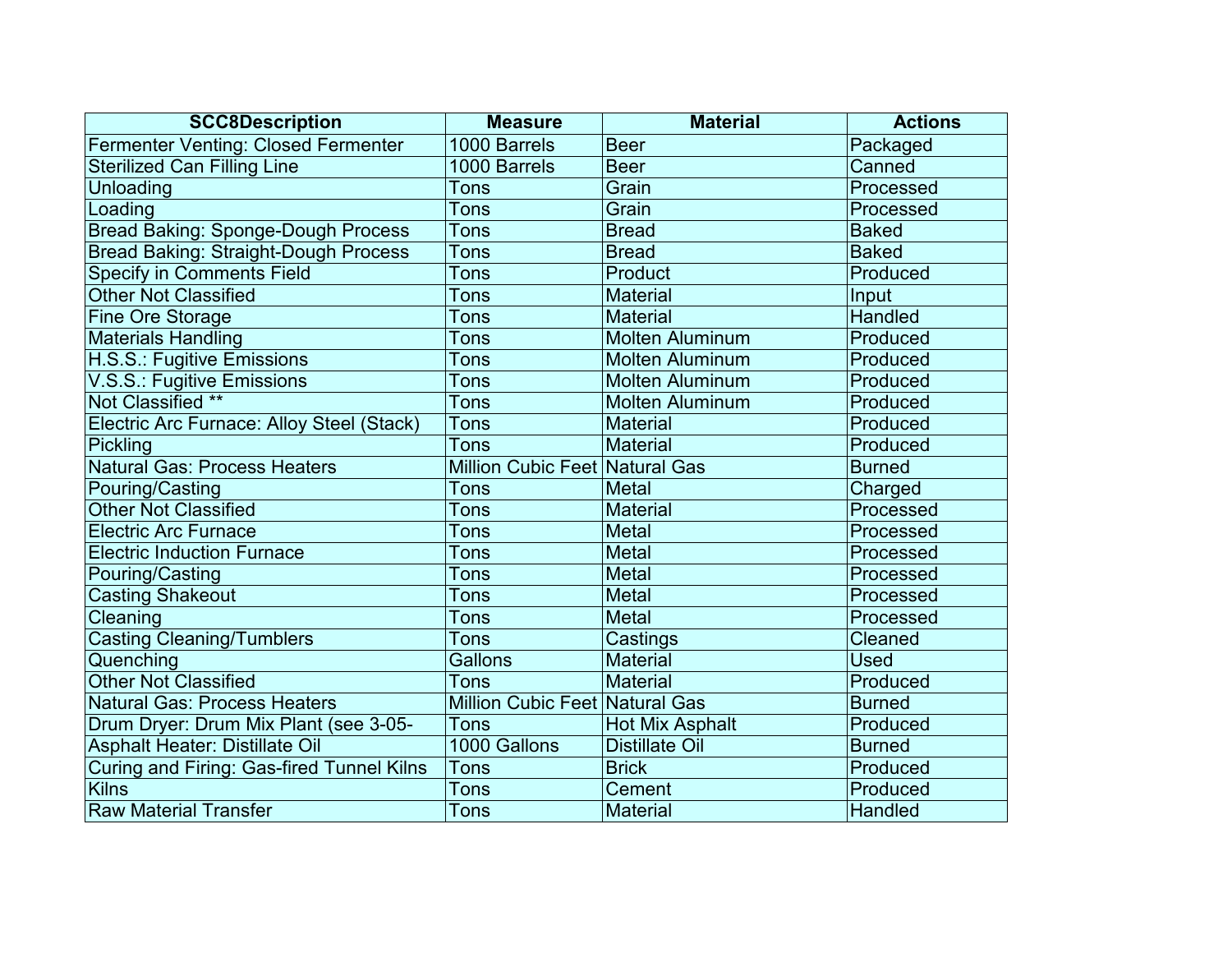| <b>SCC8Description</b>                     | <b>Measure</b>                        | <b>Material</b>      | <b>Actions</b>   |
|--------------------------------------------|---------------------------------------|----------------------|------------------|
| <b>Clinker Cooler</b>                      | <b>Tons</b>                           | Cement               | Produced         |
| <b>Clinker Grinding</b>                    | <b>Tons</b>                           | Cement               | Produced         |
| <b>Kilns</b>                               | <b>Tons</b>                           | Cement               | Produced         |
| <b>Clinker Cooler</b>                      | <b>Tons</b>                           | Cement               | Produced         |
| <b>Clinker Grinding</b>                    | <b>Tons</b>                           | <b>Cement</b>        | Produced         |
| <b>Other Not Classified</b>                | Tons                                  | <b>Material</b>      | Produced         |
| <b>Container Glass: Melting Furnace</b>    | Tons                                  | <b>Glass</b>         | Produced         |
| <b>Flat Glass: Melting Furnace</b>         | <b>Tons</b>                           | <b>Glass</b>         | Produced         |
| <b>Pressed and Blown Glass: Melting</b>    | <b>Tons</b>                           | <b>Glass</b>         | Produced         |
| <b>Container Glass: Forming/Finishing</b>  | Tons                                  | <b>Glass</b>         | Produced         |
| <b>Forming Line</b>                        | <b>Tons</b>                           | Product              | Produced         |
| <b>Drying Kiln</b>                         | <b>Tons</b>                           | Product              | Produced         |
| <b>Secondary Crushing/Screening</b>        | <b>Tons</b>                           | Limestone            | Processed        |
| Calcining: Rotary Kiln ** (See SCC Codes   | Tons                                  | Lime                 | Produced         |
| <b>Raw Material Transfer and Conveying</b> | <b>Tons</b>                           | Limestone            | Processed        |
| Hydrator: Atmospheric                      | <b>Tons</b>                           | <b>Hydrated Lime</b> | Produced         |
| Raw Material Storage Piles                 | <b>Tons</b>                           | Limestone            | Processed        |
| <b>Lime Silos</b>                          | Tons                                  | Lime                 | Produced         |
| Packing/Shipping                           | <b>Tons</b>                           | Lime                 | Produced         |
| <b>Product Transfer and Conveying</b>      | <b>Tons</b>                           | Lime                 | Produced         |
| <b>Primary Screening</b>                   | Tons                                  | Limestone            | Processed        |
| Cupola                                     | <b>Tons</b>                           | <b>Material</b>      | Charged          |
| <b>Blow Chamber</b>                        | Tons                                  | <b>Material</b>      | Charged          |
| <b>Curing Oven</b>                         | <b>Tons</b>                           | <b>Material</b>      | Charged          |
| Cooler                                     | <b>Tons</b>                           | <b>Material</b>      | Charged          |
| <b>Primary Crushing</b>                    | <b>Tons</b>                           | <b>Raw Material</b>  | Processed        |
| <b>Miscellaneous Operations:</b>           | <b>Tons</b>                           | <b>Raw Material</b>  | Processed        |
| Hauling                                    | <b>Miles</b>                          | Vehicle              | <b>Travelled</b> |
| <b>Specify in Comments Field</b>           | <b>Tons</b>                           | Product              | Produced         |
| Oil-fired                                  | 1000 Gallons                          | Oil                  | <b>Burned</b>    |
| <b>Natural Gas-fired</b>                   | <b>Million Cubic Feet Natural Gas</b> |                      | <b>Burned</b>    |
| <b>Process Drains and Wastewater</b>       | 1000 Gallons                          | Wastewater           | Processed        |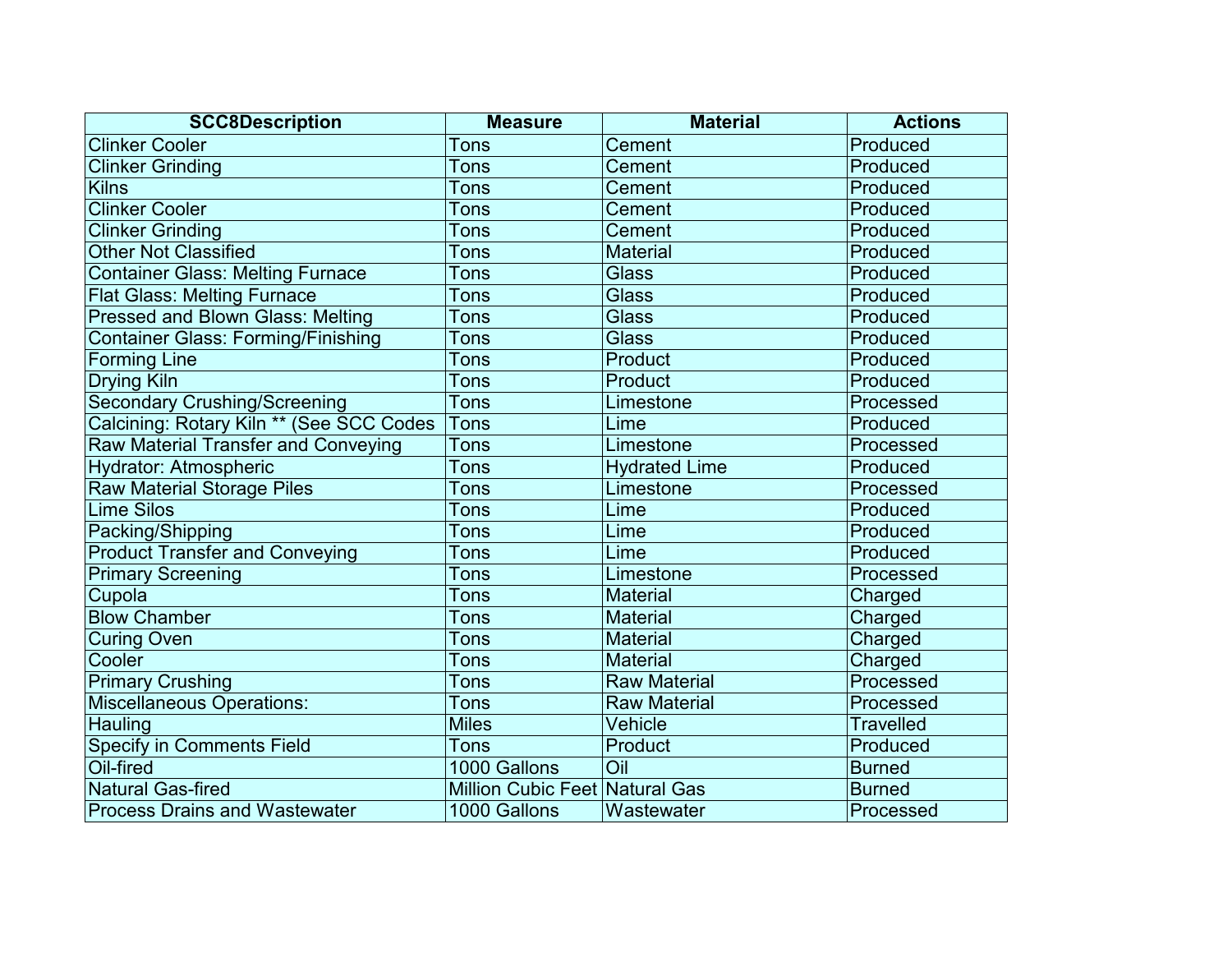| <b>SCC8Description</b>                                                      | <b>Measure</b>                    | <b>Material</b>                  | <b>Actions</b>    |
|-----------------------------------------------------------------------------|-----------------------------------|----------------------------------|-------------------|
| <b>Process Drains and Wastewater</b>                                        | 1000 Barrels                      | <b>Refinery Feed</b>             | Processed         |
| <b>Cooling Towers</b>                                                       | <b>Million Gallons</b>            | <b>Cooling Water</b>             | <b>Circulated</b> |
| <b>Pipeline Valves and Flanges</b>                                          | 1000 Barrels                      | <b>Refinery Feed</b>             | Processed         |
| <b>Vessel Relief Valves</b>                                                 | 1000 Barrels                      | <b>Refinery Feed</b>             | Processed         |
| Pump Seals w/o Controls                                                     | 1000 Barrels                      | <b>Refinery Feed</b>             | Processed         |
| <b>Compressor Seals</b>                                                     | 1000 Barrels                      | <b>Refinery Feed</b>             | Processed         |
| <b>Sulfur Recovery Unit</b>                                                 | Tons                              | <b>Sulfur</b>                    | Recovered         |
| <b>Recovery Furnace/Direct Contact</b>                                      | Tons                              | <b>Air-Dried Unbleached Pulp</b> | Produced          |
| <b>Smelt Dissolving Tank</b>                                                | <b>Tons</b>                       | <b>Air-Dried Unbleached Pulp</b> | Produced          |
| Lime Kiln                                                                   | Tons                              | <b>Air-Dried Unbleached Pulp</b> | Produced          |
| <b>Recovery Furnace/Indirect Contact</b>                                    | Tons                              | <b>Air-Dried Unbleached Pulp</b> | Produced          |
| <b>Other Not Classified</b>                                                 | Tons                              | <b>Air-Dried Unbleached Pulp</b> | Produced          |
| <b>Recovery System: NH3</b>                                                 | Tons                              | <b>Air-Dried Unbleached Pulp</b> | Produced          |
| Creosote                                                                    | Tons                              | Wood                             | <b>Treated</b>    |
| <b>General: Not Classified **</b>                                           | 10,000 Square                     | 3/8-inch Plywood                 | Produced          |
| <b>Sanding Operations</b>                                                   | <b>Tons</b>                       | Material                         | Processed         |
| Fir: Sapwood: Steam-fired Dryer                                             | 10,000 Square                     | 3/8-inch Plywood                 | Produced          |
| <b>Veneer Cutting</b>                                                       | Tons                              | Material                         | Processed         |
| Softwood Plywood, Veneer Dryer, Indirect- 1000 Square Feet 3/8-inch Plywood |                                   |                                  | Produced          |
| Softwood Plywood, Veneer Dryer, Indirect-                                   | 1000 Square Feet 3/8-inch Plywood |                                  | Produced          |
| Plywood Press: Phenol-formaldehyde                                          | 1000 Square Feet 3/8-inch Plywood |                                  | Produced          |
| Softwood Plywood, Log Steaming Vat                                          | 1000 Square Feet 3/8-inch Plywood |                                  | Processed         |
| Log Debarking                                                               | Tons                              | Logs                             | Processed         |
| Log Sawing                                                                  | <b>Tons</b>                       | Logs                             | Processed         |
| Sanderdust: Cyclone Exhaust                                                 | Hour                              | Equipment                        | Operated          |
| <b>Other Cyclones: Exhaust</b>                                              | Hour                              | Equipment                        | Operated          |
| <b>Other Not Classified</b>                                                 | 1000 Board Feet                   | Material                         | Processed         |
| <b>Other Not Classified</b>                                                 | Tons                              | <b>Material</b>                  | Processed         |
| Wood Waste Storage Bin Vent                                                 | Tons                              | <b>Wood Waste</b>                | Processed         |
| Wood Waste Storage Bin Loadout                                              | Tons                              | <b>Wood Waste</b>                | Processed         |
| <b>Sanding/Planning Operations: Specify</b>                                 | 1000 Square Feet Material         |                                  | Processed         |
| <b>Sanding/Planning Operations: Specify</b>                                 | 1000 Board Feet   Material        |                                  | Processed         |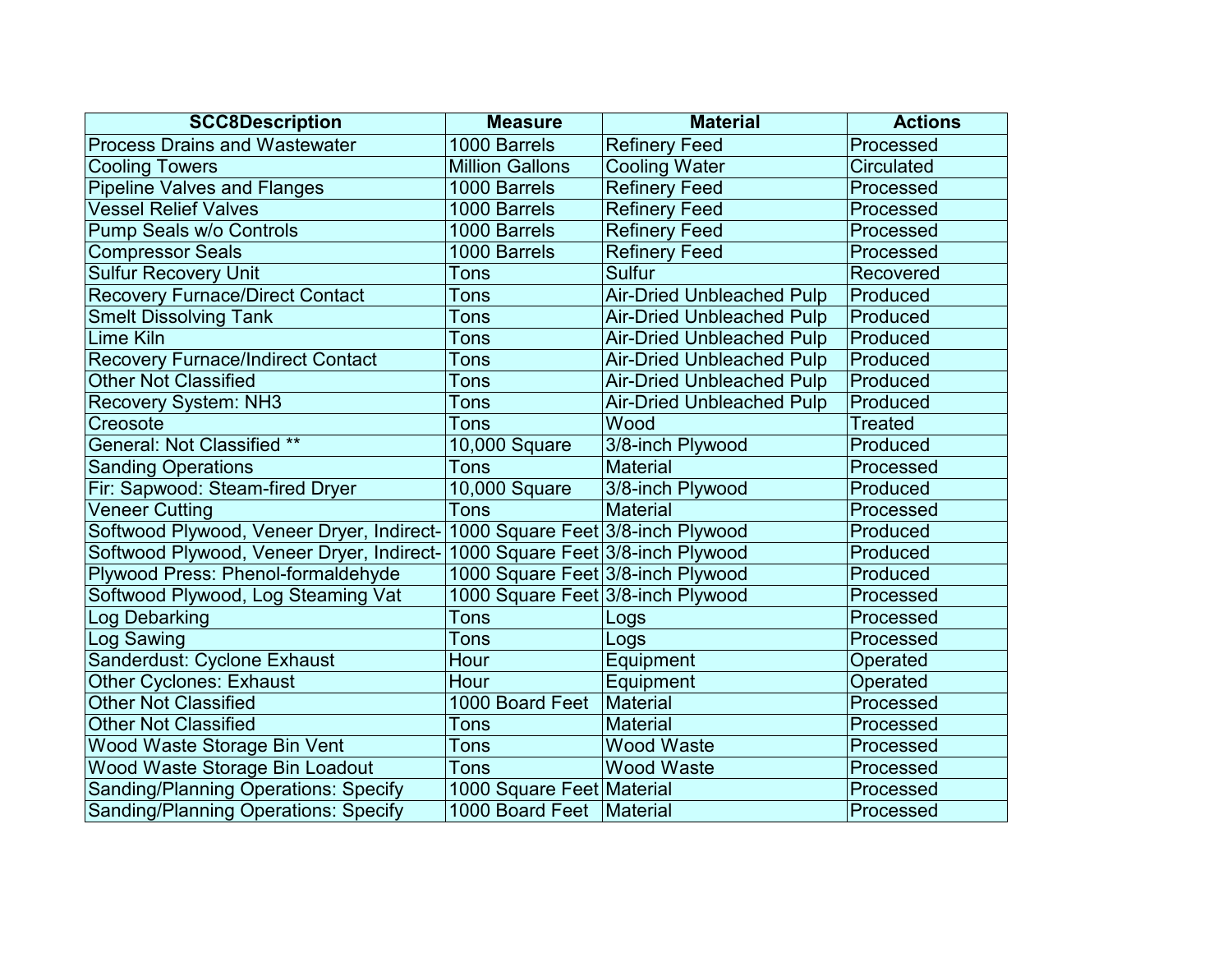| <b>SCC8Description</b>                 | <b>Measure</b>                 | <b>Material</b>         | <b>Actions</b>  |
|----------------------------------------|--------------------------------|-------------------------|-----------------|
| <b>Natural Gas: Process Heaters</b>    | Million Cubic Feet Natural Gas |                         | <b>Burned</b>   |
| <b>Other Not Classified</b>            | 1000 Board Feet                | Material                | Produced        |
| <b>Mould Release</b>                   | Tons                           | Product                 | Produced        |
| <b>Solvent Consumption</b>             | Tons                           | Solvent                 | <b>Used</b>     |
| <b>Adhesive Consumption</b>            | Tons                           | <b>Adhesive</b>         | Applied         |
| General                                | Tons                           | Product                 | Produced        |
| Gel Coat: Spray On                     | Tons                           | Coating                 | <b>Applied</b>  |
| Resin: General: Roll On                | <b>Tons</b>                    | Coating                 | <b>Applied</b>  |
| Resin Spray Layup (non-vapor-          | 1000 Pounds                    | <b>Starting Monomer</b> | Applied         |
| <b>Other Not Classified</b>            | Tons                           | Product                 | Produced        |
| <b>Expansion Process via Steam</b>     | Tons                           | Product                 | Produced        |
| Molding                                | Tons                           | Product                 | Produced        |
| Polystyrene: General                   | Tons                           | <b>Resin</b>            | Consumed        |
| <b>Other Not Classified</b>            | Tons                           | <b>Material</b>         | Processed       |
| <b>Other Not Classified</b>            | Gallons                        | <b>Material</b>         | Processed       |
| General                                | <b>Tons</b>                    | Abrasive                | Consumed        |
| <b>Shotblast with Air</b>              | <b>Tons</b>                    | <b>Shot</b>             | Consumed        |
| Arc Welding: General ** (See 3-09-050) | Pounds                         | <b>Welding Rod</b>      | Consumed        |
| <b>Entire Process: Copper</b>          | <b>Square Feet-</b>            | <b>Surface Area</b>     | <b>Existing</b> |
| <b>Entire Process: Zinc</b>            | Ampere-Hours                   | Current                 | Applied         |
| <b>Entire Process: Chrome</b>          | Ampere-Hours                   | Current                 | Applied         |
| Nickel (general) - Electroplating Tank | 1000 Ampere-                   | <b>Current</b>          | <b>Applied</b>  |
| <b>Other Not Classified</b>            | <b>Gallons</b>                 | <b>Material</b>         | Processed       |
| <b>Alkaline Cleaning Bath</b>          | <b>Tons</b>                    | Material                | Processed       |
| <b>Acid Cleaning Bath (Pickling)</b>   | Tons                           | <b>Material</b>         | Processed       |
| <b>Anodizing Kettle</b>                | Tons                           | <b>Material</b>         | Processed       |
| Rinsing/Finishing                      | Tons                           | <b>Material</b>         | Processed       |
| <b>Other Not Classified</b>            | <b>Gallons</b>                 | <b>Material</b>         | Processed       |
| <b>Milling Tank</b>                    | <b>Tons</b>                    | <b>Material</b>         | Processed       |
| Metallizing: Wire Atomization and      | Tons                           | <b>Sprayed Metal</b>    | Consumed        |
| General                                | 1000 Pounds                    | Electrode               | Consumed        |
| General                                | 1000 Pounds                    | Electrode               | Consumed        |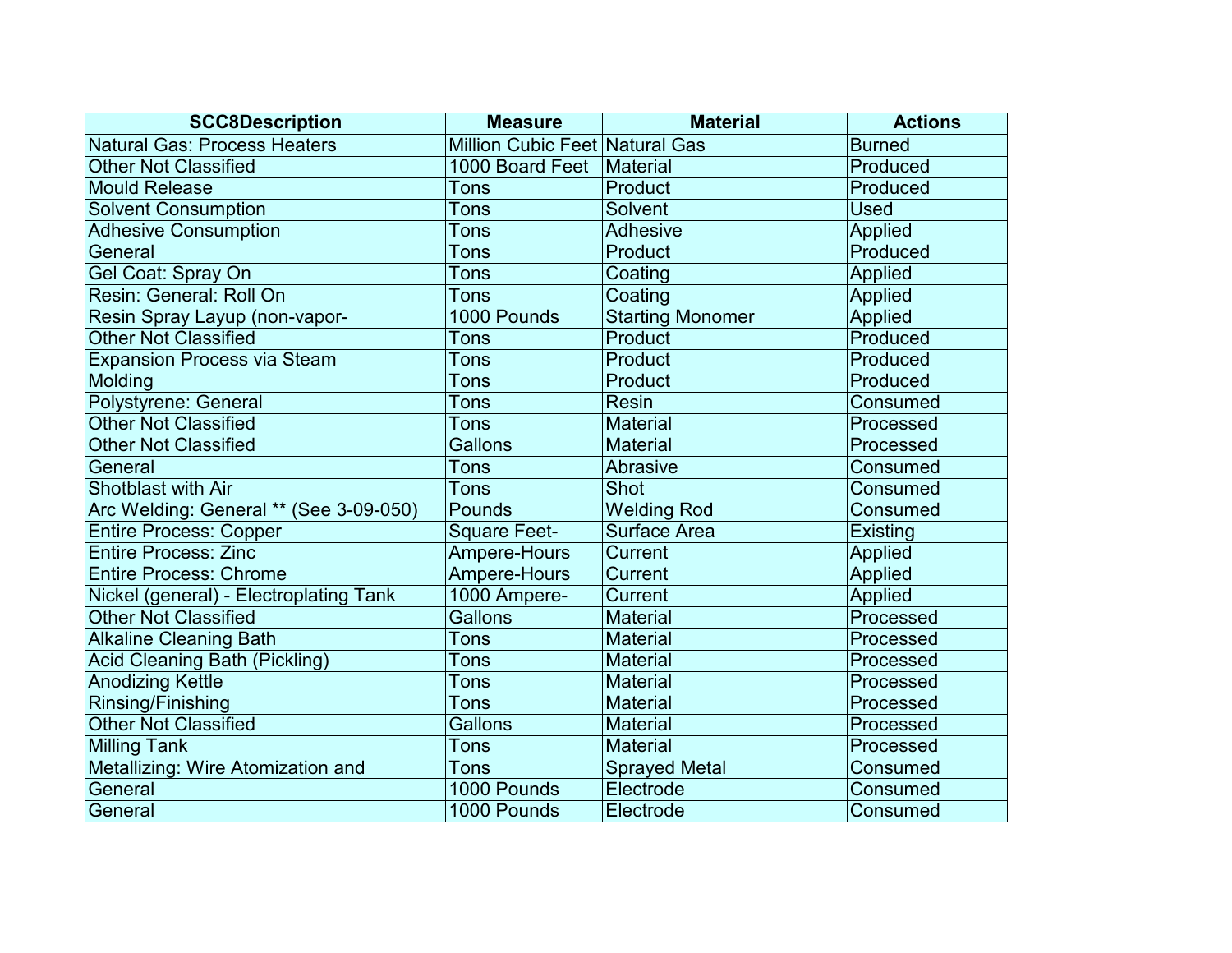| <b>SCC8Description</b>                      | <b>Measure</b>                        | <b>Material</b>              | <b>Actions</b> |
|---------------------------------------------|---------------------------------------|------------------------------|----------------|
| General                                     | 1000 Pounds                           | Electrode                    | Consumed       |
| E11018 Electrode                            | 1000 Pounds                           | Electrode                    | Consumed       |
| E316 Electrode                              | 1000 Pounds                           | Electrode                    | Consumed       |
| E6011 Electrode                             | 1000 Pounds                           | Electrode                    | Consumed       |
| E8018 Electrode                             | 1000 Pounds                           | Electrode                    | Consumed       |
| <b>E70S Electrode</b>                       | 1000 Pounds                           | Electrode                    | Consumed       |
| <b>ERNiCu Electrode</b>                     | 1000 Pounds                           | Electrode                    | Consumed       |
| <b>E308LT Electrode</b>                     | 1000 Pounds                           | Electrode                    | Consumed       |
| E71T Electrode                              | 1000 Pounds                           | Electrode                    | Consumed       |
| General                                     | 1000 Pounds                           | Electrode                    | Consumed       |
| <b>Specify in Comments Field</b>            | Tons                                  | Product                      | Produced       |
| <b>Specify in Comments Field</b>            | Tons                                  | Product                      | Produced       |
| <b>Other Not Classified</b>                 | Each                                  | Unit                         | Processed      |
| <b>Other Not Classified</b>                 | Tons                                  | <b>Material</b>              | Processed      |
| <b>Other Not Classified</b>                 | Acres                                 | <b>Construction Activity</b> | Processed      |
| <b>Other Not Classified</b>                 | <b>Tons</b>                           | <b>Material</b>              | Processed      |
| Integrated Circuit Manufacturing: General   | <b>1000 Each</b>                      | <b>Wafers</b>                | Produced       |
| <b>Other Not Classified</b>                 | Tons                                  | <b>Material</b>              | Processed      |
| <b>Sterilization with Ethylene Oxide</b>    | Tons                                  | <b>Ethylene Oxide</b>        | Consumed       |
| <b>Cooling Fluid: Miscellaneous: Freons</b> | Tons                                  | Coolant                      | Consumed       |
| <b>Cement Kiln/Dryer</b>                    | 1000 Gallons                          | <b>Distillate Oil</b>        | <b>Burned</b>  |
| <b>Cement Kiln/Dryer</b>                    | <b>Million Cubic Feet Natural Gas</b> |                              | <b>Burned</b>  |
| General                                     | Million Cubic Feet Natural Gas        |                              | <b>Burned</b>  |
| General                                     | Million Cubic Feet Natural Gas        |                              | <b>Burned</b>  |
| <b>Other Not Classified</b>                 | Pounds                                | <b>Material</b>              | Processed      |
| <b>Other Not Classified</b>                 | Gallons                               | <b>Material</b>              | Processed      |
| Perchloroethylene                           | Tons                                  | Solvent                      | Consumed       |
| <b>Other Not Classified</b>                 | <b>Tons</b>                           | Solvent                      | Consumed       |
| 1,1,1-Trichloroethane (Methyl Chloroform):  | Tons                                  | Make-Up Solvent              | <b>Used</b>    |
| Perchloroethylene: Open-top Vapor           | Tons                                  | Make-Up Solvent              | <b>Used</b>    |
| Methylene Chloride: Open-top Vapor          | <b>Tons</b>                           | Make-Up Solvent              | Used           |
| Trichloroethylene: Open-top Vapor           | <b>Tons</b>                           | Make-Up Solvent              | <b>Used</b>    |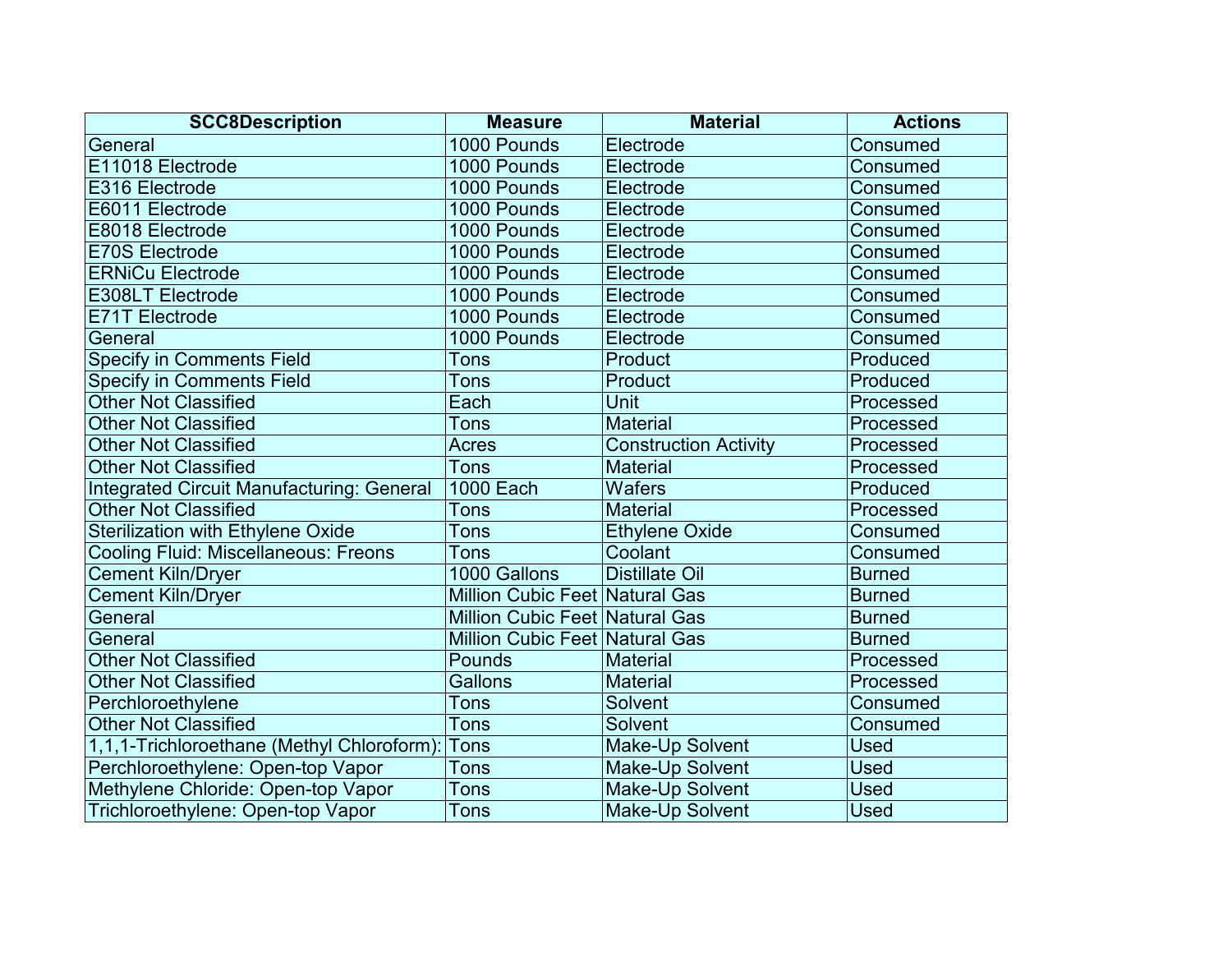| <b>SCC8Description</b>                          | <b>Measure</b> | <b>Material</b>    | <b>Actions</b> |
|-------------------------------------------------|----------------|--------------------|----------------|
| Trichlorotrifluoroethane (Freon): Open-top      | <b>Tons</b>    | Make-Up Solvent    | <b>Used</b>    |
| 1,1,1-Trichloroethane (Methyl                   | <b>Tons</b>    | Make-Up Solvent    | <b>Used</b>    |
| 1,1,1-Trichloroethane (Methyl Chloroform):      | Gallons        | Solvent            | Consumed       |
| Methylene Chloride: General Degreasing          | Gallons        | Solvent            | Consumed       |
| Trichloroethylene: General Degreasing           | Gallons        | Solvent            | Consumed       |
| Trichlorotrifluoroethane (Freon): General       | Gallons        | <b>Solvent</b>     | Consumed       |
| Trichlorofluoromethane: General                 | Gallons        | <b>Solvent</b>     | Consumed       |
| <b>Other Not Classified: General Degreasing</b> | Gallons        | Solvent            | Consumed       |
| Other Not Classified: Open-top Vapor            | <b>Tons</b>    | Make-Up Solvent    | <b>Used</b>    |
| Methanol                                        | Tons           | <b>Solvent</b>     | Consumed       |
| <b>Methylene Chloride</b>                       | Tons           | <b>Solvent</b>     | Consumed       |
| <b>Stoddard (Petroleum Solvent)</b>             | <b>Tons</b>    | Solvent            | Consumed       |
| 1,1,1-Trichloroethane (Methyl Chloroform)       | Tons           | Solvent            | Consumed       |
| Trichloroethylene                               | <b>Tons</b>    | <b>Solvent</b>     | Consumed       |
| <b>Isopropyl Alcohol</b>                        | <b>Tons</b>    | Solvent            | Consumed       |
| <b>Methyl Ethyl Ketone</b>                      | <b>Tons</b>    | Solvent            | Consumed       |
| Freon                                           | Tons           | <b>Solvent</b>     | Consumed       |
| Acetone                                         | Tons           | <b>Solvent</b>     | Consumed       |
| <b>Other Not Classified</b>                     | Tons           | Solvent            | Consumed       |
| <b>Specify in Comments Field</b>                | <b>Tons</b>    | Product            | Produced       |
| <b>Specify in Comments Field</b>                | Gallons        | <b>Material</b>    | Processed      |
| Paint: Solvent-base                             | Tons           | <b>Coating Mix</b> | <b>Applied</b> |
| Paint: Water-base                               | Tons           | <b>Coating Mix</b> | Applied        |
| Varnish/Shellac                                 | <b>Tons</b>    | <b>Coating Mix</b> | Applied        |
| Lacquer                                         | Tons           | <b>Coating Mix</b> | <b>Applied</b> |
| Lacquer                                         | Gallons        | Coating            | Processed      |
| Enamel                                          | <b>Tons</b>    | <b>Coating Mix</b> | <b>Applied</b> |
| Enamel                                          | Gallons        | Coating            | Processed      |
| Primer                                          | Tons           | <b>Coating Mix</b> | <b>Applied</b> |
| <b>Adhesive Application</b>                     | Tons           | <b>Coating Mix</b> | <b>Applied</b> |
| <b>Adhesive: Solvent Mixing</b>                 | <b>Tons</b>    | <b>Solvent</b>     | <b>Mixed</b>   |
| Adhesive: General                               | <b>Gallons</b> | Coating            | Processed      |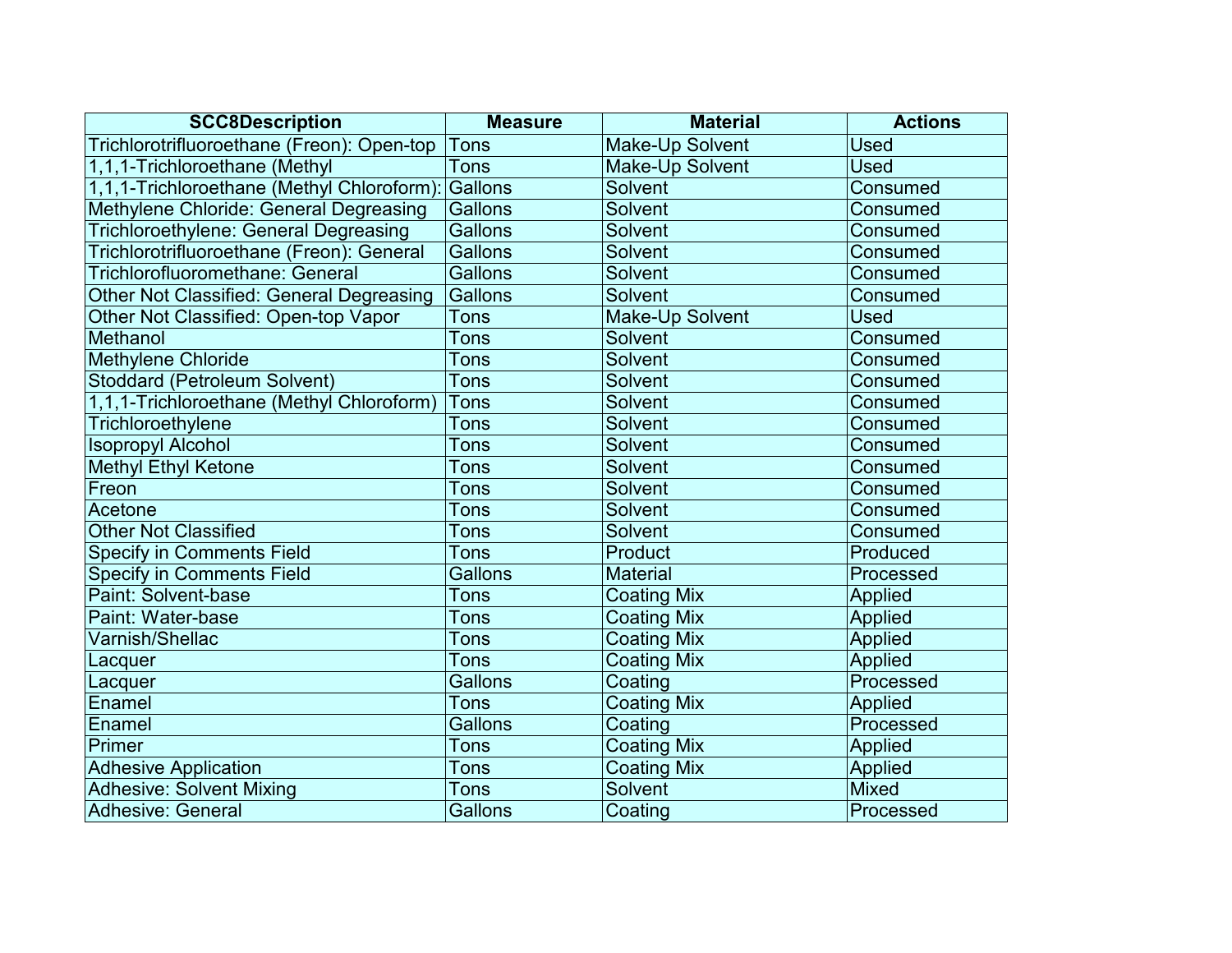| <b>SCC8Description</b>                 | <b>Measure</b>                        | <b>Material</b>           | <b>Actions</b> |
|----------------------------------------|---------------------------------------|---------------------------|----------------|
| General                                | <b>Gallons</b>                        | Coating                   | Processed      |
| <b>General: Specify in Comments</b>    | Tons                                  | Solvent                   | <b>Used</b>    |
| Acetone                                | Tons                                  | Solvent                   | <b>Used</b>    |
| <b>Butyl Alcohol</b>                   | Tons                                  | Solvent                   | <b>Used</b>    |
| <b>Ethyl Acetate</b>                   | Tons                                  | Solvent                   | <b>Used</b>    |
| <b>Ethyl Alcohol</b>                   | Tons                                  | Solvent                   | <b>Used</b>    |
| <b>Isopropyl Alcohol</b>               | Tons                                  | Solvent                   | <b>Used</b>    |
| <b>Methyl Ethyl Ketone</b>             | Tons                                  | Solvent                   | <b>Used</b>    |
| <b>Methyl Isobutyl Ketone</b>          | Tons                                  | Solvent                   | <b>Used</b>    |
| <b>Mineral Spirits</b>                 | Tons                                  | Solvent                   | <b>Used</b>    |
| Naphtha                                | Tons                                  | Solvent                   | <b>Used</b>    |
| <b>Toluene</b>                         | Tons                                  | Solvent                   | <b>Used</b>    |
| <b>Xylene</b>                          | Tons                                  | Solvent                   | <b>Used</b>    |
| Methylene Chloride                     | <b>Tons</b>                           | Solvent                   | <b>Used</b>    |
| <b>Natural Gas</b>                     | <b>Million Cubic Feet Natural Gas</b> |                           | <b>Burned</b>  |
| <b>Coating Operation</b>               | Tons                                  | <b>Solvent in Coating</b> | <b>Used</b>    |
| <b>Coating Line: General</b>           | Each                                  | Appliance                 | Produced       |
| <b>Cleaning/Pretreatment</b>           | Tons                                  | <b>Solvent in Coating</b> | <b>Used</b>    |
| <b>Topcoat Operation</b>               | Tons                                  | <b>Solvent in Coating</b> | <b>Used</b>    |
| <b>Prime Surfacing Operation</b>       | Tons                                  | <b>Solvent in Coating</b> | <b>Used</b>    |
| <b>Repair Topcoat Application Area</b> | Tons                                  | <b>Solvent in Coating</b> | <b>Used</b>    |
| <b>Other Not Classified</b>            | Tons                                  | <b>Solvent in Coating</b> | <b>Used</b>    |
| <b>Cleaning/Pretreatment</b>           | Tons                                  | <b>Solvent in Coating</b> | <b>Used</b>    |
| <b>Equipment Cleanup</b>               | <b>Tons</b>                           | <b>Solvent in Coating</b> | <b>Used</b>    |
| <b>Two Piece Exterior Base Coating</b> | <b>Tons</b>                           | Solvent in Coating        | <b>Used</b>    |
| <b>Interior Spray Coating</b>          | Tons                                  | <b>Solvent in Coating</b> | <b>Used</b>    |
| <b>Sheet Base Coating (Exterior)</b>   | Tons                                  | <b>Solvent in Coating</b> | <b>Used</b>    |
| End Sealing Compound (Also See 4-02-   | <b>Tons</b>                           | <b>Solvent in Coating</b> | <b>Used</b>    |
| Lithography                            | Tons                                  | <b>Solvent in Coating</b> | <b>Used</b>    |
| <b>Over Varnish</b>                    | Tons                                  | <b>Solvent in Coating</b> | <b>Used</b>    |
| <b>Other Not Classified</b>            | Tons                                  | <b>Solvent in Coating</b> | <b>Used</b>    |
| <b>Coating Operation</b>               | <b>Tons</b>                           | <b>Solvent in Coating</b> | <b>Used</b>    |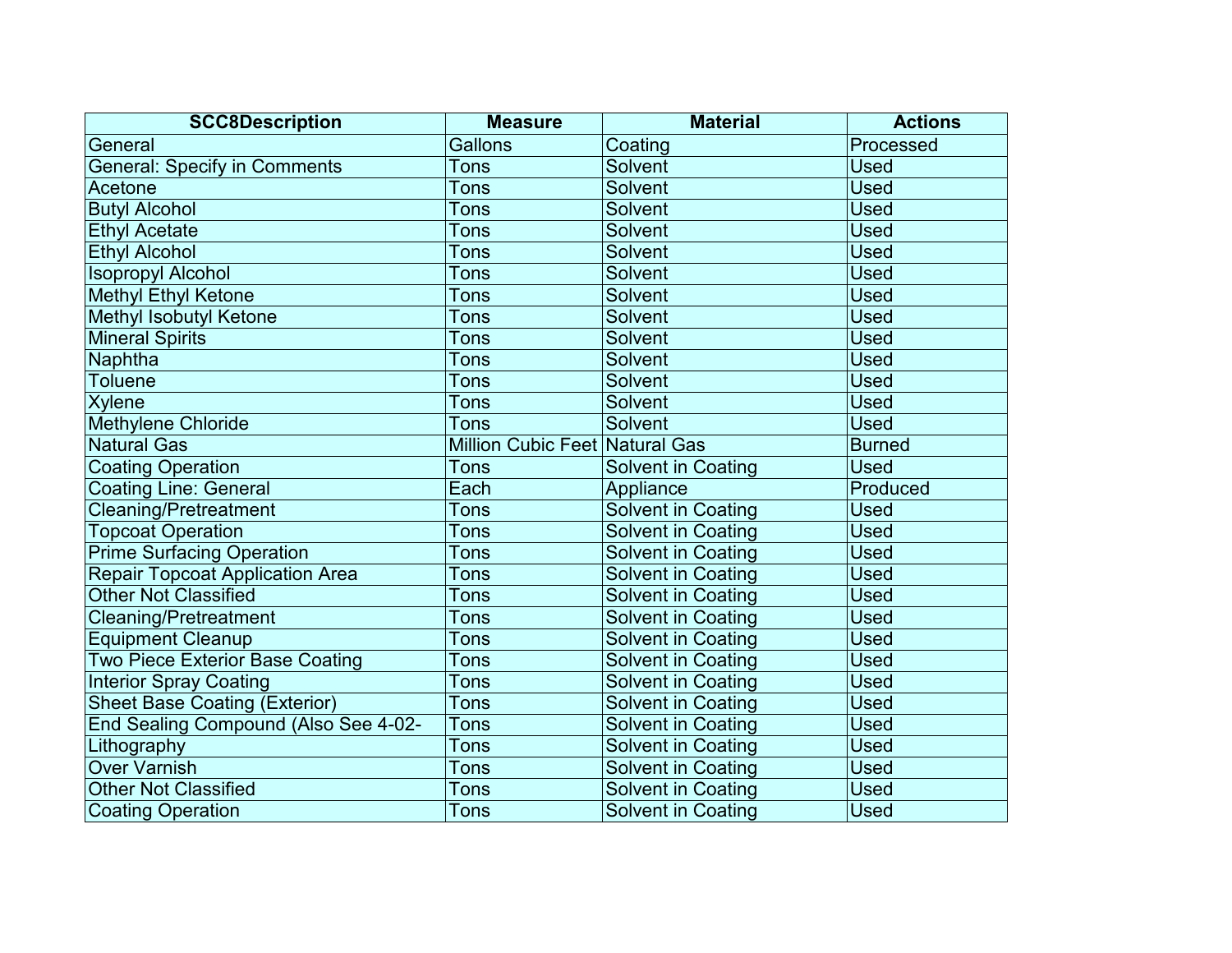| <b>SCC8Description</b>                     | <b>Measure</b> | <b>Material</b>                       | <b>Actions</b>          |
|--------------------------------------------|----------------|---------------------------------------|-------------------------|
| <b>Base Coat</b>                           | Tons           | Solvent in Coating                    | Used                    |
| Topcoat                                    | Tons           | <b>Solvent in Coating</b>             | <b>Used</b>             |
| <b>Filler</b>                              | Tons           | <b>Solvent in Coating</b>             | Used                    |
| <b>Solvent-borne Coating</b>               |                | 1000 Square Feet Product Surface Area | Coated                  |
| <b>Other Not Classified</b>                | Tons           | <b>Solvent in Coating</b>             | <b>Used</b>             |
| <b>Coating Operation</b>                   | Tons           | <b>Solvent in Coating</b>             | <b>Used</b>             |
| <b>Cleaning/Pretreatment</b>               | Tons           | Solvent in Coating                    | <b>Used</b>             |
| <b>Prime Coating Operation</b>             | Tons           | <b>Solvent in Coating</b>             | <b>Used</b>             |
| <b>Equipment Cleanup</b>                   | <b>Tons</b>    | <b>Solvent in Coating</b>             | <b>Used</b>             |
| <b>Topcoat Operation</b>                   | Tons           | <b>Solvent in Coating</b>             | <b>Used</b>             |
| <b>Other Not Classified</b>                | Tons           | <b>Solvent in Coating</b>             | <b>Used</b>             |
| <b>Prime Coating Operation</b>             | Tons           | <b>Solvent in Coating</b>             | Used                    |
| <b>Cleaning/Pretreatment</b>               | Tons           | <b>Solvent in Coating</b>             | <b>Used</b>             |
| <b>Coating Mixing</b>                      | Tons           | <b>Solvent in Coating</b>             | Used                    |
| <b>Topcoat Operation</b>                   | Tons           | <b>Solvent in Coating</b>             | <b>Used</b>             |
| <b>Other Not Classified</b>                | Tons           | <b>Solvent in Coating</b>             | Used                    |
| <b>Coating Operation</b>                   | Tons           | <b>Solvent in Coating</b>             | <b>Used</b>             |
| <b>Cleaning/Pretreatment</b>               | Tons           | <b>Solvent in Coating</b>             | <b>Used</b>             |
| <b>Coating Mixing</b>                      | Tons           | <b>Solvent in Coating</b>             | Used                    |
| <b>Other Not Classified</b>                | Tons           | Solvent in Coating                    | <b>Used</b>             |
| <b>Coating Operation</b>                   | Gallons        | Paint                                 | Consumed                |
| <b>Equipment Cleanup</b>                   | Gallons        | Paint                                 | Consumed                |
| <b>Interior Coating</b>                    | <b>Gallons</b> | Paint                                 | Consumed                |
| <b>Specify in Comments Field</b>           | Tons           | Product                               | Produced                |
| <b>Specify in Comments Field</b>           | Tons           | <b>Solvent in Coating</b>             | Used                    |
| <b>Specify in Comments Field</b>           | Tons           | Solvent                               | <b>Used</b>             |
| <b>Specify in Comments Field</b>           | Gallons        | <b>Material</b>                       | Processed               |
| Gasoline RVP 10: Working Loss (Tank        | 1000 Gallons   | Gasoline                              | Throughput              |
| Distillate Fuel #2: Breathing Loss (67000  | 1000 Gallon-   | Distillate Oil (No. 2)                | <b>Storage Capacity</b> |
| Distillate Fuel #2: Working Loss (Tank     | 1000 Gallons   | Distillate Oil (No. 2)                | Throughput              |
| Specify Liquid: Breathing Loss (67000 Bbl. | 1000 Gallon-   | Liquid                                | <b>Storage Capacity</b> |
| <b>Specify Liquid: Working Loss (Tank)</b> | 1000 Gallons   | Liquid                                | Throughput              |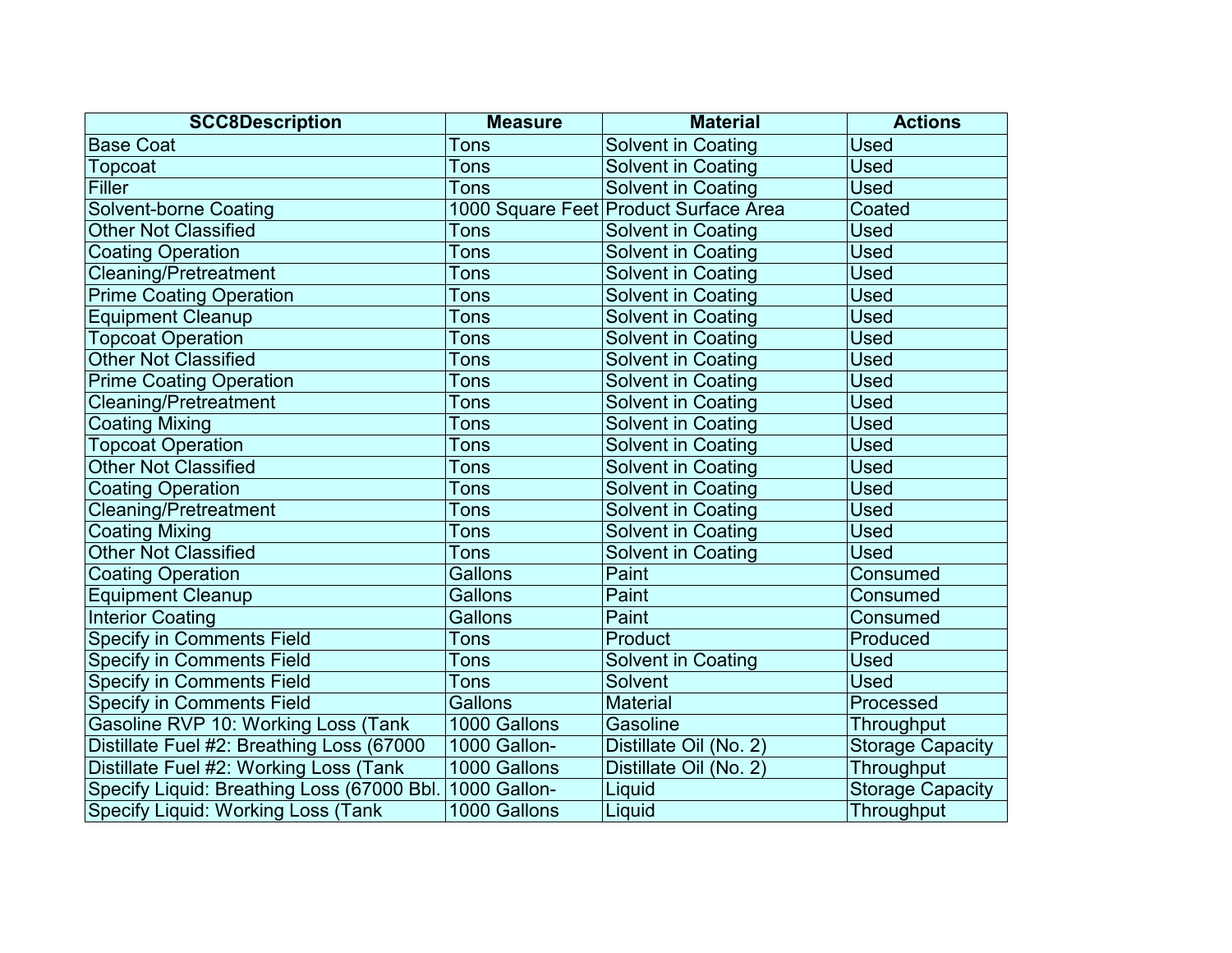| <b>SCC8Description</b>                        | <b>Measure</b> | <b>Material</b>         | <b>Actions</b>          |
|-----------------------------------------------|----------------|-------------------------|-------------------------|
| Gasoline RVP 10: Standing Loss (67000         | 1000 Gallon-   | Gasoline                | <b>Storage Capacity</b> |
| Jet Naphtha (JP-4): Standing Loss (67000      | 1000 Gallon-   | <b>Jet Naphtha</b>      | <b>Storage Capacity</b> |
| Jet Naphtha (JP-4): Withdrawal Loss           | 1000 Gallons   | <b>Jet Naphtha</b>      | Throughput              |
| Jet Naphtha (JP-4): Standing Loss -           | 1000 Gallon-   | <b>Jet Naphtha</b>      | <b>Storage Capacity</b> |
| <b>Specify in Comments Field</b>              | 1000 Gallon-   | Liquid                  | <b>Storage Capacity</b> |
| Gasoline RVP 13: Working Loss (Diam.          | 1000 Gallons   | Gasoline                | Throughput              |
| Gasoline RVP 10: Standing Loss (67000         | 1000 Gallon-   | Gasoline                | <b>Storage Capacity</b> |
| Gasoline RVP 13/10/7: Withdrawal Loss         | 1000 Gallons   | Gasoline                | Throughput              |
| <b>Vapor Control Unit Losses</b>              | 1000 Gallons   | <b>Petroleum Liquid</b> | <b>Transferred</b>      |
| See Comment **                                | 1000 Gallons   | <b>Material</b>         | Throughput              |
| Gasoline RVP 10: Breathing Loss (67000        | 1000 Gallon-   | Gasoline                | <b>Storage Capacity</b> |
| Gasoline RVP 7: Working Loss (67000           | 1000 Gallons   | Gasoline                | Throughput              |
| Valves, Flanges, and Pumps                    | 1000 Gallons   | Petroleum Liquid        | <b>Transferred</b>      |
| Gasoline RVP 13: Breathing Loss               | 1000 Gallon-   | Gasoline                | <b>Storage Capacity</b> |
| Gasoline RVP 13: Working Loss                 | 1000 Gallons   | Gasoline                | Throughput              |
| <b>Gasoline RVP 7: Working Loss</b>           | 1000 Gallons   | Gasoline                | Throughput              |
| Letter Press: 2751                            | Tons           | Ink                     | <b>Used</b>             |
| Ink Thinning Solvent (Kerosene)               | Tons           | <b>Solvent</b>          | <b>Added</b>            |
| <b>Printing: Flexographic</b>                 | Tons           | lnk                     | <b>Used</b>             |
| Printing: Flexographic                        | <b>Tons</b>    | Solvent in Ink          | <b>Used</b>             |
| Printing: Flexographic                        | Gallons        | Ink                     | <b>Used</b>             |
| Printing: Flexographic: Propyl Alcohol        | Tons           | Solvent                 | Consumed                |
| Lithographic: 2752                            | Tons           | lnk                     | <b>Used</b>             |
| Lithographic: 2752                            | <b>Tons</b>    | Solvent in Ink          | <b>Used</b>             |
| Lithographic: 2752                            | Gallons        | Ink                     | <b>Used</b>             |
| Lithographic: Isopropyl Alcohol Cleanup       | Tons           | <b>Solvent</b>          | <b>Used</b>             |
| <b>Offset Lithography: Dampening Solution</b> | <b>Tons</b>    | Alcohol                 | <b>Used</b>             |
| <b>Offset Lithography: Dampening Solution</b> | <b>Tons</b>    | <b>Pure Solvent</b>     | <b>Used</b>             |
| <b>Offset Lithography: Nonheated</b>          | Tons           | Ink                     | <b>Used</b>             |
| <b>Gravure: Cleanup Solvent</b>               | Tons           | <b>Solvent</b>          | Consumed                |
| <b>Other Not Classified</b>                   | Pounds         | Ink                     | Consumed                |
| Ink Thinning Solvent: Other Not Specified     | 1000 Gallons   | Solvent                 | <b>Used</b>             |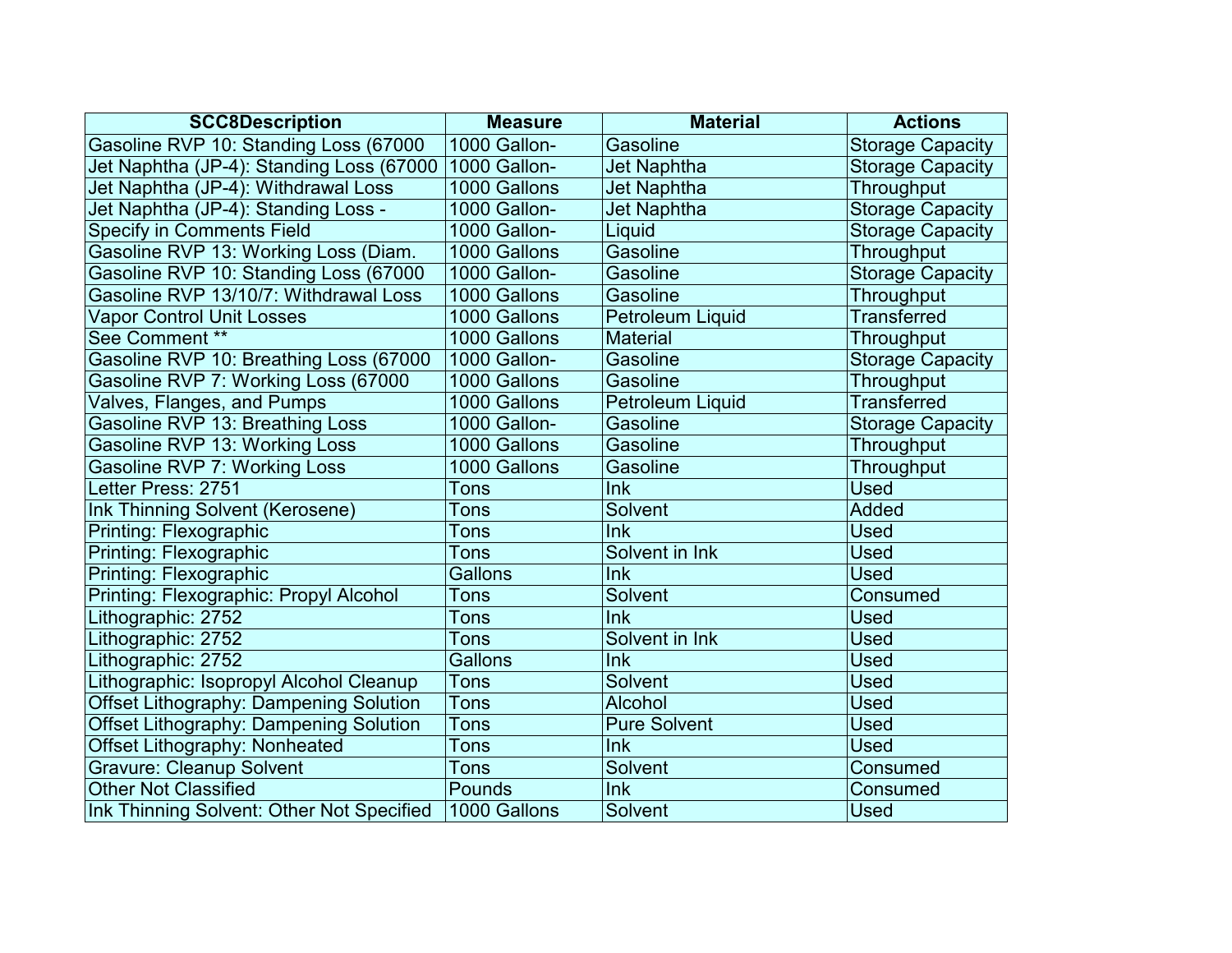| <b>SCC8Description</b>                          | <b>Measure</b>                      | <b>Material</b>       | <b>Actions</b>          |
|-------------------------------------------------|-------------------------------------|-----------------------|-------------------------|
| <b>Specify in Comments Field</b>                | Each-Year                           | <b>Process Unit</b>   | <b>Operating</b>        |
| <b>Gasoline: Splash Loading (Balanced</b>       | 1000 Gallons                        | Gasoline              | <b>Transferred</b>      |
| Jet Naphtha: Submerged Loading (Clean           | 1000 Gallons                        | <b>Jet Naphtha</b>    | <b>Transferred</b>      |
| Kerosene: Submerged Loading (Clean              | 1000 Gallons                        | Kerosene              | <b>Transferred</b>      |
| Distillate Oil: Submerged Loading (Clean        | 1000 Gallons                        | <b>Distillate Oil</b> | <b>Transferred</b>      |
| Gasoline: Ship Loading - Ballasted Tank         | 1000 Gallons                        | Gasoline              | <b>Transferred</b>      |
| Gasoline: Ocean Barges Loading -                | 1000 Gallons                        | Gasoline              | <b>Transferred</b>      |
| Gasoline: Barge Loading - Average Tank          | 1000 Gallons                        | Gasoline              | <b>Transferred</b>      |
| <b>Jet Fuel: Loading Tankers</b>                | 1000 Gallons                        | <b>Jet Fuel</b>       | <b>Transferred</b>      |
| <b>Kerosene: Loading Tankers</b>                | 1000 Gallons                        | Kerosene              | <b>Transferred</b>      |
| <b>Distillate Oil: Loading Tankers</b>          | 1000 Gallons                        | <b>Distillate Oil</b> | <b>Transferred</b>      |
| Jet Fuel: Loading Barges                        | 1000 Gallons                        | <b>Jet Fuel</b>       | <b>Transferred</b>      |
| Kerosene: Loading Barges                        | 1000 Gallons                        | Kerosene              | <b>Transferred</b>      |
| <b>Distillate Oil: Loading Barges</b>           | 1000 Gallons                        | <b>Distillate Oil</b> | <b>Transferred</b>      |
| Submerged Filling w/o Controls                  | 1000 Gallons                        | Gasoline              | <b>Transferred</b>      |
| <b>Balanced Submerged Filling</b>               | 1000 Gallons                        | Gasoline              | Throughput              |
| <b>Underground Tank Breathing and</b>           | 1000 Gallons                        | Gasoline              | Throughput              |
| Vapor Loss w/o Controls                         | 1000 Gallons                        | Gasoline              | Pumped                  |
| Not Classified **                               | 1000 Gallons                        | Gasoline              | Pumped                  |
| <b>Specify in Comments Field</b>                | 1000 Gallons                        | Liquid                | Throughput              |
| <b>Specify in Comments</b>                      | 1000 Gallon-                        | Liquid                | <b>Storage Capacity</b> |
| <b>Specify Solvent in Comments</b>              | Tons                                | Solvent               | <b>Stripped</b>         |
| Identify the Process and Solvent in             | Gallons                             | Solvent               | Consumed                |
| Mass Burn: Single Chamber                       | <b>Tons</b>                         | Solid Waste           | <b>Burned</b>           |
| <b>Entire Plant</b>                             | <b>Million Gallons</b>              | Wastewater            | Processed               |
| <b>Primary Settling Tank</b>                    | <b>Million Gallons</b>              | Wastewater            | Processed               |
| <b>Sludge Digester Gas Flare</b>                | Million Cubic Feet Gas              |                       | Processed               |
| <b>Controlled Air</b>                           | <b>Tons</b>                         | Solid Waste           | <b>Burned</b>           |
| Medical Waste Incinerator, unspecified typ(Tons |                                     | <b>Medical Waste</b>  | <b>Burned</b>           |
| <b>VOC Contaminated Soil</b>                    | Tons                                | Material              | <b>Burned</b>           |
| Waste Gas Flares ** (Use 5-01-004-10)           | <b>Million Cubic Feet Waste Gas</b> |                       | <b>Burned</b>           |
| <b>Multiple Chamber</b>                         | <b>Tons</b>                         | <b>Solid Waste</b>    | <b>Burned</b>           |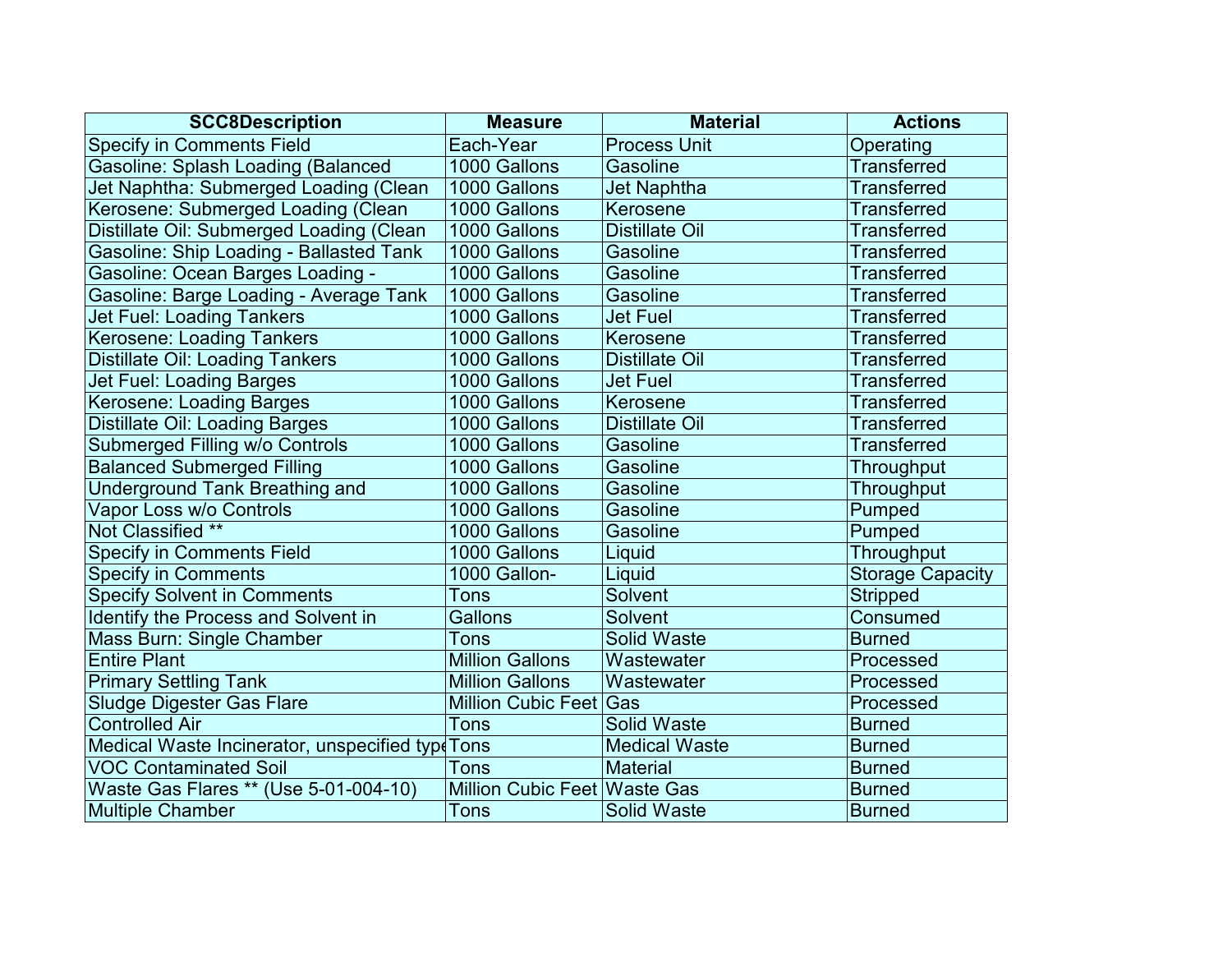| <b>SCC8Description</b>  | <b>Measure</b>               | <b>Material</b> | <b>Actions</b> |
|-------------------------|------------------------------|-----------------|----------------|
| <b>Waste Gas Flares</b> | Million Cubic Feet Waste Gas |                 | <b>Burned</b>  |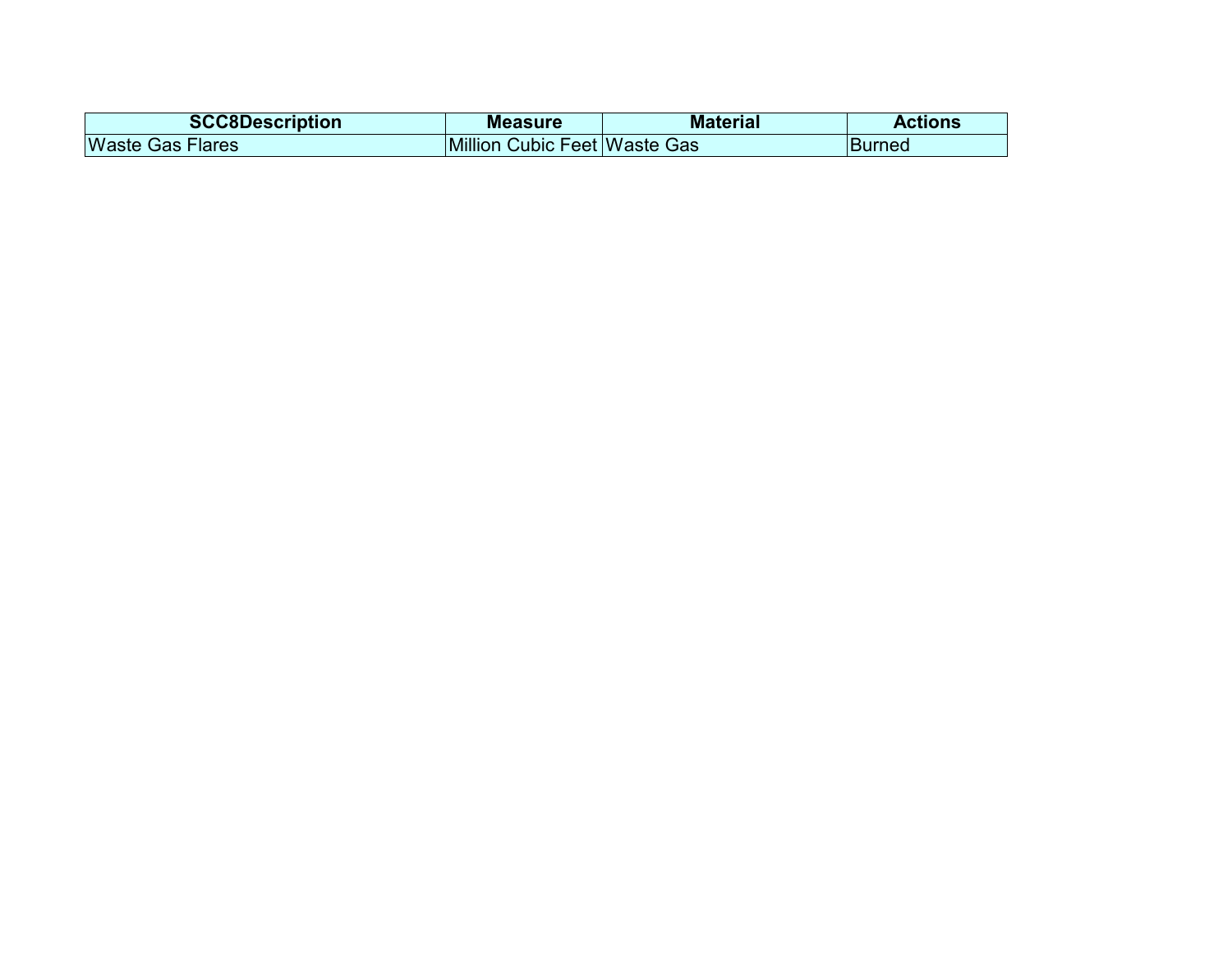| <b>EmissionUnitType</b> | <b>Description</b>                                    |
|-------------------------|-------------------------------------------------------|
|                         | 100 Boiler                                            |
|                         | 120 Turbine                                           |
|                         | 140 Combined Cycle (Boiler/Gas Turbine)               |
|                         | 150 Duct Burner                                       |
|                         | 160 Reciprocating IC Engine                           |
|                         | 170 Engine Test Cell                                  |
|                         | 180 Process Heater                                    |
|                         | 200 Furnace                                           |
| $210$ Kiln              |                                                       |
|                         | 220 Calciner                                          |
|                         | 250 Direct-fired Dryer                                |
|                         | 255 Dryer, unknown if direct or indirect.             |
|                         | 260 Indirect-fired Dryer                              |
|                         | 270 Incinerator                                       |
|                         | 280 Flare                                             |
|                         | 285 Open Burning                                      |
|                         | 290 Other combustion                                  |
|                         | 300 Open Air Fugitive Source                          |
|                         | 310 Roof vents/Building vents                         |
|                         | 350 Process Equipment Fugitive Leaks                  |
|                         | 360 Process Equipment and Process Area Drains         |
|                         | 390 Other fugitive                                    |
|                         | 400 Storage Tank                                      |
|                         | 410 Open Tank or Vat                                  |
|                         | 430 Degreaser                                         |
|                         | 450 Spray Booth or Coating Line                       |
|                         | 470 Printing Line                                     |
|                         | 480 Gasoline Loading Rack or Arm                      |
|                         | 490 Other evaporative sources<br>600 Chemical Reactor |
|                         | 610 Oxidation Unit                                    |
|                         | 620 Distillation Column/Stripper                      |
|                         | 640 Mixer                                             |
|                         | 680 Cooling Tower                                     |
|                         | 690 Other process equipment                           |
|                         | 720 Crusher                                           |
|                         | 730 Grinder                                           |
|                         | 740 Screen                                            |
|                         | 760 Conveyor                                          |
|                         | 770 Transfer Point                                    |
|                         | $780$ Silo                                            |
|                         | 785 Open Storage Pile                                 |
|                         | 790 Other bulk material equipment                     |
|                         | 999 Unclassified                                      |
|                         |                                                       |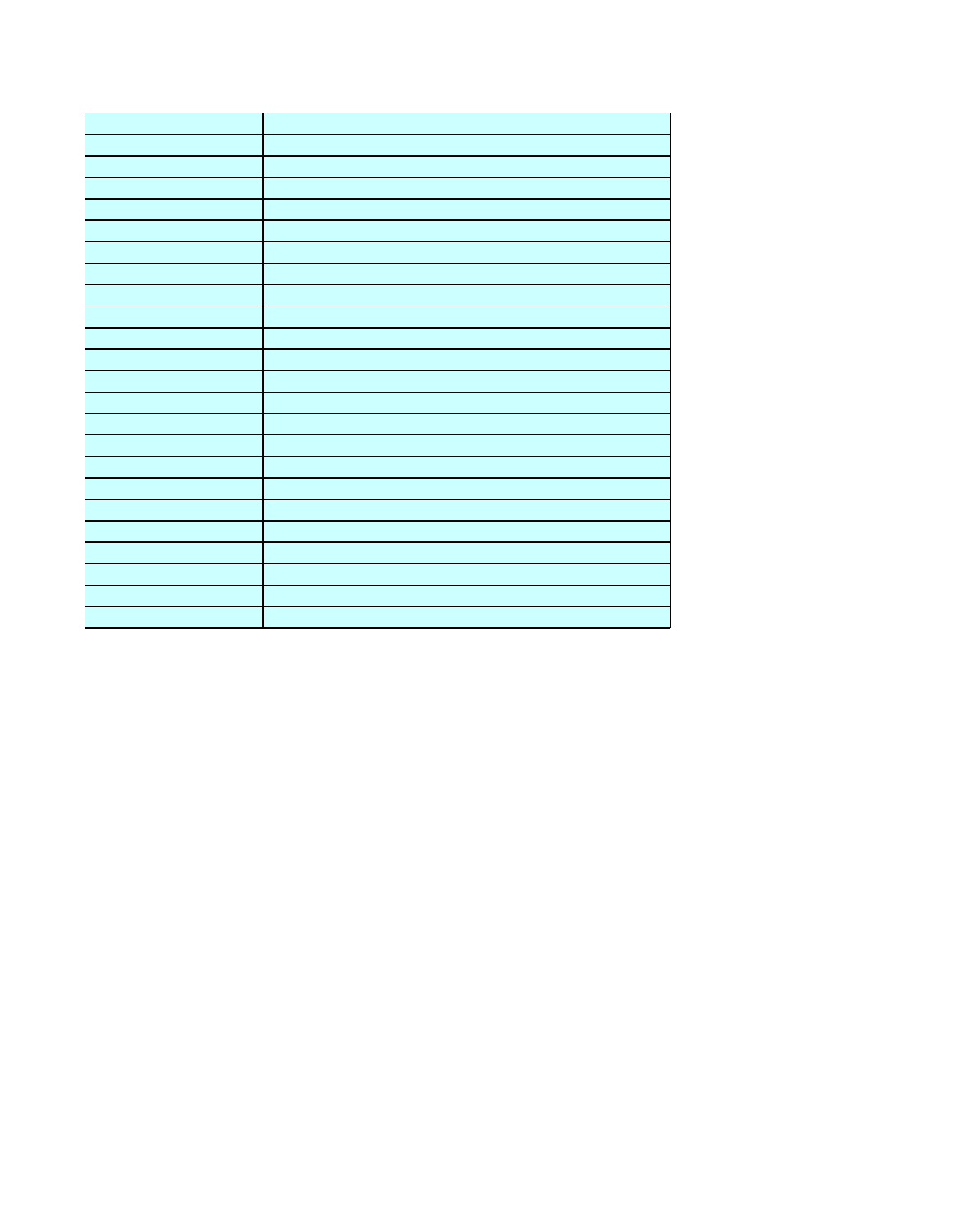| <b>EPAControlDeviceCode</b> |                                                                          |
|-----------------------------|--------------------------------------------------------------------------|
|                             | 0                                                                        |
|                             |                                                                          |
|                             |                                                                          |
|                             |                                                                          |
|                             |                                                                          |
|                             |                                                                          |
|                             |                                                                          |
|                             |                                                                          |
|                             |                                                                          |
|                             |                                                                          |
|                             |                                                                          |
|                             |                                                                          |
|                             |                                                                          |
|                             |                                                                          |
|                             |                                                                          |
|                             |                                                                          |
|                             |                                                                          |
|                             |                                                                          |
|                             |                                                                          |
|                             |                                                                          |
|                             |                                                                          |
|                             |                                                                          |
|                             |                                                                          |
|                             |                                                                          |
|                             |                                                                          |
|                             |                                                                          |
|                             |                                                                          |
|                             |                                                                          |
|                             |                                                                          |
|                             | 29                                                                       |
|                             | $\overline{30}$                                                          |
|                             | $\overline{31}$                                                          |
|                             |                                                                          |
|                             |                                                                          |
|                             |                                                                          |
|                             |                                                                          |
|                             |                                                                          |
|                             |                                                                          |
|                             | $\frac{32}{33}$<br>$\frac{33}{34}$<br>$\frac{35}{36}$<br>$\frac{37}{38}$ |
|                             | 39                                                                       |
|                             | $\frac{40}{41}$<br>$\frac{42}{43}$<br>$\frac{43}{44}$                    |
|                             |                                                                          |
|                             |                                                                          |
|                             |                                                                          |
|                             |                                                                          |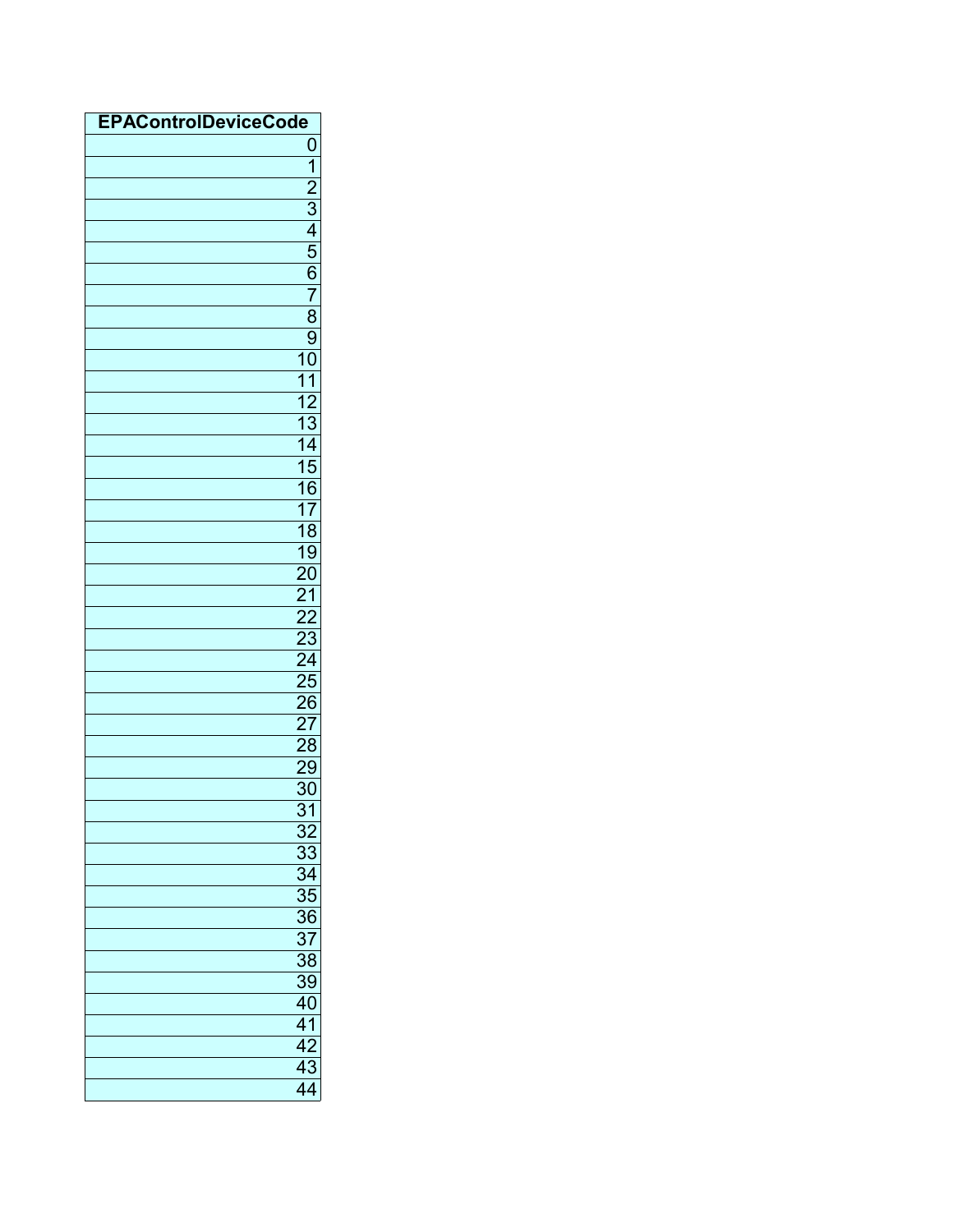| <b>EPAControlDeviceCode</b> |                                                                                 |
|-----------------------------|---------------------------------------------------------------------------------|
|                             | 45                                                                              |
|                             | 46                                                                              |
|                             | $\overline{47}$                                                                 |
|                             | $\overline{48}$                                                                 |
|                             | 49                                                                              |
|                             |                                                                                 |
|                             | $\frac{50}{52}$ $\frac{52}{53}$ $\frac{53}{54}$ $\frac{54}{55}$ $\frac{56}{57}$ |
|                             |                                                                                 |
|                             |                                                                                 |
|                             |                                                                                 |
|                             |                                                                                 |
|                             |                                                                                 |
|                             |                                                                                 |
|                             | 58                                                                              |
|                             | 59                                                                              |
|                             |                                                                                 |
|                             | $\frac{60}{60}$                                                                 |
|                             |                                                                                 |
|                             |                                                                                 |
|                             |                                                                                 |
|                             | $\frac{62}{63}$<br>$\frac{64}{65}$<br>66                                        |
|                             |                                                                                 |
|                             | 67                                                                              |
|                             | $\overline{68}$                                                                 |
|                             |                                                                                 |
|                             | $\frac{69}{70}$                                                                 |
|                             | $\overline{71}$                                                                 |
|                             |                                                                                 |
|                             | 72<br>$\overline{73}$                                                           |
|                             | $\overline{74}$                                                                 |
|                             |                                                                                 |
|                             | $\overline{75}$                                                                 |
|                             | 76                                                                              |
|                             | 77                                                                              |
|                             | 78                                                                              |
|                             | 79                                                                              |
|                             | 80                                                                              |
|                             | 81                                                                              |
|                             | $\overline{82}$                                                                 |
|                             | 83                                                                              |
|                             | $\overline{84}$                                                                 |
|                             | $\overline{85}$                                                                 |
|                             | 86                                                                              |
|                             | 87                                                                              |
|                             | $\overline{88}$                                                                 |
|                             | 89                                                                              |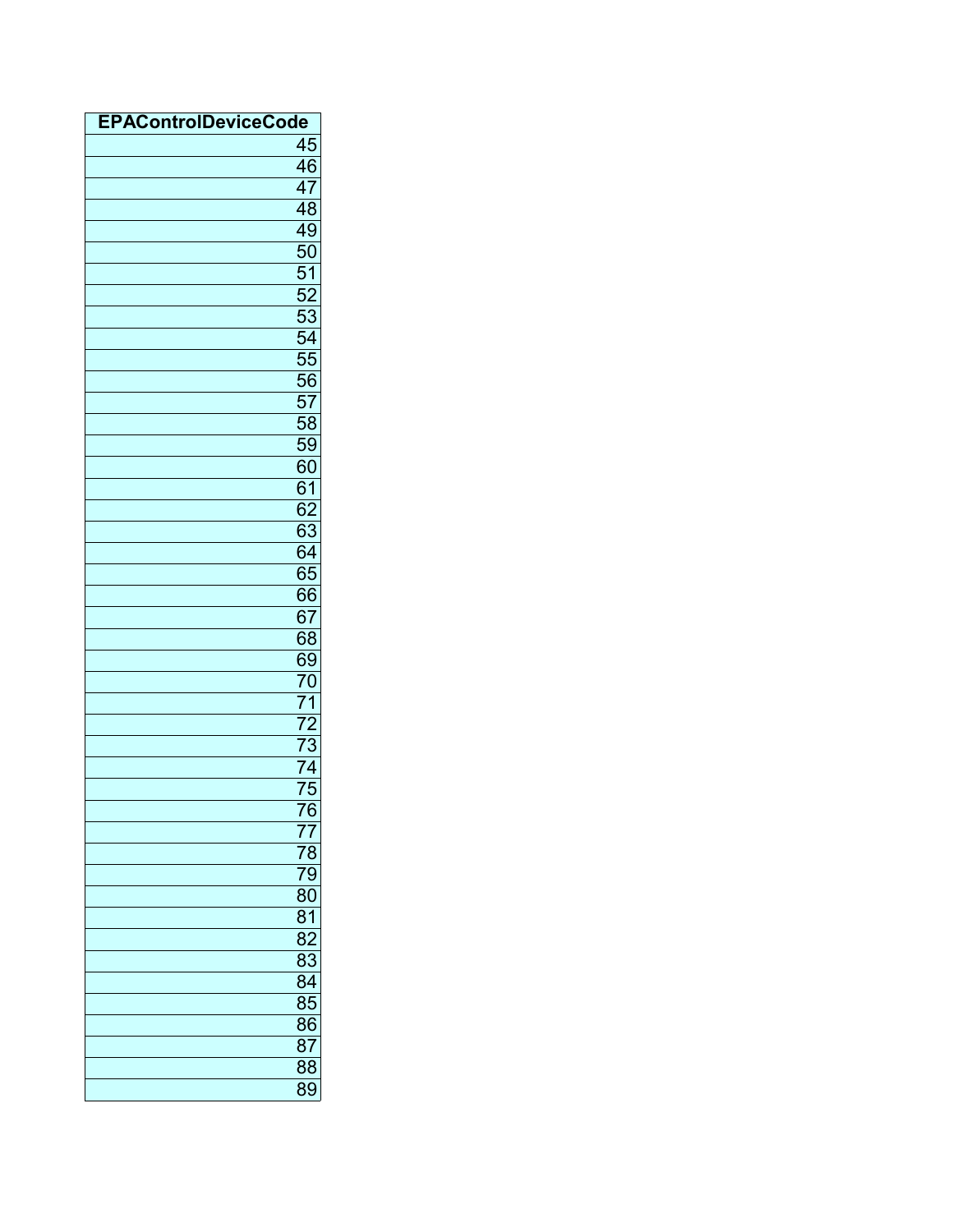| <b>EPAControlDeviceCode</b> |                                                                    |
|-----------------------------|--------------------------------------------------------------------|
|                             | 90                                                                 |
|                             | $\overline{91}$                                                    |
|                             | $\overline{92}$                                                    |
|                             | 93                                                                 |
|                             | 94                                                                 |
|                             | $\overline{95}$                                                    |
|                             | 96                                                                 |
|                             | 97                                                                 |
|                             | 98                                                                 |
|                             | 99                                                                 |
|                             | 100                                                                |
|                             | 101                                                                |
|                             | 102                                                                |
|                             | 103                                                                |
|                             | 104                                                                |
|                             | 105                                                                |
|                             | 106                                                                |
|                             | 107                                                                |
|                             | 108                                                                |
|                             | 109                                                                |
|                             | 110                                                                |
|                             | $\overline{112}$                                                   |
|                             | 113                                                                |
|                             | $\overline{115}$                                                   |
|                             | 116                                                                |
|                             | $\overline{117}$                                                   |
|                             | $\overline{118}$                                                   |
|                             | $\overline{119}$                                                   |
|                             | 120                                                                |
|                             | $\overline{121}$                                                   |
|                             | $\overline{122}$                                                   |
|                             | $\overline{123}$                                                   |
|                             |                                                                    |
|                             |                                                                    |
|                             |                                                                    |
|                             |                                                                    |
|                             |                                                                    |
|                             | 124<br>125<br>127<br>128<br>129<br>130<br>131<br>132<br>133<br>134 |
|                             |                                                                    |
|                             |                                                                    |
|                             |                                                                    |
|                             |                                                                    |
|                             | $\frac{137}{138}$<br>138                                           |
|                             |                                                                    |
|                             |                                                                    |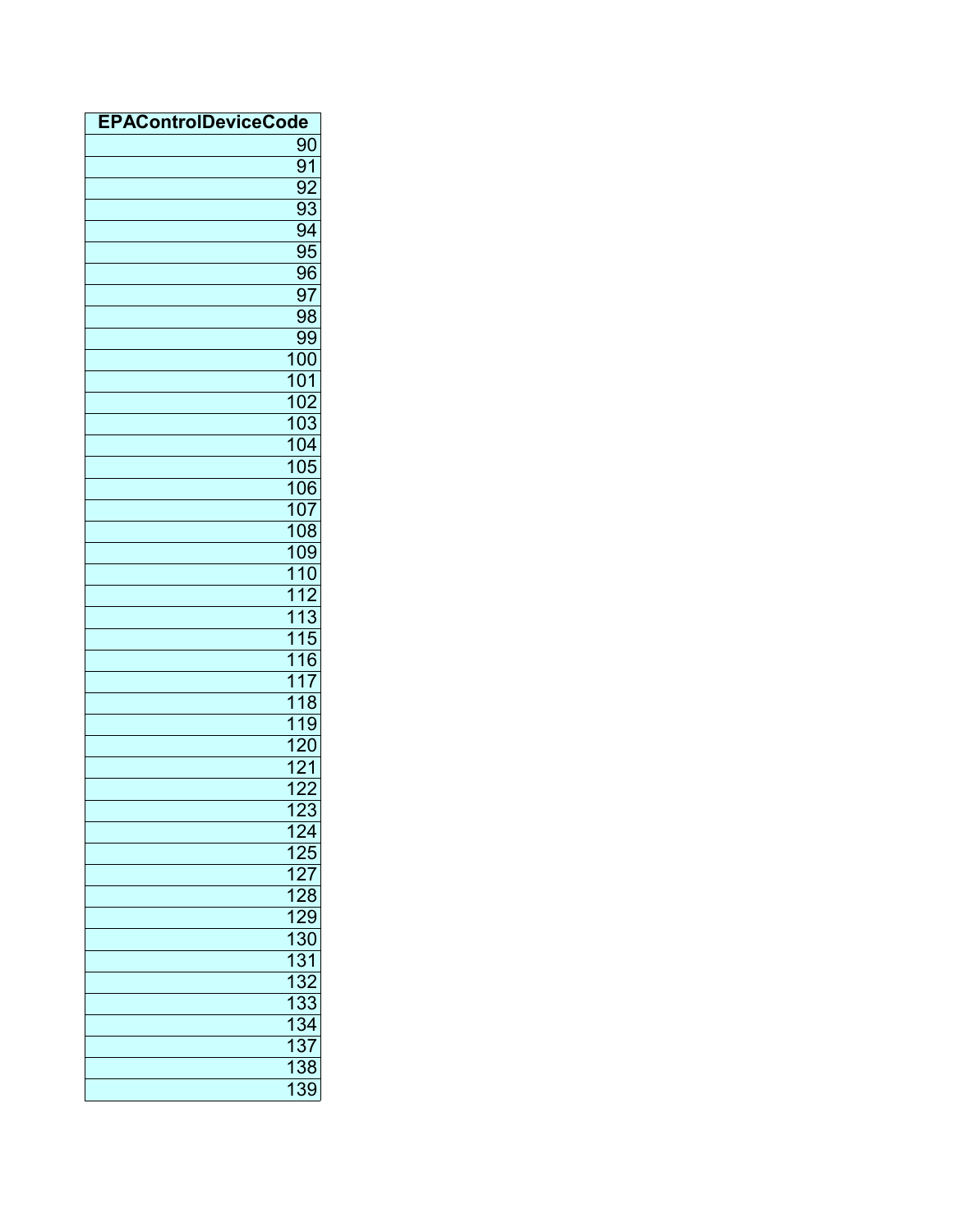| <b>EPAControlDeviceCode</b> |                                                       |
|-----------------------------|-------------------------------------------------------|
|                             | 140                                                   |
|                             | 141                                                   |
|                             | 143                                                   |
|                             | 144                                                   |
|                             | 145                                                   |
|                             | 146                                                   |
|                             | 147                                                   |
|                             | 148                                                   |
|                             | 149                                                   |
|                             | 150                                                   |
|                             | 151                                                   |
|                             | $\frac{152}{152}$                                     |
|                             | 153                                                   |
|                             |                                                       |
|                             |                                                       |
|                             |                                                       |
|                             | $\frac{153}{154}$ $\frac{155}{157}$ $\frac{158}{158}$ |
|                             | 159                                                   |
|                             | $\frac{201}{202}$                                     |
|                             |                                                       |
|                             | 203                                                   |
|                             | $\frac{204}{204}$                                     |
|                             |                                                       |
|                             | 206                                                   |
|                             | 207                                                   |
|                             | 208                                                   |
|                             | 209                                                   |
|                             | $\overline{210}$                                      |
|                             | $\overline{211}$                                      |
|                             | 212                                                   |
|                             | $\overline{213}$                                      |
|                             | 214                                                   |
|                             | 215                                                   |
|                             | $\frac{216}{216}$<br>$\frac{217}{218}$                |
|                             |                                                       |
|                             |                                                       |
|                             | 219                                                   |
|                             | $\overline{220}$                                      |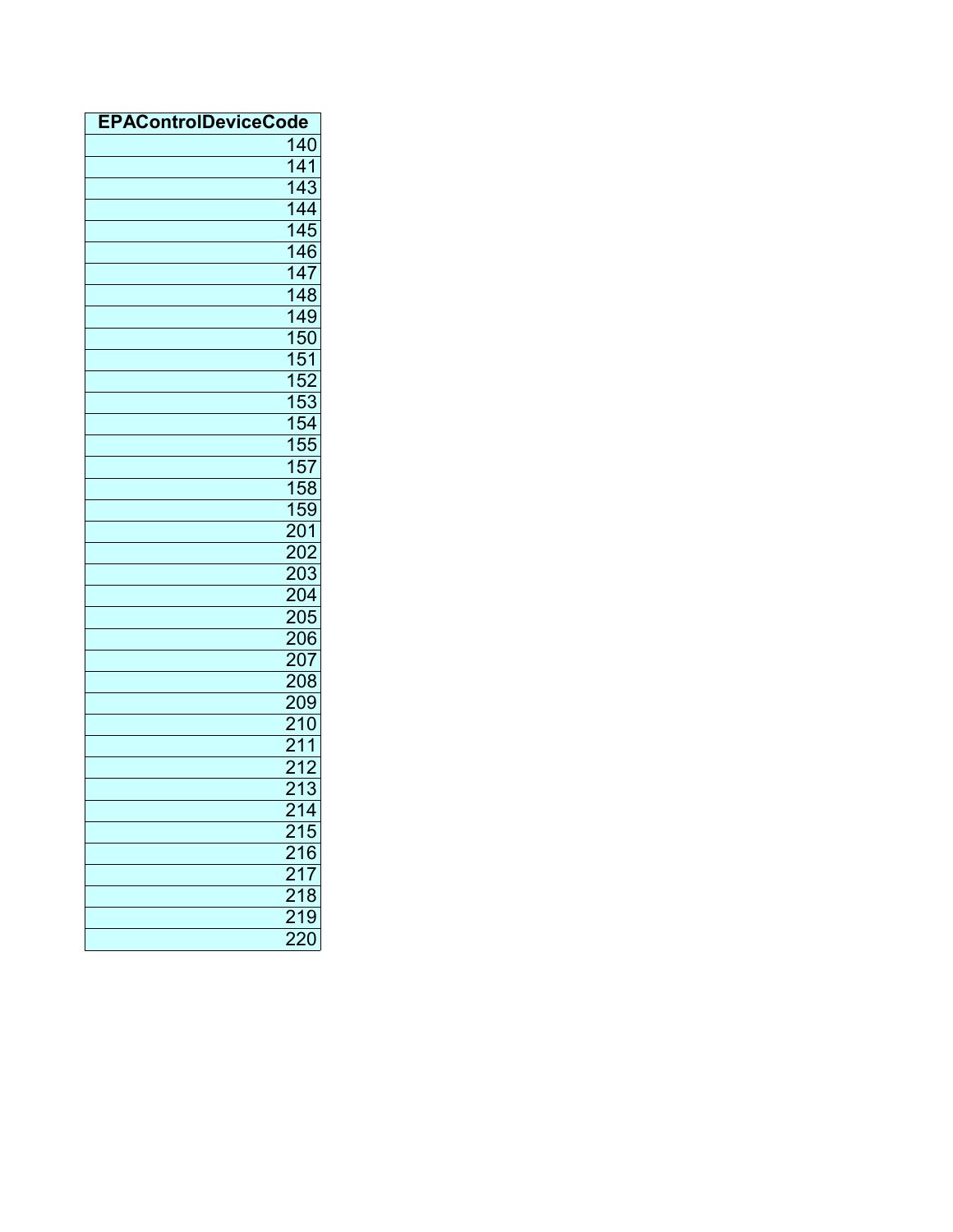| <b>Description</b>                                                      |
|-------------------------------------------------------------------------|
| Uncontrolled                                                            |
| Wet Scrubber - High Efficiency                                          |
| Wet Scrubber - Medium Efficiency                                        |
| <b>Wet Scrubber - Low Efficiency</b>                                    |
| <b>Gravity Collector - High Efficiency</b>                              |
| <b>Gravity Collector - Medium Efficiency</b>                            |
| <b>Gravity Collector - Low Efficiency</b>                               |
| Centrifugal Collector (Cyclone) - High Efficiency                       |
| Centrifugal Collector (Cyclone) - Medium Efficiency                     |
| Centrifugal Collector (Cyclone) - Low Efficiency                        |
| Electrostatic Precipitator - High Efficiency                            |
| Electrostatic Precipitator - Medium Efficiency                          |
| <b>Electrostatic Precipitator - Low Efficiency</b>                      |
| Gas Scrubber (General, Not Classified)                                  |
| Mist Eliminator - High Velocity, I.E. V>250 Ft/Min.                     |
| Mist Eliminator - Low Velocity, I.E. V<250 Ft/Min.                      |
| Fabric Filter - High Temperature, I.E. T>250F                           |
| Fabric Filter - Medium Temperature, I.E. 180F <t<250f< td=""></t<250f<> |
| Fabric Filter - Low Temperature, I.E. T<180F                            |
| Catalytic Afterburner                                                   |
| Catalytic Afterburner with Heat Exchanger                               |
| <b>Direct Flame Afterburner</b>                                         |
| Direct Flame Afterburner with Heat Exchanger                            |
| Flaring                                                                 |
| <b>Modified Burner or Furnace Design</b>                                |
| <b>Staged combustion</b>                                                |
| <b>Flue Gas Recirculation</b>                                           |
| <b>Reduced Combustion - Air Preheating</b>                              |
| Steam or Water Injection                                                |
| Low Excess Air Firing                                                   |
| Use of Fuel with Low Nitrogen Content                                   |
| Air Injection                                                           |
| Ammonia Injection                                                       |
| Control of % O2 in Combustion Air (Off Stoichiometric Firing)           |
| Wellman-Lord/Sodium Sulfite Scrubbing                                   |
| <b>Magnesium Oxide Scrubbing</b>                                        |
| <b>Dual Alkali Scrubbing</b>                                            |
| <b>Citrate Process Scrubbing</b>                                        |
| Ammonia Scrubbing                                                       |
| Catalytic Oxidation - Flue Gas Desulfurization                          |
| <b>Alkalized Alumina</b>                                                |
| Dry Limestone Injection                                                 |
| Wet Limestone Injection                                                 |
| <b>Sulfuric Acid Plant - Contact Process</b>                            |
| <b>Sulfuric Acid Plant - Double Contact Process</b>                     |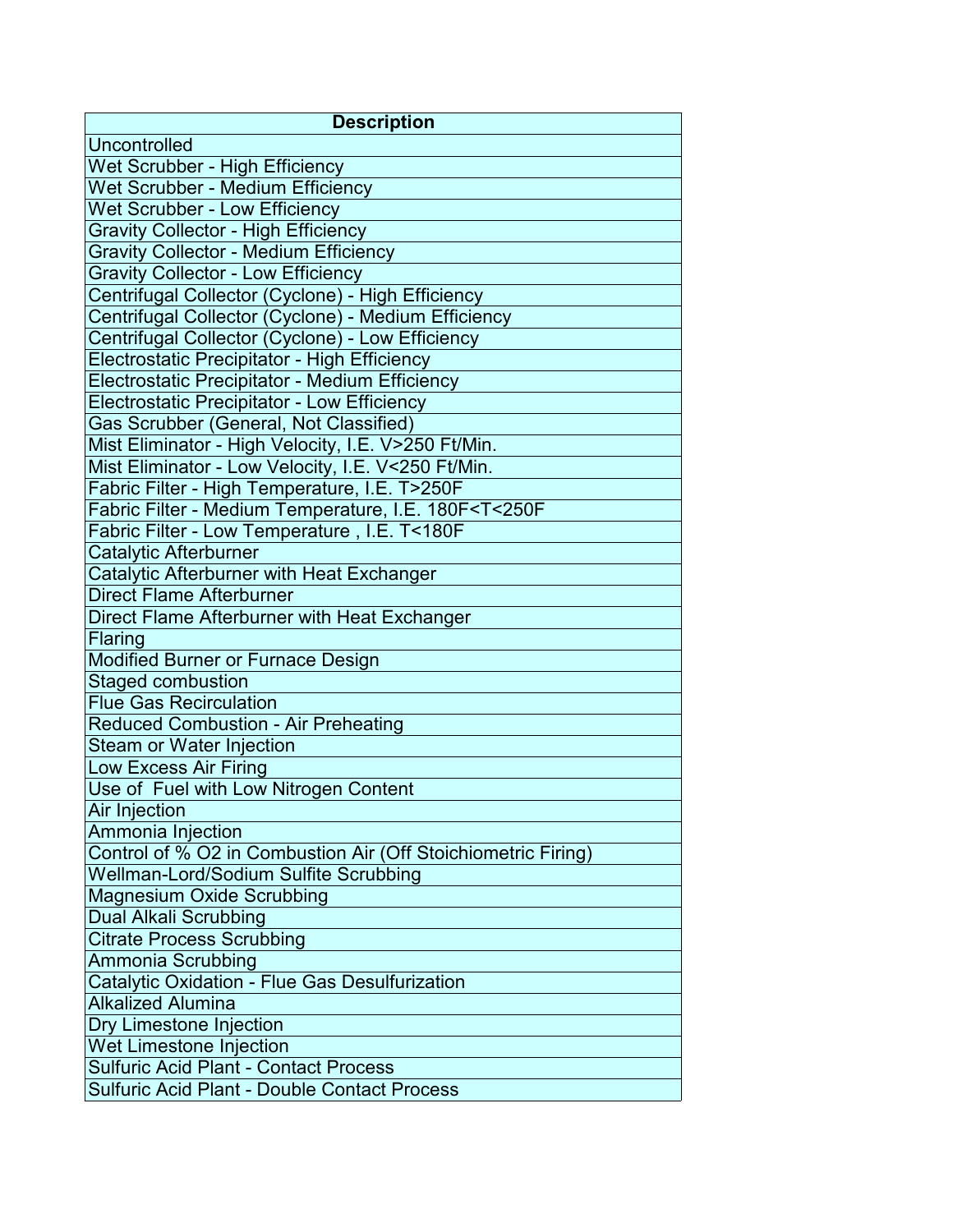| <b>Description</b>                                          |
|-------------------------------------------------------------|
| <b>Sulfur Plant</b>                                         |
| <b>Process Change</b>                                       |
| Vapor Recovery System (Including Condensers, Hooding, Other |
| <b>Activated Carbon Adsorption</b>                          |
| <b>Liquid Filtration System</b>                             |
| <b>Packed-Gas Absorption Column</b>                         |
| <b>Tray-Type Gas Absorption Column</b>                      |
| Spray Tower                                                 |
| Venturi Scrubber                                            |
| <b>Process Enclosed</b>                                     |
| <b>Impingement Plate Scrubber</b>                           |
| Dynamic Separator (Dry)                                     |
| Dynamic Separator (wet)                                     |
| <b>Mat or Panel Filter</b>                                  |
| Metal Fabric Filter Screen (Cotton Gins)                    |
| <b>Process Gas Recovery</b>                                 |
| Dust Suppression by Water Sprays                            |
| Dust Suppression by Chemical Stabilizers or Wetting Agents  |
| <b>Gravel Bed Filter</b>                                    |
| <b>Annular Ring Filter</b>                                  |
| <b>Catalytic Reduction</b>                                  |
| <b>Molecular Sieve</b>                                      |
| <b>Wet Lime Slurry Scrubbing</b>                            |
| <b>Alkaline Fly Ash Scrubbing</b>                           |
| Sodium Carbonate Scrubbing                                  |
| Sodium-Alkali Scrubbing                                     |
| <b>Fluid Bed Dry Scrubber</b>                               |
| <b>Tube and Shell Condenser</b>                             |
| <b>Refrigerated Condenser</b>                               |
| <b>Barometric Condenser</b>                                 |
| Single Cyclone                                              |
| Multiple Cyclone w/o Fly Ash Reinjection                    |
| Multiple Cyclone w/ Fly Ash Reinjection                     |
| <b>Baffle</b>                                               |
| Dry Electrostatic Granular Filter (DEGF)                    |
| <b>Chemical Oxidation</b>                                   |
| <b>Chemical Reduction</b>                                   |
| Ozonation                                                   |
| <b>Chemical Neutralization</b>                              |
| <b>Activated Clay Adsorption</b>                            |
| Wet Cyclonic Separator                                      |
| <b>Water Curtain</b>                                        |
| Nitrogen Blanket                                            |
| <b>Conservation Vent</b>                                    |
| <b>Bottom Filling</b>                                       |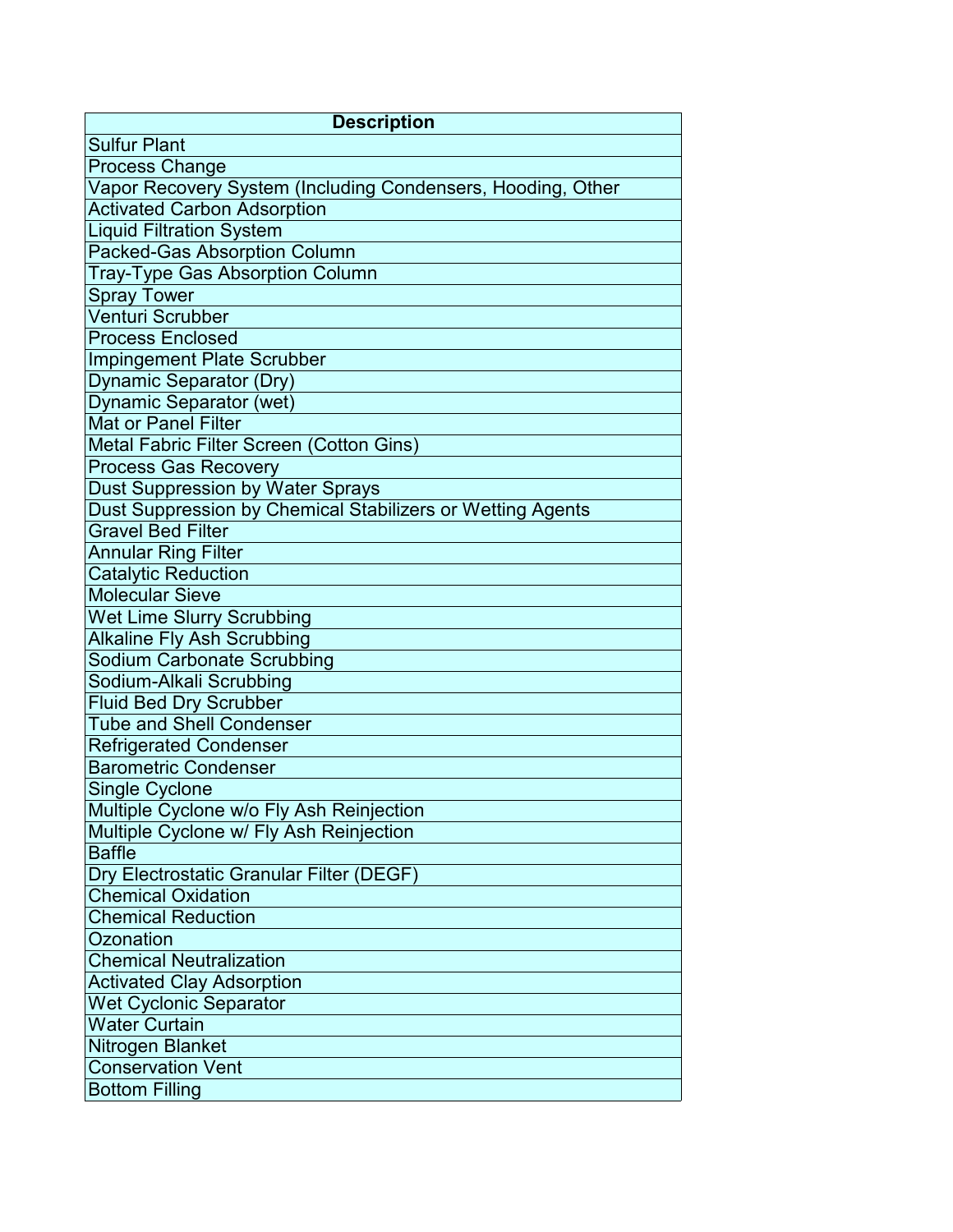| <b>Description</b>                                             |  |
|----------------------------------------------------------------|--|
| <b>Conversion to Variable Vapor Space Tank</b>                 |  |
| Conversion to Floating Roof Tank                               |  |
| <b>Conversion to Pressurized Tank</b>                          |  |
| <b>Submerged Filling</b>                                       |  |
| <b>Underground Tank</b>                                        |  |
| <b>White Paint</b>                                             |  |
| Vapor Lock Balance Recovery System                             |  |
| Installation of Secondary Seal for External Floating Roof Tank |  |
| Moving Bed Dry Scrubber                                        |  |
| <b>Miscellaneous Control Devices</b>                           |  |
| <b>Baghouse</b>                                                |  |
| High-Efficiency Particulate Air Filter (HEPA)                  |  |
| <b>Low Solvent Coatings</b>                                    |  |
| <b>Powder Coatings</b>                                         |  |
| <b>Waterborne Coatings</b>                                     |  |
| Process Modification - Electrostatic Spraying                  |  |
| Dust Suppression by Physical Stabilization                     |  |
| Selective Noncatalytic Reduction for NOx                       |  |
| <b>Dust Suppression - Traffic Control</b>                      |  |
| <b>Catalytic Oxidizer</b>                                      |  |
| Vapor Recovery Unit                                            |  |
| Afterburner                                                    |  |
| Rotoclone                                                      |  |
| Impingement Type Wet Scrubber                                  |  |
| Catalytic Incinerator                                          |  |
| <b>Packed Scrubber</b>                                         |  |
| <b>Crossflow Packed Bed</b>                                    |  |
| <b>Dry Scrubber</b>                                            |  |
| <b>Floating Bed Scrubber</b>                                   |  |
| <b>Multiple Cyclones</b>                                       |  |
| <b>Quench Tower</b>                                            |  |
| <b>Spray Scrubber</b>                                          |  |
| <b>High Pressure Scrubber</b>                                  |  |
| Low Pressure Scrubber                                          |  |
| <b>Fabric Filter</b>                                           |  |
| <b>Electrostatic Precipitator</b>                              |  |
| Scrubber                                                       |  |
| <b>Caustic Scrubber</b>                                        |  |
| <b>Thermal Oxidizer</b>                                        |  |
| Condenser                                                      |  |
| Incinerator                                                    |  |
| Demister                                                       |  |
| <b>HVAF</b>                                                    |  |
| <b>Boiler at Landfill</b>                                      |  |
| <b>SCR (Selective Catalytic Reduction)</b>                     |  |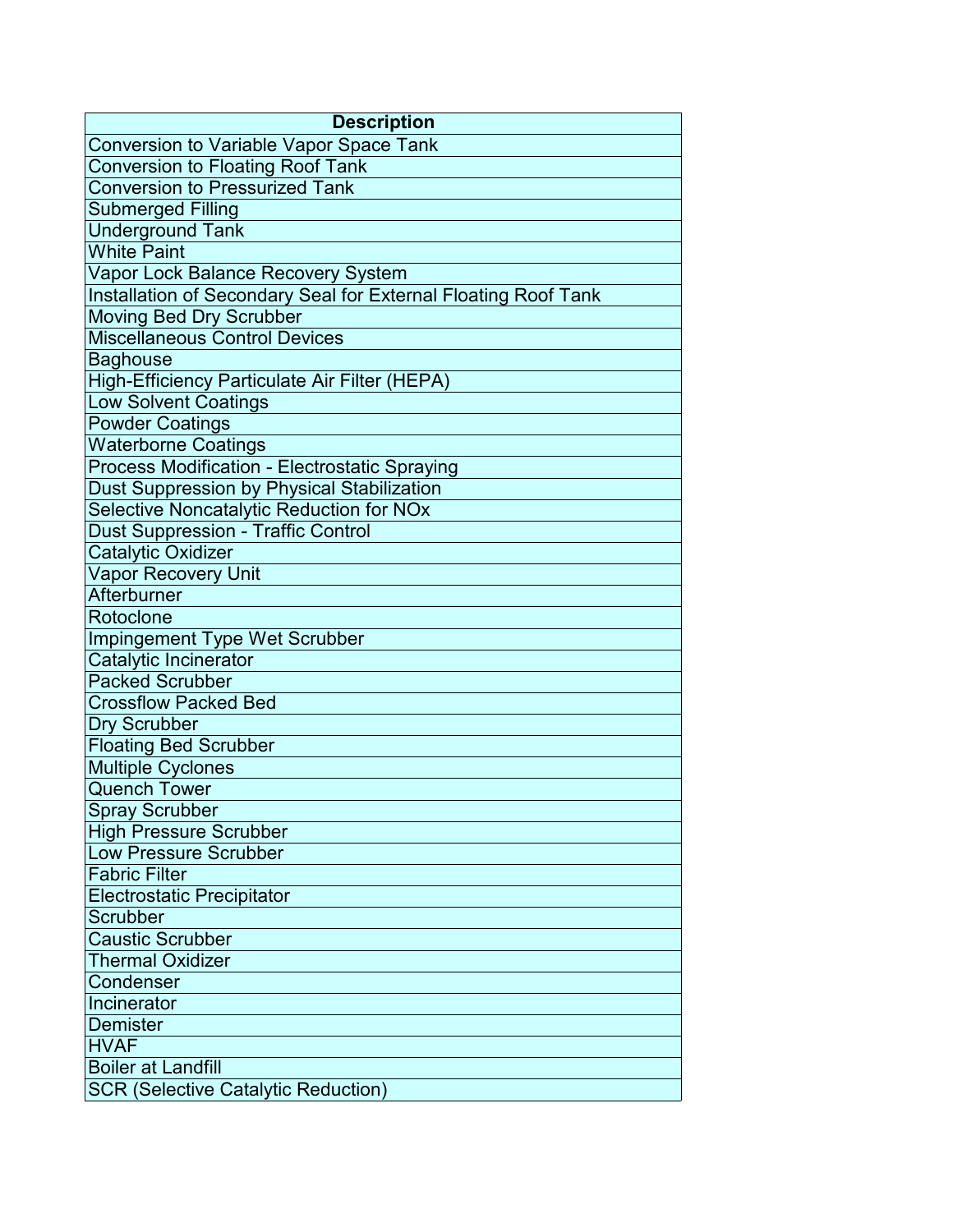| <b>Description</b>                                            |
|---------------------------------------------------------------|
| <b>SNCR</b>                                                   |
| <b>Wet Scrubber</b>                                           |
| <b>Wet Suppression</b>                                        |
| <b>Spray Screen</b>                                           |
| Single Wet Cap                                                |
| <b>Wet Electrostatic Precipitator</b>                         |
| <b>Increased Air/Fuel Ratio with Intercooling</b>             |
| <b>Clean Burn</b>                                             |
| <b>Pre-Combustion Chamber</b>                                 |
| <b>Mechanical Collector</b>                                   |
| <b>Fiber Mist Eliminator</b>                                  |
| Mist Eliminator - High Efficiency                             |
| Water Sprays                                                  |
| <b>Screened Drums or Cages</b>                                |
| Packed Bed Scrubber - High Efficiency                         |
| Screen                                                        |
| <b>Ionizing Wet Scrubber</b>                                  |
| <b>Electrified Filter Bed</b>                                 |
| <b>Knock Out Box</b>                                          |
| Spray Dryer                                                   |
| <b>Catalytic Converter</b>                                    |
| <b>Overfire Air</b>                                           |
| <b>Low NOx Burners</b>                                        |
| <b>Dry Sorbent Injection</b>                                  |
| Carbon Injection                                              |
| <b>Freeboard Refrigeration Device</b>                         |
| <b>Gravity Collector</b>                                      |
| <b>Centrifugal Collector</b>                                  |
| <b>Mist Eliminator</b>                                        |
| Steam Injection                                               |
| <b>Water Injection</b>                                        |
| Low Nitrogen Content Fuel                                     |
| <b>Flue Gas Desulfurization</b>                               |
| <b>Sulfuric Acid Plant</b>                                    |
| <b>Dust Suppression</b>                                       |
| <b>Electrostatic Spraying</b>                                 |
| Increased Monitoring Frequency (IMF) of PM Controls           |
| CEM Upgrade and Increased Monitoring Frequency of PM Controls |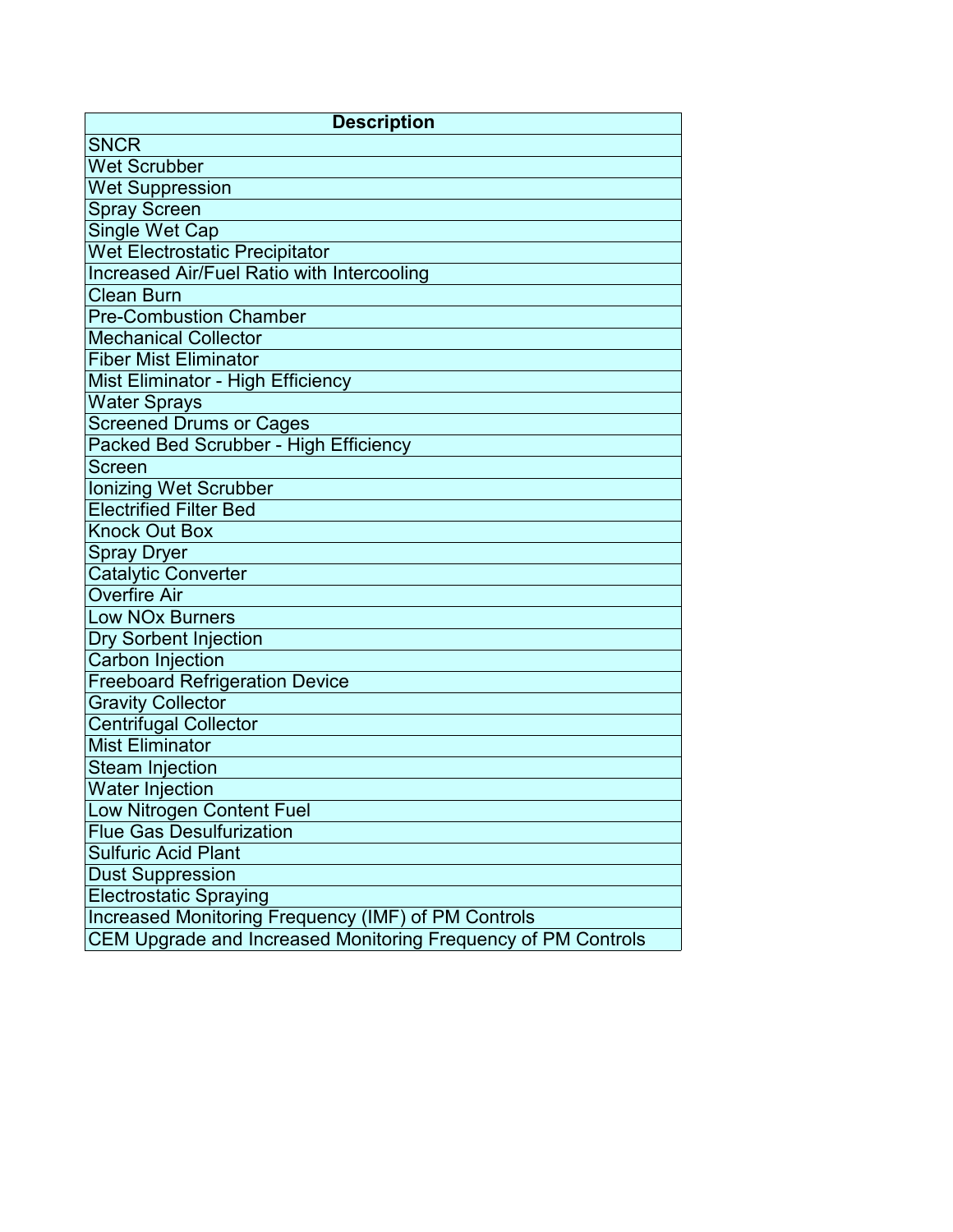| <b>MethodCode</b> | <b>Description</b><br>1 Emission Test |
|-------------------|---------------------------------------|
|                   |                                       |
|                   | 2 Material Balance                    |
|                   | 3 EPA Emission Factor                 |
|                   | 4 Engineering Judgment                |
|                   |                                       |
|                   |                                       |
|                   |                                       |
|                   |                                       |
|                   |                                       |
|                   |                                       |
|                   |                                       |
|                   |                                       |
|                   |                                       |
|                   |                                       |
|                   |                                       |
|                   |                                       |
|                   |                                       |
|                   |                                       |
|                   |                                       |
|                   |                                       |
|                   |                                       |
|                   |                                       |
|                   |                                       |
|                   |                                       |
|                   |                                       |
|                   |                                       |
|                   |                                       |
|                   |                                       |
|                   |                                       |
|                   |                                       |
|                   |                                       |
|                   |                                       |
|                   |                                       |
|                   |                                       |
|                   |                                       |
|                   |                                       |
|                   |                                       |
|                   |                                       |
|                   |                                       |
|                   |                                       |
|                   |                                       |
|                   |                                       |
|                   |                                       |
|                   |                                       |
|                   |                                       |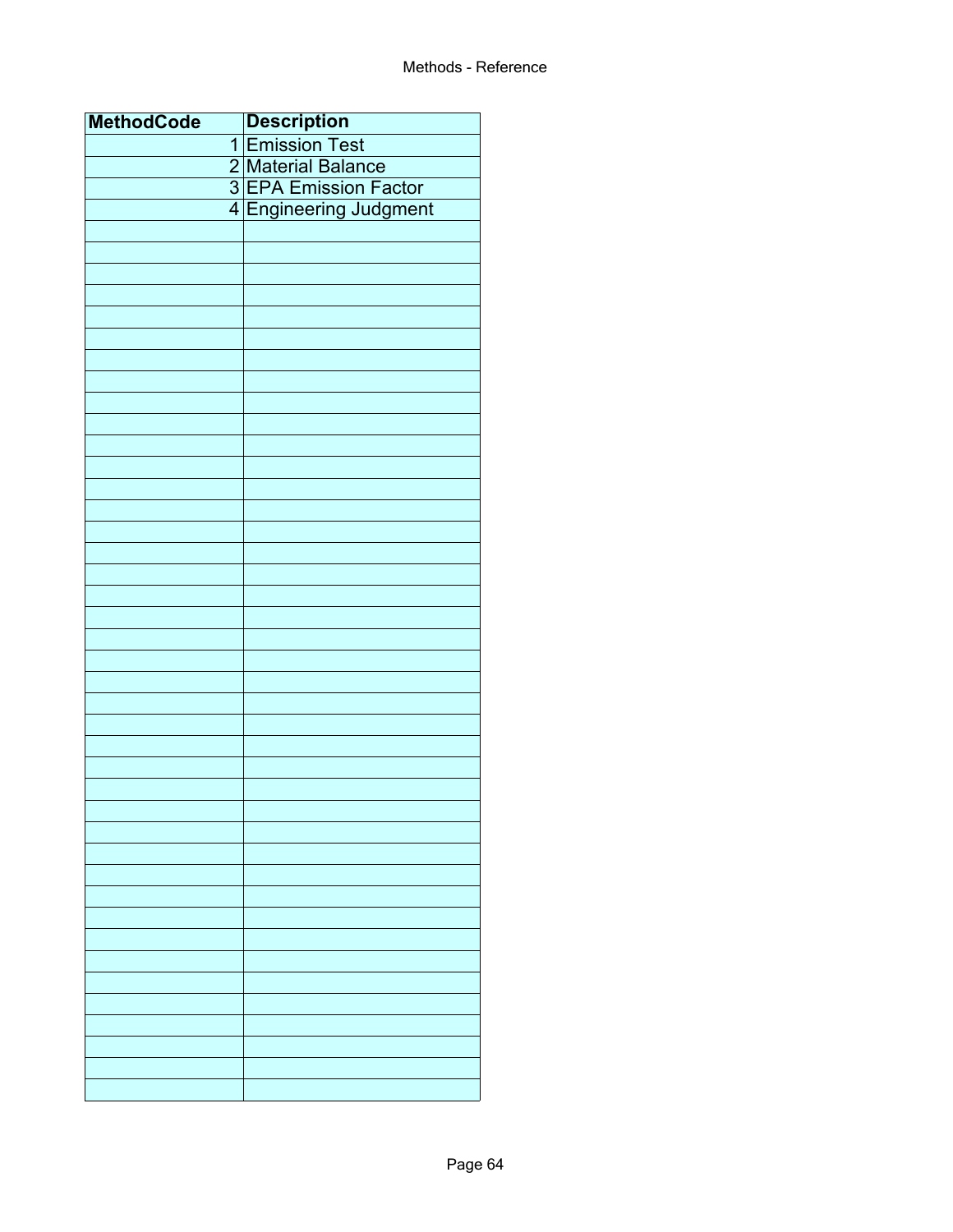| <b>MethodCode</b> | <b>Description</b> |
|-------------------|--------------------|
|                   |                    |
|                   |                    |
|                   |                    |
|                   |                    |
|                   |                    |
|                   |                    |
|                   |                    |
|                   |                    |
|                   |                    |
|                   |                    |
|                   |                    |
|                   |                    |
|                   |                    |
|                   |                    |
|                   |                    |
|                   |                    |
|                   |                    |
|                   |                    |
|                   |                    |
|                   |                    |
|                   |                    |
|                   |                    |
|                   |                    |
|                   |                    |
|                   |                    |
|                   |                    |
|                   |                    |
|                   |                    |
|                   |                    |
|                   |                    |
|                   |                    |
|                   |                    |
|                   |                    |
|                   |                    |
|                   |                    |
|                   |                    |
|                   |                    |
|                   |                    |
|                   |                    |
|                   |                    |
|                   |                    |
|                   |                    |
|                   |                    |
|                   |                    |
|                   |                    |
|                   |                    |
|                   |                    |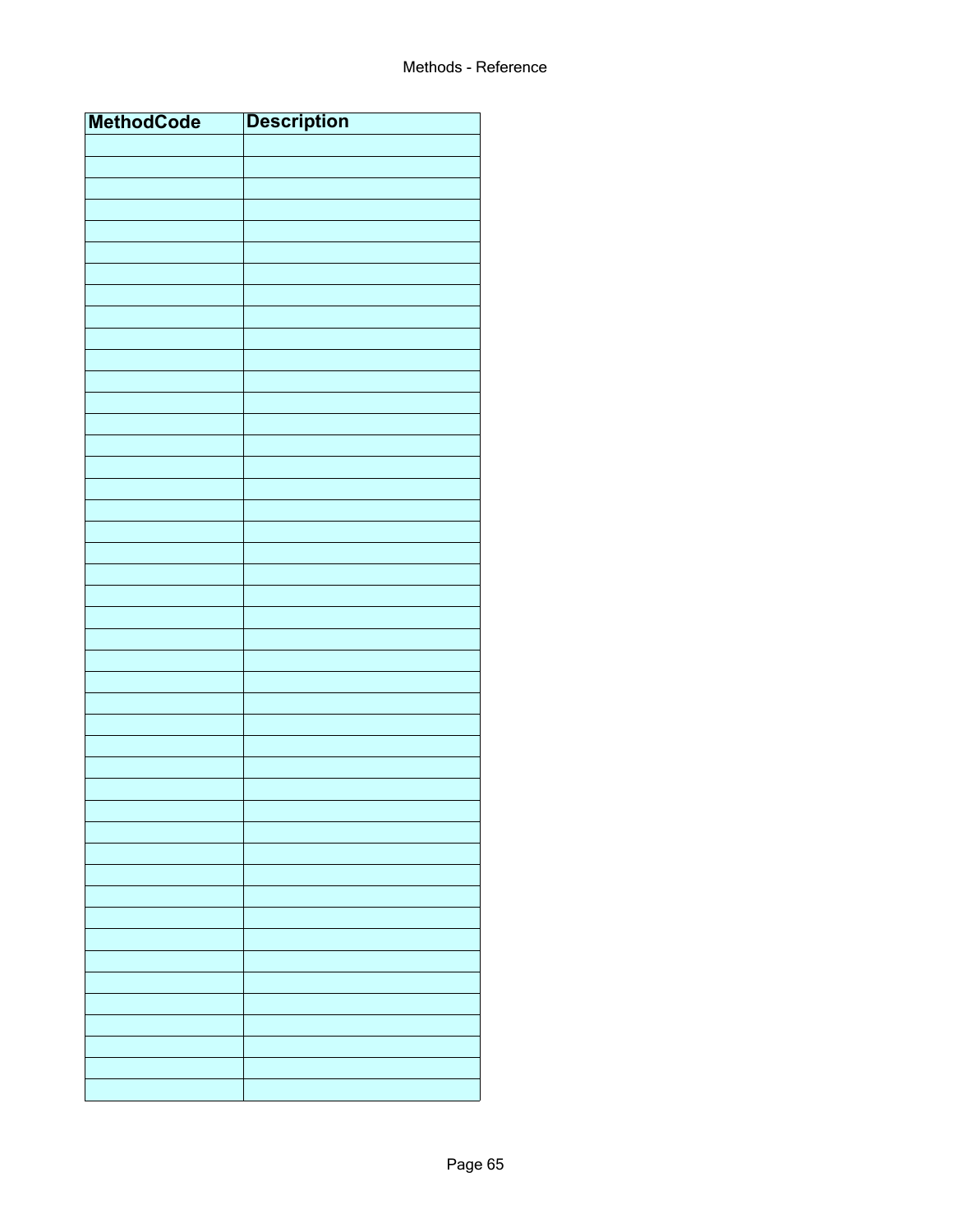| <b>MethodCode</b> | <b>Description</b> |
|-------------------|--------------------|
|                   |                    |
|                   |                    |
|                   |                    |
|                   |                    |
|                   |                    |
|                   |                    |
|                   |                    |
|                   |                    |
|                   |                    |
|                   |                    |
|                   |                    |
|                   |                    |
|                   |                    |
|                   |                    |
|                   |                    |
|                   |                    |
|                   |                    |
|                   |                    |
|                   |                    |
|                   |                    |
|                   |                    |
|                   |                    |
|                   |                    |
|                   |                    |
|                   |                    |
|                   |                    |
|                   |                    |
|                   |                    |
|                   |                    |
|                   |                    |
|                   |                    |
|                   |                    |
|                   |                    |
|                   |                    |
|                   |                    |
|                   |                    |
|                   |                    |
|                   |                    |
|                   |                    |
|                   |                    |
|                   |                    |
|                   |                    |
|                   |                    |
|                   |                    |
|                   |                    |
|                   |                    |
|                   |                    |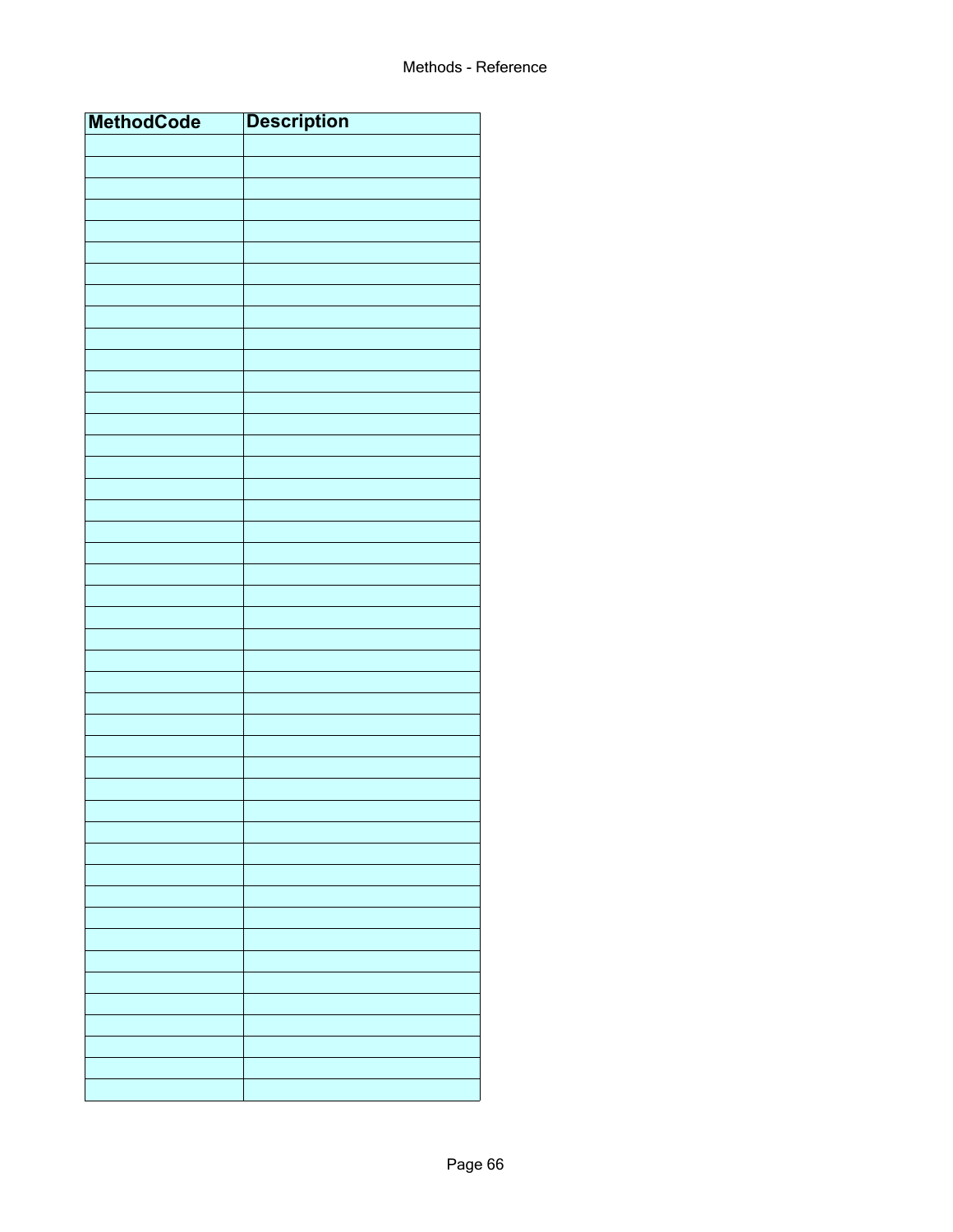| <b>MethodCode</b> | <b>Description</b> |
|-------------------|--------------------|
|                   |                    |
|                   |                    |
|                   |                    |
|                   |                    |
|                   |                    |
|                   |                    |
|                   |                    |
|                   |                    |
|                   |                    |
|                   |                    |
|                   |                    |
|                   |                    |
|                   |                    |
|                   |                    |
|                   |                    |
|                   |                    |
|                   |                    |
|                   |                    |
|                   |                    |
|                   |                    |
|                   |                    |
|                   |                    |
|                   |                    |
|                   |                    |
|                   |                    |
|                   |                    |
|                   |                    |
|                   |                    |
|                   |                    |
|                   |                    |
|                   |                    |
|                   |                    |
|                   |                    |
|                   |                    |
|                   |                    |
|                   |                    |
|                   |                    |
|                   |                    |
|                   |                    |
|                   |                    |
|                   |                    |
|                   |                    |
|                   |                    |
|                   |                    |
|                   |                    |
|                   |                    |
|                   |                    |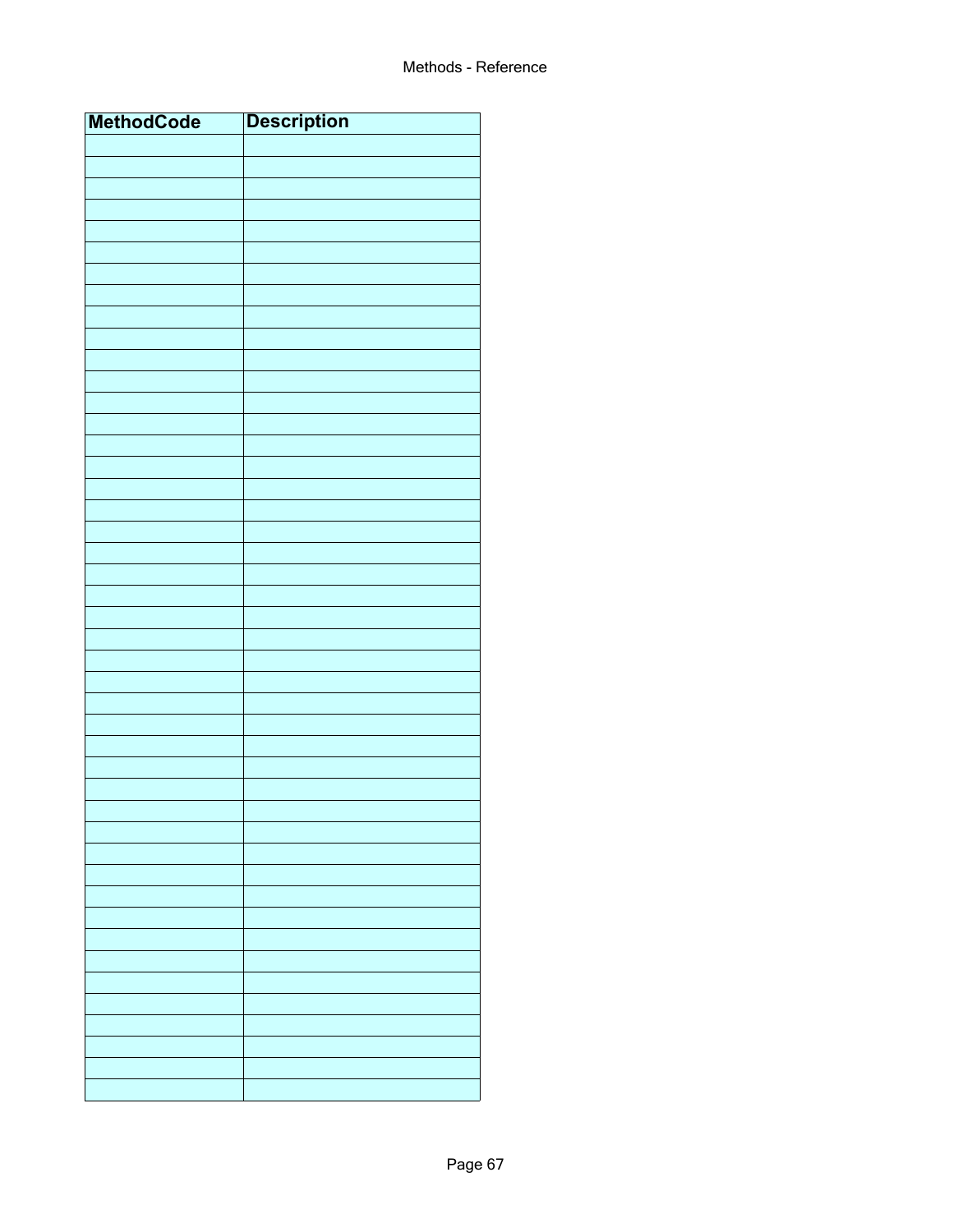| <b>MethodCode</b> | <b>Description</b> |
|-------------------|--------------------|
|                   |                    |
|                   |                    |
|                   |                    |
|                   |                    |
|                   |                    |
|                   |                    |
|                   |                    |
|                   |                    |
|                   |                    |
|                   |                    |
|                   |                    |
|                   |                    |
|                   |                    |
|                   |                    |
|                   |                    |
|                   |                    |
|                   |                    |
|                   |                    |
|                   |                    |
|                   |                    |
|                   |                    |
|                   |                    |
|                   |                    |
|                   |                    |
|                   |                    |
|                   |                    |
|                   |                    |
|                   |                    |
|                   |                    |
|                   |                    |
|                   |                    |
|                   |                    |
|                   |                    |
|                   |                    |
|                   |                    |
|                   |                    |
|                   |                    |
|                   |                    |
|                   |                    |
|                   |                    |
|                   |                    |
|                   |                    |
|                   |                    |
|                   |                    |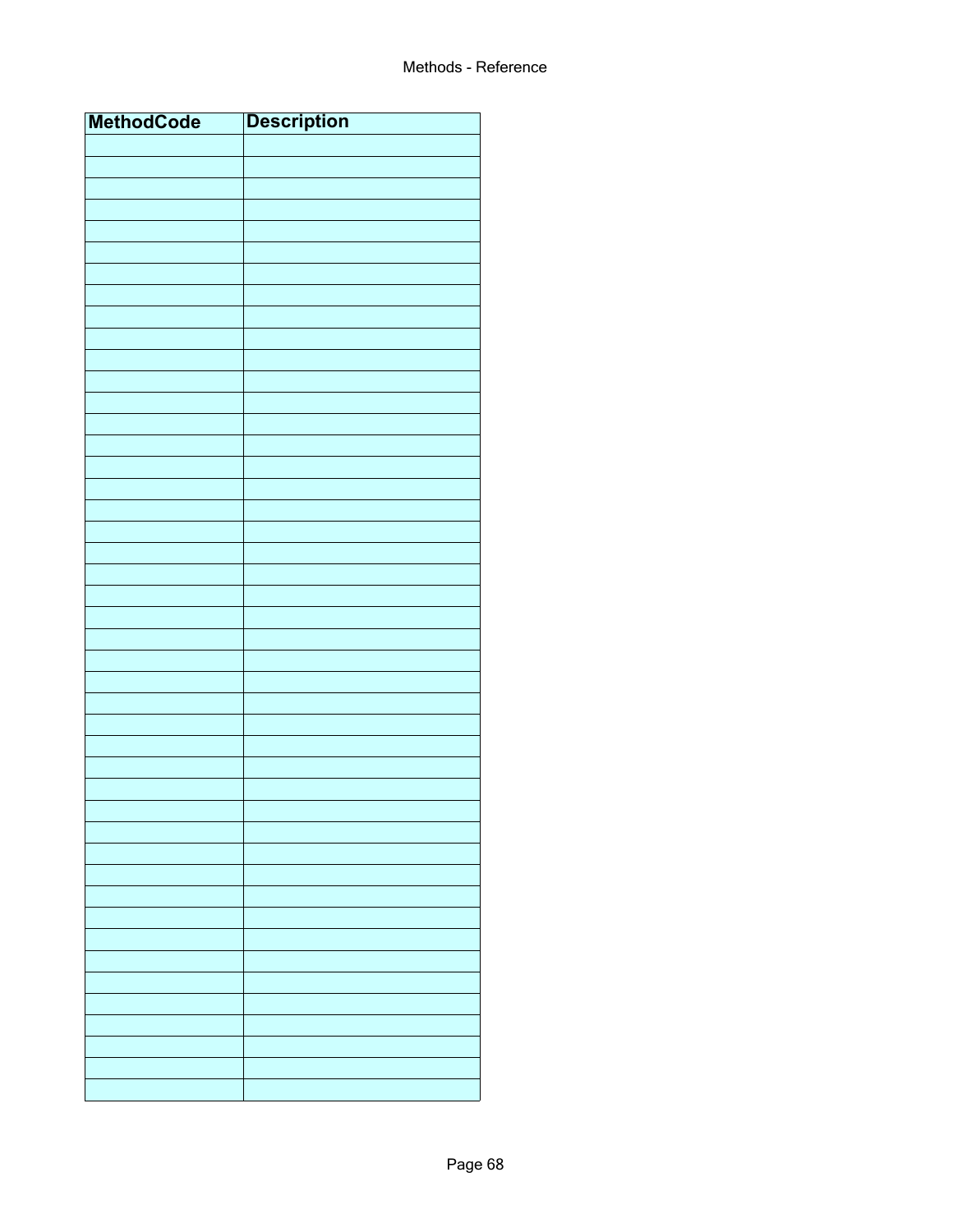| <b>MethodCode</b> | <b>Description</b> |
|-------------------|--------------------|
|                   |                    |
|                   |                    |
|                   |                    |
|                   |                    |
|                   |                    |
|                   |                    |
|                   |                    |
|                   |                    |
|                   |                    |
|                   |                    |
|                   |                    |
|                   |                    |
|                   |                    |
|                   |                    |
|                   |                    |
|                   |                    |
|                   |                    |
|                   |                    |
|                   |                    |
|                   |                    |
|                   |                    |
|                   |                    |
|                   |                    |
|                   |                    |
|                   |                    |
|                   |                    |
|                   |                    |
|                   |                    |
|                   |                    |
|                   |                    |
|                   |                    |
|                   |                    |
|                   |                    |
|                   |                    |
|                   |                    |
|                   |                    |
|                   |                    |
|                   |                    |
|                   |                    |
|                   |                    |
|                   |                    |
|                   |                    |
|                   |                    |
|                   |                    |
|                   |                    |
|                   |                    |
|                   |                    |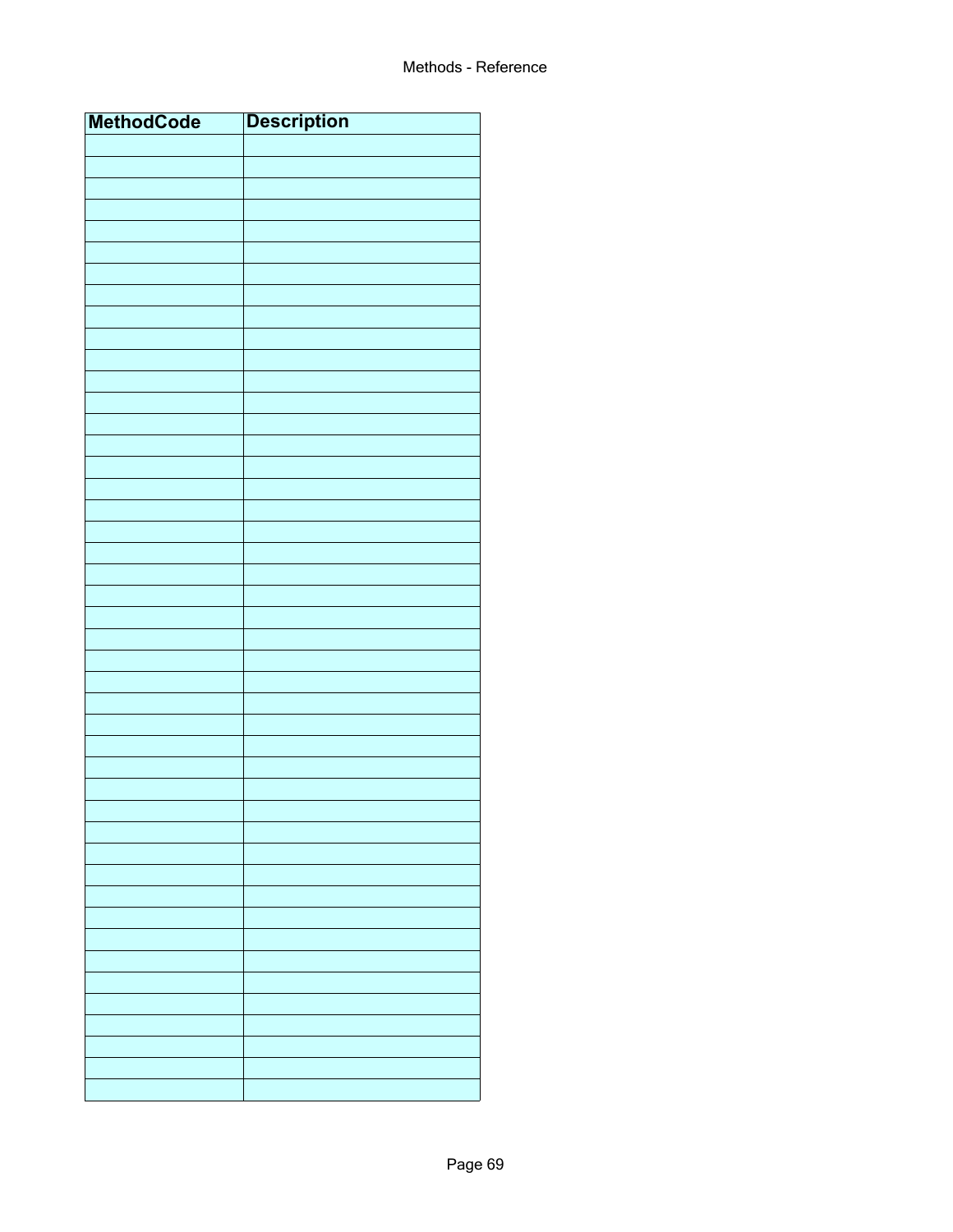| <b>MethodCode</b> | <b>Description</b> |
|-------------------|--------------------|
|                   |                    |
|                   |                    |
|                   |                    |
|                   |                    |
|                   |                    |
|                   |                    |
|                   |                    |
|                   |                    |
|                   |                    |
|                   |                    |
|                   |                    |
|                   |                    |
|                   |                    |
|                   |                    |
|                   |                    |
|                   |                    |
|                   |                    |
|                   |                    |
|                   |                    |
|                   |                    |
|                   |                    |
|                   |                    |
|                   |                    |
|                   |                    |
|                   |                    |
|                   |                    |
|                   |                    |
|                   |                    |
|                   |                    |
|                   |                    |
|                   |                    |
|                   |                    |
|                   |                    |
|                   |                    |
|                   |                    |
|                   |                    |
|                   |                    |
|                   |                    |
|                   |                    |
|                   |                    |
|                   |                    |
|                   |                    |
|                   |                    |
|                   |                    |
|                   |                    |
|                   |                    |
|                   |                    |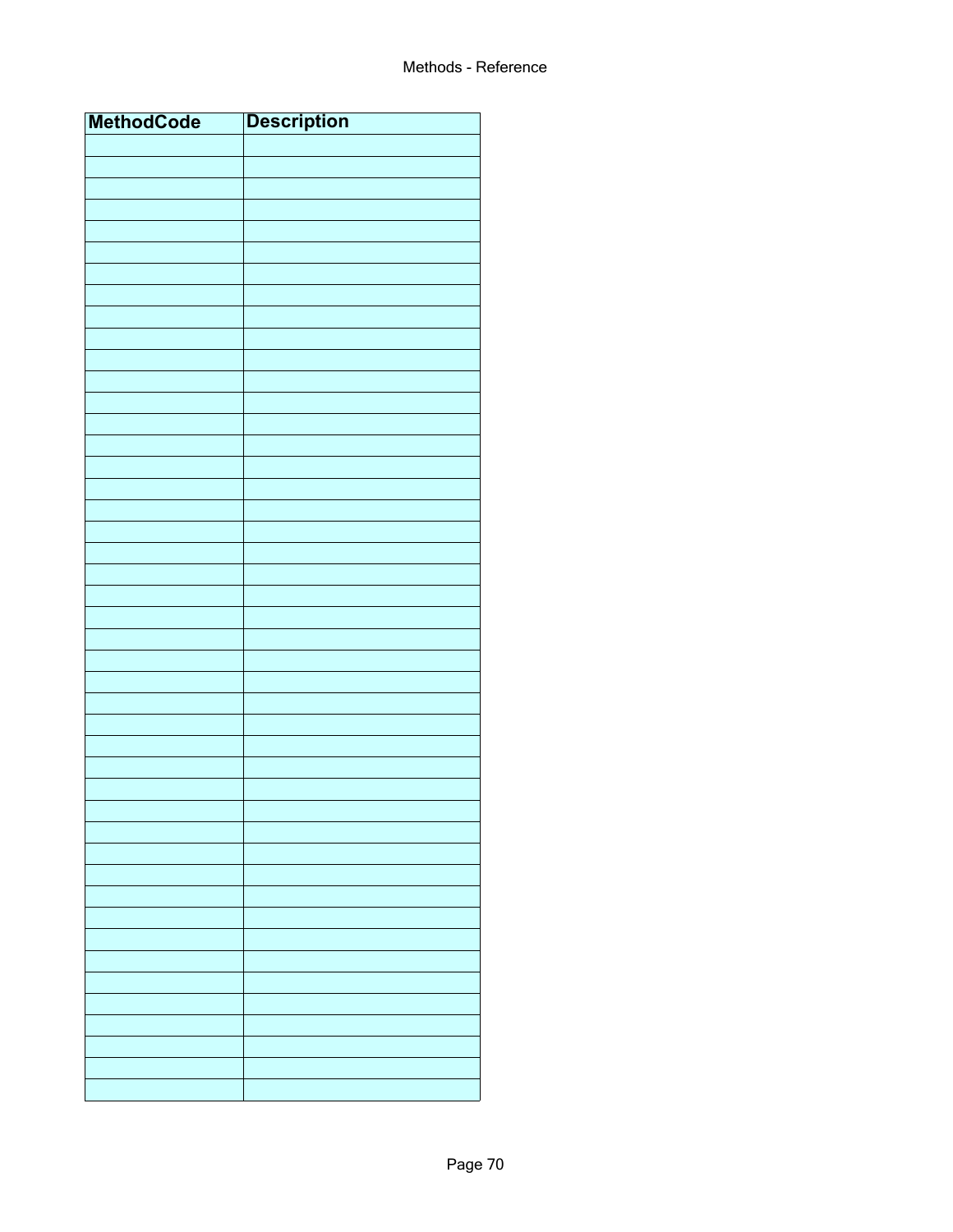| <b>MethodCode</b> | <b>Description</b> |
|-------------------|--------------------|
|                   |                    |
|                   |                    |
|                   |                    |
|                   |                    |
|                   |                    |
|                   |                    |
|                   |                    |
|                   |                    |
|                   |                    |
|                   |                    |
|                   |                    |
|                   |                    |
|                   |                    |
|                   |                    |
|                   |                    |
|                   |                    |
|                   |                    |
|                   |                    |
|                   |                    |
|                   |                    |
|                   |                    |
|                   |                    |
|                   |                    |
|                   |                    |
|                   |                    |
|                   |                    |
|                   |                    |
|                   |                    |
|                   |                    |
|                   |                    |
|                   |                    |
|                   |                    |
|                   |                    |
|                   |                    |
|                   |                    |
|                   |                    |
|                   |                    |
|                   |                    |
|                   |                    |
|                   |                    |
|                   |                    |
|                   |                    |
|                   |                    |
|                   |                    |
|                   |                    |
|                   |                    |
|                   |                    |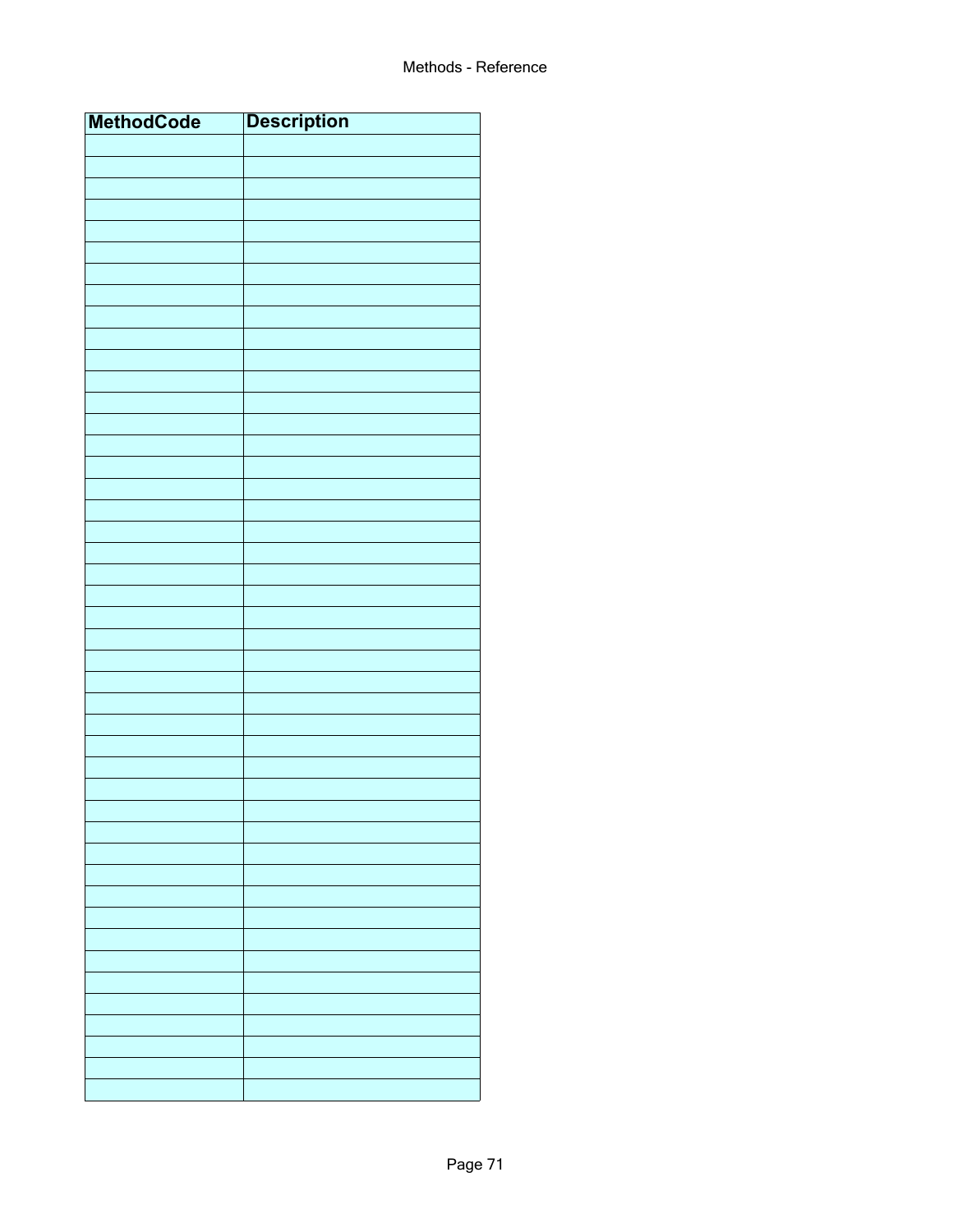| <b>MethodCode</b> | <b>Description</b> |
|-------------------|--------------------|
|                   |                    |
|                   |                    |
|                   |                    |
|                   |                    |
|                   |                    |
|                   |                    |
|                   |                    |
|                   |                    |
|                   |                    |
|                   |                    |
|                   |                    |
|                   |                    |
|                   |                    |
|                   |                    |
|                   |                    |
|                   |                    |
|                   |                    |
|                   |                    |
|                   |                    |
|                   |                    |
|                   |                    |
|                   |                    |
|                   |                    |
|                   |                    |
|                   |                    |
|                   |                    |
|                   |                    |
|                   |                    |
|                   |                    |
|                   |                    |
|                   |                    |
|                   |                    |
|                   |                    |
|                   |                    |
|                   |                    |
|                   |                    |
|                   |                    |
|                   |                    |
|                   |                    |
|                   |                    |
|                   |                    |
|                   |                    |
|                   |                    |
|                   |                    |
|                   |                    |
|                   |                    |
|                   |                    |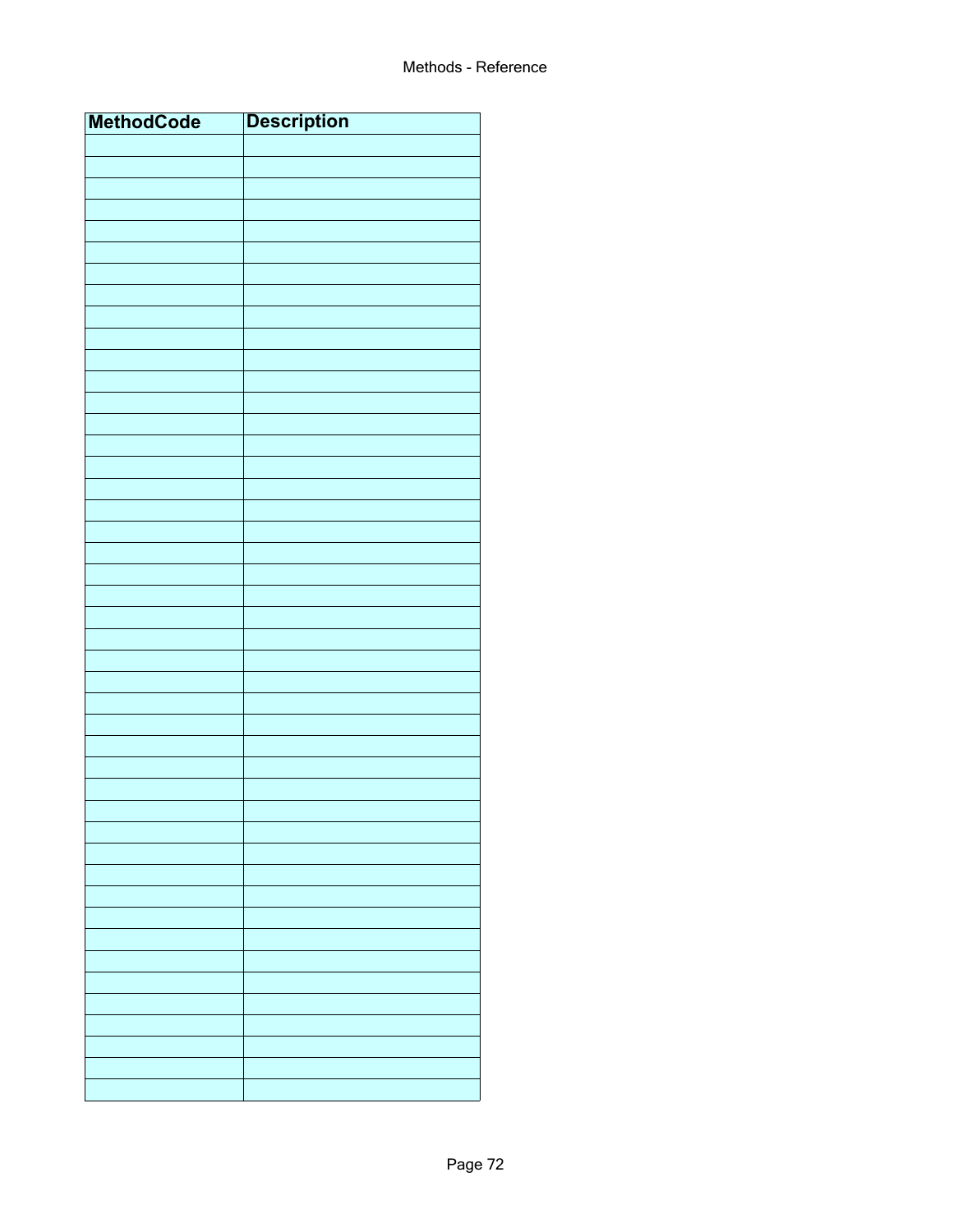| <b>MethodCode</b> | <b>Description</b> |
|-------------------|--------------------|
|                   |                    |
|                   |                    |
|                   |                    |
|                   |                    |
|                   |                    |
|                   |                    |
|                   |                    |
|                   |                    |
|                   |                    |
|                   |                    |
|                   |                    |
|                   |                    |
|                   |                    |
|                   |                    |
|                   |                    |
|                   |                    |
|                   |                    |
|                   |                    |
|                   |                    |
|                   |                    |
|                   |                    |
|                   |                    |
|                   |                    |
|                   |                    |
|                   |                    |
|                   |                    |
|                   |                    |
|                   |                    |
|                   |                    |
|                   |                    |
|                   |                    |
|                   |                    |
|                   |                    |
|                   |                    |
|                   |                    |
|                   |                    |
|                   |                    |
|                   |                    |
|                   |                    |
|                   |                    |
|                   |                    |
|                   |                    |
|                   |                    |
|                   |                    |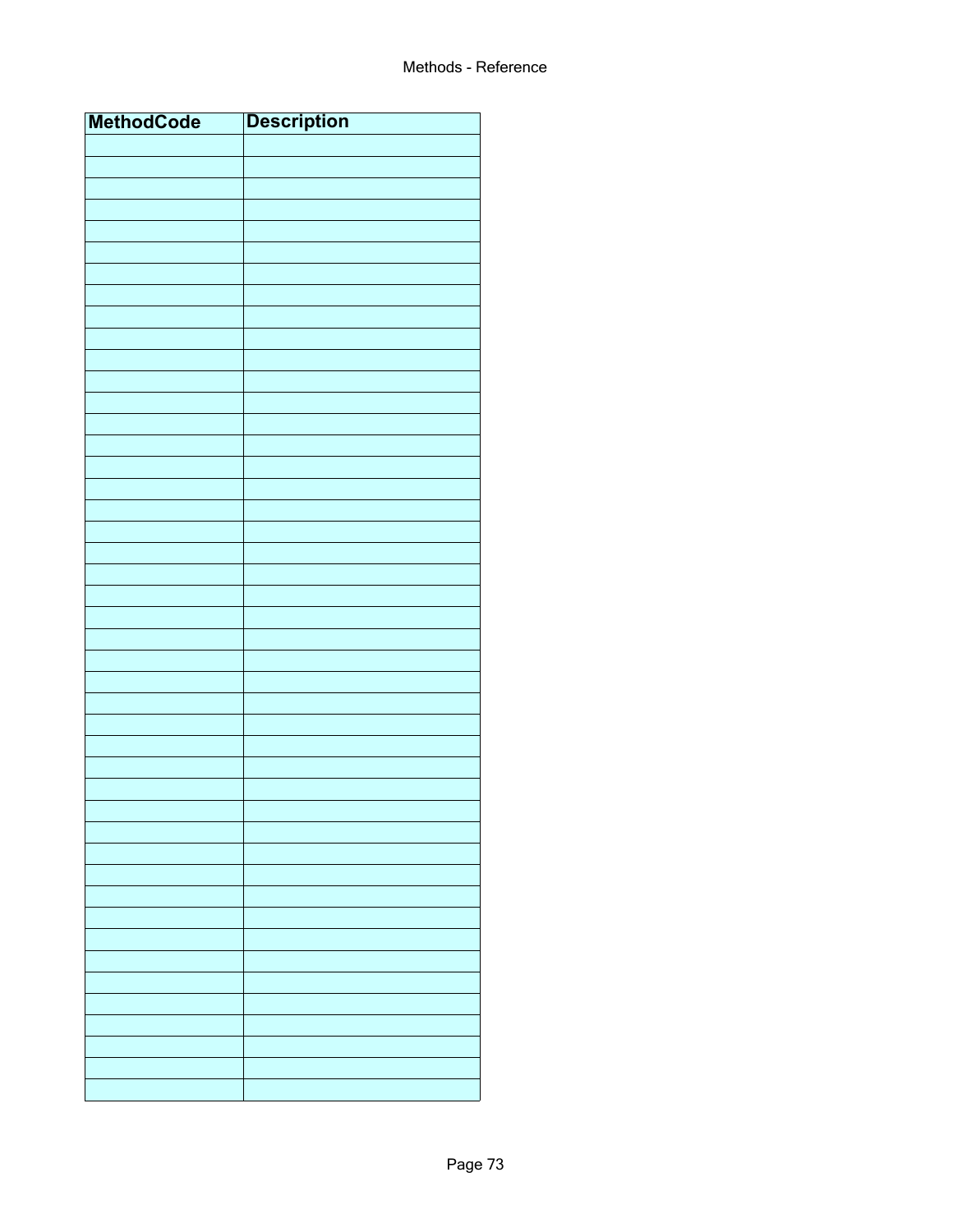| <b>MethodCode</b> | <b>Description</b> |
|-------------------|--------------------|
|                   |                    |
|                   |                    |
|                   |                    |
|                   |                    |
|                   |                    |
|                   |                    |
|                   |                    |
|                   |                    |
|                   |                    |
|                   |                    |
|                   |                    |
|                   |                    |
|                   |                    |
|                   |                    |
|                   |                    |
|                   |                    |
|                   |                    |
|                   |                    |
|                   |                    |
|                   |                    |
|                   |                    |
|                   |                    |
|                   |                    |
|                   |                    |
|                   |                    |
|                   |                    |
|                   |                    |
|                   |                    |
|                   |                    |
|                   |                    |
|                   |                    |
|                   |                    |
|                   |                    |
|                   |                    |
|                   |                    |
|                   |                    |
|                   |                    |
|                   |                    |
|                   |                    |
|                   |                    |
|                   |                    |
|                   |                    |
|                   |                    |
|                   |                    |
|                   |                    |
|                   |                    |
|                   |                    |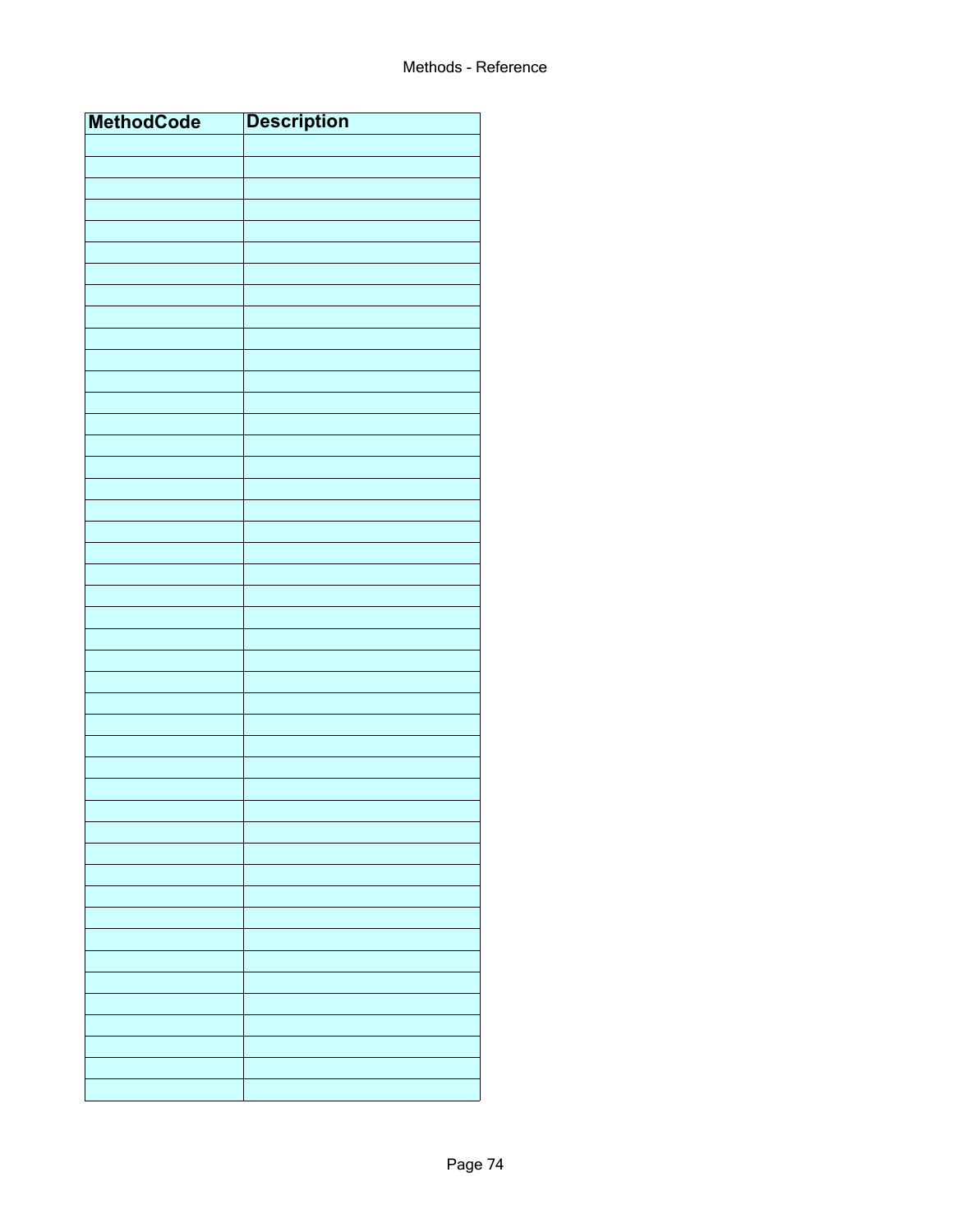| <b>MethodCode</b> | <b>Description</b> |
|-------------------|--------------------|
|                   |                    |
|                   |                    |
|                   |                    |
|                   |                    |
|                   |                    |
|                   |                    |
|                   |                    |
|                   |                    |
|                   |                    |
|                   |                    |
|                   |                    |
|                   |                    |
|                   |                    |
|                   |                    |
|                   |                    |
|                   |                    |
|                   |                    |
|                   |                    |
|                   |                    |
|                   |                    |
|                   |                    |
|                   |                    |
|                   |                    |
|                   |                    |
|                   |                    |
|                   |                    |
|                   |                    |
|                   |                    |
|                   |                    |
|                   |                    |
|                   |                    |
|                   |                    |
|                   |                    |
|                   |                    |
|                   |                    |
|                   |                    |
|                   |                    |
|                   |                    |
|                   |                    |
|                   |                    |
|                   |                    |
|                   |                    |
|                   |                    |
|                   |                    |
|                   |                    |
|                   |                    |
|                   |                    |